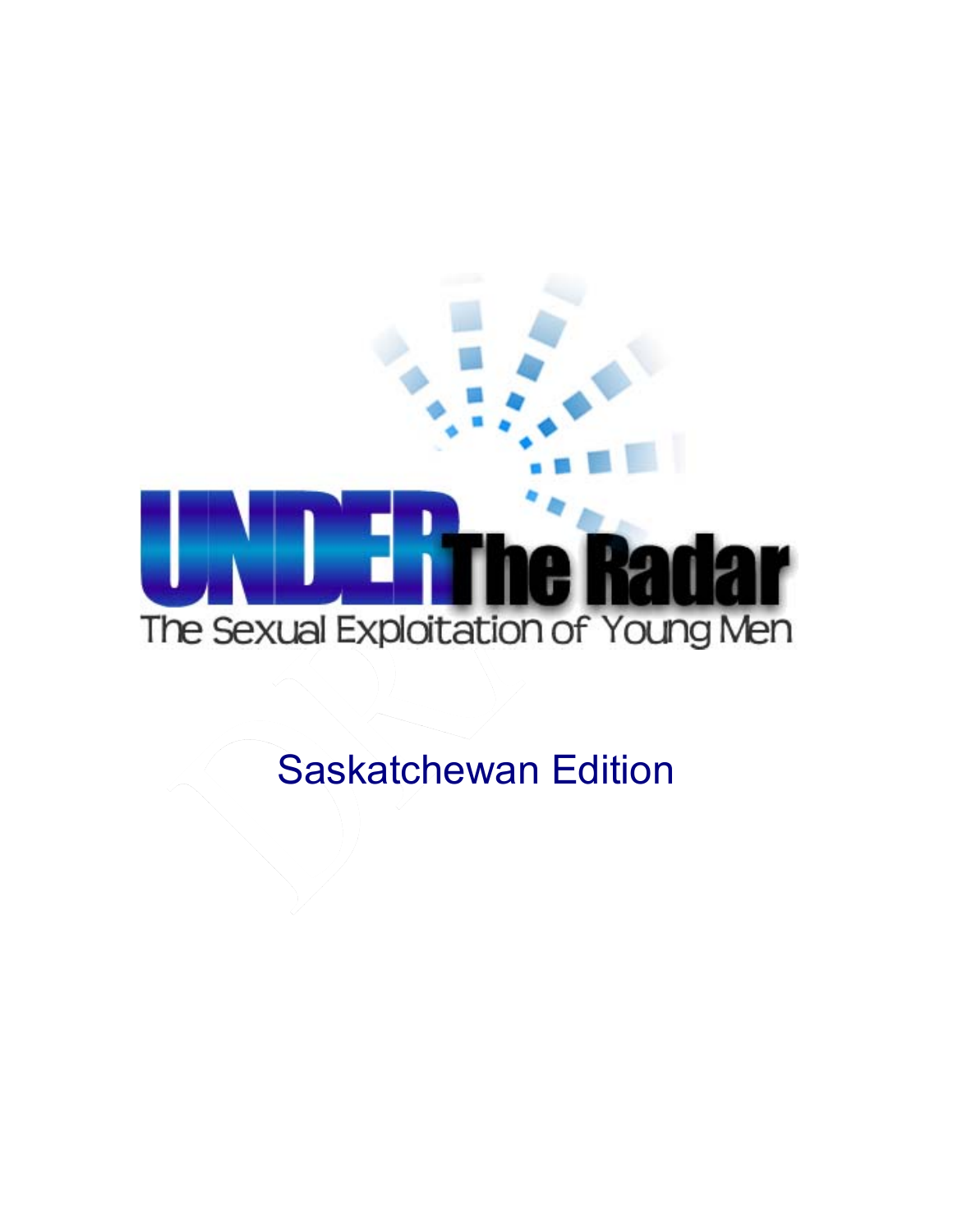Under the Radar: The Sexual Exploitation of Young Men-Saskatchewan Edition

Dr. Susan McIntyre

#### For contact information, or to download previous reports www.hindsightgroup.com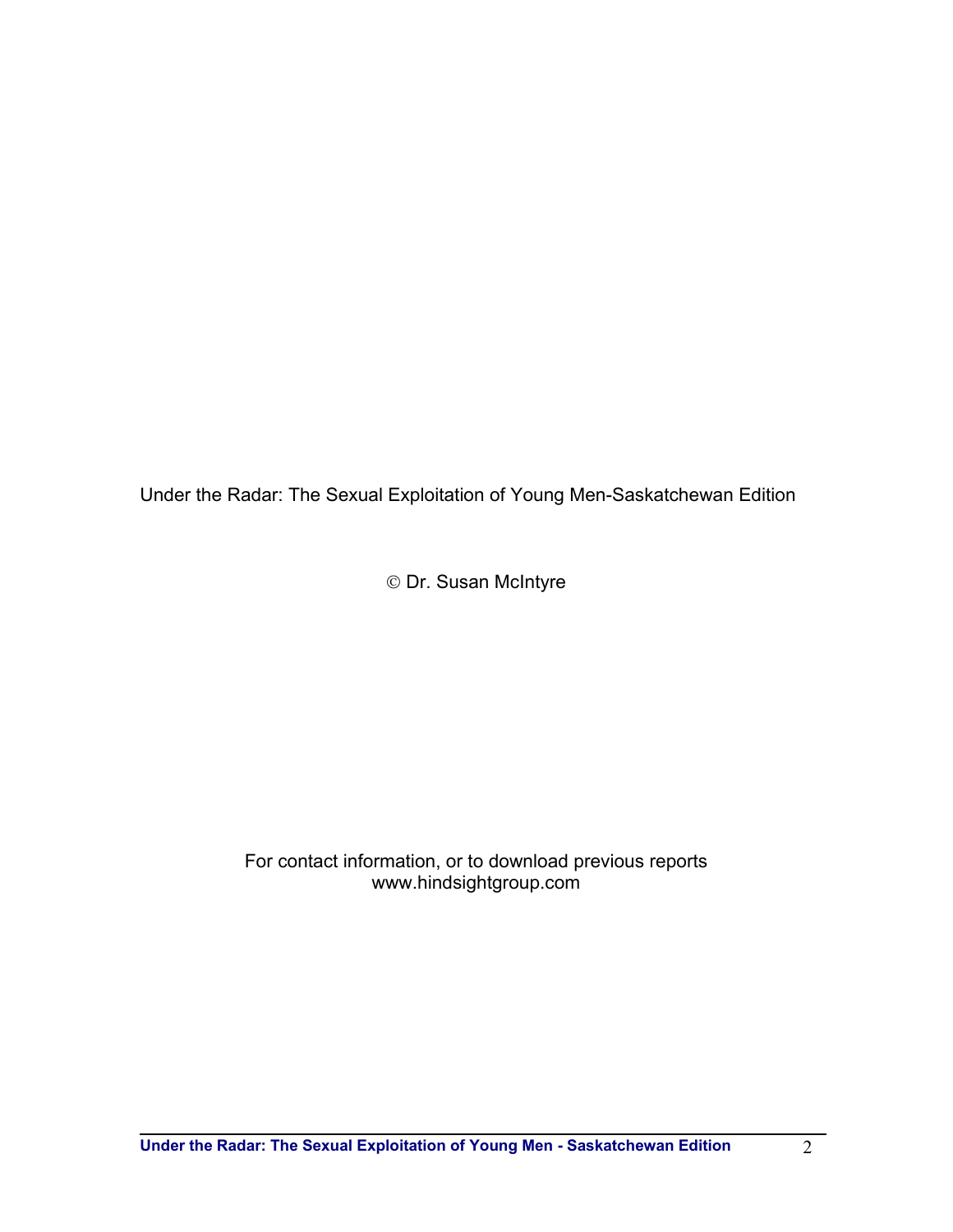# **Table of Contents**

| 1.1          |  |  |  |
|--------------|--|--|--|
| 1.2          |  |  |  |
| 1.3          |  |  |  |
| 1.4          |  |  |  |
| 1.5          |  |  |  |
|              |  |  |  |
| 2.1          |  |  |  |
| 2.2          |  |  |  |
| 2.3          |  |  |  |
| 2.4          |  |  |  |
| 2.5          |  |  |  |
| 2.6          |  |  |  |
| 2.7          |  |  |  |
| 2.8          |  |  |  |
| 2.9          |  |  |  |
|              |  |  |  |
|              |  |  |  |
|              |  |  |  |
| 3.1<br>3.2   |  |  |  |
| 3.3          |  |  |  |
| 3.4          |  |  |  |
| 3.5          |  |  |  |
| 3.6          |  |  |  |
| 3.7          |  |  |  |
| 3.8          |  |  |  |
| 3.9          |  |  |  |
| 3.10         |  |  |  |
| 3.11         |  |  |  |
|              |  |  |  |
| 4.1          |  |  |  |
| 4.2          |  |  |  |
| 4.3          |  |  |  |
| 4.4          |  |  |  |
| 4.5          |  |  |  |
| 4.6          |  |  |  |
| 4.7          |  |  |  |
| 4.8          |  |  |  |
| 4.9          |  |  |  |
| 4.10         |  |  |  |
| 4.11         |  |  |  |
| 4.12<br>4.13 |  |  |  |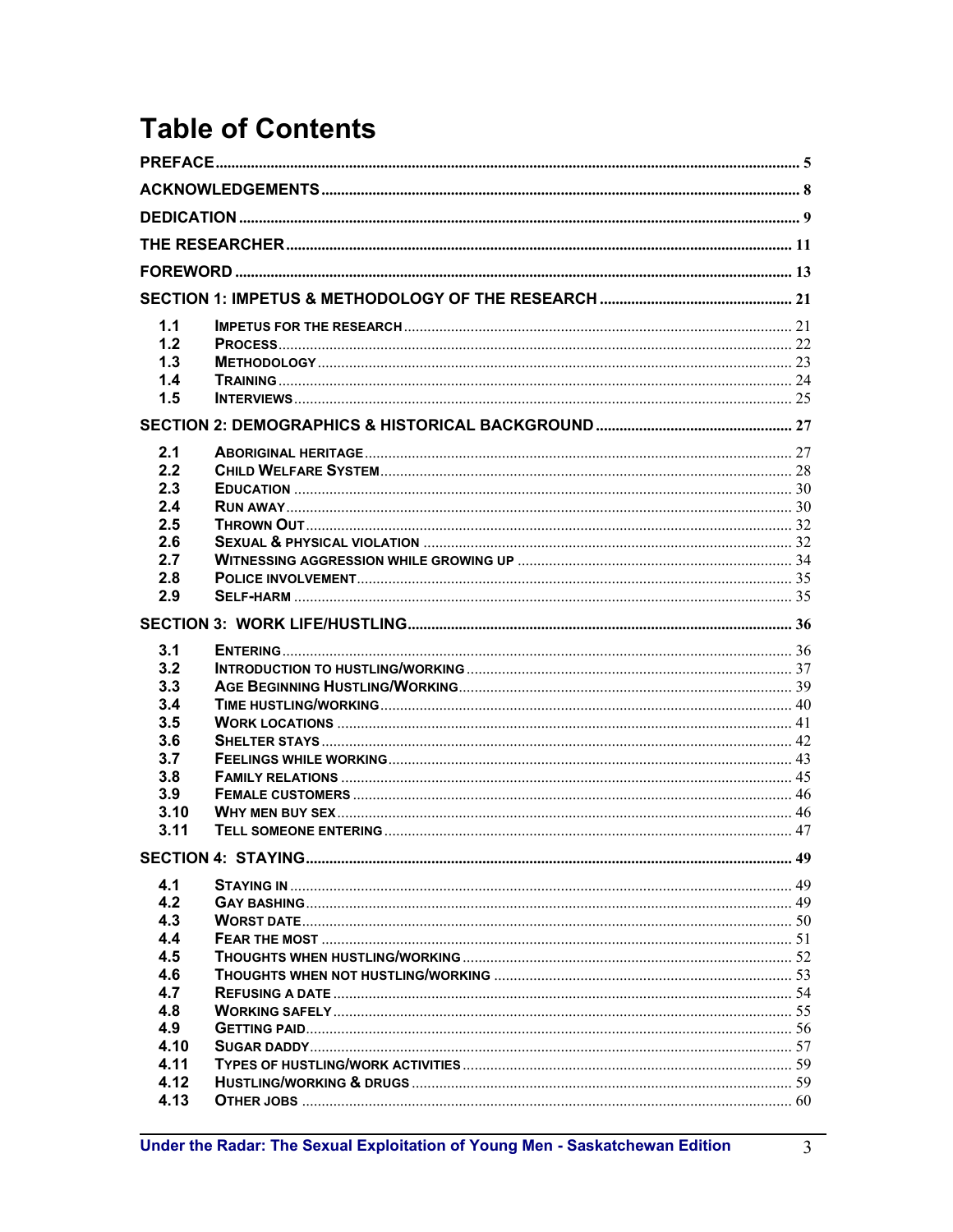| 4.14 |  |  |
|------|--|--|
| 4.15 |  |  |
| 4.16 |  |  |
| 4.17 |  |  |
| 4.18 |  |  |
| 4.19 |  |  |
|      |  |  |
| 5.1  |  |  |
| 5.2  |  |  |
| 5.3  |  |  |
| 5.4  |  |  |
| 5.5  |  |  |
| 5.6  |  |  |
| 5.7  |  |  |
| 5.8  |  |  |
| 5.9  |  |  |
| 5.10 |  |  |
|      |  |  |
| 6.1  |  |  |
| 6.2  |  |  |
| 6.3  |  |  |
| 6.4  |  |  |
| 6.5  |  |  |
|      |  |  |
|      |  |  |
|      |  |  |
|      |  |  |
|      |  |  |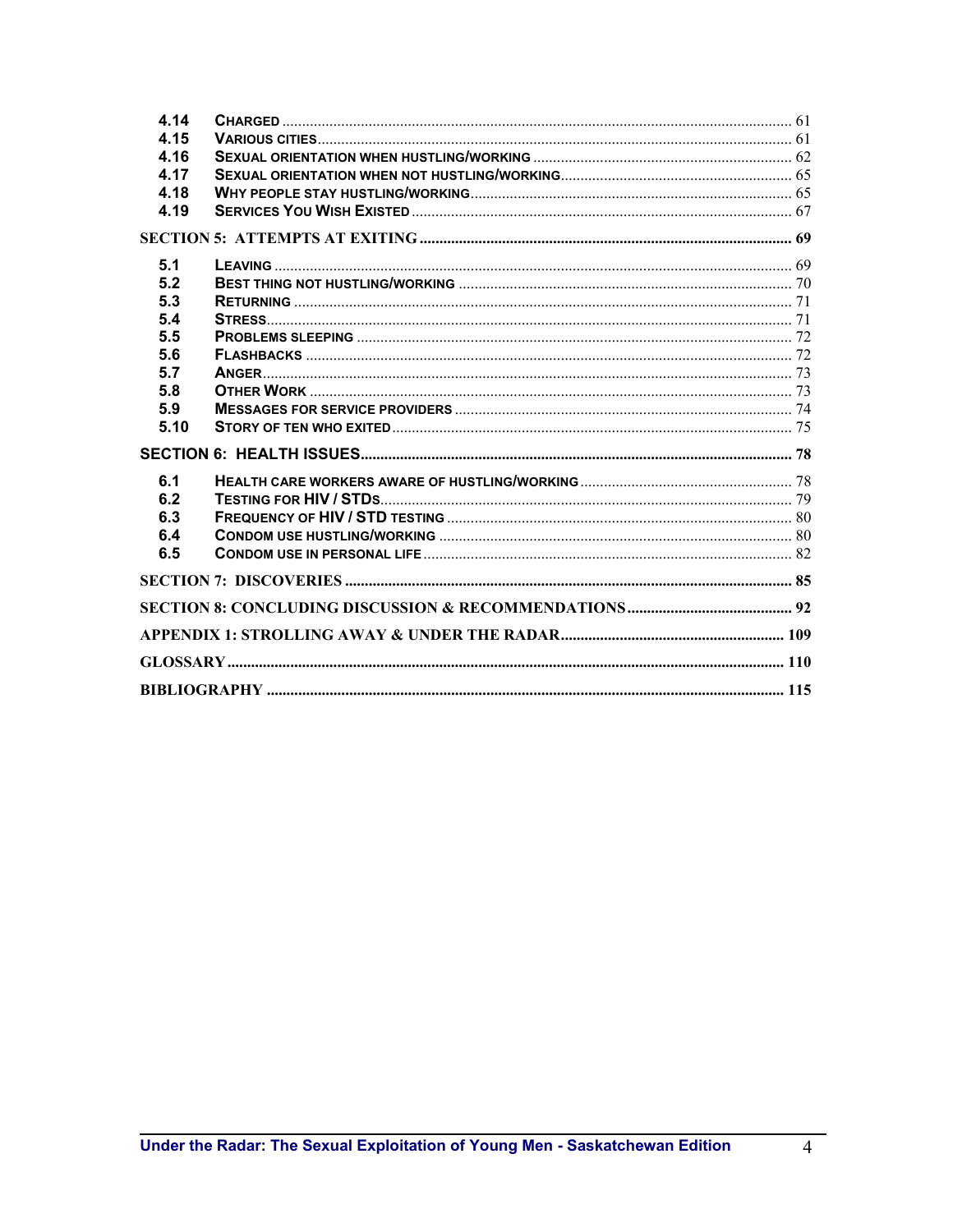### **Preface**

Over the past 15 years, much of my research has been focused on young people involved in the sexual exploitation trade. This academic research extends primarily through three interconnected pieces of work.

The first piece of interviewing took place in 1991-1992, and was released as my PhD dissertation in 1994 entitled *The Youngest Profession the Oldest Oppression*. During that time, I interviewed 50 young people in Calgary. This involved 41 females and nine males, 25% of whom were Aboriginal. This research found that 82% of this population had experienced sexual abuse prior to their entrance into the sexual exploitation trade. It also demonstrated that professionals had both ignored and failed to recognize the abuse this population experienced prior to their entrance into the trade. In fact, many had failed to act while young people were being sexually exploited in front of them. Given this failure to intervene, it was in fact a form of state-supported sexual abuse. In the end, this research resulted in raising both social and political attention in The City of Calgary and The Province of Alberta.

Over time, I observed the growing acceptance of youth involved in prostitution as a form of sexual abuse. I watched The City of Calgary and The Province of Alberta embrace this shift, subsequently resulting in policy, legislative and program changes. This paradigm shift slowly spread across the country as the term 'youth prostitution' was replaced by the term 'sexual exploitation.' Today these two terms are used interchangeably.

The second piece of research was initiated by two former youth I had interviewed in 1991-1992, who challenged me to revisit the same questions I had originally asked the ten years earlier in order to see what had and hadn't worked.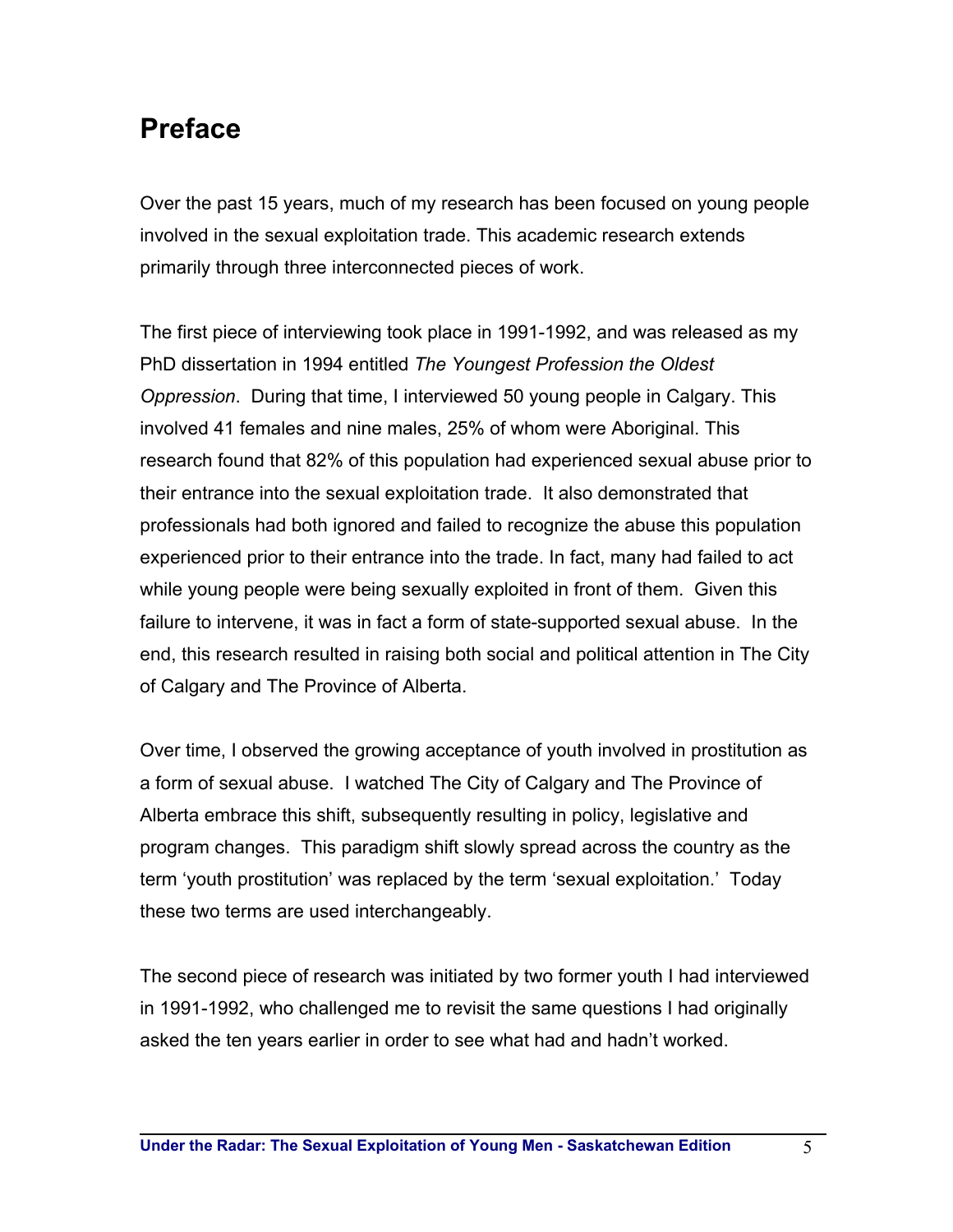I took the challenge, and in 2002 a retrospective longitudinal study titled *Strolling Away* was released.

At that point, I had accounted for and interviewed 38 of the original 50 people I had interviewed ten years previously. Some of the women had worked in the United States, primarily Las Vegas, California or Hawaii. Two women from this group ended up working in Japan for up to six months and found it difficult to escape back home. The men seemed to work primarily throughout Canada.

In this study, I learned both young women and men could survive this experience; however, painful scars remain. We also learned that for young women, the value of producing a child, or the desire to produce children, brings with it both family and state support. Eighty-two percent of women from this study had in fact produced children. On the contrary, the physical birthing of a child was not an option available to young men. From our small sample of young men, we learned that they entered the trade younger and stayed twice as long. Childbirth was not a viable opportunity to exit for young men as it is for young women. We also learned through interviewing the same men ten years later that we tend to view sexual exploitation of children through a female lens only. Young men inquired as to why we still asked them questions from a 'chick perspective'.

This second piece of research made it apparent that we as professionals, and as a society, knew very little about young men entering the sexual exploitation trade. Why and how do they enter? How do they work? How long do they stay? What is their lifestyle? How do they exit?

This lack of knowledge was the impetus to begin the following connected piece of work titled *Under the Radar: The Sexual Exploitation of Young Men*. It was apparent that looking at only one geographic site would be unfair.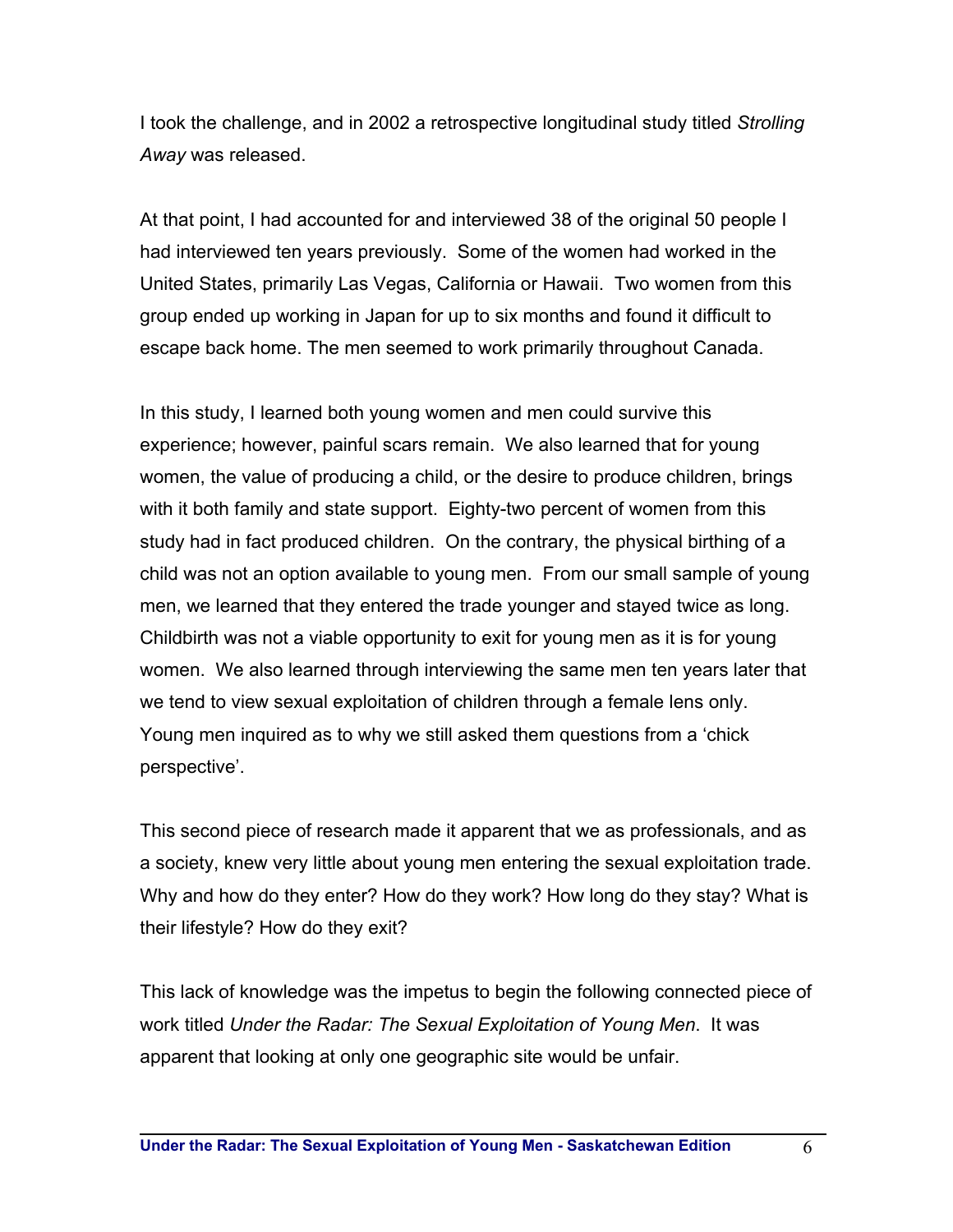The long-term plan was to examine independently the provinces of Alberta, British Columbia, Saskatchewan and Manitoba. The Alberta report was released in June 2005. The British Columbia Report was released in December 2006. This current report examines Saskatchewan. We also plan to release the Manitoba report shortly, as well as a Western Canadian report summarizing and comparing similarities and differences of each of these Western Provinces in 2008.

The following research aims to answer some important questions. Hopefully in doing so, we will be better able to assist young men by providing them with specialized support services in order to live safe, healthy, meaningful lives.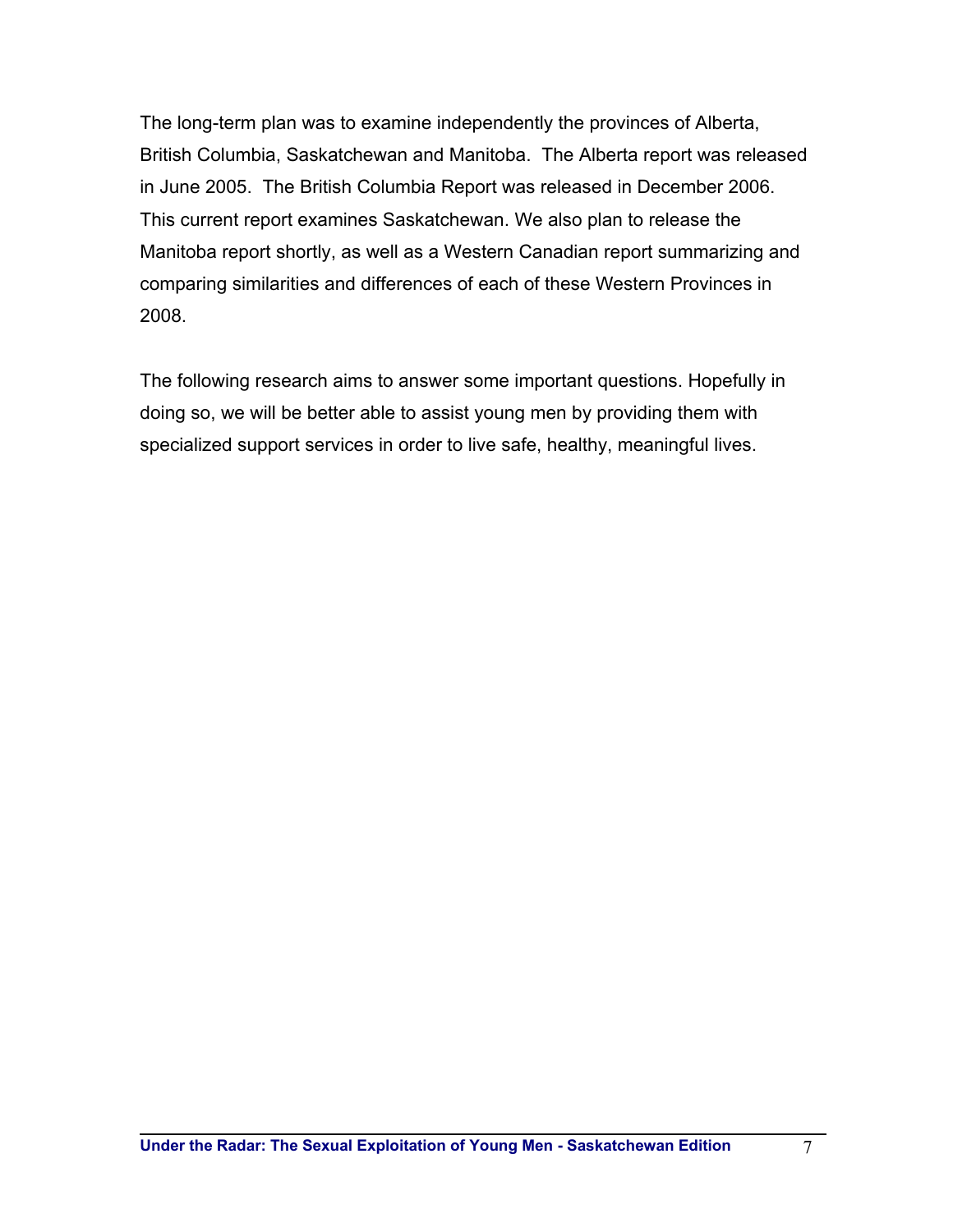# **Acknowledgements**

This research was made possible with the support and energy of Covenant House Vancouver who provided guidance through many stages of this project, as well as many individuals, anonymous donors, the National Crime Prevention Centre, The Province of Saskatchewan Department of Justice, and First Nations and Métis Relations.

In addition, the following organizations provided invaluable support, direction, and information:

- ¾ AIDS Saskatoon
- $\triangleright$  Avenue Community Centre
- ¾ Children's Advocate Office Saskatchewan
- $\triangleright$  Communities for Children (C4C)
- ¾ CRU Youth Wellness Centre
- ¾ EGADZ Youth Centre
- ¾ Regina Police Service
- ¾ Saskatoon Police Service
- ¾ Saskatoon Foster Families Association
- ¾ Street Culture Project
- ¾ Street Workers Outreach Program
- ¾ University of Saskatchewan, Dr. Patti MacDougall
- ¾ University of Regina Dr. Shauneen Pete
- ¾ Youth Launch-Nutana Collegiate
- $\triangleright$  White Buffalo Youth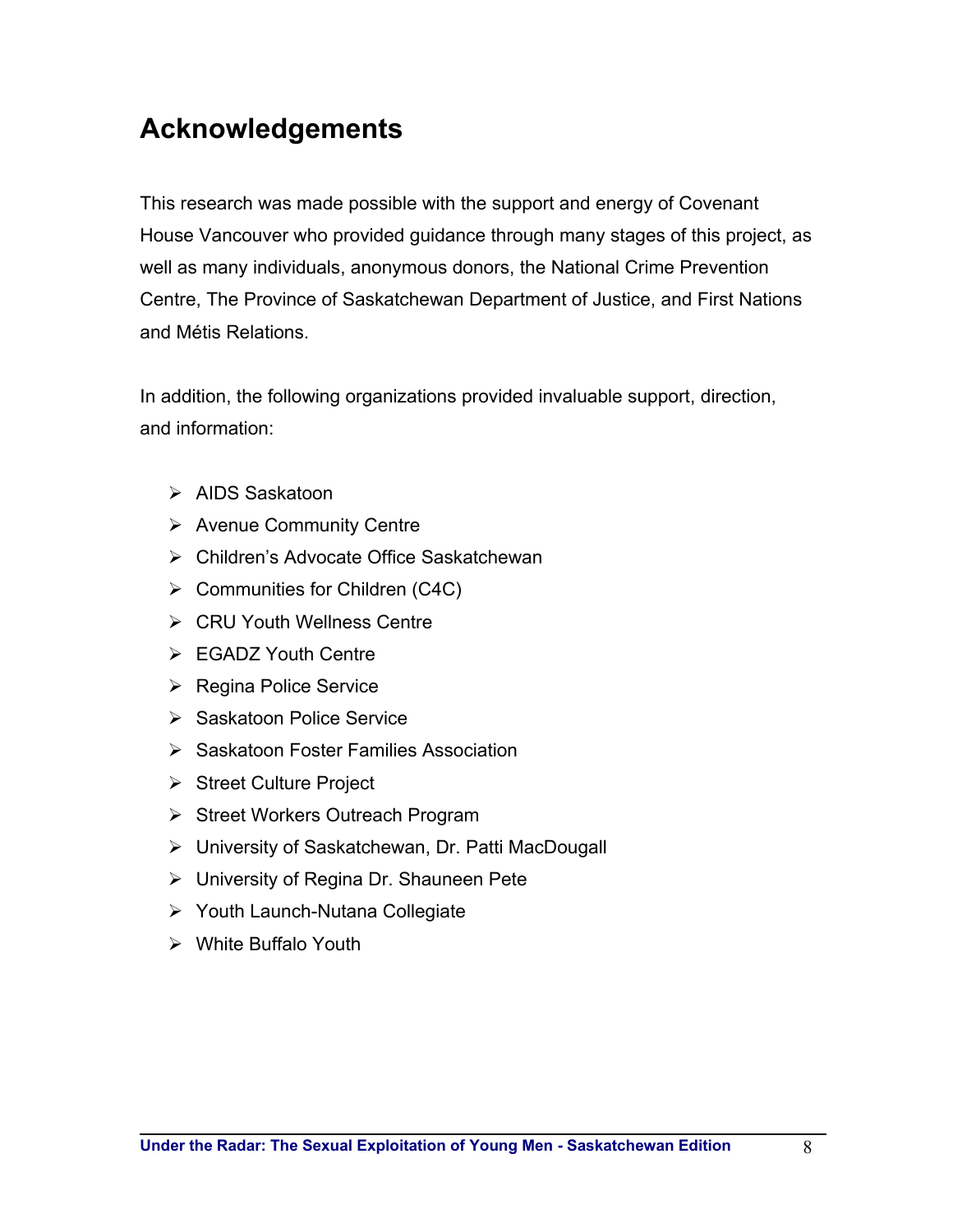# **Dedication**

This project is dedicated to those young men who encouraged me to listen to their compelling personal stories. They challenged my previous research as being too "chick focused", believing there was an imbalance to looking at the issue of sexual exploitation of children solely through a female lens. This was a fact I had to face up to and address. It was this challenge that drove my determination to have an independent story told of the sexual exploitation of young men.

Thank you Fadi, Pytor and Zac, who gave freely of their time to make sure this material moved toward a male perspective. You have created a lens for the voices of sexually exploited males to be heard.

To the Alberta Youth In Care and Custody Network who ensured the language of the questionnaires were youth friendly.

To Anna Marie who provided the essential task of transcribing and formatting of material for analysis.

To Del Williams who provided endless hours of thought and energy as the Research Coordinator for Saskatchewan. Special thanks to David Gullickson and Denise McCafferty for there guidance and support for this project.

To all the Research Assistants who embraced the value and need for such a study: Attrina, Colin, Erica, Kim, Sydney and Russ. They provided the energy, time and commitment to interviewing this population in both Regina and Saskatoon.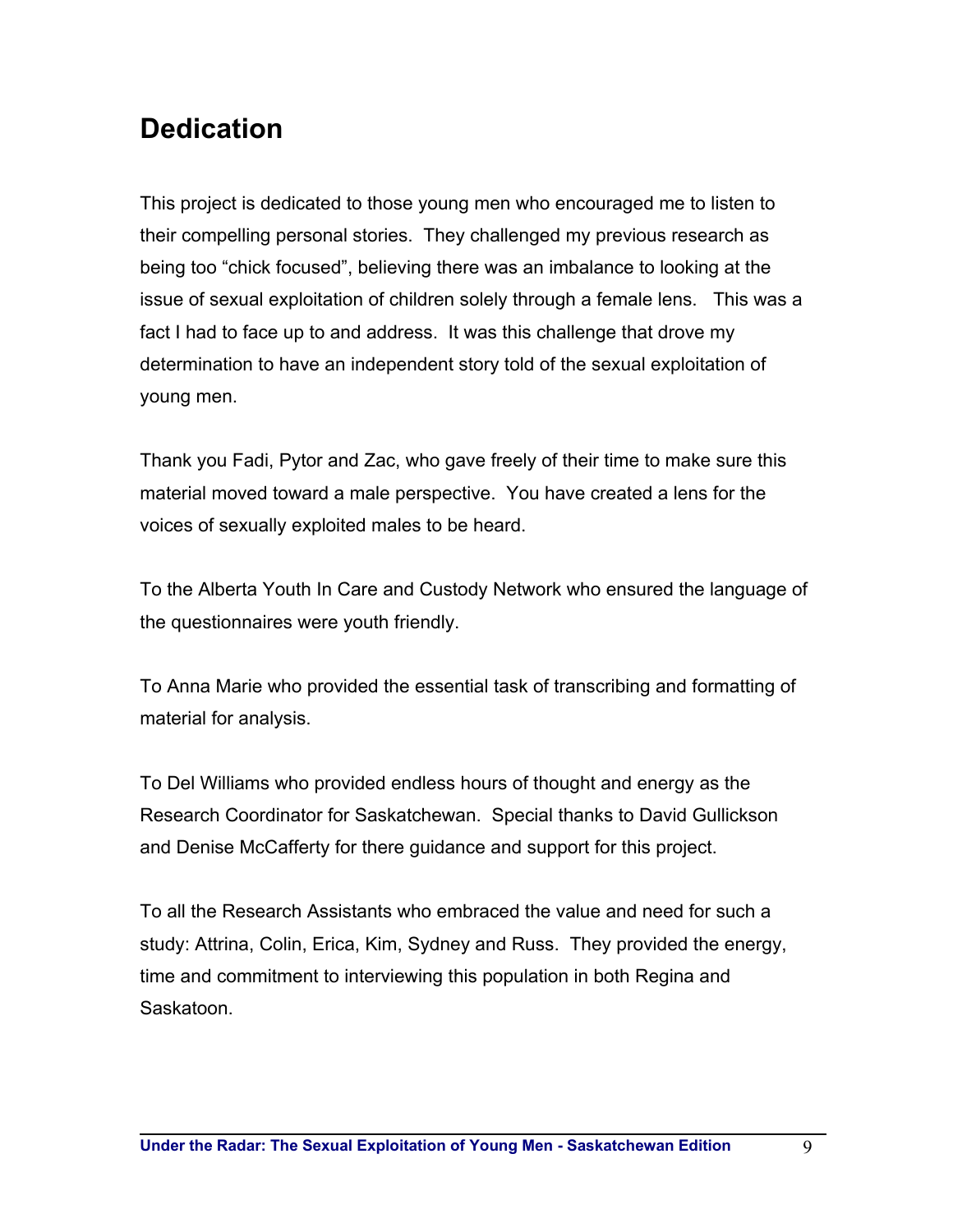To the 40 young men in Saskatchewan (April 2006 – December 2007) who took the time to share their stories with the six Research Assistants, thank you for your time and honesty.

Finally, to the spirit of Ms. Adventure who continues to inspire and motivate my personal commitment towards helping sexually exploited youth.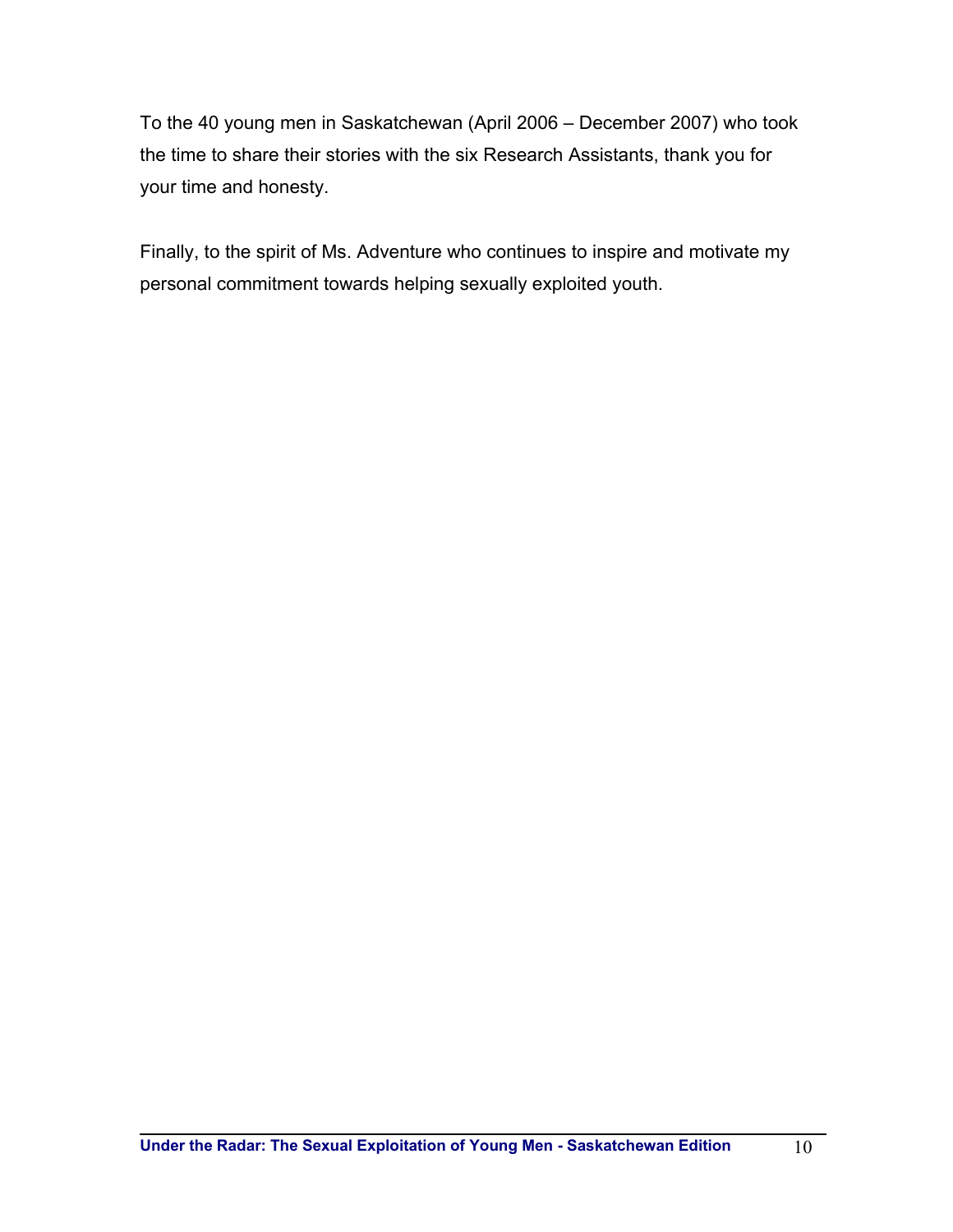# **The Researcher**

With over 25 years experience in the non-profit, public and private sectors, Dr. Sue McIntyre has developed a unique set of skills and expertise.

As a scholar and educator, Dr. Sue McIntyre is well recognized for her expertise in the areas of child sexual abuse and prostitution. She has made over 100 workshop presentations and keynote addresses to provincial, national and international conferences.

As an international research and policy advisor, Dr. McIntyre appreciates the relationship between research, the law and social policy in the development of social programs.

As a social service practitioner, she has combined her human service background with entrepreneurial business flair. She clearly understands the social sector's challenge to meet mission goals, and helps them integrate mainstream business practices and accountability into their daily operations.

As a leader in effecting organizational change and development, she has established a strong track record in identifying and meeting the needs of an organization.

As a fundraiser, her ability to provide an analytical, business approach towards matching a company's community interests to high priority social issues have earned her the respect of Calgary's foundations and corporate sector.

Her broad fundraising experience includes approving foundation grants, applying for foundation grants and securing sponsorship from numerous leading national and international corporations.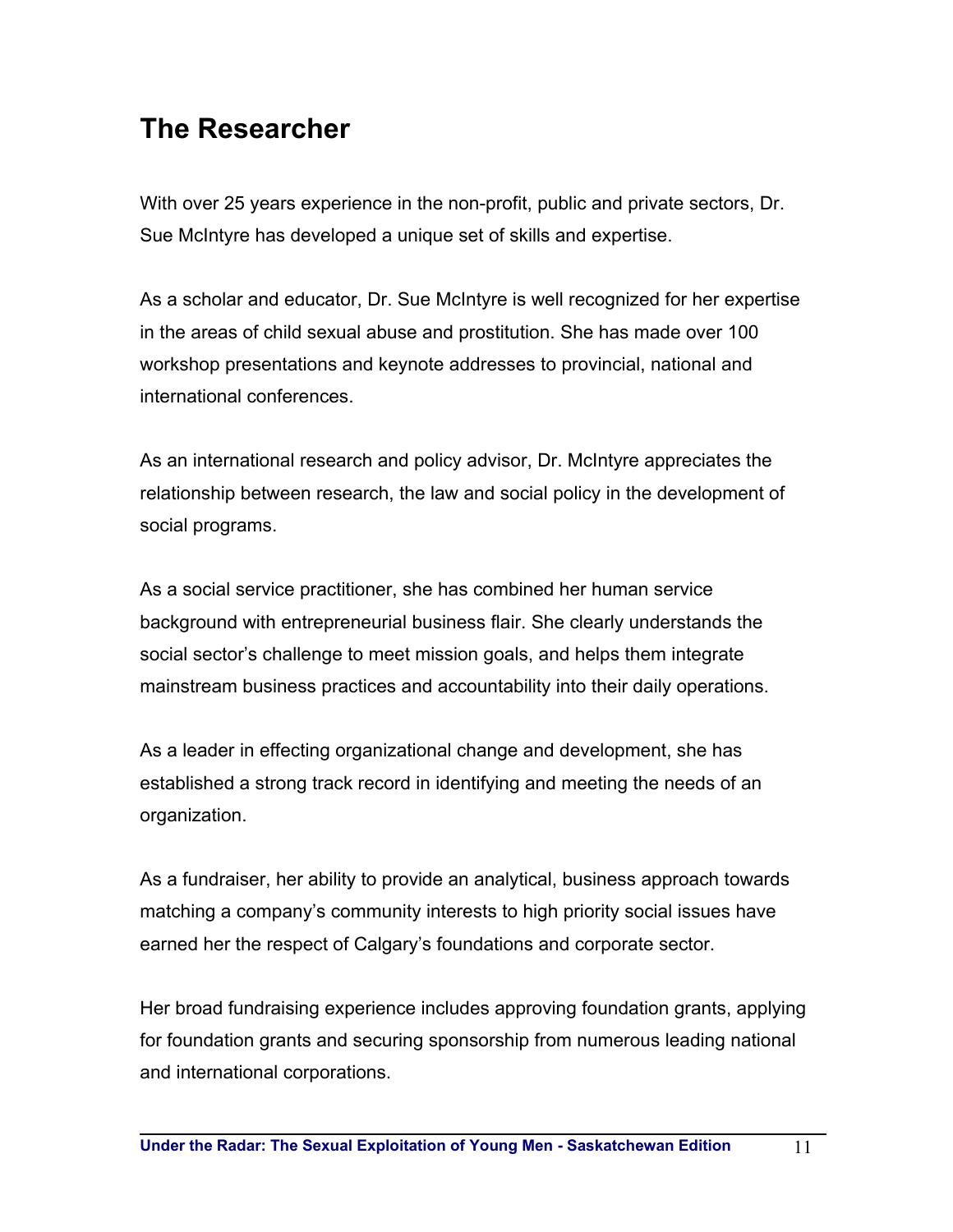As an entrepreneur, she was responsible for the start-up of 25 operations in both the private and public sectors, guiding them from concept through to the stages of implementation and evaluation. Her pioneering work in designing a management service to partner the expertise of Calgary's corporate community with non-profit organizations was just one example of her work in this regard.

As a community volunteer, Dr. McIntyre has proven her personal commitment time and again. As a strong community advocate, she has co-chaired numerous volunteer committees and task forces involving justice, social services, health services and education.

As a professional who has devoted most of her life to helping sexually exploited youth, Dr. McIntyre's commitment to helping us better understand the sexual exploitation of young men is commendable. This important body of research is long overdue.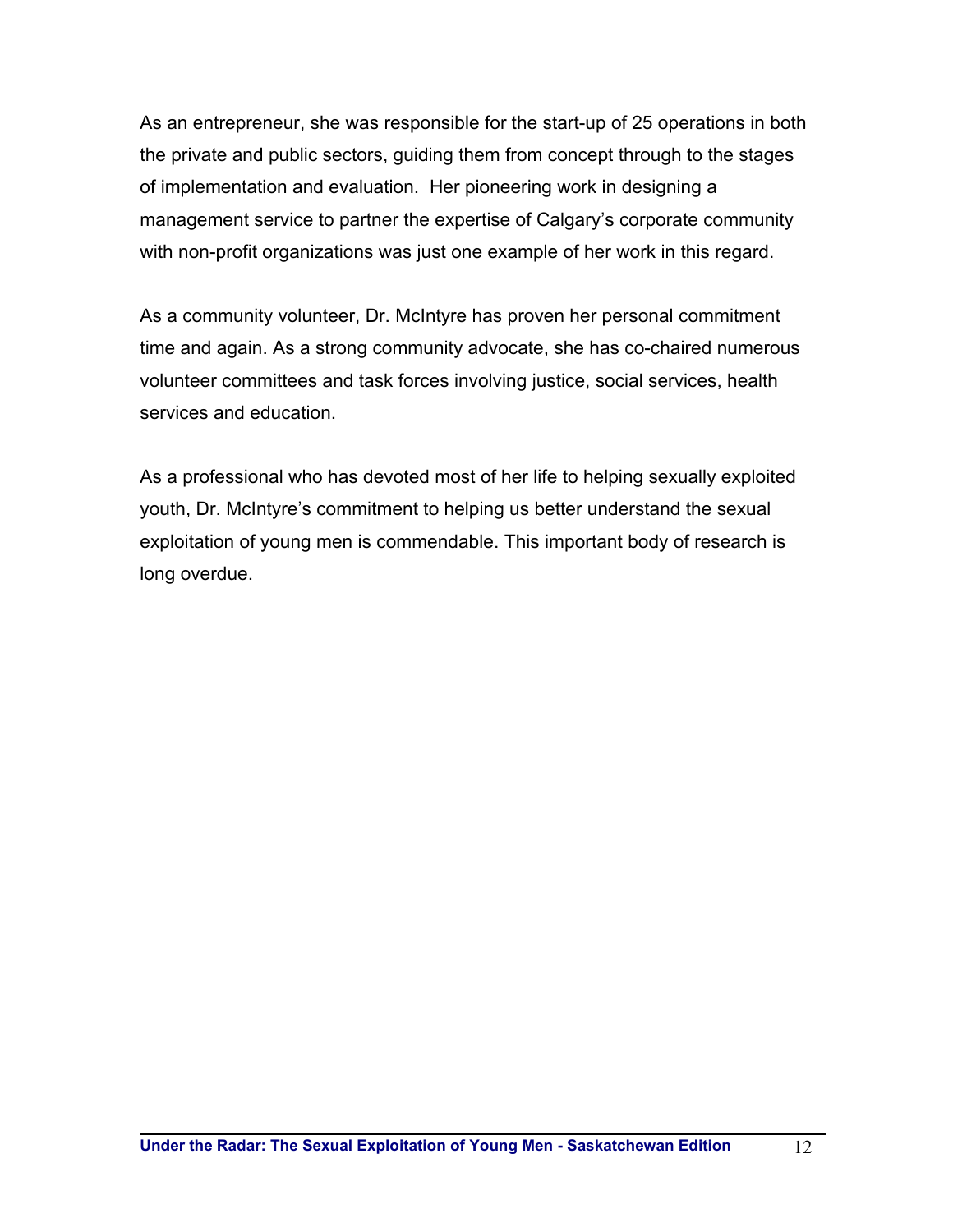### **Foreword**

I grew up on a reservation in Saskatchewan with my grandmother, grandpa and uncles. There was a lot of violence and drinking between my parents so they could not look after us. I remember my mom being physically abused by my father, all bruised and giving us kids candy to make things 'OK'. My grandmother grew up in residential schools and had trouble showing us love and affection. My grandpa was the one who taught us about traditional ways of my culture. There was so much drinking, violence, poverty and sexual abuse on the reserve, we were normalized to it.

I started working the streets of Regina when I was 11 yrs old. I was introduced to it by my little cousin who was out on the street since he was eight. I stopped after a few tricks because I got scared. There were a lot of tricks or customers out there cruising specifically for very young, Aboriginal boys. They were mostly Caucasian, middle age men. One trick even asked me for identification to prove I was 'young' enough. I got started on the girls stroll first which didn't matter really because I was young and the johns didn't mind if I was a boy.

When I was 14 yrs old, I finally started really working the streets on the boys stroll. I found a lot of boys like me out there so we all became friends right away. We watched out for one another from bashers and bad dates. I did not mind being with all the older johns. They treated me so good and gave me money, so it was cool. I worked the streets until I was around 22 yrs old. I learned to leave my body when servicing a trick, disassociating myself from being there. Being high on drugs helped me cope with this lifestyle, too.

The thing that made me think a lot to get off the street was when my cousin was murdered on the stroll. I exited a few months after he died. I went up north to a cultural camp, found some spirituality and pride in myself at being an Indian who was two-spirited. So that planted a seed in me. I started to work on myself.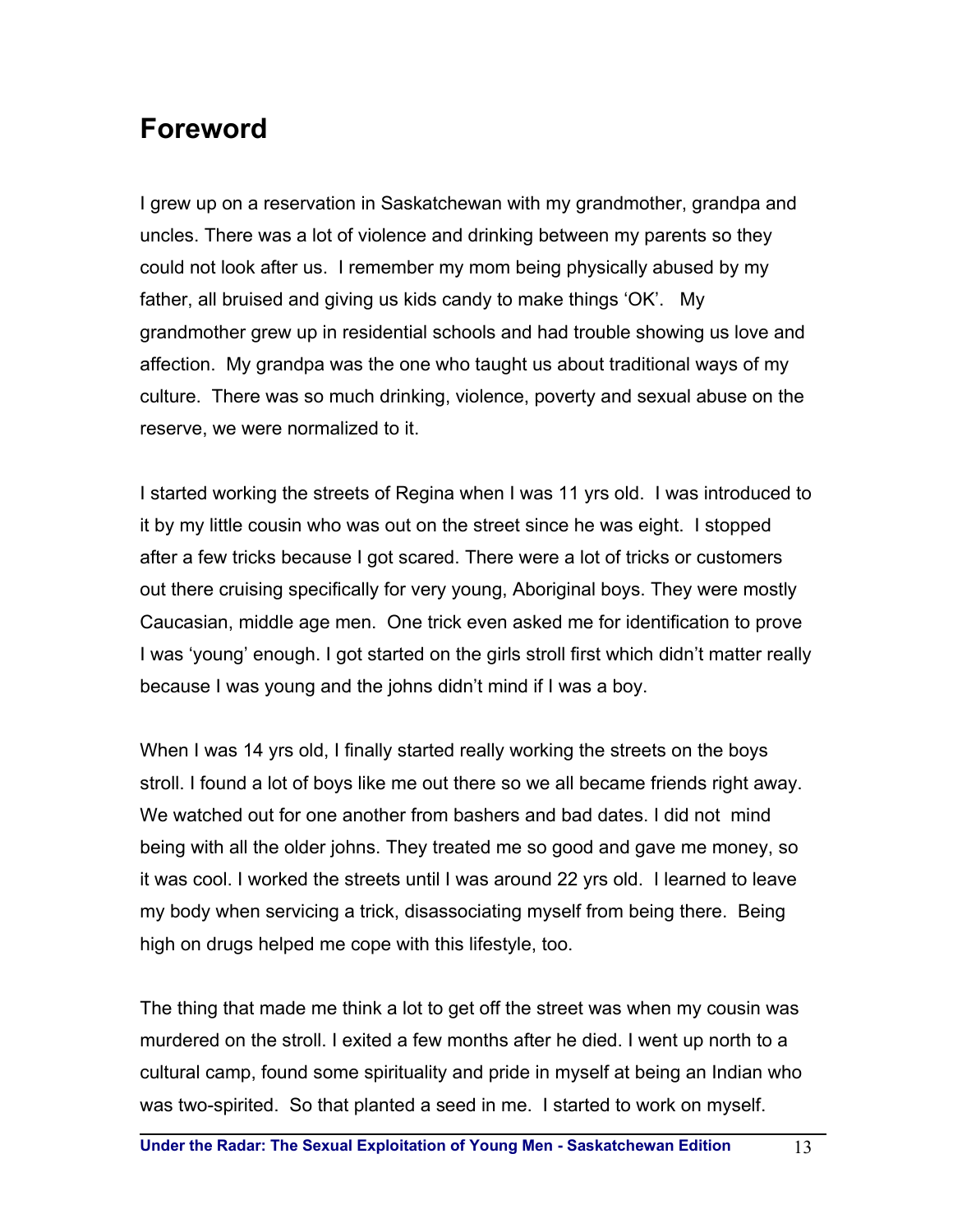I was always someone who liked to help others, get involved in youth projects and volunteer to be involved in youth conferences, that kind of stuff. What made a difference for me was that I actually had to be out of the city, find some sort of higher power. I think I was ready, too. Being up north kept me away from a lot of my party friends which helped too.

As a Research Assistant doing interviews, I found people through my street connections. We have kept in touch over the years. We are like a family. The general response to the survey was very good. I think people were quite happy that someone is finally taking notice and trying to help us. A lot of agencies are not directly mandated to work with us but because we are the minority out there, we usually are forgotten or just swept aside. The most important thing for the agencies are the girls but no one has ever really thought of us guys. Sure we are given the scraps of what is left over, but if you are not one of the more outspoken ones out there, you are pretty much forgotten.

I think the reason the percentage of Aboriginal youth is high is because we are looking for belonging. In our communities, because we are gay, bi- or transsexual, and because there is so much poverty, how else can we make a decent living other than minimum wage?

As someone experiential, some recommendations would be:

- $\circ$  Engage experiential, exited young men who have something in common with youth who are just starting in the trade (someone who has been there) to assist in outreach programs.
- $\circ$  Safe houses (separate from women) which also distinguish different supports to gay and straight young men from the trade. For example, supports like detoxification, education, employment and counselling services.
- $\circ$  For prevention, there is a need for experiential people going out to schools and communities speaking out, telling their stories.

*David*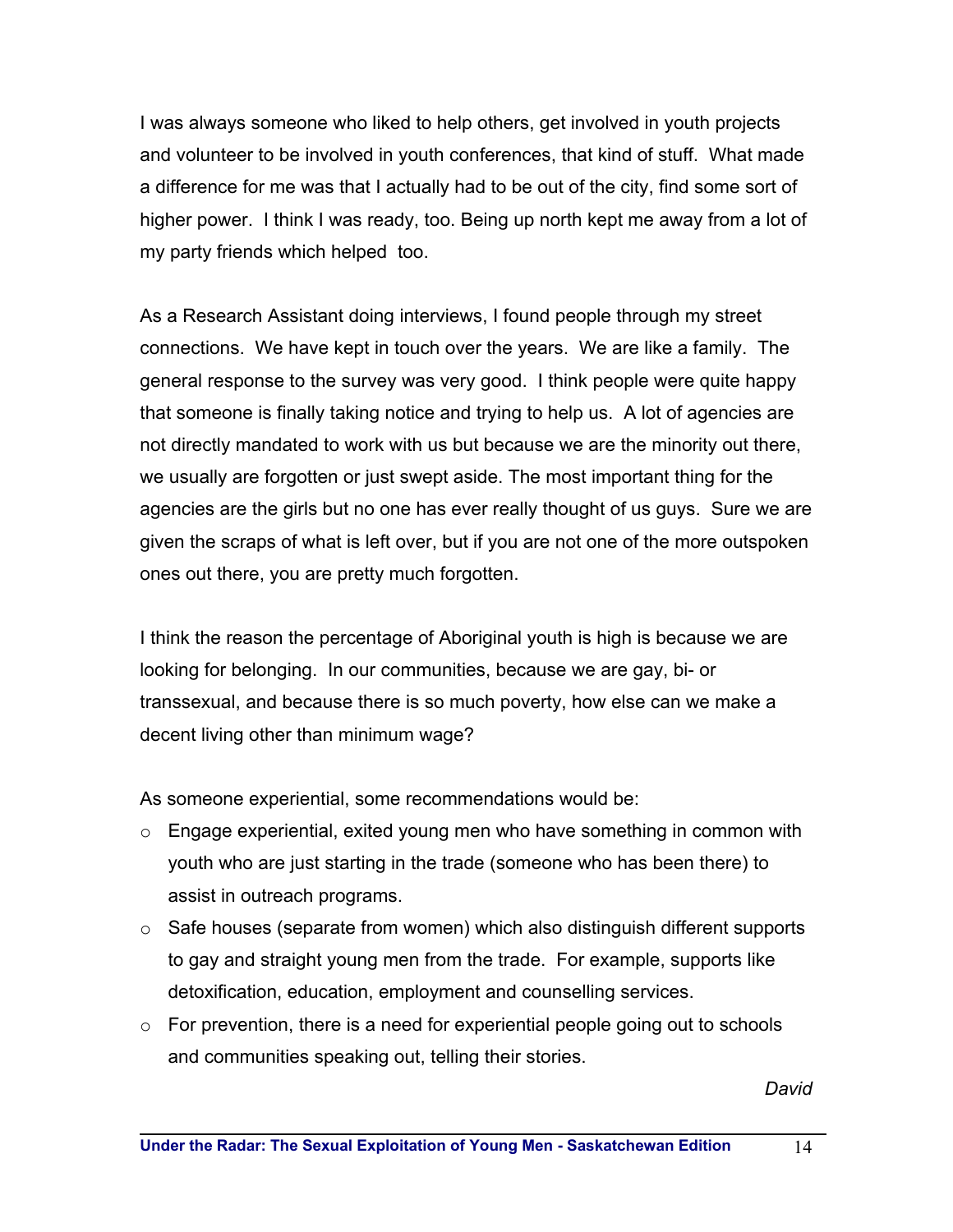# **Executive Summary**

In December of 2002, *Strolling Away* was released. *Strolling Away* represented a longitudinal retrospective study that examined young people from the sexual exploitation trade in 1991-1992 and then again in 2001-2002. The opportunity to interview individuals 10 years later was valuable.

One of its major findings was that we know very little about young men involved in the sexual exploitation trade. The young men I interviewed commented on how my questions were "chick questions". It was clear that we have traditionally looked at this issue through a female lens. It became evident through this study that more research was required in order to understand young men in the sexual exploitation trade.

Interviews for *Under the Radar: The Sexual Exploitation of Young Men* - *Saskatchewan Edition* began in April 2006 and wrapped up in December 2006. Forty young men were interviewed in total. Twenty interviews occurred in Regina and 20 in Saskatoon. A total of 10 of the 40 interviewed had exited the sexual exploitation trade.

### **Characteristics of Respondents**

- 85% of this population are Aboriginal
- 62% had involvement with child welfare services
- 28% completed high school
- 78% had a history of running away
- 75% had a history prior to the street of being sexually violated
- 80% had been physically violated and witnessed aggression while growing up
- 83% entered the sexual exploitation trade under the age of 18 years of age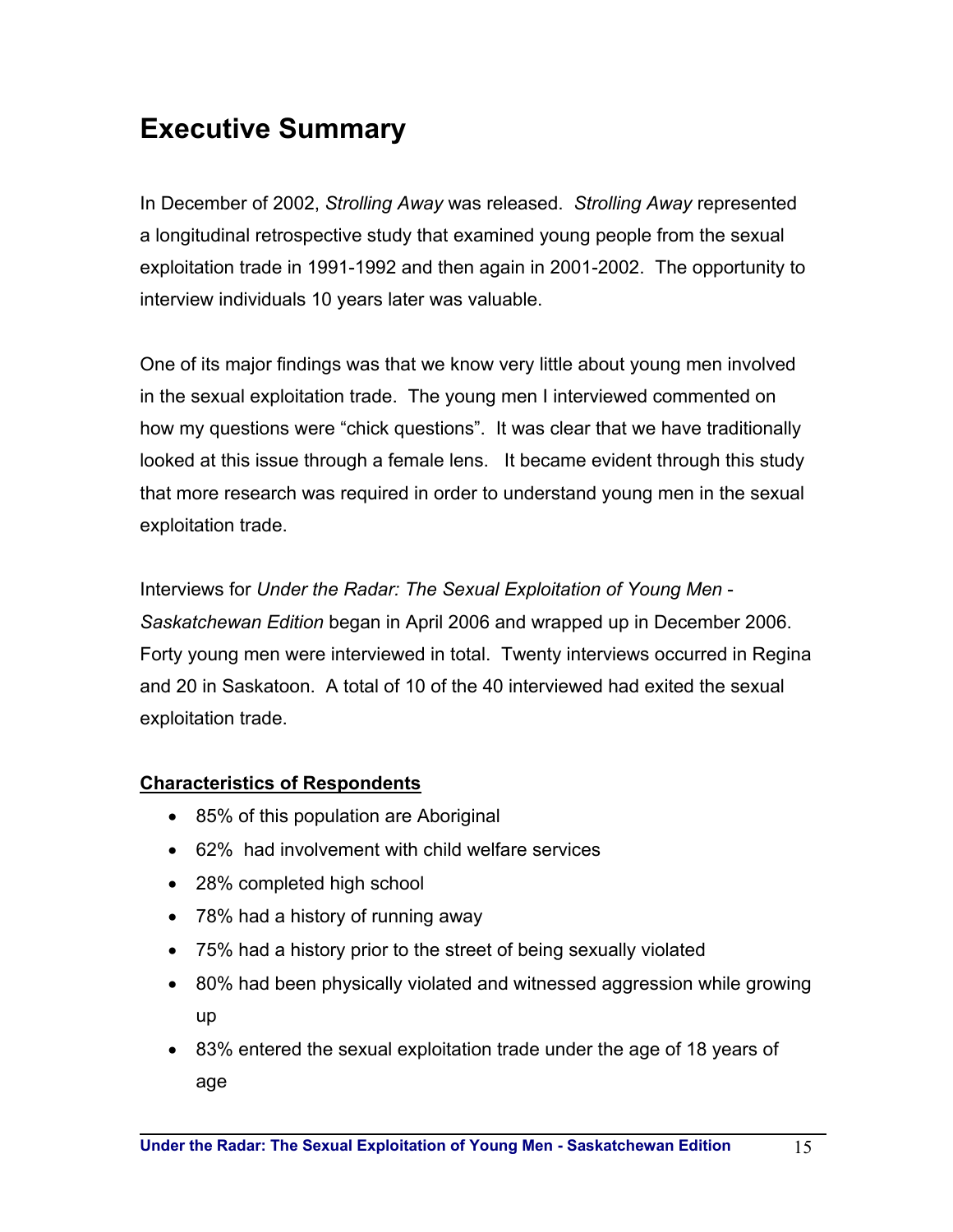- 10% entered the sexual exploitation trade over the age of 20 years of age
- Males enter the sexual exploitation trade younger and stay longer than young women
- 30% experienced staying in shelters
- Almost everyone felt no one should do this type of work
- The fear of gay-bashing exists
- Drug use is extensive
- Exiting the sexual exploitation trade is a long process, usually attempted more than once
- Almost everyone has in the past, and continues to access HIV / STD testing

#### **Summary of Discoveries**

- Young men have comparable histories of sexual and physical abuse to young women
- Young men in this study were gay, heterosexual and bisexual
- Young men create a construct to achieve a level of performance
- The issue of young men, as opposed to women in the sexual exploitation trade creates a sense of discomfort
- Young men begin younger and work longer
- A significant portion enter the sexual exploitation trade over the age of 18
- Young men fly under the radar of service providers
- Young men have unique service needs different from young women
- Public education on condom use and HIV testing has worked
- The connection between the street and drug use is longer and greater in the variety of drugs for young men
- Young men have strained and distant relationships with their family
- Running away often triggers entrance into the sexual exploitation trade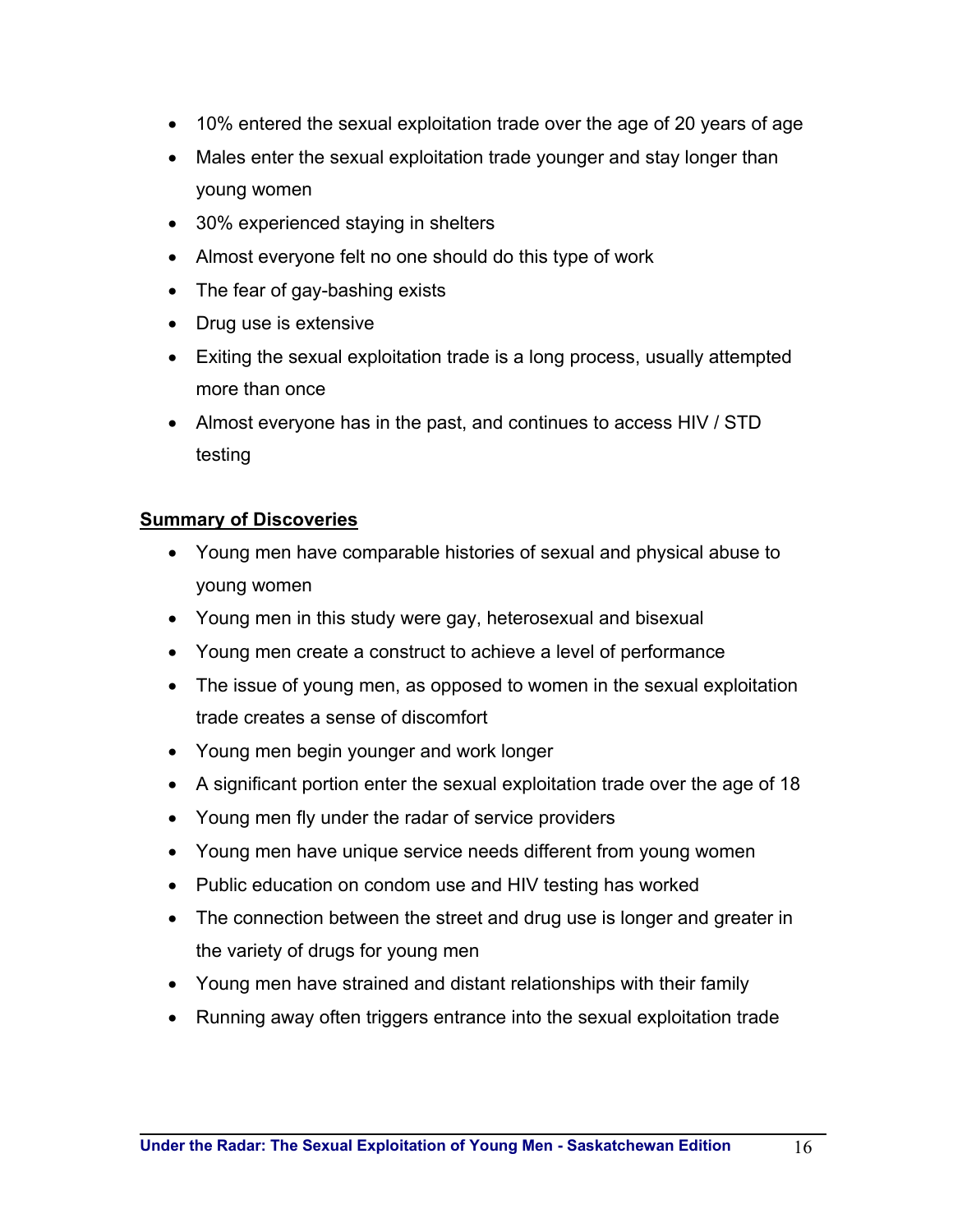#### **Summary Recommendations**

- **1.** Efforts should be directed towards supporting the future expansion of this study to other provinces. Upon completion of the four western provinces, those being British Columbia, Alberta, Saskatchewan and Manitoba, a report should be developed outlining the differences and similarities in Western Canada. Ontario, Quebec and Nova Scotia should be considered as future sites in order to allow for national, eastern, central and western perspectives. This population tends to be rather transient so the opportunity to gain a national perspective as well as regional differences will be of assistance.
- **2.** That we publicly acknowledge both young men and women are being exploited in the sexual exploitation trade, and that we provide services to help them exit and an opportunity for their voice to be heard.
- **3.** That staff working with young men in the sexual exploitation trade be provided with gender non-conformity training.
- **4.** That service providers create the opportunity for young men in and out of the sexual exploitation trade to tell service providers about the services they require. We should not assume that one service will fit all.
- **5.** That a series of detox and rehabilitation beds be established for young men exiting the sexual exploitation trade. Years of extensive drug consumption requires an intervention that will provide them with temporary accommodation while detoxification and rehabilitation takes place.
- **6.** That safe affordable accommodation is provided for this population once they have completed drug detoxification and rehabilitation. This population requires safe, supportive living arrangements.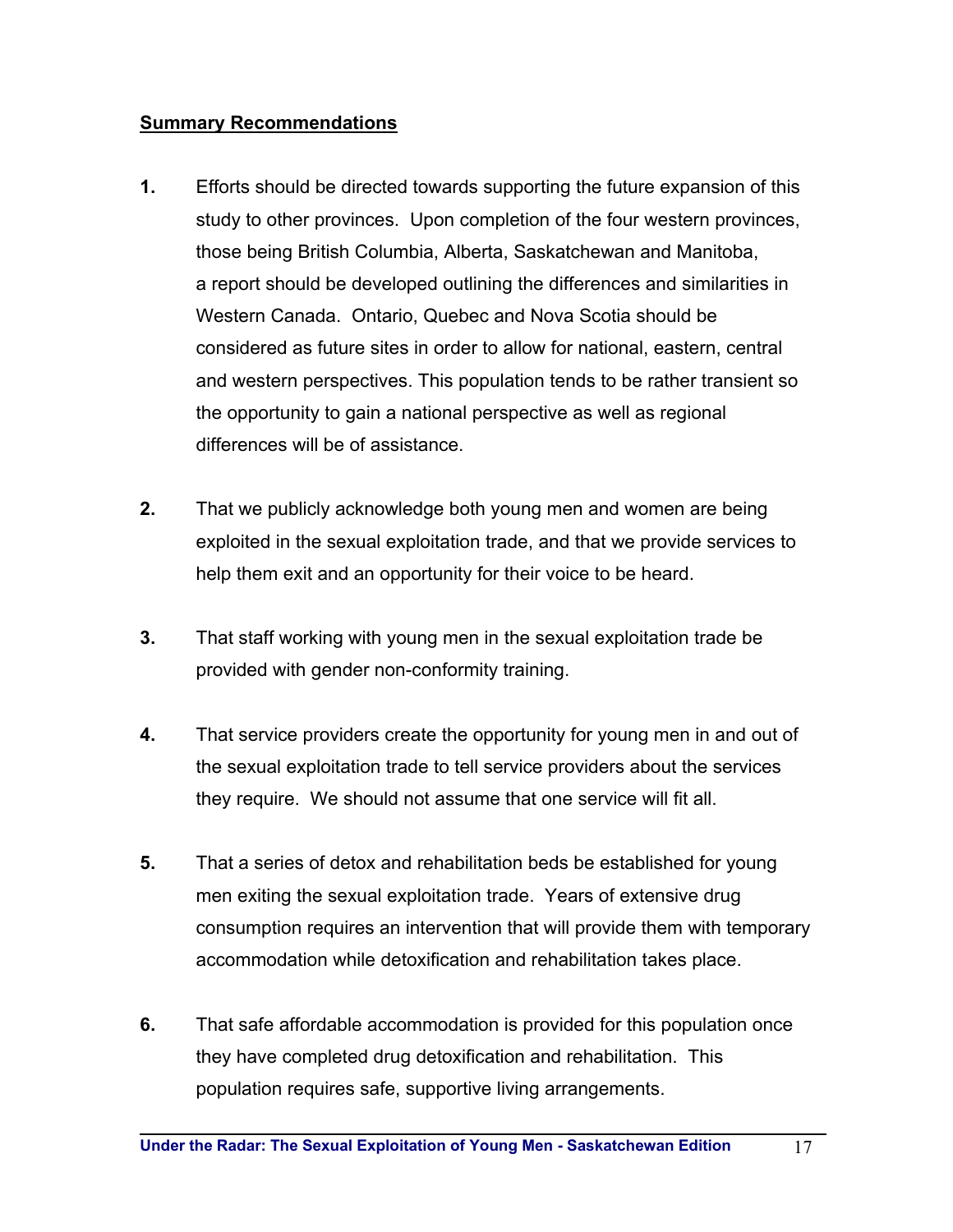Coupled with this, they need help seeking alternative employment. Close to half of this population had completed high school and some college and university; however, they have limited employment skills and experience. Standard employment assistance programs will be required to assist them in supporting a successful exit from the sexual exploitation trade.

- **7.** That we approach the issue of demand, that being customers, with an equal balance for both young men and women who are being sexually exploited. Like women, these men are young people who are in need of our assistance.
- **8.** That prevention information is directed towards both young men and women. We need to provide information that both young men and women in the sexual exploitation trade experienced sexual abuse.
- **9.** That the community-at-large recognize the damaging effects of sugar daddy relationships on this young and vulnerable population. In addition, an awareness of the economic disadvantages facing young males involved in the sexual exploitation trade must be taken into account and considered as a symptom of the differential power relationship existent in sugar daddy relationships.
- **10.** Develop mentoring connections for the population who are exiting. A need exists for those exiting to have support from those who have exited. An experiential voice can assist an individual who is in the process of exiting the sexual exploitation trade. There are many questions, and those who have been through such a journey can better answer challenges facing those who are exiting.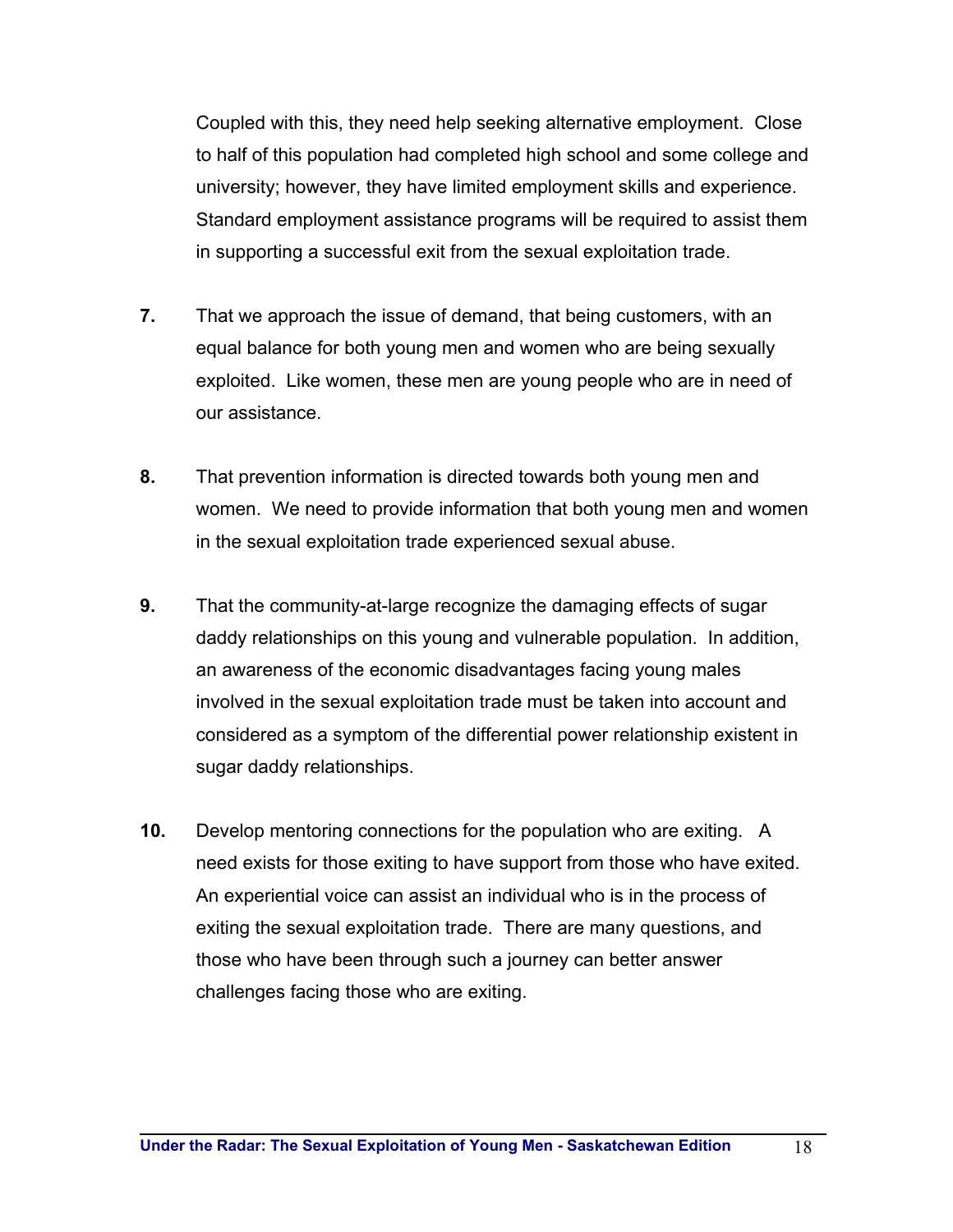This type of service could be set up in a formal structure through an agency that works with this population or informally within the volunteer community network. This network could be set up in formal face-to-face meetings, telephone or online support.

- **11.** Prevention, intervention and re-integration materials be reviewed, and materials adjusted to speak to the sexual exploitation of youth regardless of gender. Materials must recognize the differences facing young women and men in the sexual exploitation trade. Education for both genders needs to be covered in these materials, emphasizing that the sexual exploitation trade is a risk for both genders.
- **12.** That an evaluation occurs of harm reduction approaches such as distributing bad date sheets, mobile support services to sexually exploited youth. The opportunity exists to move into a more direct approach to intervention. The ultimate goal must always remain moving someone out of the sexual exploitation trade.
- **13.** That the National Youth In Care Network embrace the topic of sexual awareness. There is a need to ensure that youth from care have the same knowledge base as the general youth population. This information could be delivered through DVD, booklets or lectures.
- **14.** That we pay closer attention to youth who are running away. We need to recognize this as an early warning sign for possible entrance into the sexual exploitation trade. For youth, service providers and professionals, the opportunity to support and stabilize a situation is more likely to occur prior to years of abuse and drug use on the street.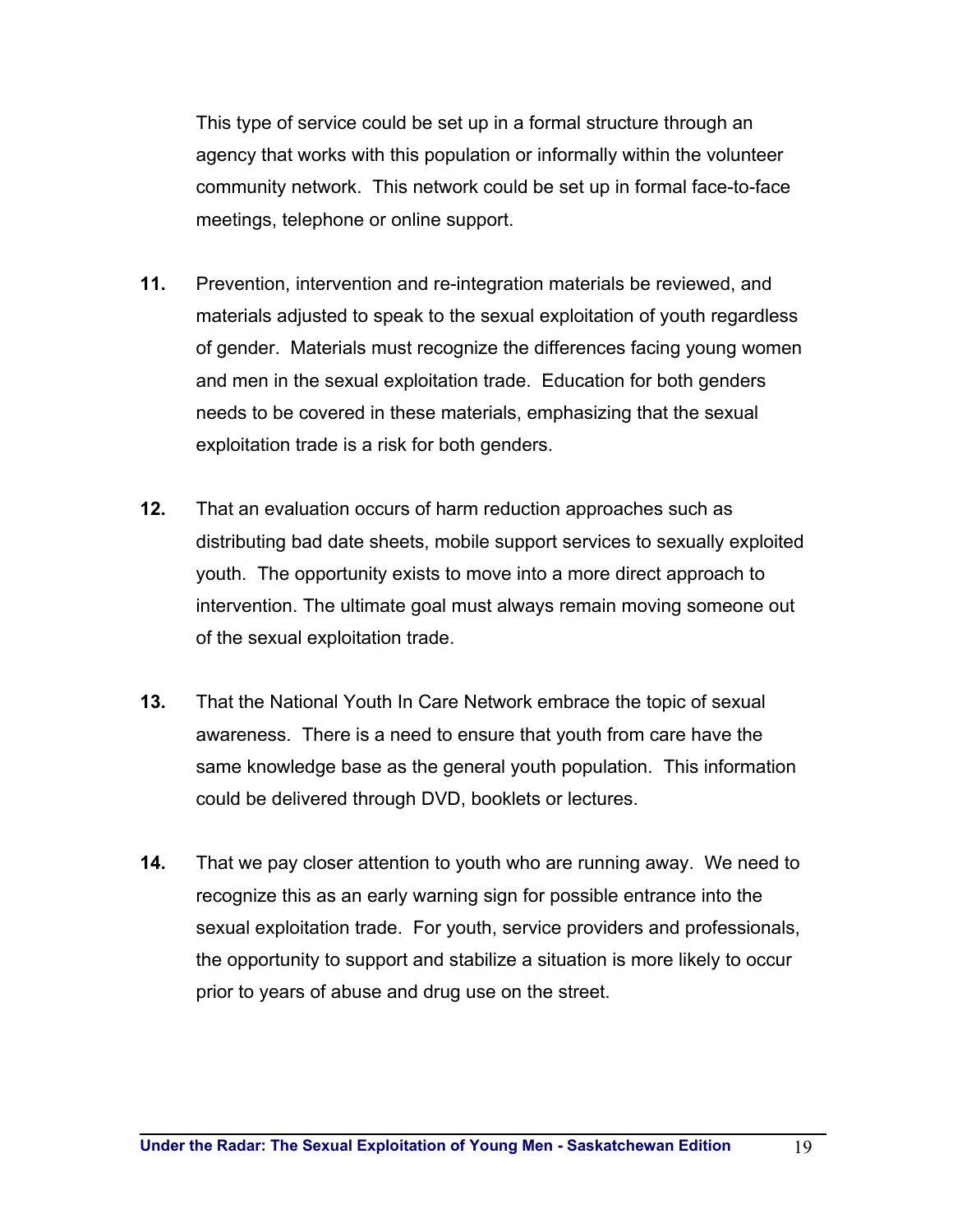## **Introduction**

Throughout 1991-1992, I researched the sexual exploitation trade in downtown Calgary. My goal was to observe and interact with this population in order to investigate the relationship of sexual abuse with a person's involvement in the sexual exploitation trade. Fifty young people were interviewed as part of this study which was titled *The Youngest Profession, The Oldest Oppression*.

In 2000, with the realization that retrospective, longitudinal information on prostitution did not exist anywhere in Canada or the world, I made the decision to track as many participants from this original population to determine if they were still involved in the sexual exploitation trade. In December 2002, this body of research was released as *Strolling Away*. This document included interviews that accounted for 38 of the original 50 people interviewed in 1991-1992.

During *Strolling Away* it became clear that males face very different challenges than females. It is my belief that for many years this social issue was examined through a female lens. Through *Strolling Away* it was discovered that there are differences. For example, males enter the sexual exploitation trade younger and stay longer.

My personal and professional interest in wanting to know more about this population and how we can better assist them initiated *Under the Radar: The Sexual Exploitation of Young Men*. Hopefully this research will bring this issue out from under the radar to something that we as a community can address proactively and effectively.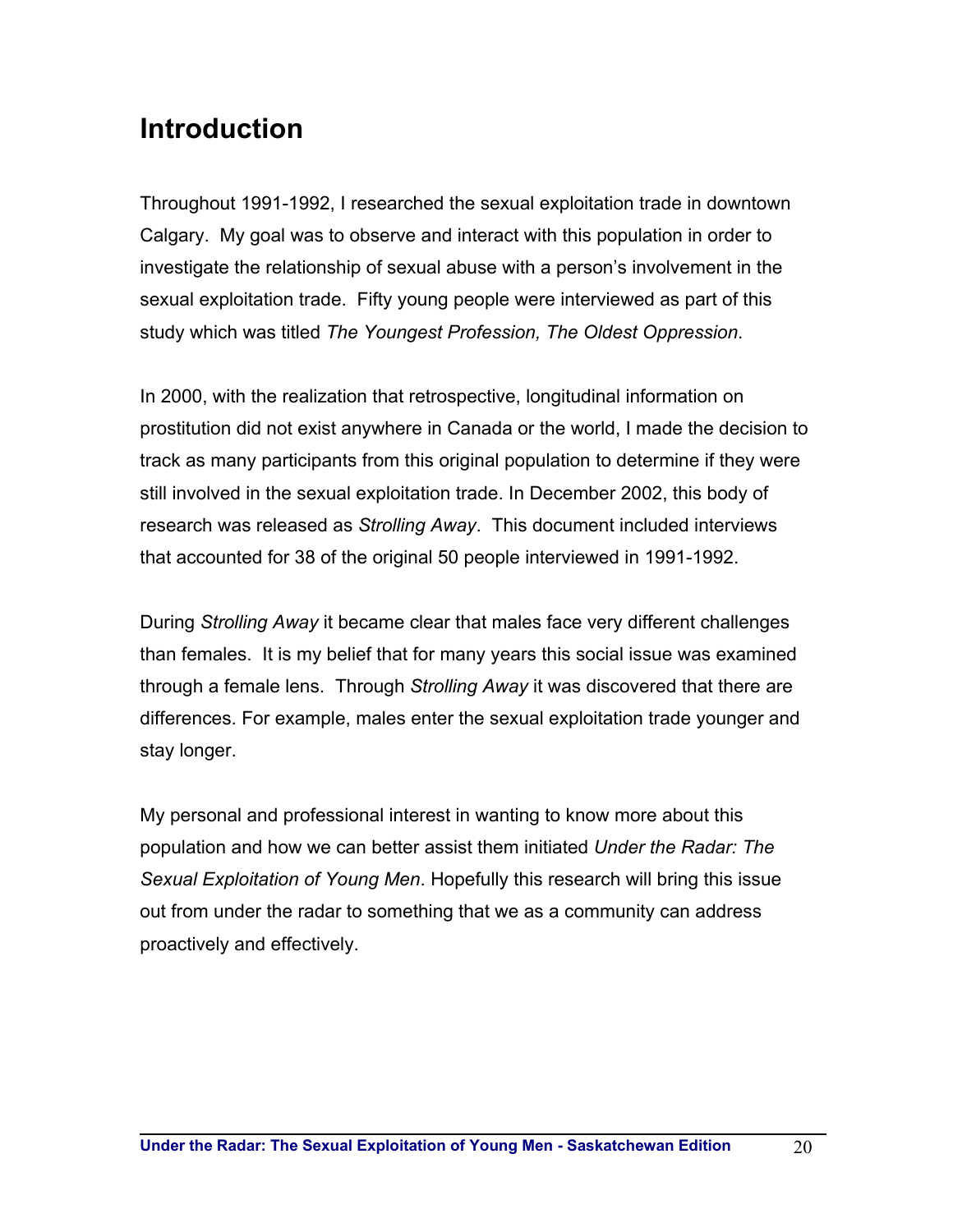# **Section 1: Impetus & Methodology of the Research**

### **1.1 Impetus for the research**

Is there a difference between young men and women who enter into the sexual exploitation trade?

Since the early 1980s, I have been interviewing and working with young men and women involved in the sexual exploitation trade. Over that time, I have slowly come to recognize that there are differences between men and women involved in the sexual exploitation trade. In fact, for many years, this issue has been examined through a female lens only.

Often when I speak publicly about my research, *The Youngest Profession, The Oldest Oppression* (McIntyre 1994) and *Strolling Away* (McIntyre 2002), people would say "those poor young women". While this is true, for the past 15 years I have always had to remind people that this sample includes men as well.

Following the completion and release of *Strolling Away* (2002), it was obvious that a study pertaining to males was needed. *Strolling Away* recommended the male study. The Alberta Government along with a series of anonymous donors recognized the need to understand this social issue from a male perspective and saw the need to further balance the scales by recognizing both young women and men are sexually exploited. This study was released early in 2005, entitled *Under the Radar: The Sexual Exploitation of Young Men*.

The momentum to address this issue has now gone into Saskatchewan, spearheaded by the Federal Government's National Crime Prevention Centre, The Government of Saskatchewan and anonymous donors.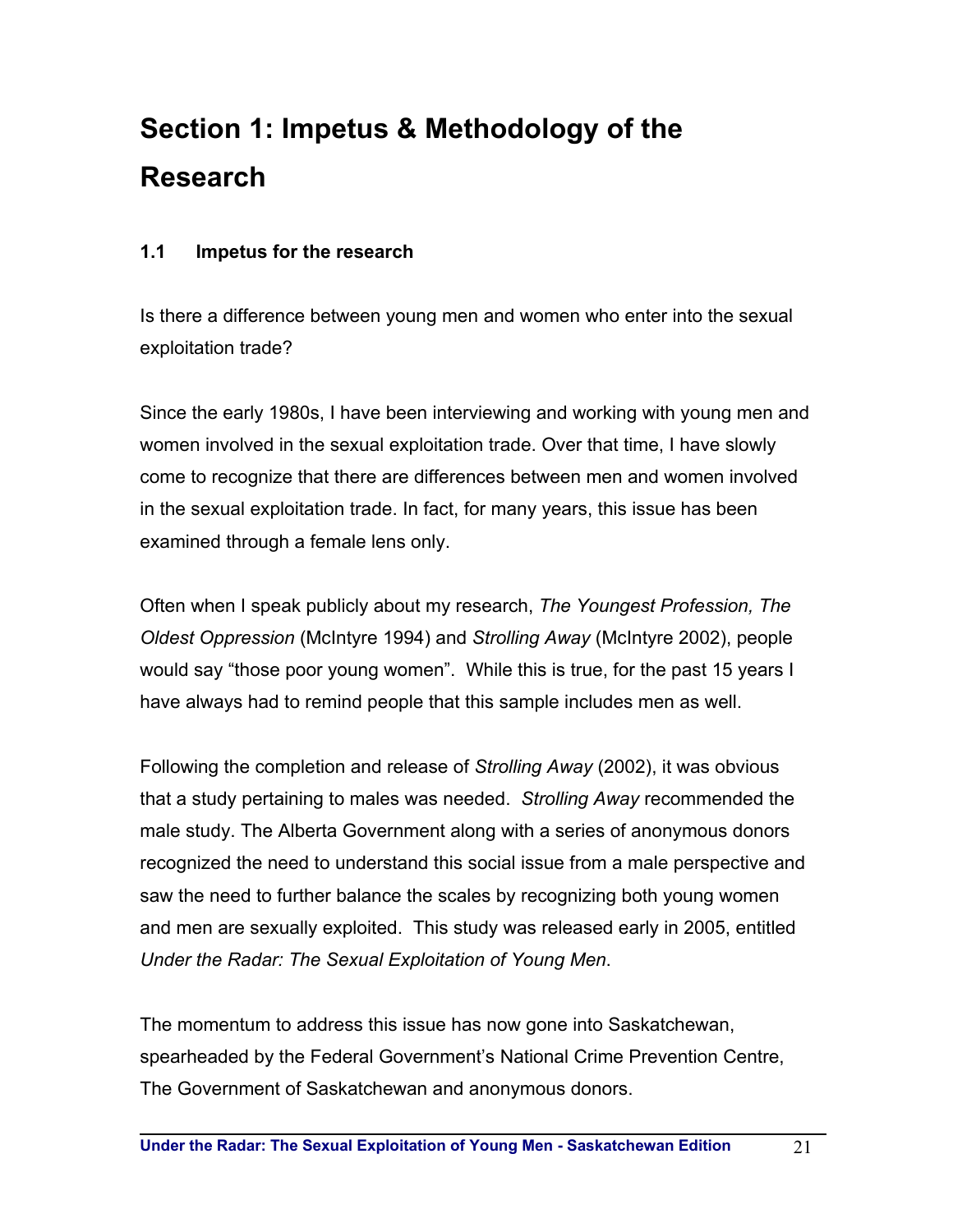I am currently in negotiations to release a Western Canadian Report that will compile findings from British Columbia, Alberta, Saskatchewan and Manitoba. In addition, this report will be accompanied by a 2-day training seminar that can be tailored for each province.

The goal of the work in Saskatchewan, and the additional provincial studies to come, is to impact youth involved in sex work at the levels of prevention, intervention and (re)integration. To do this effectively, there is a need to have a clear understanding of often-ignored males involved in the sexual exploitation trade.

While antecedents contributing towards entering and leaving the sexual exploitation trade are similar for both genders, differences occur in the following areas:

- Entering the sexual exploitation trade
- Styles of work
- Location of work
- Risk factors
- Patterns of work
- Duration
- Exiting the sexual exploitation trade
- Program requirements
- Law enforcement
- Social service intervention
- Health services

### **1.2 Process**

Grounded Theory and feminist research principles were used in the design of the *Under the Radar: The Sexual Exploitation of Young Men* research.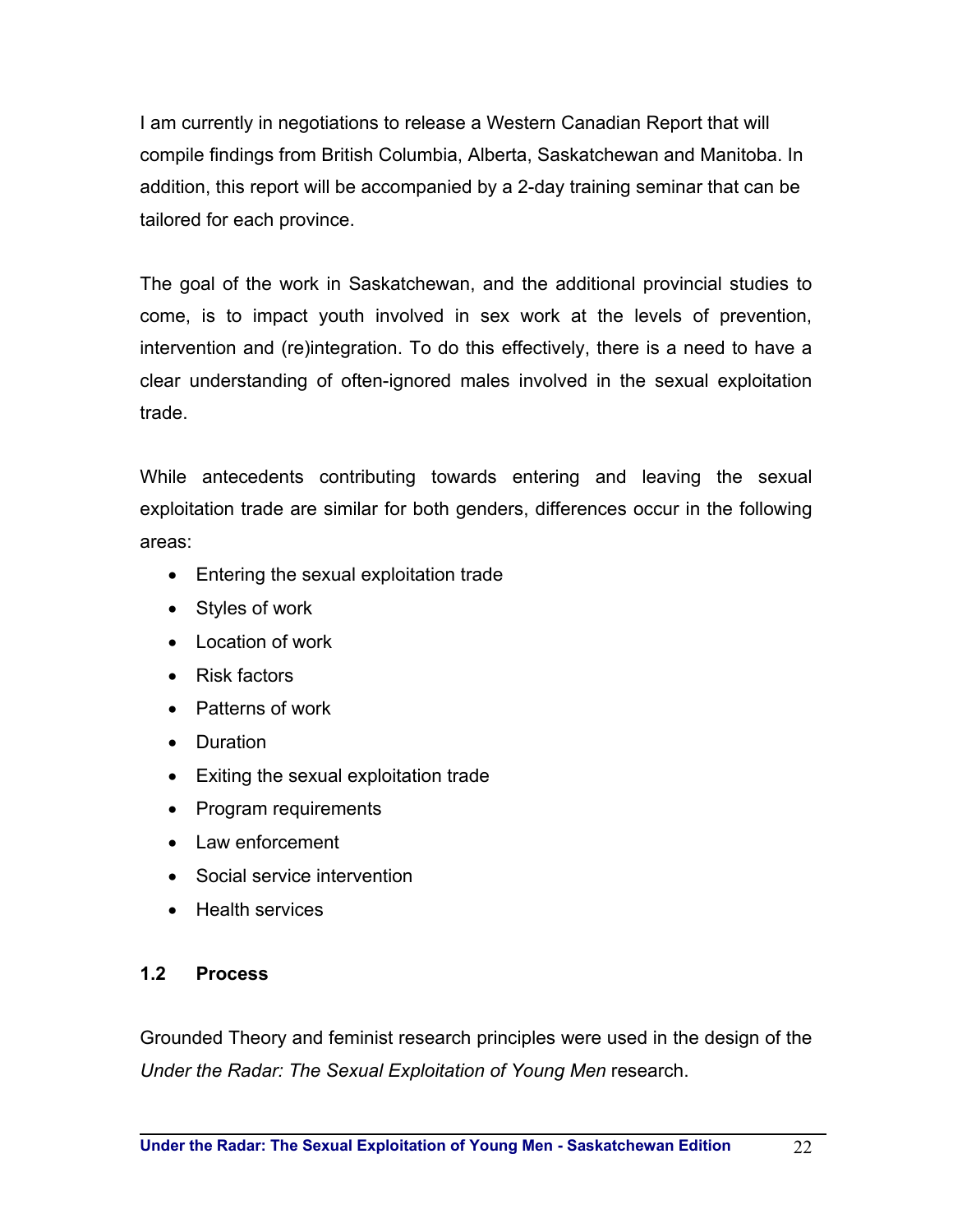The specific interview instrument was designed and reviewed in conjunction with three young men formerly involved in the sexual exploitation trade.

### **1.3 Methodology**

Grounded Theory and feminist research principles were used in designing the research methodology.

*I used the combined inductive approach of Grounded Theory and a Feminist methodology to be complementary. Grounded Theory allowed the opportunity for immersion into the sex worker's life, and the Feminist methodology insisted upon face to face interviews, recognizing this would have a direct impact upon the researcher. (McIntyre 1994:6)* 

The first step for me was to finalize the questionnaire. I worked with three young men formerly from the sexual exploitation trade. In order to develop each question, many of the questions used in "*The Youngest Profession: The Oldest Oppression*" were crafted to fit the male study; however, terminology had to be changed, as did many of the questions, to suit this population. In addition, health authorities indicated a strong interest to include health-related questions.

It became clear to me that I could not do all the interviewing. As a colleague said to me, "Why not provide the discoveries to others as to how to interview this population?" Originally, allowing others to do what I had done up until then made me very nervous. I questioned whether they would be able to interview with the same level of compassion and commitment I had. Would they understand the questionnaire and the method of utilizing the information? I decided that realistically, I had no other option.

Finally, in order to protect the anonymity of the interviewees, pseudonyms were utilized in all cases.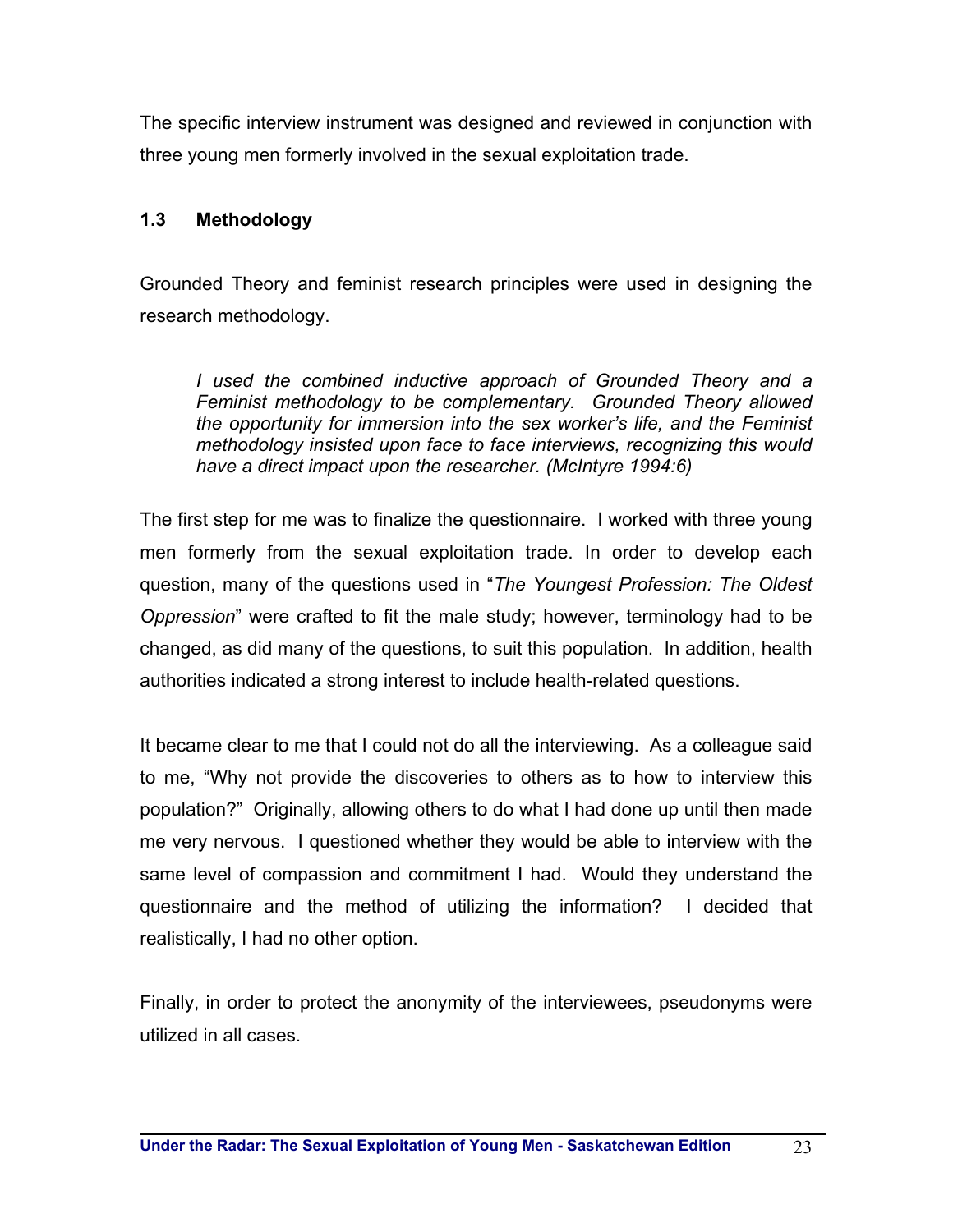### **1.4 Training**

A Request for Proposals for Research Assistants was circulated in both Regina and Saskatoon. The goal was to attract individuals and agencies that already had a level of comfort and connection with this population.

Six individuals were successful, representing the following two agencies:

- $\circ$  The Street Culture Project: This is an organization that works in the inner city and core areas of Regina. It provides pre-employment strategies, personal support programming, and general skills development activities for young people aged 15 years and older. Participants have access to 'hands-on' learning through the operation of three food service venues, a children's' entertaining troupe and a facilitation team.
- $\circ$  Communities for Children (C4C): This organization aims to improve the quality of life for children and youth in Saskatoon. Its current projects include: understanding the early years; stopping the sexual exploitation of children and youth; keeping kids in school; youth addictions; building resilient communities by engaging youth: a Girls Action Information Network and Kinsmen Activity Place.

A full day was dedicated to training these Research Assistants and Coordinator. Yvonne Andres from Covenant House Vancouver offered support to Del Williams, the Research Coordinator for Saskatchewan, in gaining a level of comfort and understanding of the questionnaire. Some of the Research Assistants were experiential, that is, they had previously been part of the sexual exploitation trade.

Originally there was some hesitancy in including experiential individuals in the interviewing process.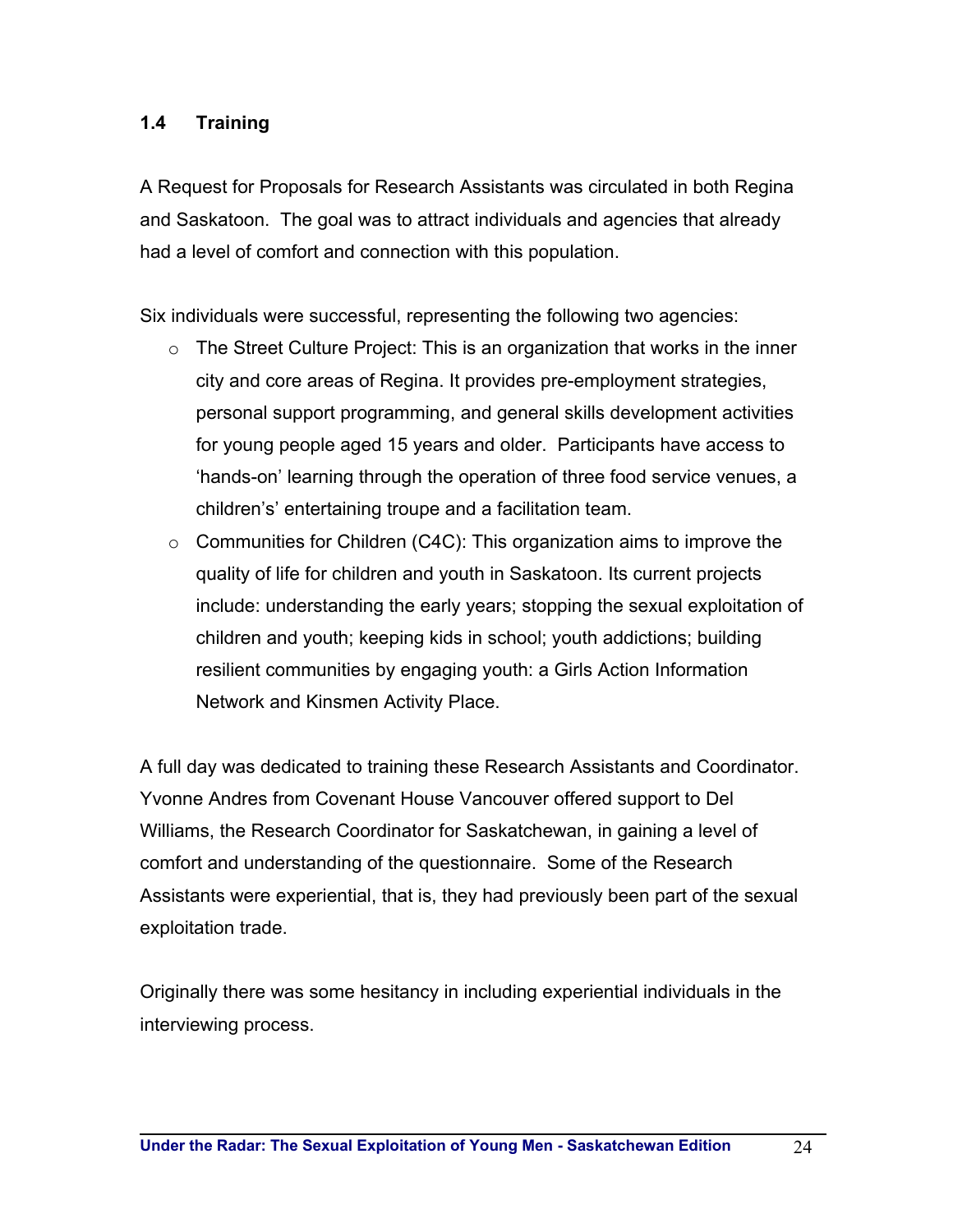Those who helped design the questionnaire and who were themselves experiential were doubtful that an individual formerly from the sexual exploitation trade could do this interviewing without experiencing discomfort, potentially triggering flashbacks. This had not been an issue in British Columbia, so experiential persons became interviewers in Saskatchewan as well.

By the end of the day, all Research Assistants had a level of comfort with the material. Time was then spent reviewing confidentiality and legal requirements, consent forms, tape recording, snowball sampling, and storage of interview materials.

### **1.5 Interviews**

In addition, I met with those who were experiential youth to discuss their personal and professional comfort level with interviewing. Once I had a level of confidence with their ability to interview, they began.

I also debriefed those who were experiential to establish their personal comfort after the first interview. All of those who were experiential and interviewing were at a minimum one year removed from the sexual exploitation trade.

The use of Research Assistants with an experiential background was a bonus. They brought a vast knowledge base and understanding of this population. Those who were not experiential also brought a level of comfort and understanding of this population. This combined group of Research Assistants and Coordinators brought professional expertise and comfort to those being interviewed.

The goal was to interview 20 young men in Saskatoon and 20 young men in Regina. That would mean a total of 40 interviews in Saskatchewan, 10 of which had exited the sexual exploitation trade.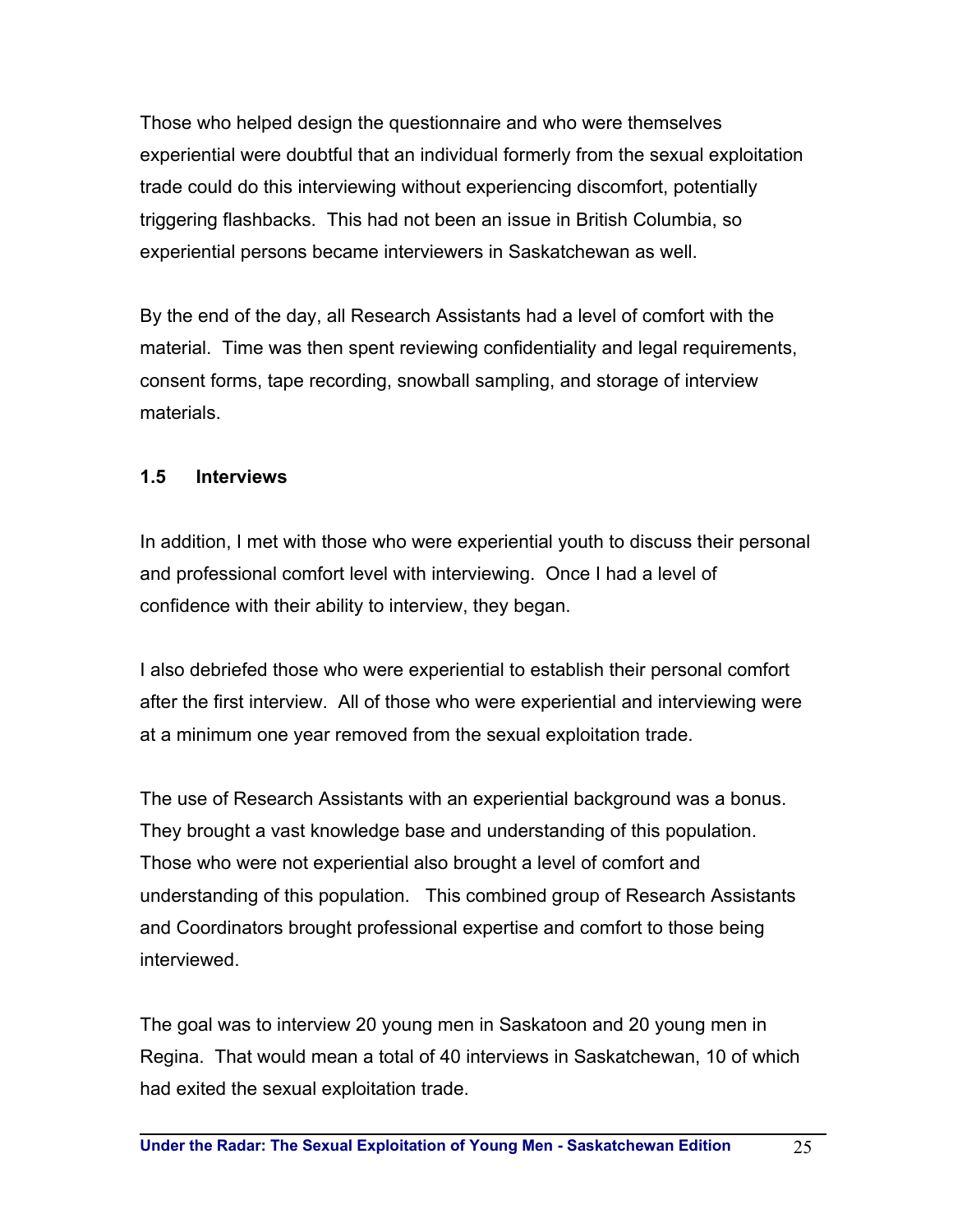Interviews began in Saskatchewan in April 2006 and ended in December 2006. In total, we completed 40 interviews, 20 in Saskatoon and 20 in Regina.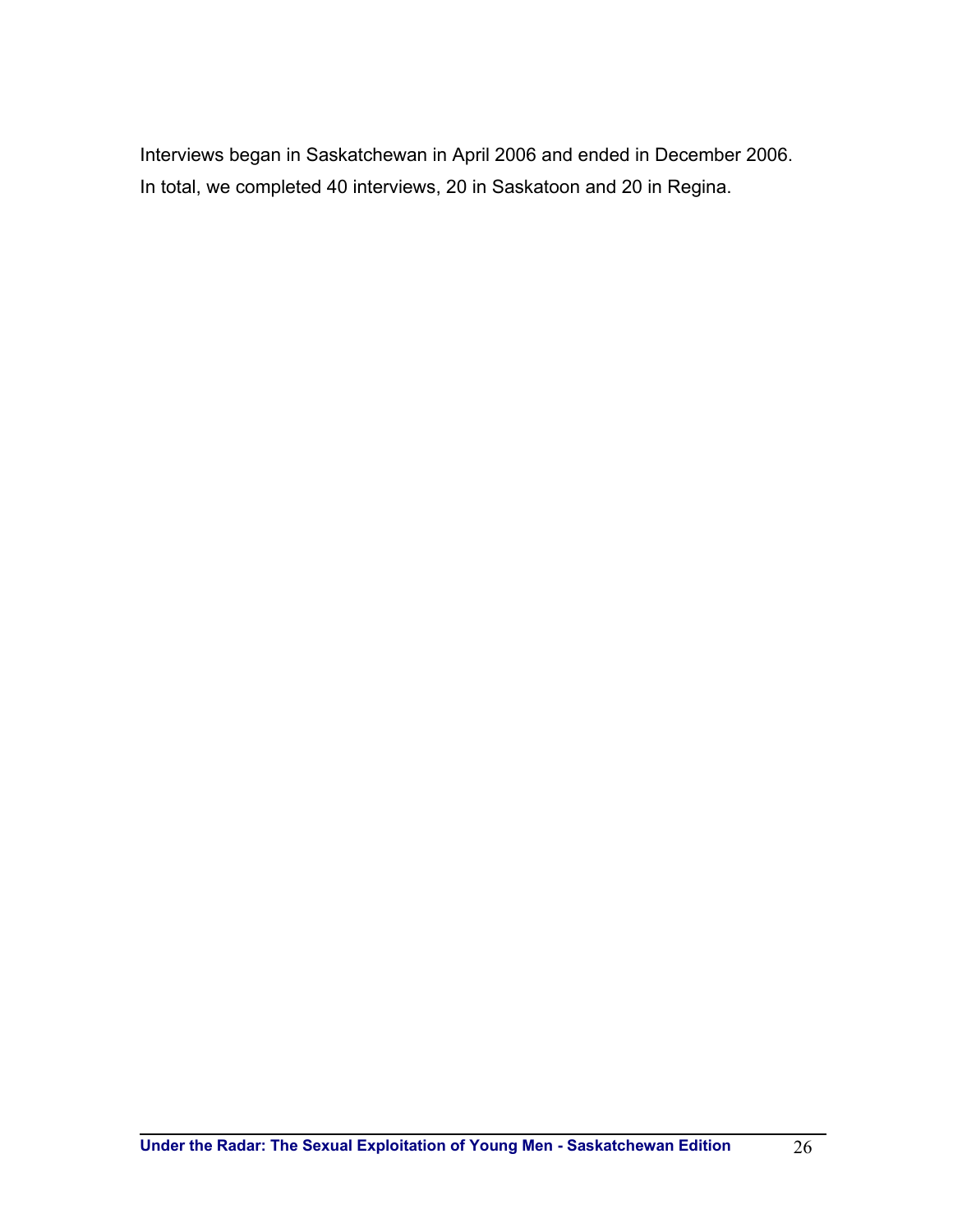### **Section 2: Demographics & Historical Background**

### **2.1 Aboriginal heritage**

When the male study *Under the Radar* was first discussed for The Province of Saskatchewan, we anticipated a significant percent of Aboriginal young men. In Alberta, 54% of those interviewed considered themselves Aboriginal. In British Columbia, 43% considered themselves Aboriginal. In Manitoba, 67% considered themselves Aboriginal. In Saskatchewan, 85% of those interviewed involved in the sexual exploitation trade were Aboriginal. This predominance of Aboriginal young men can best be described by the following quote.

*While the greatest proportion of female sex workers engages in heterosexual sex work; for males, regardless of their orientation or selfidentification, the sex work is usually of a homosexual nature. I suspect this more than anything prevents any real work or may explain the further marginalization of male sex workers in regards to services and awareness. I think there is also a subconscious element of awareness that most sex workers are Aboriginal, again furthering the stigmatization and marginalization. Most people who are sexually abused, assaulted or otherwise exploited when they are young are not aware of the repercussions in their choices as a result of these experiences. I would love to see some development towards awareness in this way as well. How a person views him or herself is often not an accurate portrayal of their potential and body image is often ill focused. (*J. Spencer Rowe, MA)

Of those males interviewed, 85% identified themselves as Aboriginal. We can see from this that the male population has a greater number of Aboriginals. Of the forty interviewed, thirty-one (78%) were born and raised in Saskatchewan. This is clearly not an issue of transient youth; they are the young Aboriginal males of Saskatchewan being sexually exploited.

Of the 34 young men who identified as Aboriginal, 65% had spent some time on a reserve. Thirty-five percent had never spent any time on a reserve.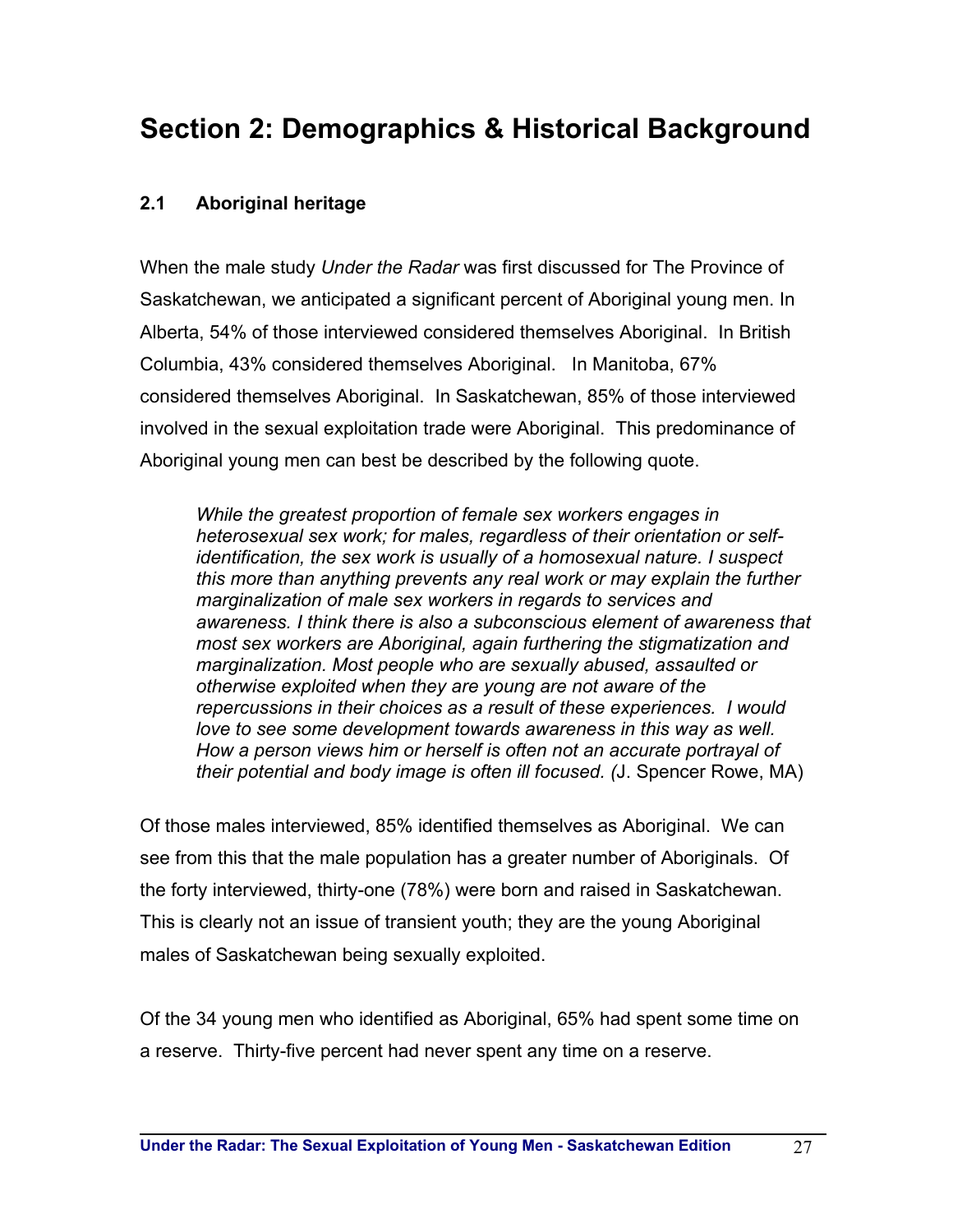A further line of inquiry examined whether those 34 Aboriginal individuals had lived on a reserve or felt connected to their Aboriginal heritage. Twelve of the 34 individuals reported not feeling connected to their Aboriginal culture.

 *Not at all. (Ted)* 

*Not really. (Jasper)* 

The other individuals felt some connection to their Aboriginal heritage whether they were primarily urban or reserve.

 *I feel I do have a connection with who I am. (Greg)* 

The inordinately high number of Aboriginal young men in the sexual exploitation trade, and the continued marginalization of this population in Western Canada is alarming. As we have found, young men in the sexual exploitation trade are **under the radar** and marginalized. Add to this the high percentage of young Aboriginal men and this often places them even further **under the radar** and out of sight of our communities.

### **Aboriginal heritage**



### **2.2 Child Welfare System**

Sixty-two percent of this population interviewed had a family history with Child Welfare.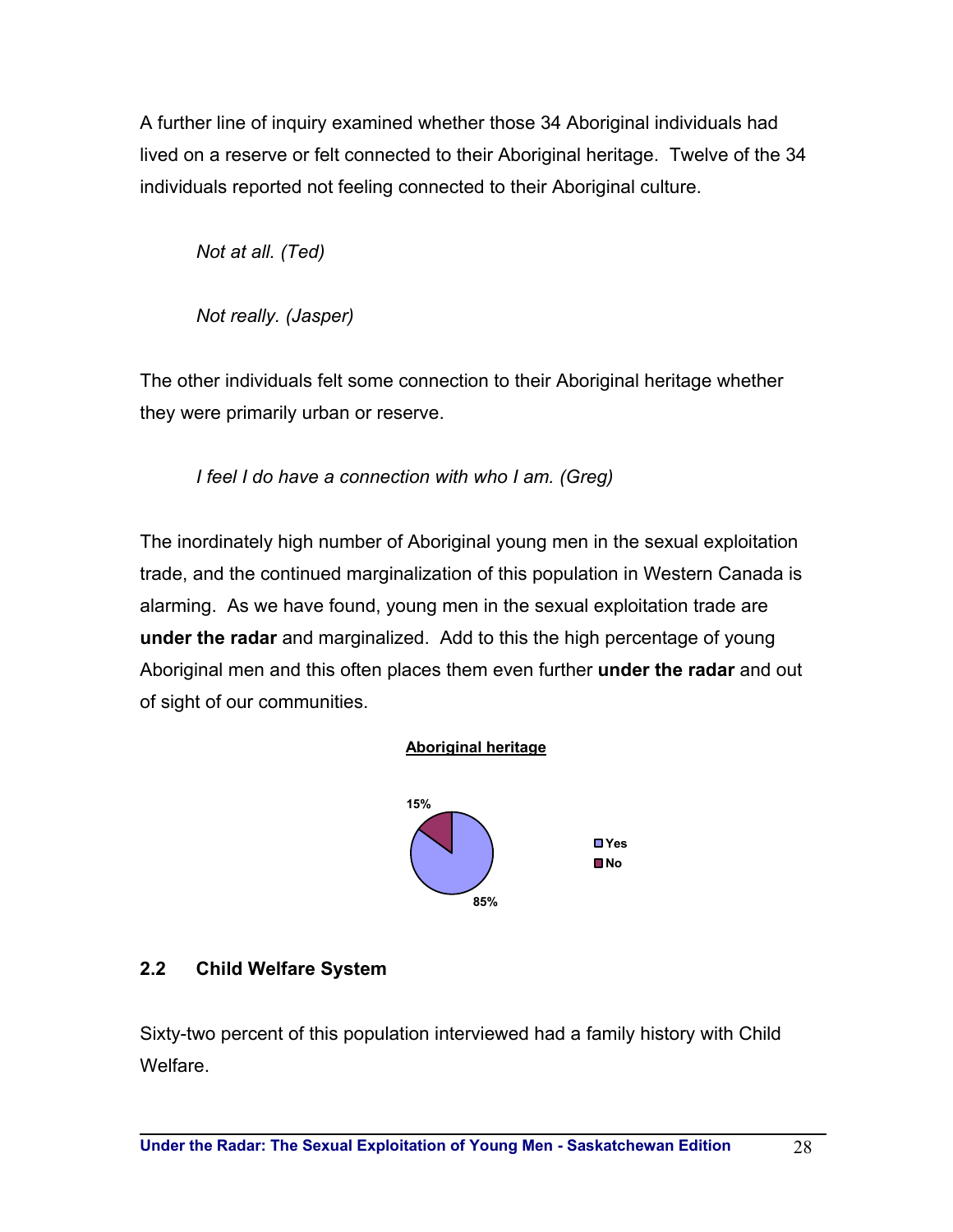This means that just over half of those interviewed had experienced some type of professional association like the provincial system of care as children. As a result, many were not provided with proper information on sexual development.

There is a sense that young men are not encouraged to talk about their physiological changes.

*Boys are not encouraged to talk about the changes that are happening to their bodies. They receive less guidance about their reproductive role, despite being provided with information and support around the experiences of puberty. For girls, the onset of puberty often means the placement of restrictions on their freedom. Boys, on the other hand, are generally provided no support or information, are given more freedom, and spend more time outside of the home in unsupervised activities than do girls. (McCreary Youth Foundation, A Moment for Boyz, 2004:5)* 

There is an assumption that young men have received the knowledge about sexual biology and socialization that they require; however, this is not always the case. This is even less likely if they had grown up in government care according to Shauna Parks, Board Member, National Youth In Care and Custody Network.

*Males are often overlooked when it comes to information about sexual development, especially if they're in care. A lot of times, people who work with these youth assume they have the knowledge or someone else has 'had that conversation' with them. (Parks, 2004)* 



#### **Child Welfare involvement**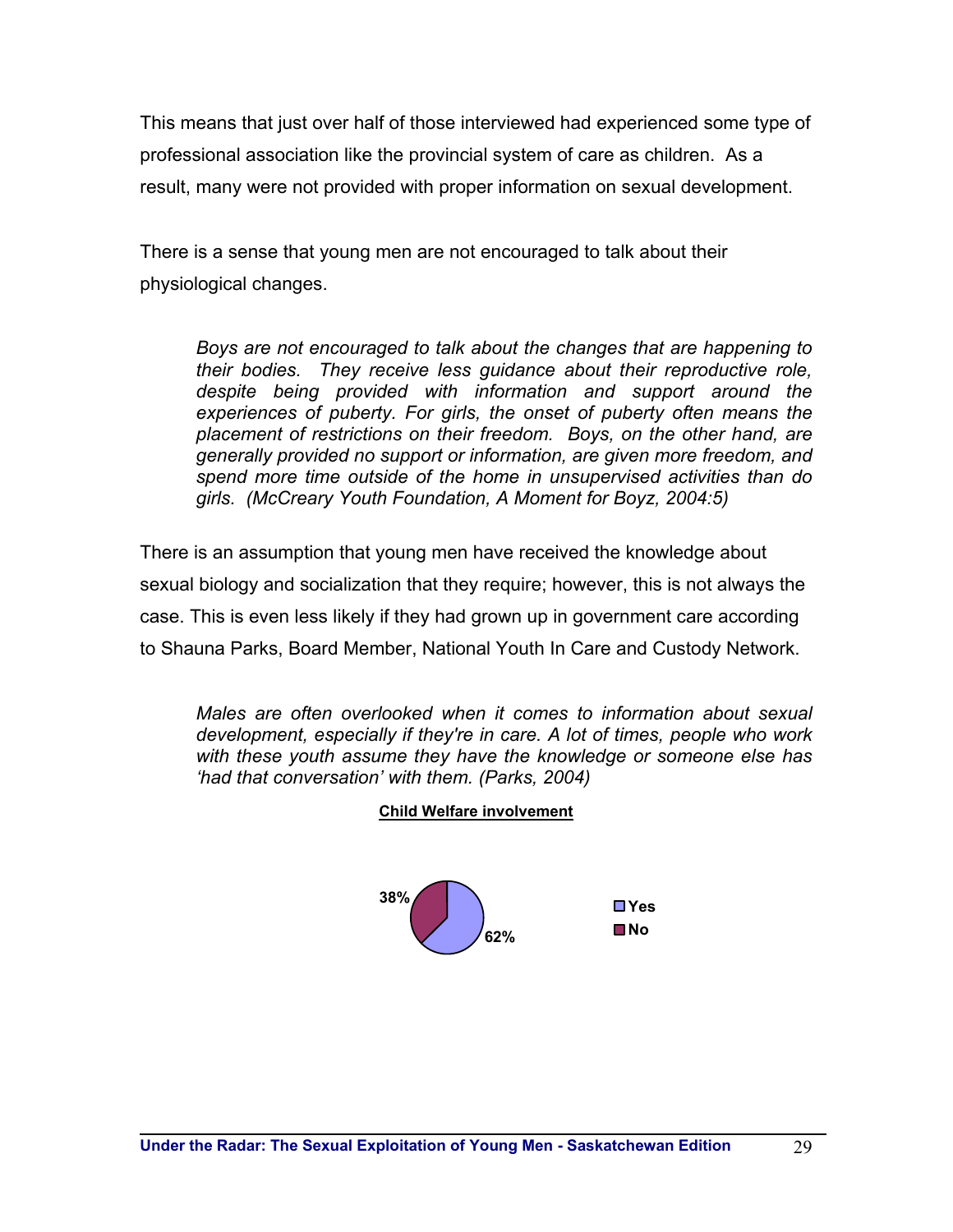### **2.3 Education**

This population was generally well intentioned towards high school education. Over eighty percent had attended high school while only 28% had completed high school or post-secondary. Completion of high school or GED equivalency appeared to be the challenge. Only three individuals had been in grade school and gone no further.

*University degree and a degree in tradition. (Matthew) I have my GED. (John) Grade 5. I moved around all the time. (Lawrence***)** 

### **2.4 Run away**

Seventy-eight percent of the population had a history of running away. Only 22% of those interviewed had never run away.

*Few times, abusive mom. (Matthew) 50 plus, my mom was always trying to OD. (Ted) More than I can remember. (Jacob) Too many times to count. (Stu) Quite a few. (Sal) Not sure exactly. (Andy)* 

Running away was common. Of great importance when asked about running away was a subsequent question that referred to the offer of food and/or shelter while on the run.

Over forty percent were offered food and shelter while on the run. Many of these young men were able to stay with extended family or friends.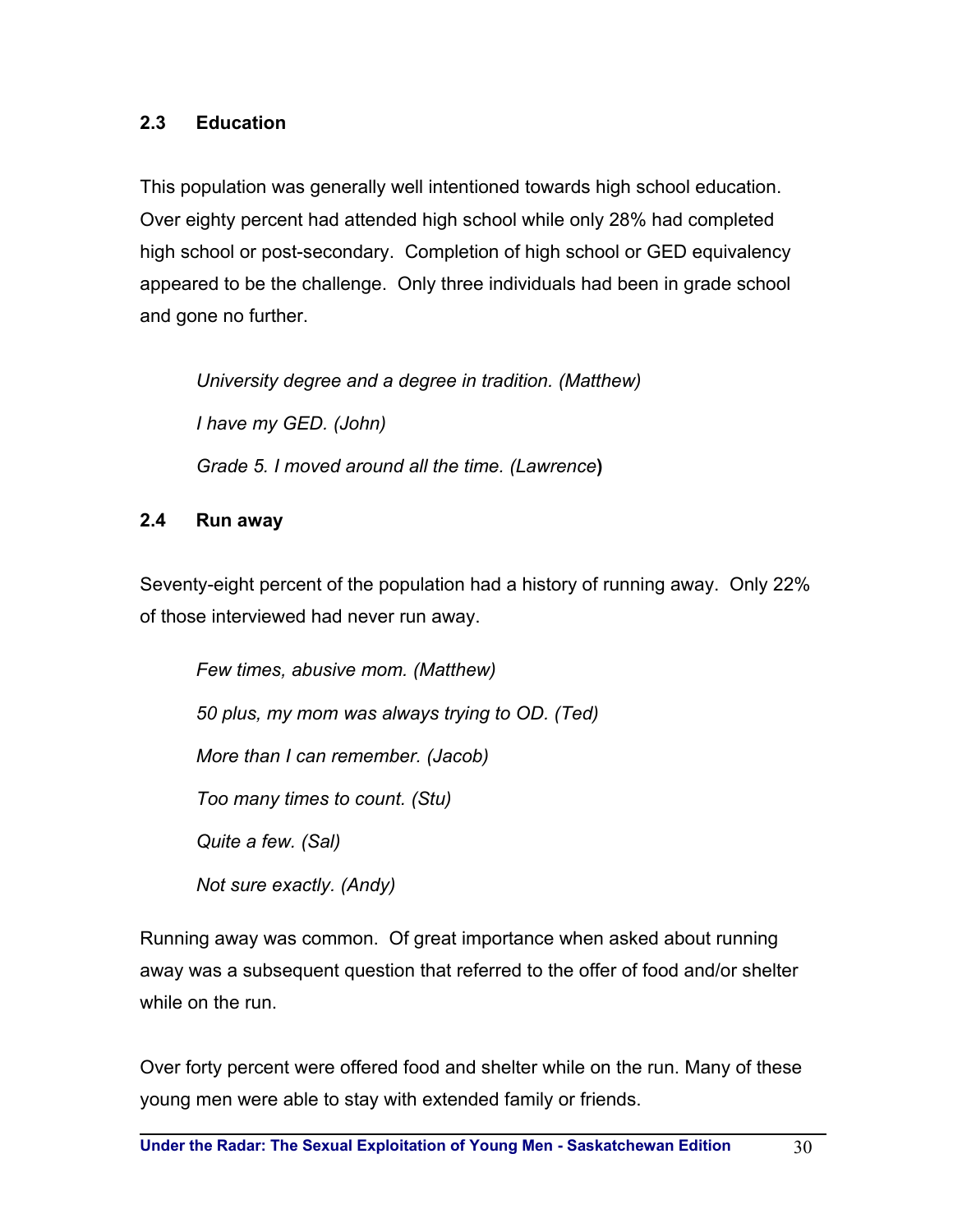Their Aboriginal heritage appeared to be more accepting of supporting them in alternative housing. However; some were not so fortunate. What becomes important about this finding is that one third of those who were offered food and shelter had conditions attached by the giver. In most situations, these conditions were sexual in nature. Many of those interviewed described their first introduction to hustling/working in the sexual exploitation trade was while they were on the run trying to survive.



Of importance were the reasons provided for running away. Thirty percent cited reasons of fear and/or avoidance of family violence and abuse.

Thirty percent identified a discomfort fitting in. This is common with young men struggling with their sexual identity. They often feel uncomfortable with their gender non-conformity. If they are, often family and friends feel the same way.

*I* was 7 or 8 *I* was put down all the time and *I* started to question the whole *adoption thing. I was always belittled. (Matthew)* 

*I* was beaten by my mom's boyfriend and she didn't do anything. (Darren)

*I was 12; I didn't feel like I had a home. (Sal)* 

*I ran away because I didn't like the people I lived with, I was 13. (Art)*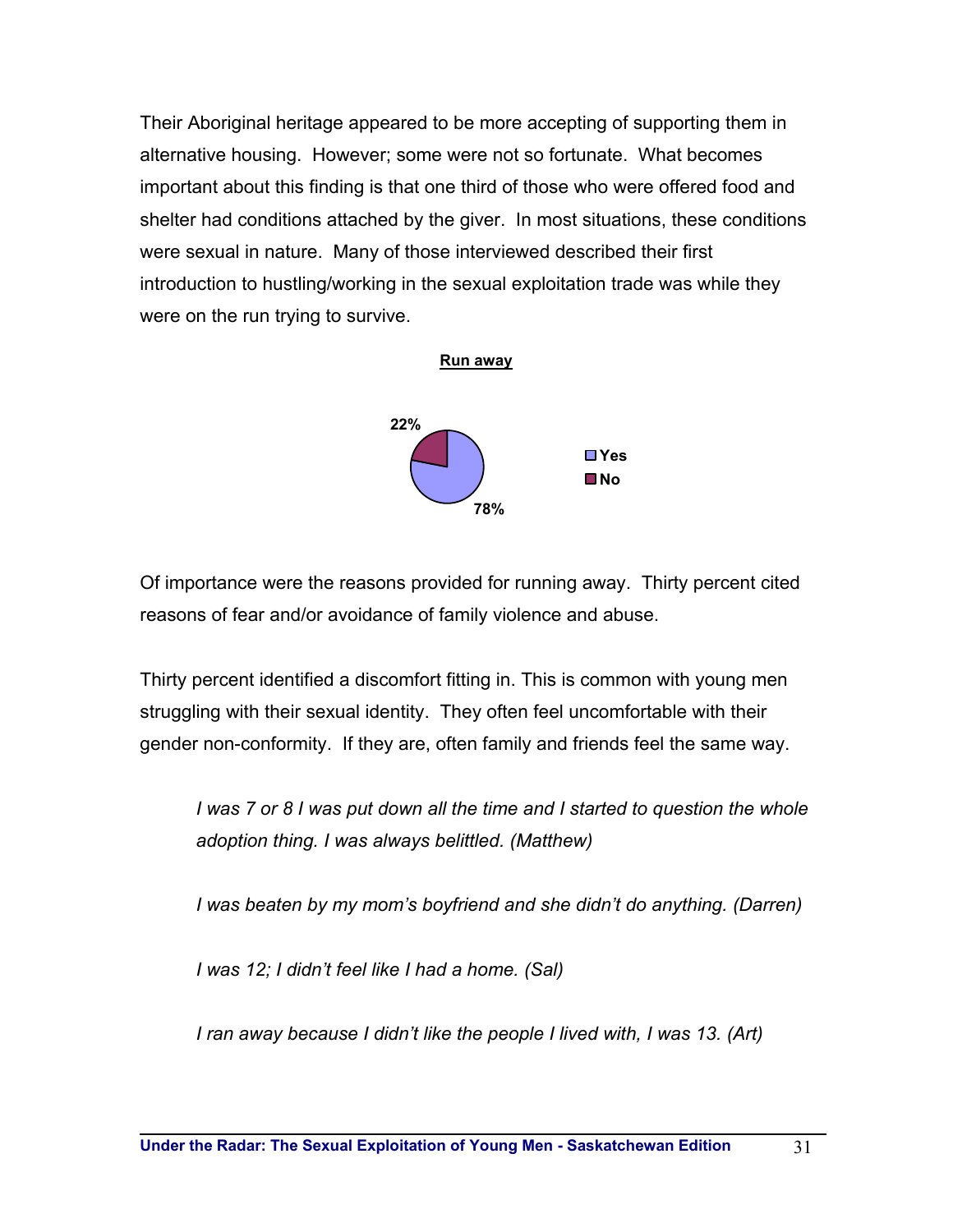#### **2.5 Thrown Out**

Over forty-two percent of those interviewed had a history of being thrown out of their homes. This often resulted in them having to seek temporary accommodation or to sleep in public places.

*I was rebellious, I didn't understand and was angry all the time. (Alex)* 

*My mom would throw me out constantly. (Darren)* 

*Running away too much and they did not want to put up with it. (Andy)* 

*Because I was gay. (Sam)* 

*Because of my sexuality. (Jasper)* 

*Because he was attacking my mom. (Jake)* 

Many described running away either before or after being thrown out of their place of residence by an adult. This adult was often a parental figure.

Running away or being thrown out often ended in the same result, the need to seek a means of survival on the streets.

#### **2.6 Sexual & physical violation**

While interviewing this population, a total of 75% identified themselves as being sexually violated. In other words, many had a history of sexual abuse.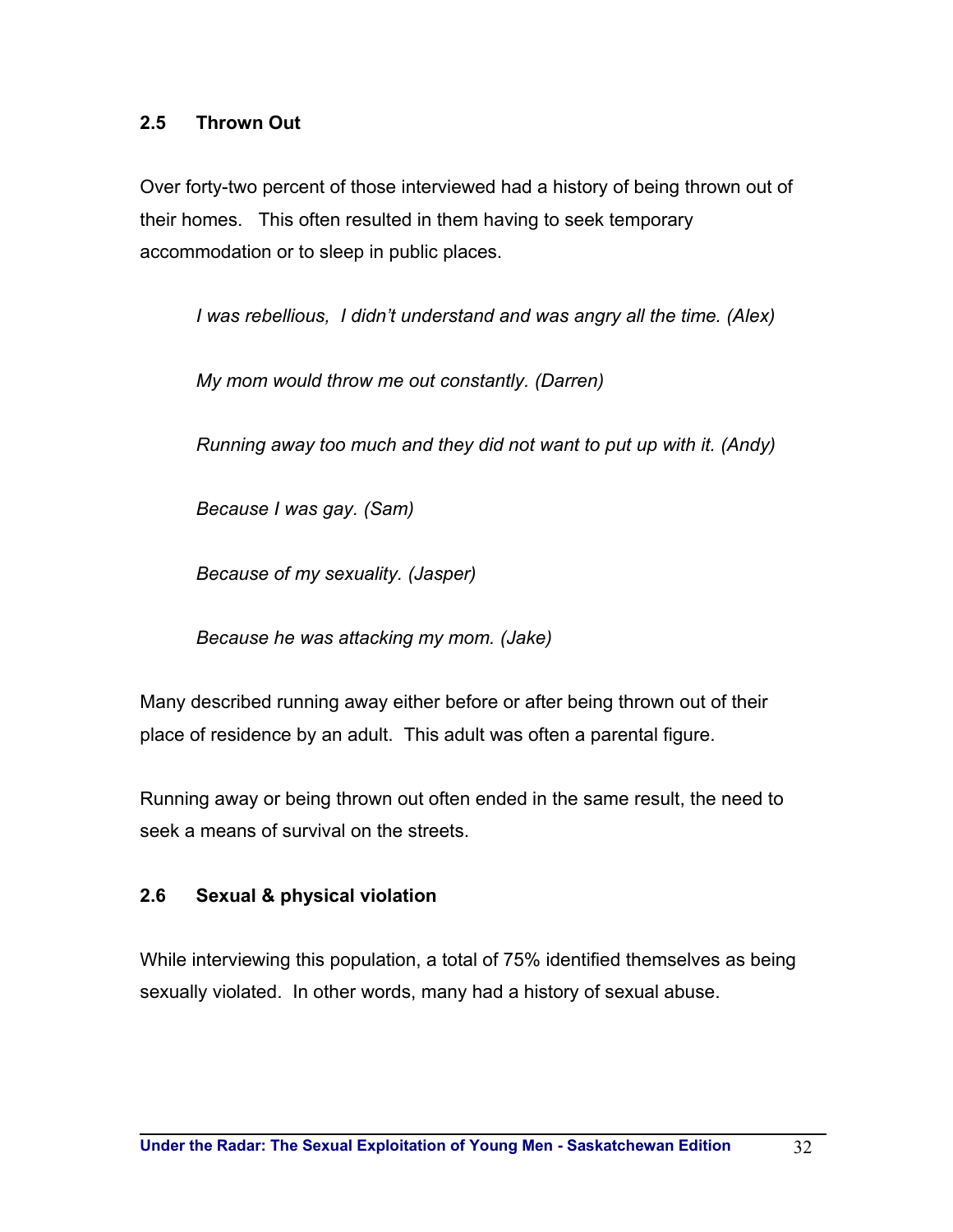

**Sexually violated**

*Yes, the next door neighbor when I was a kid and an old man in the alley one time. He was kissing and hugging and stuff and pushed for more. (Matthew)* 

*Yes my mom's boyfriend and an old guy I was drinking with. (Darren)* 

Thirty individuals were clearly identified as having a history of sexual violation.

A total of 75 % reported a history of physical violation, or physical abuse.

*Yes, a couple of times. (Eddie)* 

*Yes, punching in the nose as a kid. (Stu)* 

*The mother of the place smacked me once or twice, because she couldn't mold me. I was having a bath and her daughter was drying me off and she played with me, she was 16. (Colin)* 

#### **Physically violated**

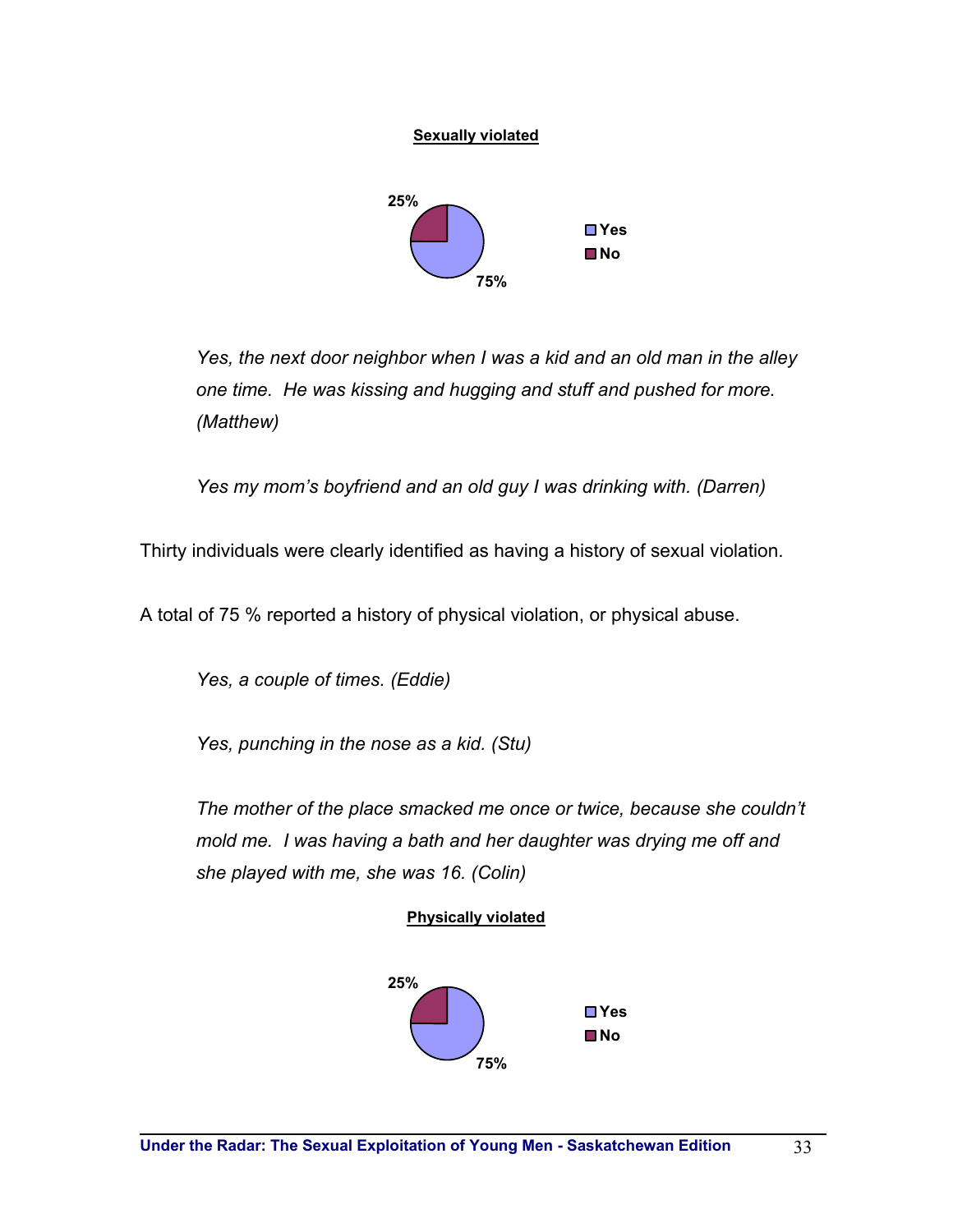In summary, this is a population with a substantial history of both sexual and physical violation.

### **2.7 Witnessing aggression while growing up**

While growing up, over three-quarters had personally witnessed aggression.

*My step dad cracked a skull open, there was blood everywhere. (Colin)* 

*When I was a kid my grandpa burnt my uncle's hand really bad on the burner. (Brett)* 

*My mom attacked my step dad with a hammer. Another time my mom said he pulled a gun on us, but I don't remember that's how bad it was, I blocked it out. (Ross)* 

*Someone was stabbed; I put my siblings out the window and called the cops right away. My mom was passed out, and her boyfriend stabbed some guy. (Jamie)* 

Often, observing aggression can be just as challenging as being a direct victim of it. The vast majority or 80% had witnessed or had been a victim of family violence.

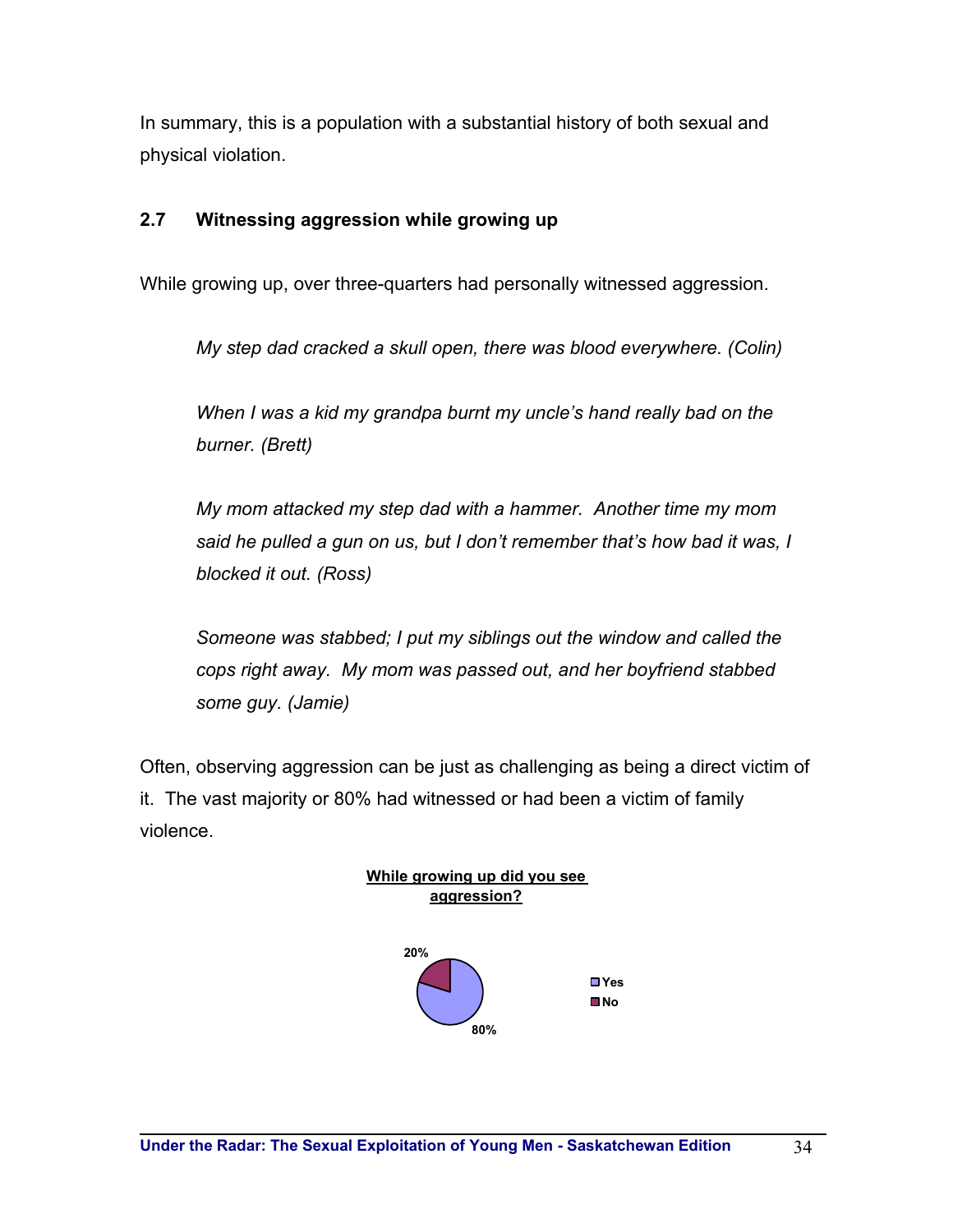#### **2.8 Police involvement**

Eighty-two percent of those interviewed had a history with the police. This included some criminal activities, mainly involving alcohol and drugs, which had brought them into contact with the police. Survival in the sexual exploitation trade often crossed over to events with the Police.



#### **2.9 Self-harm**

Fifty-five percent of this population identified periods where they contemplated self-harm. These periods occurred prior to their involvement in the sexual exploitation trade, but could have continued while they were entrenched in it.



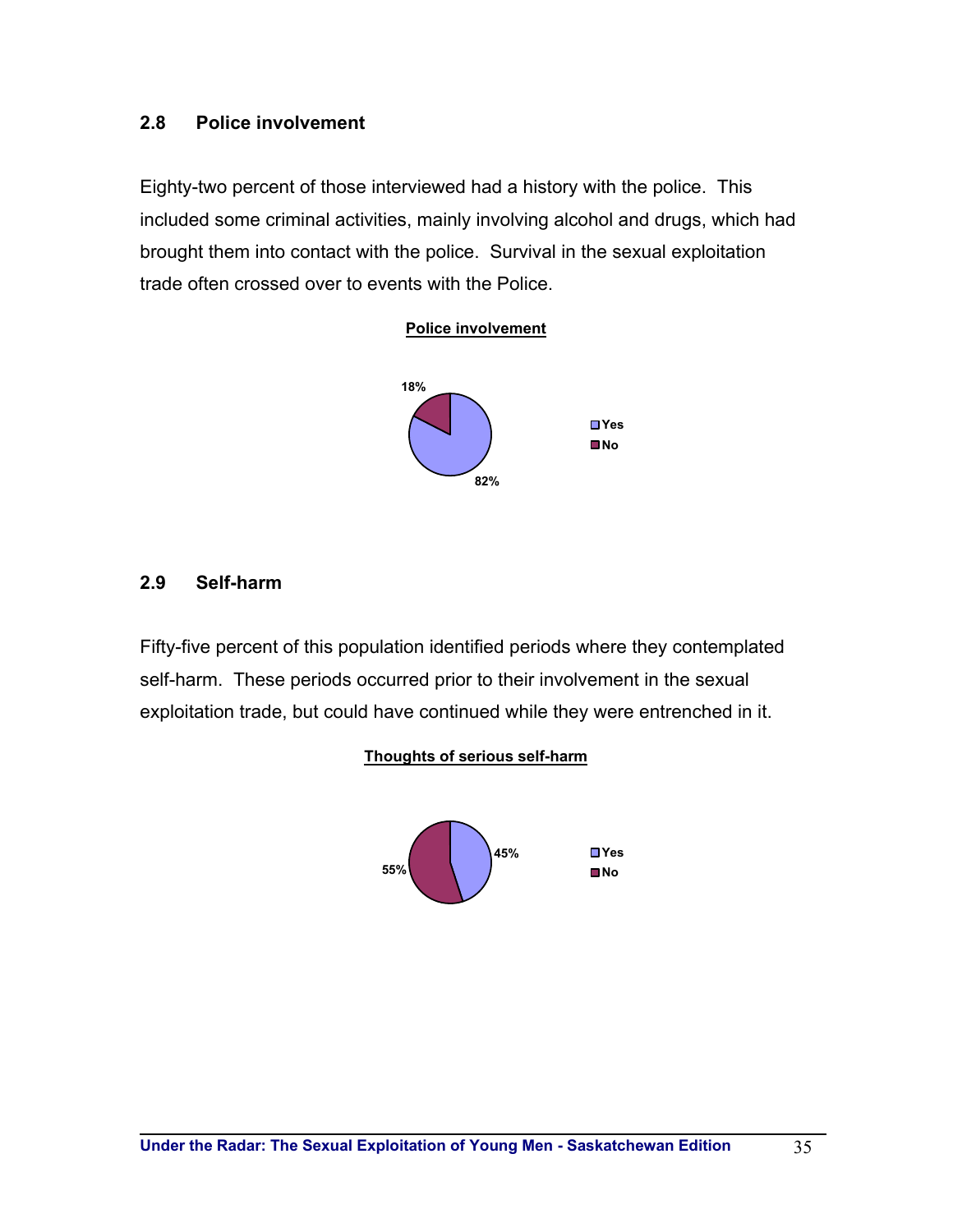## **Section 3: Work Life/Hustling**

### **3.1 Entering**

One factor alone only rarely results in an individual entering the sexual exploitation trade. Often a series of circumstances result in a person ending up in this situation. No one had the goal to enter the street trade. Close to 70% saw this activity as a short-term method to make money, so they could survive.

When entering the sexual exploitation trade, a variety of factors come into play. In the previous demographics section, we said that:

- 75% reported a background of sexual violation
- 80% had a history of physical violation
- 78% had a history of running away
- 85% were from an Aboriginal culture
- 65% percent with Aboriginal history had spent time on a reserve
- 62% had a family history of involvement with Child Welfare
- 28% had completed high school or post-secondary
- 82% had a history with the Criminal Justice System

Most people see their entrance into this activity as temporary, a method of survival. Some described their entrance as a way of belonging. As many are often on the run, many find connection and camaraderie with the activity.

*Easy money survival, when you are young and end up on the streets it is easy money. (Gavin)* 

*False sense of impendence. It is a liberating lifestyle. (Billy)*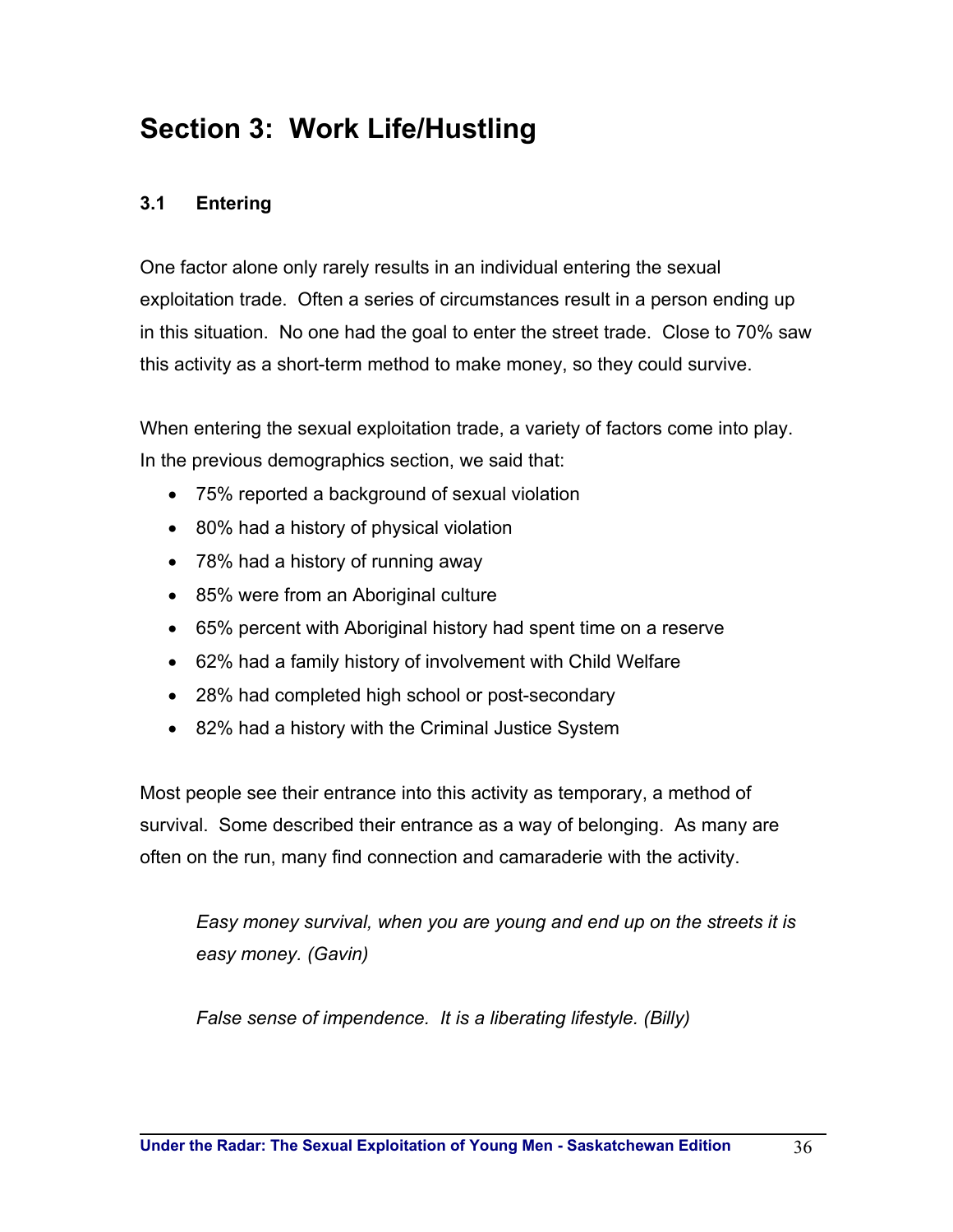*A lot of factors, their personal history, their trauma, a lot goes back to abuse and dysfunction, the way a person feels about themselves. There is not too many people on the street corner with high self esteem. (Ross)* 

*For the money and being in control. (Wayne)* 



Understanding how an individual begins the process of working on the street is important if we ever hope to successfully intervene in this activity. Often they are introduced to this activity while on the run. Over 40% of those who had run away were offered food and/or shelter; however, there were conditions attached to this offer. Most often these conditions were sexual in nature, representing an introduction and entrance into exploitive sexual activity.

*Yes, subtly. (Colin) Hidden conditions. (Adam)* 

# **3.2 Introduction to hustling/working**

When we asked how someone entered the sexual exploitation trade and learned about its workings, we were provided with three consistent answers:

- 57% learned about the sexual exploitation trade from a friend, and simply followed the process
- 27% learned what was required by observing other people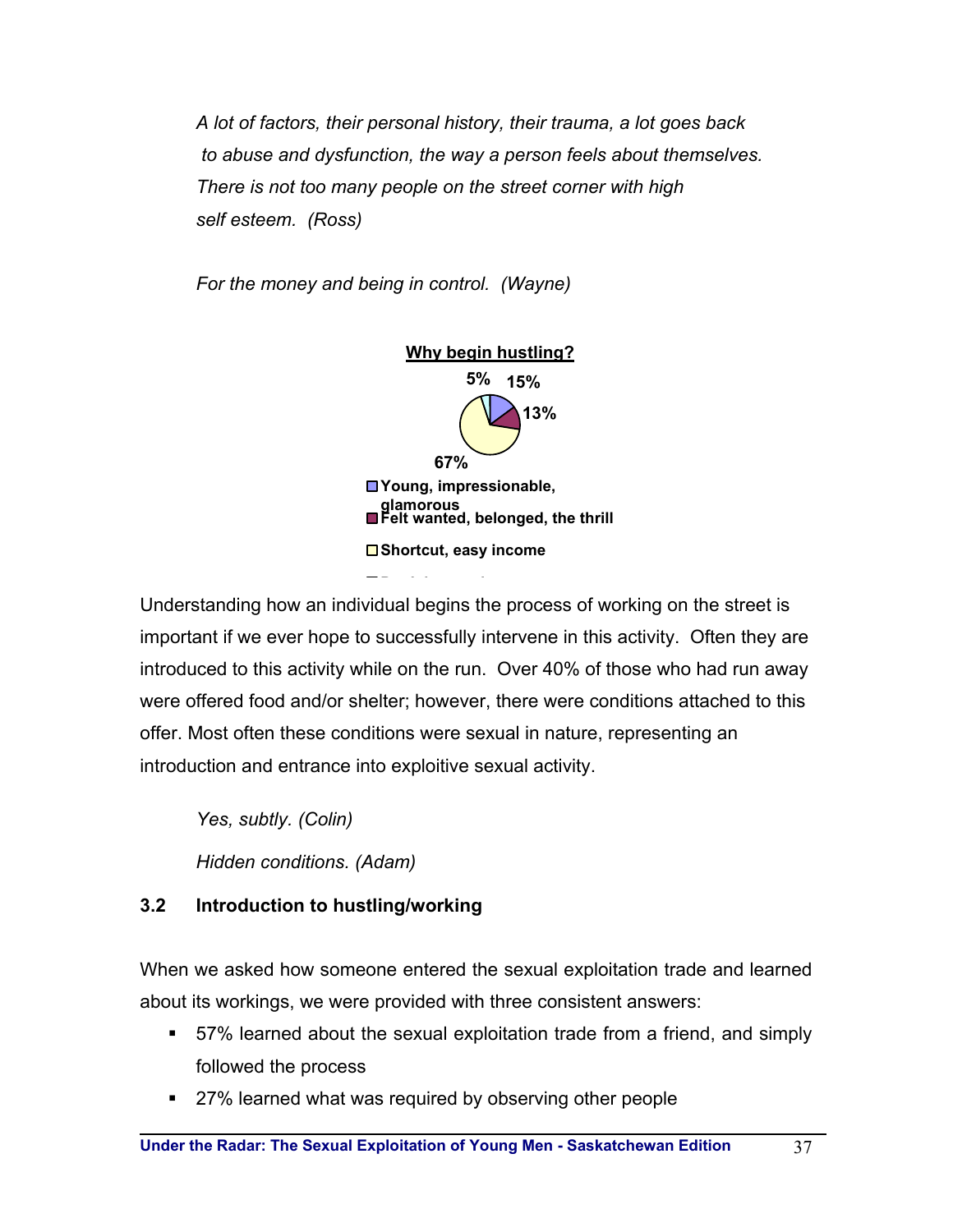13% ran into a customer, or "trick" who offered them this opportunity. It became a means for survival. The offer was made, and they were able to figure it out.

*Stumbled upon a man that would provide as long as I gave him what he wanted and I went along with it. (Billy)* 

*A guy approached me in the park. (Darren)* 

*Nobody, I discovered it myself. (Terry)* 

*A lesbian friend from school introduced me to a gay friend and he showed me where the guys were. (Gavin)* 



There is a strong correlation between running away and a potential introduction to the sexual exploitation trade. Only nine of the 40 had never run away.

Often when young people are on the run they are offered food and/or shelter. Of the 78% that reported a history of running away, 30% were offered food and/or shelter with conditions attached to them, often subtle, but sexual in nature.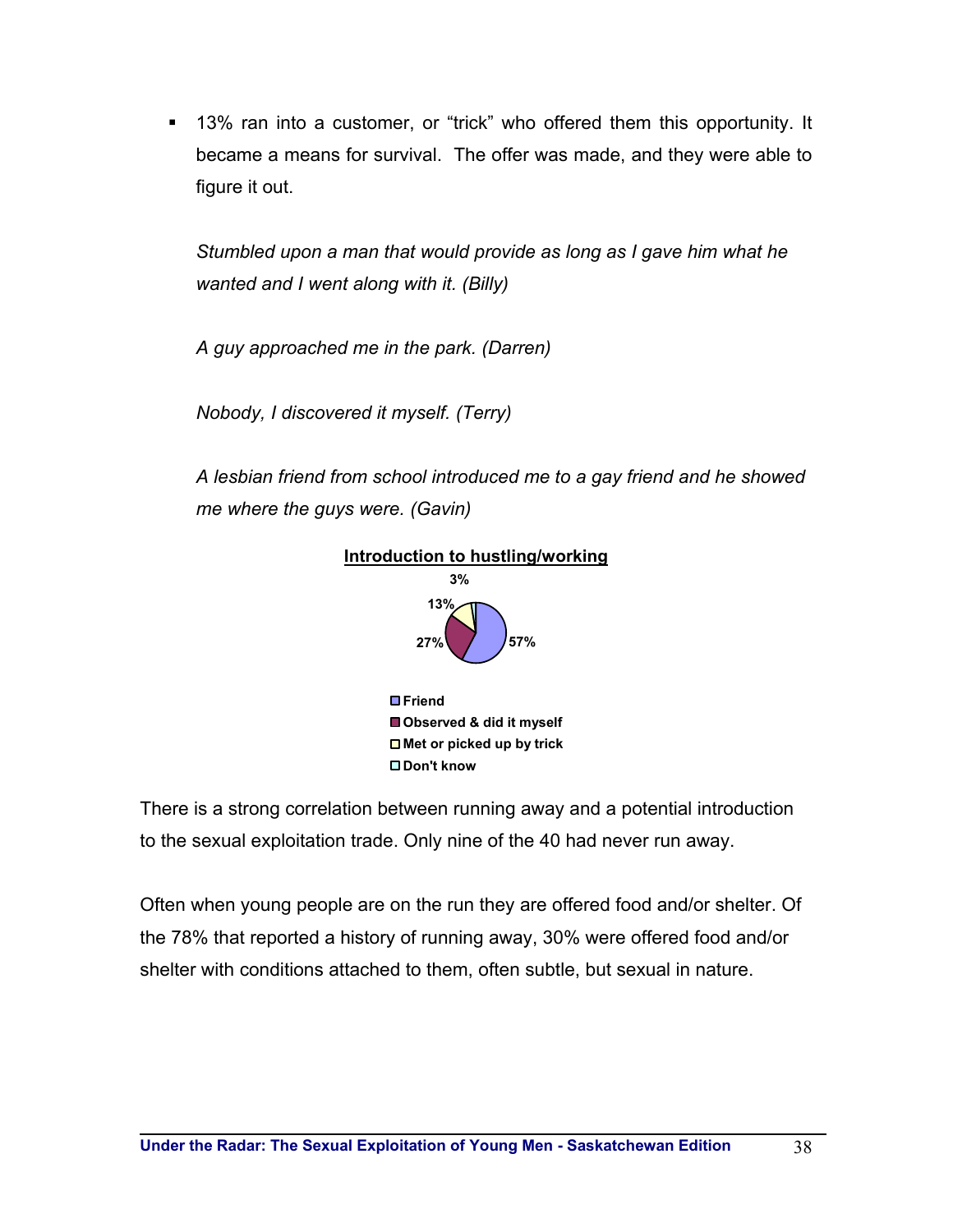# **3.3 Age Beginning Hustling/Working**

There was a broad range of ages when people began to hustle/work. The youngest person was 11 and the oldest was 28 years of age. The average age of entering the sexual exploitation trade was 15.7 years.

Eighty-two percent of this group commenced work prior to the age of 18 years. Forty-five percent began work under the age of 16 years. A total of 7 young men over the age of 18 were compelled to enter into the sexual exploitation trade with the eldest being 28 years of age. We are seeing a steady increase in the number of young men over the age of 18 entering into the sexual exploitation trade.

Close to twenty percent entered this life when they were adults (over 18 years of age). It became a way to achieve minimal survival, or something they did to survive. It can best be characterized as "voluntary desperation". What is important is that of the 7 young men who entered over the age of 18 years of age, almost all had a background of sexual abuse. A total of 75% of those who entered the sexual exploitation trade as adults had a childhood background of sexual violation, or abuse.

The relationship of sexual abuse prior to entrance into the sexual exploitation trade was established as far back as *The Youngest Profession: The Oldest Oppression* (1994). This finding confirms that sexual violation, or sexual abuse as a child, can affect an adult and often trigger or prompt their entrance into the sexual exploitation trade. The male sexual exploitation trade is not one that just attracts children and youth. Adult young men can be at risk of entering into the sexual exploitation trade too. Of the 7 young adult men that were over the age of 18, their average age was 21 when they entered into the sexual exploitation trade.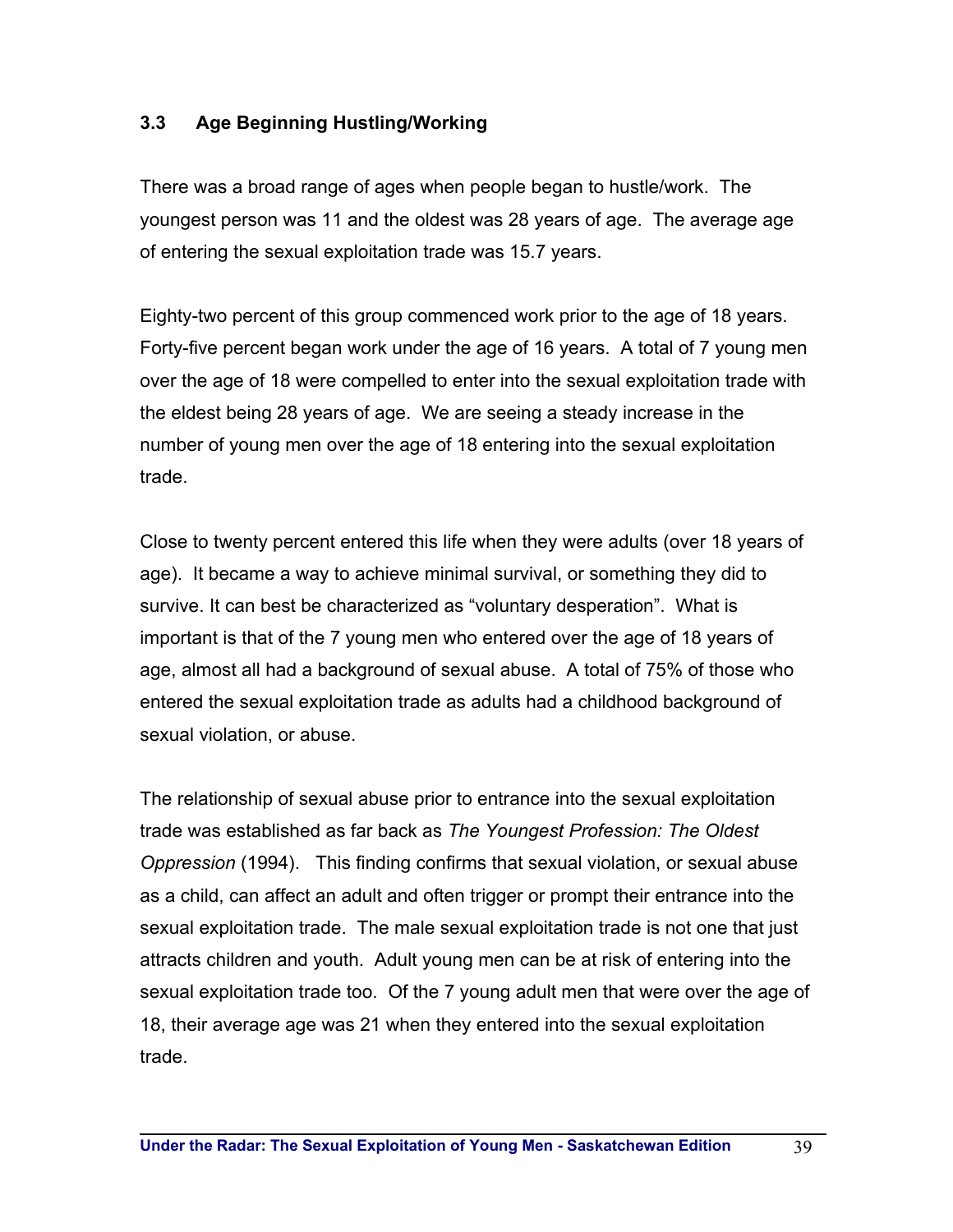The oldest of this group entered at the age of 28. What is important about this finding in the Saskatchewan context is that the majority were attempting to live in the city. Often the sexual exploitation trade becomes a quick secure income transition. There appeared to be a significant lack of confidence moving into employment. Many in this group appeared to be challenged by the transition from school to work.



#### **3.4 Time hustling/working**

It is important to understand the length of time study participants had been hustling/working. The majority reported working for a long time, with an average of 9.1 years. Eight individuals had worked for less than one year. What is important is that these young men remain out of sight for at least one year. They are not quickly identified and provided support services; therefore, work in a very clandestine, hidden manner. They are not quick to self-identify as someone who just entered the sexual exploitation trade. Unfortunately, social services do not connect with them until they have been ingrained in the sexual exploitation trade for well over a year.

As was discovered in *Strolling Away* (McIntyre, 2002) males often enter the sexual exploitation trade earlier and stay longer than women.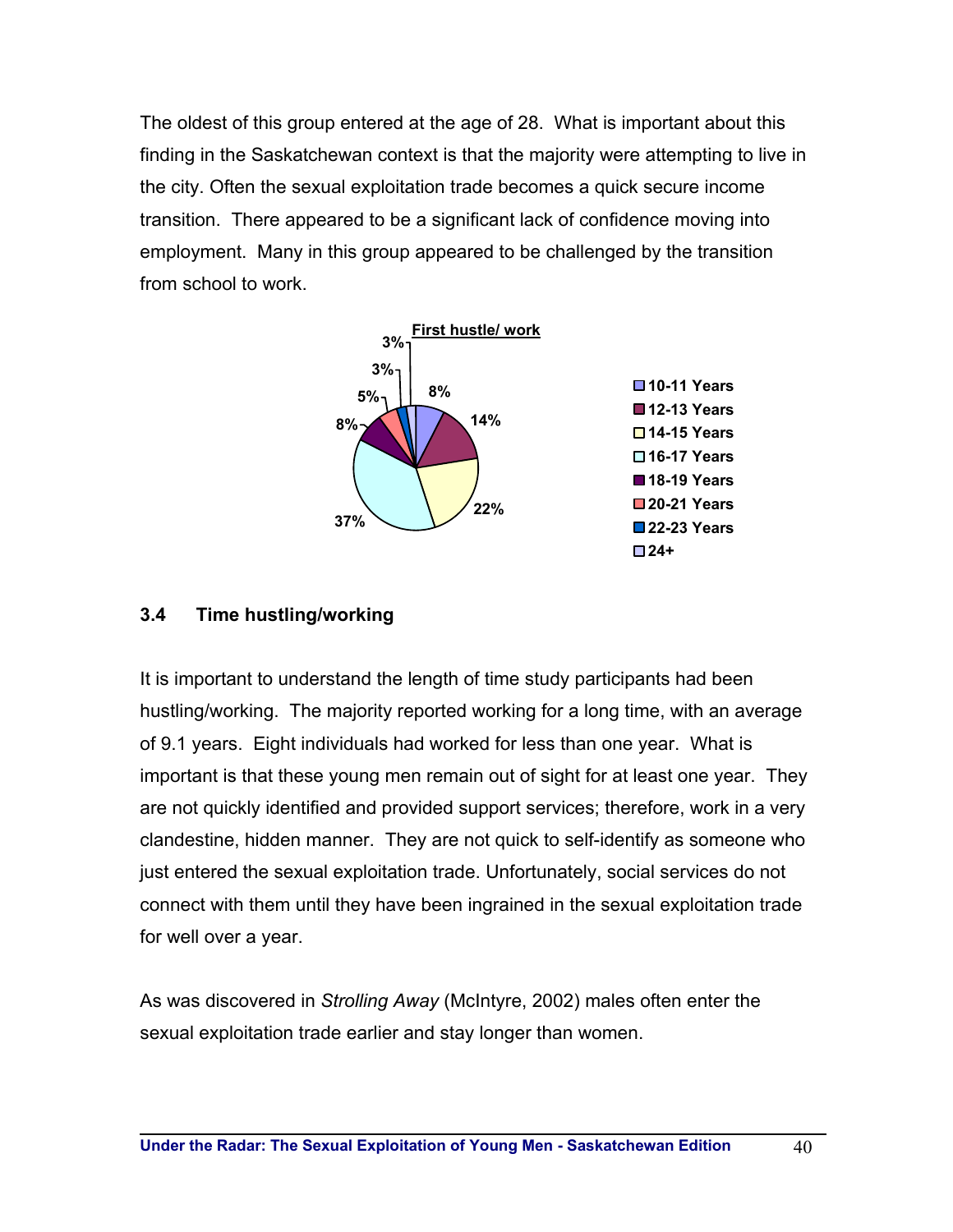This is consistent in both the Alberta and British Columbia Editions of *Under the Radar: The Sexual Exploitation of Young Men*. Sixty percent stay in the sexual exploitation trade six to twenty years plus. There was a combined total of over 358 years in the sexual exploitation trade, and this figure is growing as only 10 of the 40 young men interviewed left the sexual exploitation trade (Appendix #1). The average number of years working in the sexual exploitation trade for young men in Saskatchewan was 9.1 years.

Another important feature is that the group of eight young men had been working for less than one year, and were rather 'green' and 'fresh' in the sexual exploitation trade. Ultimately, if service providers wish to shorten their clients total time spent in the sexual exploitation trade, focusing on this group may be worthwhile.

#### **Time hustling/ working**



#### **3.5 Work locations**

A variety of work locations were identified. Most worked in cars, hotels, and apartments. Some worked at truck stops and parks. Very few had worked in bathhouses.

*All those places mainly cars. (Lawrence)*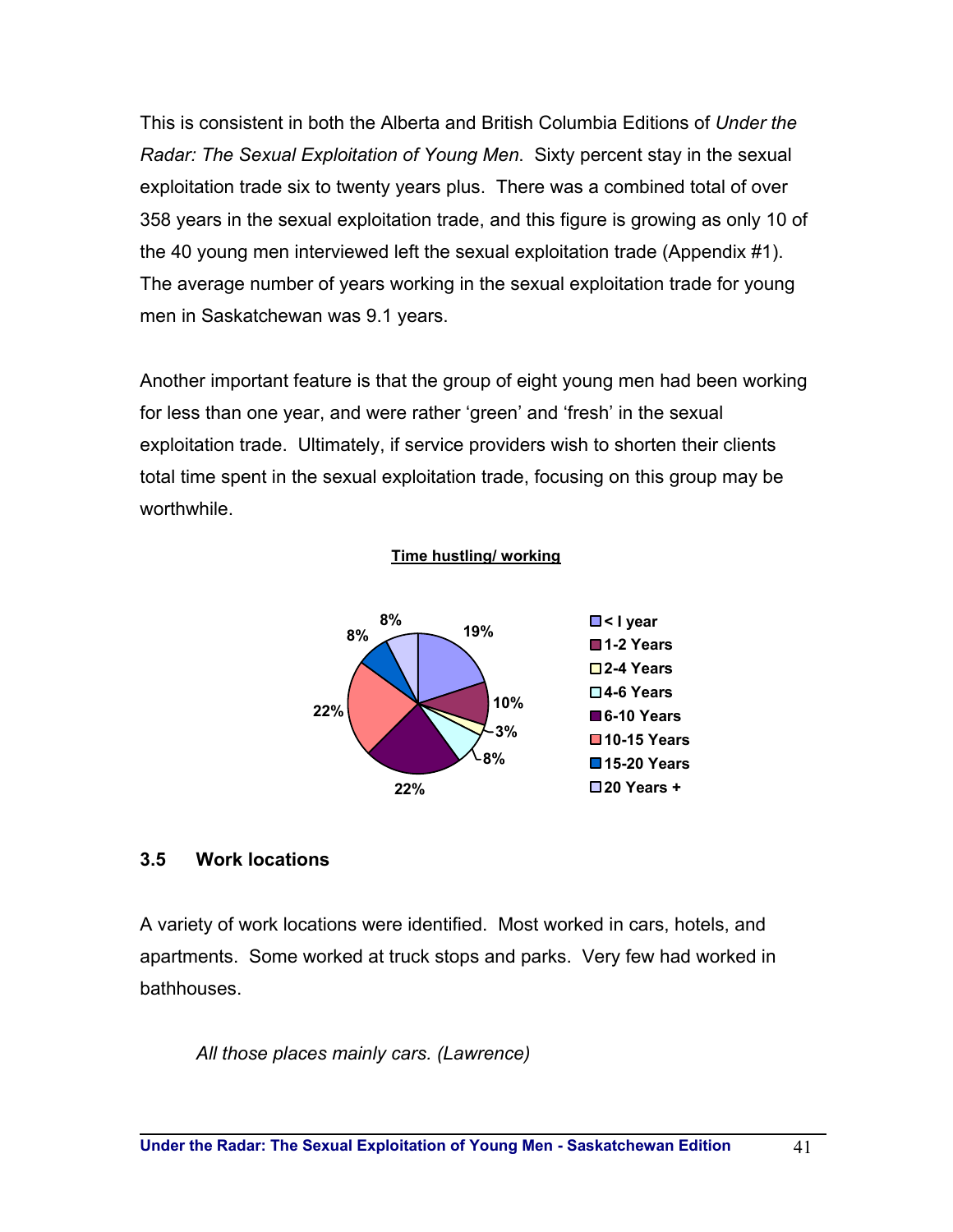In Saskatoon and Regina, the main locations of work were listed as: cars, hotels, houses, parks and washrooms.

## **3.6 Shelter stays**

Close to 33% reported staying in shelters. For many, shelters were the only option available to them. Their ability to gain government support given their age and personal circumstances was minimal. Often, entrance into and continuation of the sexual exploitation trade results in a distinct lack of options.

Within Saskatchewan many of these young men were able to find temporary accommodation with extended family or friends, decreasing the need to access shelter stays. Just over 78% of this population were born and raised in Saskatchewan, with the majority being raised in urban settings. The likelihood of having extended family to stay with was very high given that the majority were born and raised in Saskatchewan.

Homelessness is a reality for many of these young men. The sexual exploitation trade is a means to avoid homelessness and related shelter experiences. Initially the sexual exploitation trade was seen as a viable option for the short term. However, short term is not the reality for most that enter the trade. Their only other option becomes a crowded, uncomfortable shelter stay.

As stated in *Strolling Away*, 82% of young women had given birth to a child. This event brings back family support and can result in government support.

This is often not an option for young men. Of the 40 interviewees, ten had impregnated a young woman. Of these ten, four had been actively parenting their children. The other six pregnancies either resulted in an abortion, miscarriage or estrangement.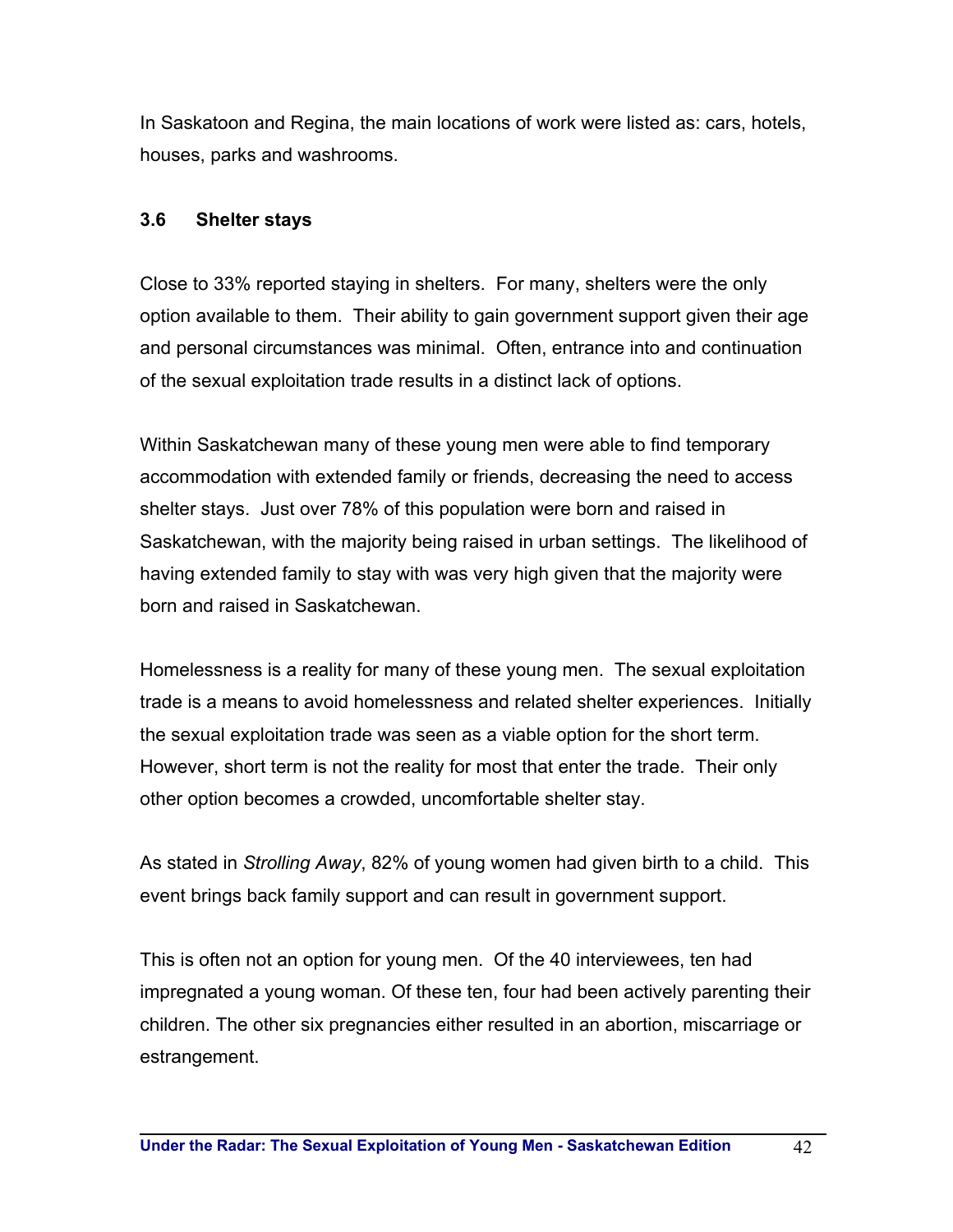# **3.7 Feelings while working**

It is important to gain some insight into how someone is feeling when they are hustling/working. How is an individual able to prepare for and sustain themselves throughout this activity?

**Feelings while working**



It is clear that the majority of these young men are not happy when working. It is a form of survival. They feel exposed to the public, and therefore psychologically and physically numb themselves due to the shame they feel. Substances such as alcohol and drugs help them achieve this numbness.

The fact that well over three-quarters of this population had a history of sexual violation prior to their involvement in the sexual exploitation trade plays a role in some of the disassociation and flashback episodes these young men subsequently experience. Unresolved abuse issues were a clear theme in the quotes of young men discussing their thoughts and feelings while working and after work.

*Like I am living a lie, not like myself, I am a fake, a phony. (Lawrence) Not the real me. (Sam) Not so good. Not fun that's for sure. (Jamie) Lost and confused and don't know where to go. (Sal)*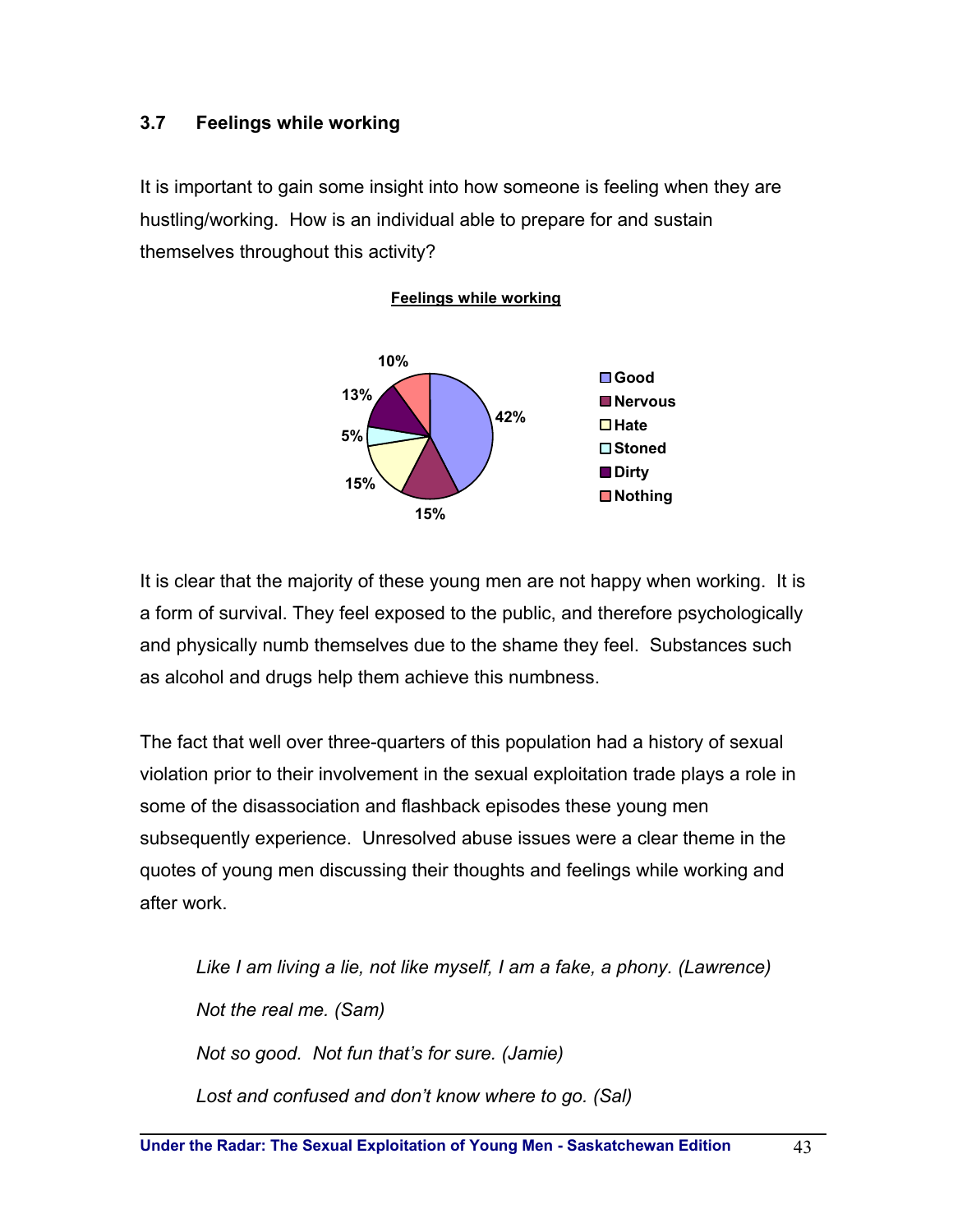*I just make myself numb. (Terry) Exhausted. (Billy) Disgusting shame and guilt. (Ted)* 

For some, there is a clear sense of relief when they finish their time for that evening in the sexual exploitation trade. Close to one-third of the population interviewed had a sense of guilt and numbness from their experience. This is not an activity that people do proudly, or with a strong sense of safety.

Twenty-six percent work only enough to buy their drug of choice. Their goal is to get enough money to feed their drug habit.

Thirty-three percent react by numbing the experience. Their need for cleansing is important. The desire to physically wash off the shame is something that was identified.

*Tired, gross and dirty. (Jamie) I feel good because I have my shot so I can escape. (Darren) Dirty and I would shower for a good hour and half. (Kevin) Nasty and dirty. ((Jerry)* 

**How do you feel after working/ hustling**

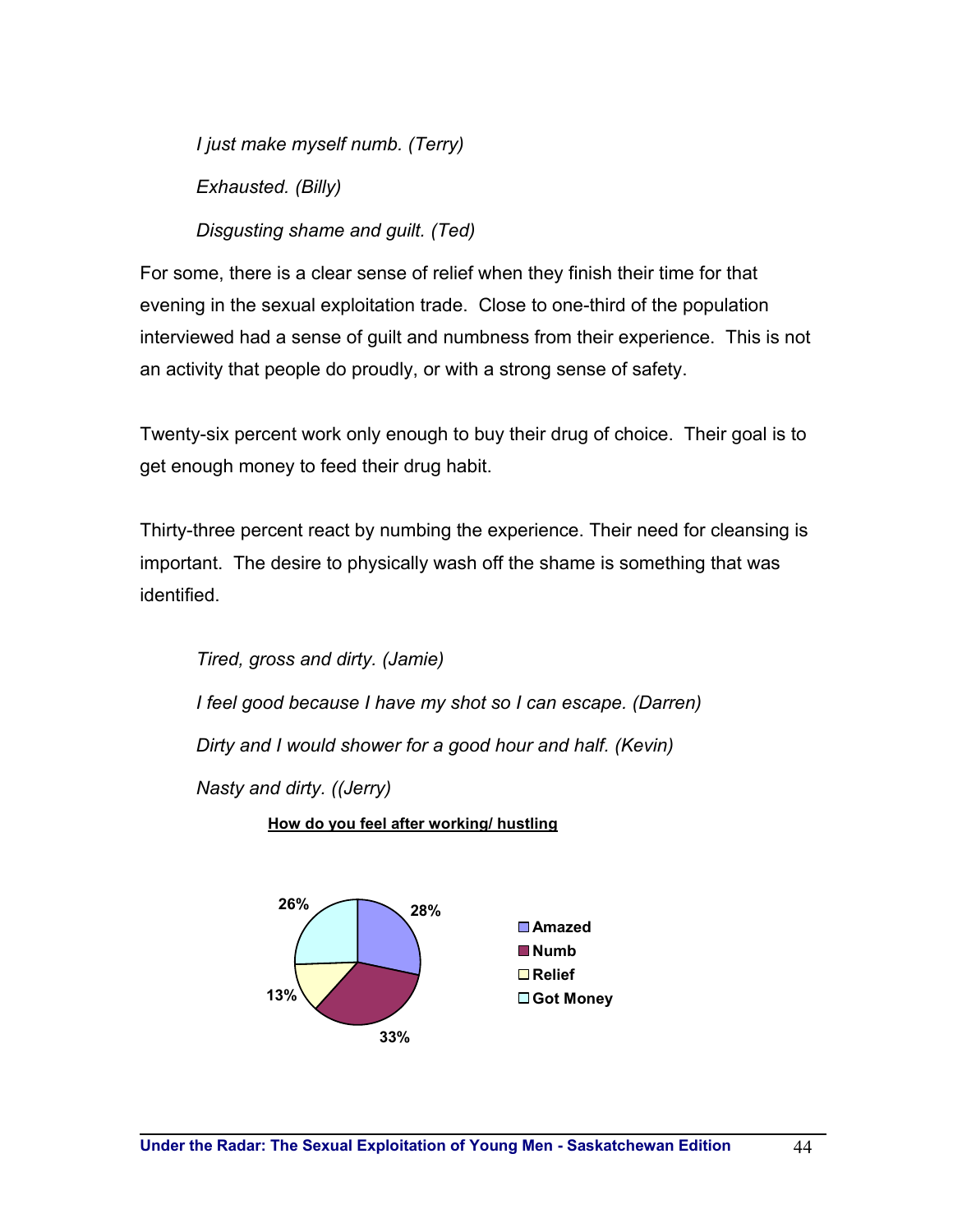## **3.8 Family relations**

Eighty-five percent of the population interviewed said at least one family member was aware of their activity in the sexual exploitation trade. It is important to note that close to half had a family member involved in the sexual exploitation trade. Although they are able to keep their work secret in the beginning, eventually family members figure out what is occurring. Fifteen percent believed that their family was unaware of their involvement in the sexual exploitation trade; they believed that no one knew.

Sixty-nine percent said they had a good relationship with their family. Once the family knows about their son or sibling being in the sexual exploitation trade, it can bring about a great deal of familial strain. The remaining 31% had strained relations, resulting in some having no contact whatsoever with their family.

*I don't have a relationship with my family. (Jacob)* 

*Very open and honest about boundaries and they respect that, it is more comfortable then it has ever been. (Billy)* 

*It seems to be okay because not many know what I do. (Ron)* 

*It's alright. They mind their business and I mind mine. (Sal)* 



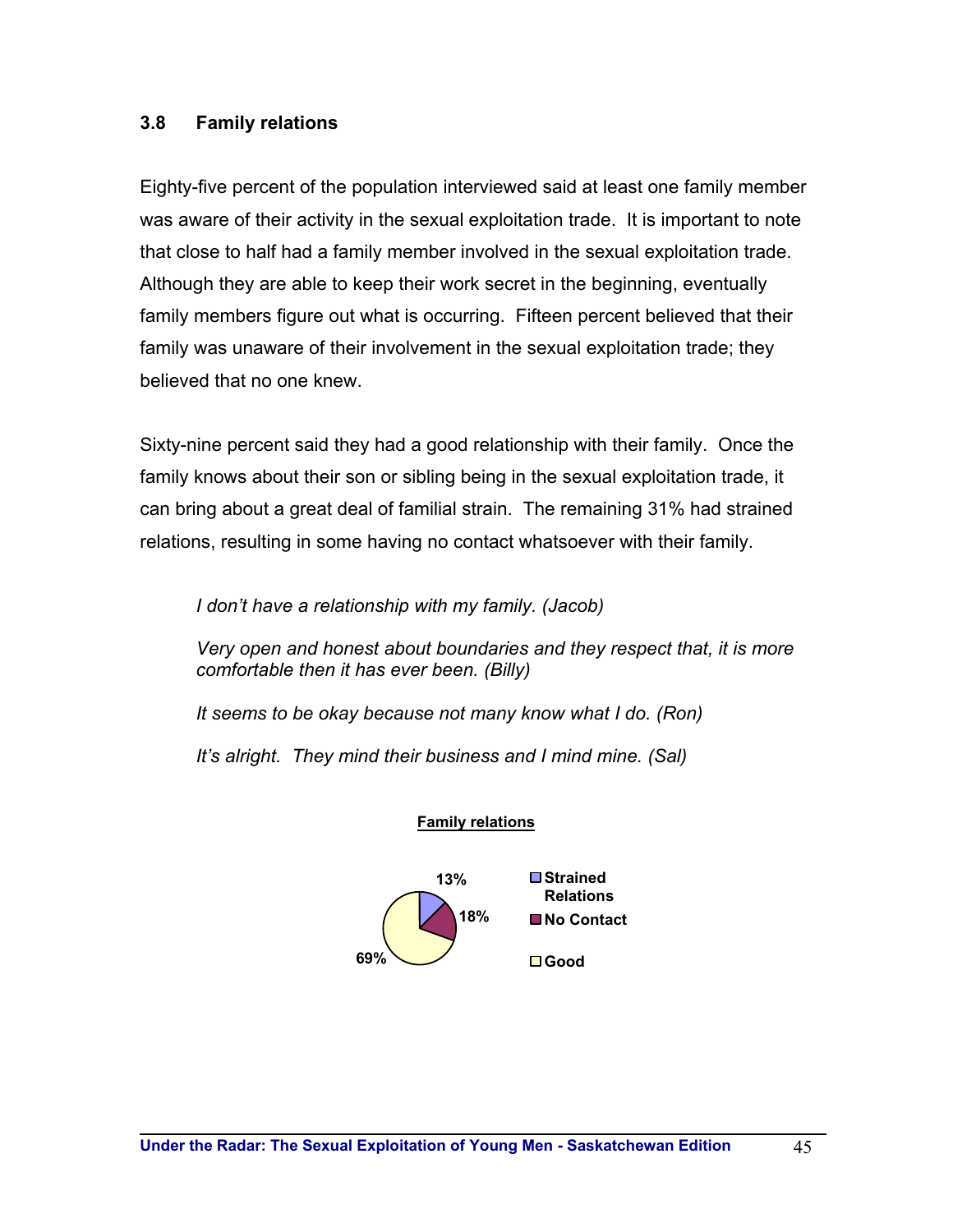#### **3.9 Female customers**

Just over forty percent had been approached by a woman, and this often involved the request for a threesome with another male. The remainder were never approached by a woman. In many situations when approached by a woman it was to be with a heterosexual couple. There was also the request for someone to observe their significant other having sex with the male sex worker. Some young men, who were gay, were not prepared to involve a woman. Some were also approached by a gay couple for a threesome.

#### **3.10 Why men buy sex**

Those interviewed were very clear about why men purchase sex. They saw this as a quick, easy process for them to go through. A transaction. It was something that was easy and different.

*Older. They are usually, sick with some type of addiction. (Sam)* 

*Society is not ready to accept male-on-male action, loneliness is the biggest reason. (Alan)* 

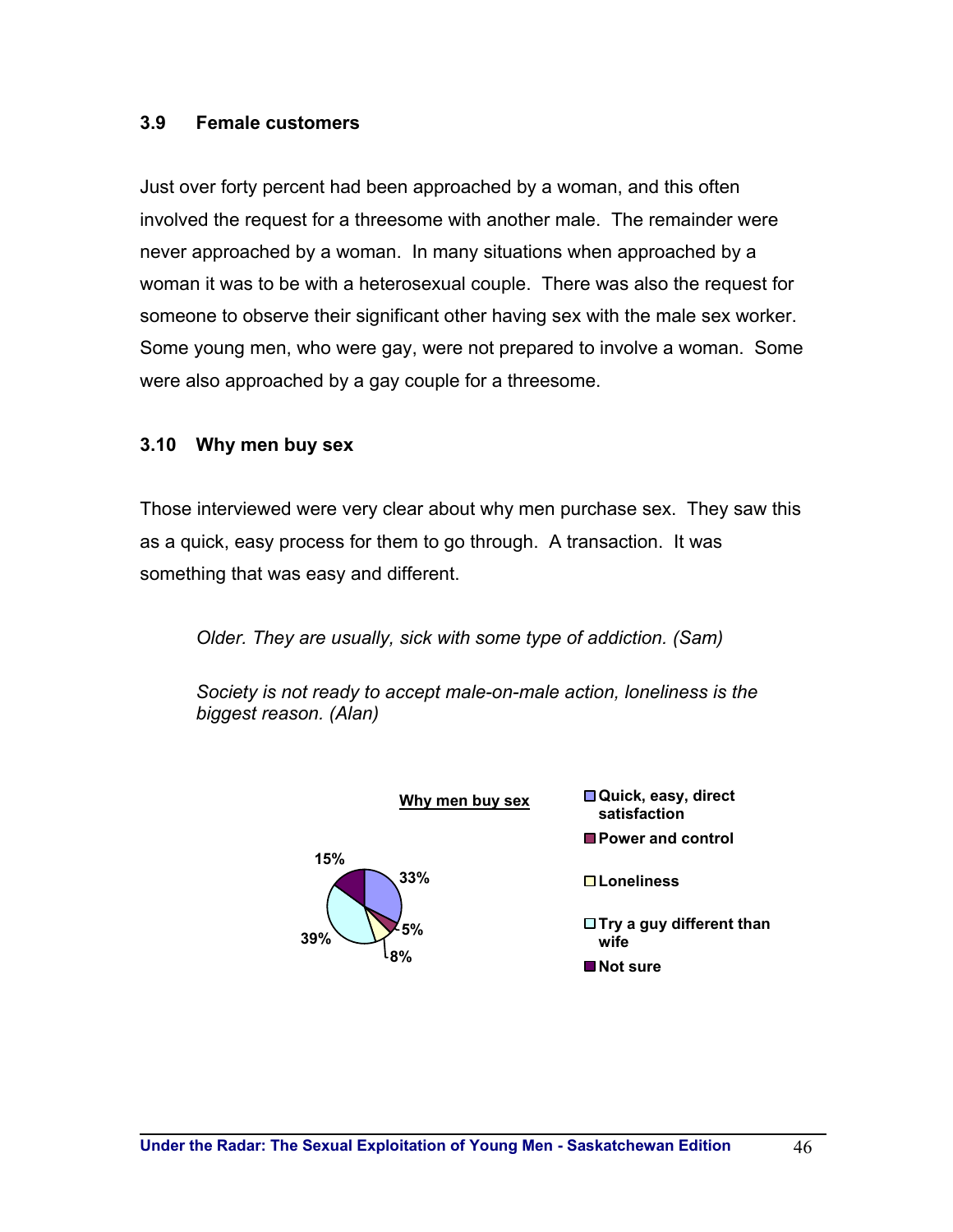Laud Humphreys (1970) completed a study on male sexual encounters in public bathrooms. What is important from his study, and the information offered from those interviewed, is that many of these men are not considered to be gay or bisexual but heterosexual in orientation. His thoughts reflect that many of the male customers of these young men are not seeking a gay relationship just something quick and different.

*I find no indication that these men seek homosexual contact as such;*  rather, they want a form of organ-producing action that is less lonely than *masturbation and less involving than a love relationship. (Humphreys, 1970:115)* 

The young men were asked what is the most sought after request from customers. They were very clear. Oral sex or 'blow jobs' were most prevalent, at over 80%. What is important to understand for young men who are working/hustling is that the customer can request a blow job from a young man, or vice versa. The customer then would perform oral sex on the young man. The roles can be described as the provider or the deliverer and are interchangeable. This is something unique to males in the sexual exploitation trade. This can include both oral and anal sexual acts.

## **3.11 Tell someone entering**

The vast majority were crystal clear that this activity was something individuals should not do. They were clear about the negative impact of this activity, and strongly suggested people explore other options.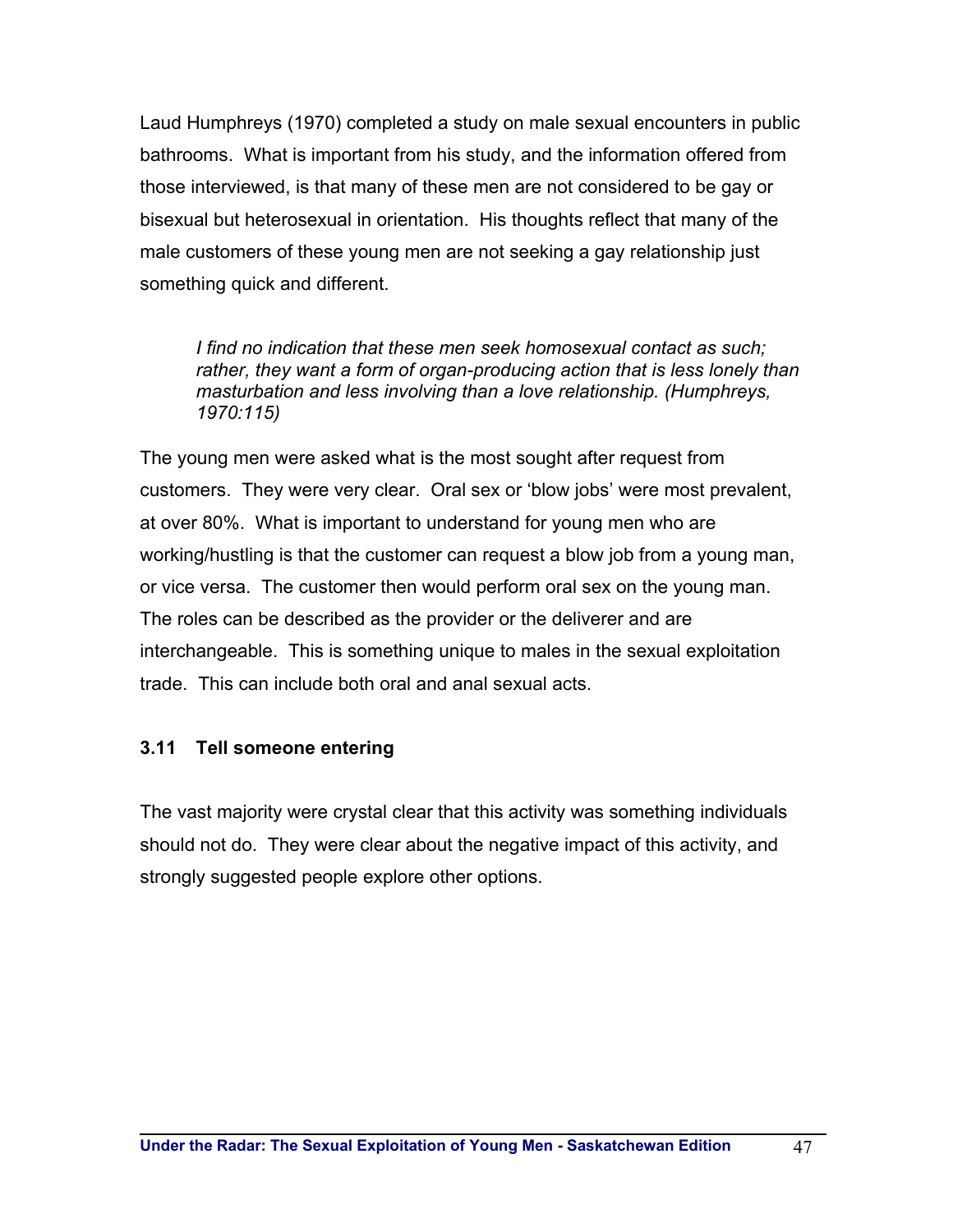

*Don't start, you will never quit. (Jamie)* 

*Take a hard look at the people around you. (Alex)* 

*Your decision but a bad life to get into. (Dan)* 

*Think again. (Ron)* 

*Don't do it, stay in your life. (Sam)* 

*Don't do it, you will regret it. Think before you actually do it. (Ted)* 

*Be safe, know what you are doing. Always use protection. Guys are dirty out there. (Jamie)* 

This finding is significant because those involved in the sexual exploitation trade are adamant that others should be warned of the danger of entering.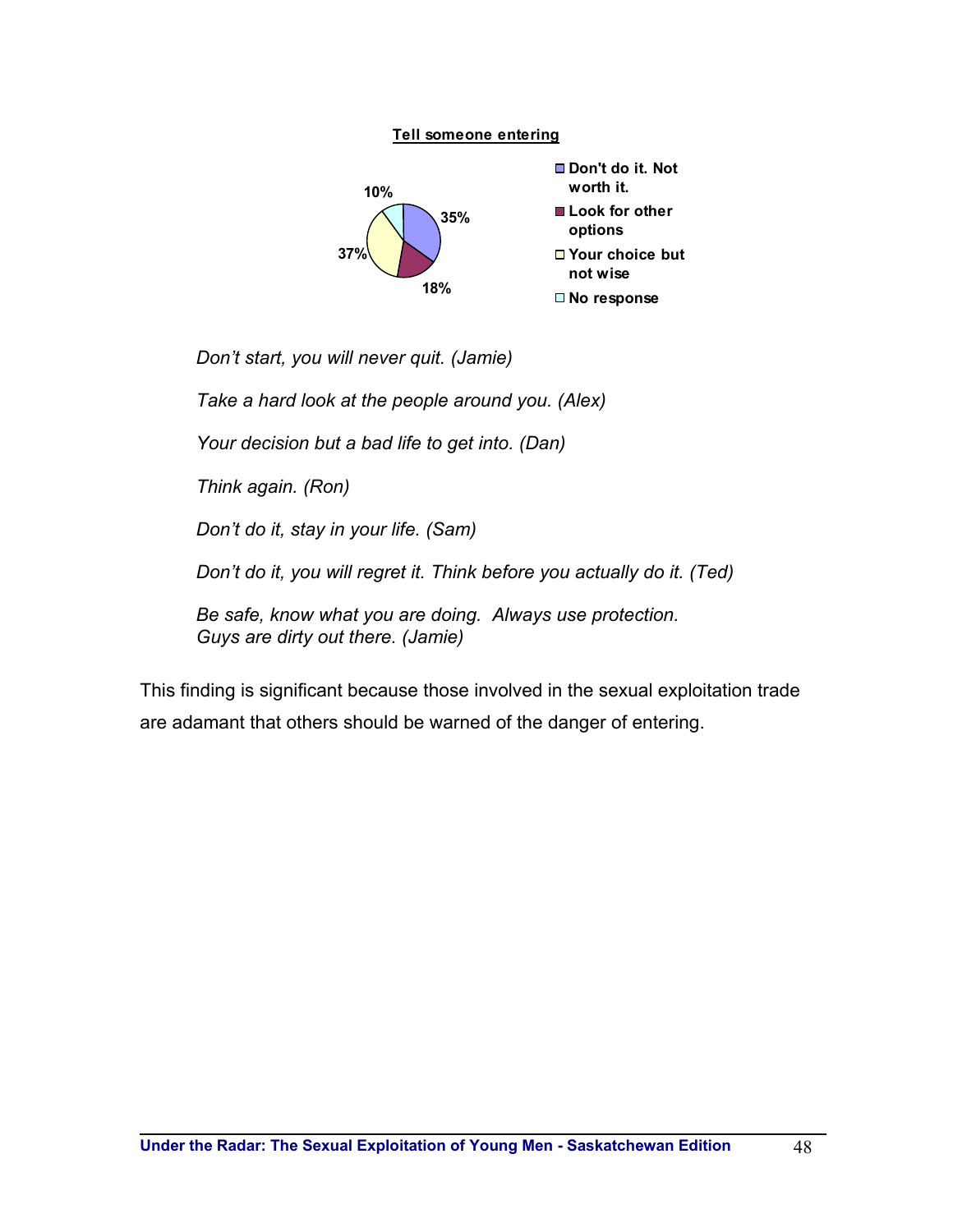# **Section 4: Staying**

# **4.1 Staying in**

This group of young men stayed in the sexual exploitation trade for an extensive period of time. Forty percent of males stayed in the sexual exploitation trade from under one to six years. A total of 62% lasted up to 10 years. The average length of time was 9.1 years in the sexual exploitation trade, and the range extended from six to ten years. The least amount of time in the sexual exploitation trade was under one year and the longest period exceeded 20 years for three individuals.

## **4.2 Gay bashing**

Both males and females in the sexual exploitation trade fear violence while working/hustling. Both experience violence and humiliation from customers and from the general community; however, the primary source differs.

For women, the main source of violence emanates from customers seeking their services. For men, the main source of violence is onlookers. Males are at risk of gay bashing from homophobic onlookers. Onlookers choose to physically damage and humiliate young men attempting to survive on the street. There is a perception that all these young men must be gay.

The fear of gay bashing is prevalent at all times for young men involved in the sexual exploitation trade. Forty-three percent have experienced gay bashing, but all are fearful. It is an activity that people react to whether the young man is gay or not. The classic homophobic belief system places these young men at risk from heterosexual males who react to their behavior.

*Fifteen years old a guy came by and he was threatening to kill us. Found out later he was a closet gay. (Brett)*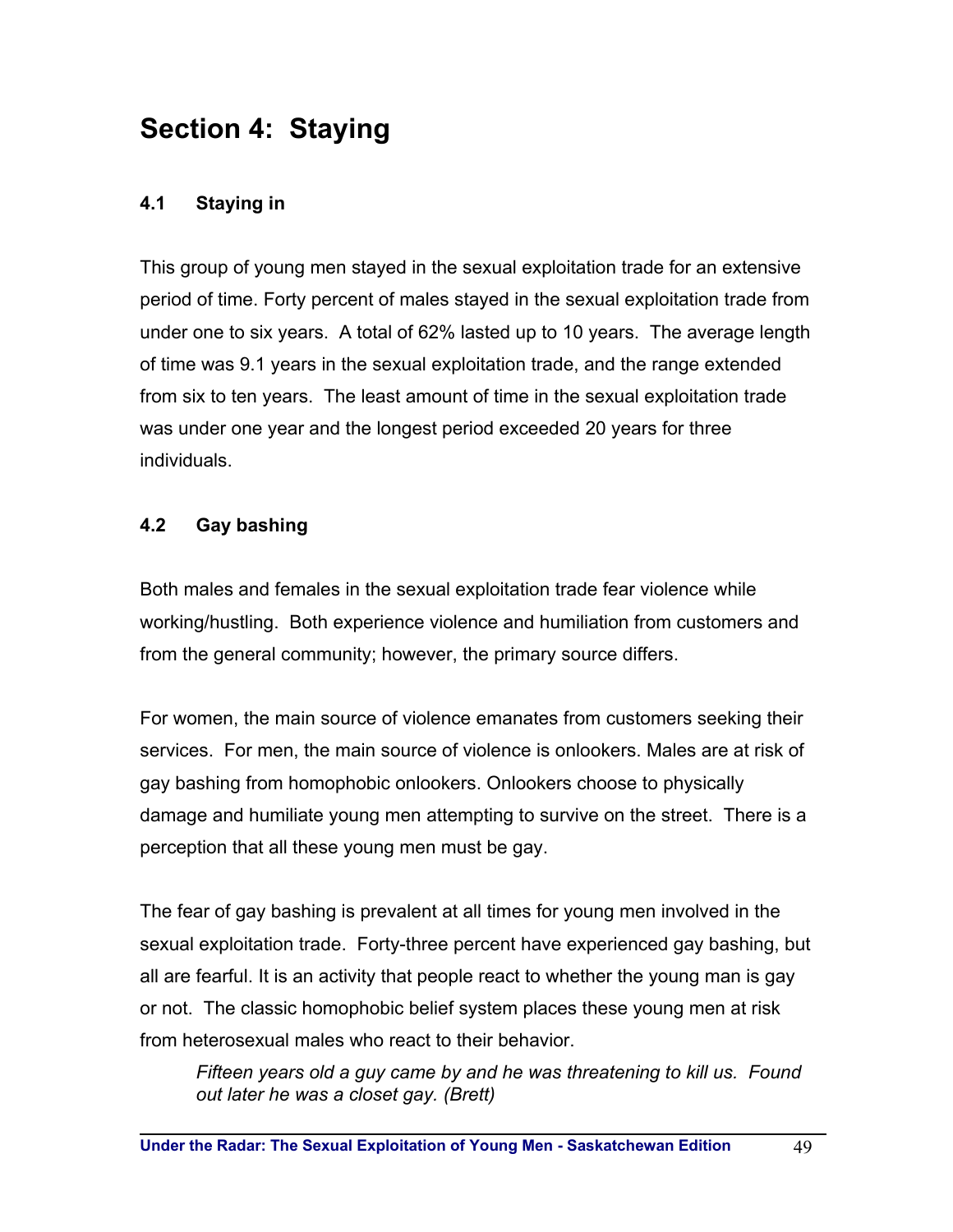*Yes, I have been beaten up. It's more about being gay or two spirited. You're both Aboriginal and two spirited there is a lot of abuse. (Ross)* 



All those interviewed saw the sexual exploitation trade, hustling/working, as dangerous. They saw, experienced and lived the reality of this fear and the dangers of the sexual exploitation trade. Eighty-five percent feared abuse from customers and the other 15% feared gay bashing. It seems that the longer someone works, the greater the level of comfort and skill they develop in avoiding gay bashing. The fear of abuse and danger from customers is always paramount.

# **4.3 Worst date**

This population was quick to identify the following worst experiences hustling/working. There was a general level of fear they had experienced from bad dates.

Although 14% had not experienced a bad date all lived in fear of such a situation occurring.

*Tied to a chair and degrade, confined in a room. The guy would come in every once in a while, slap me around and make me perform different sex acts on him. (Terry)*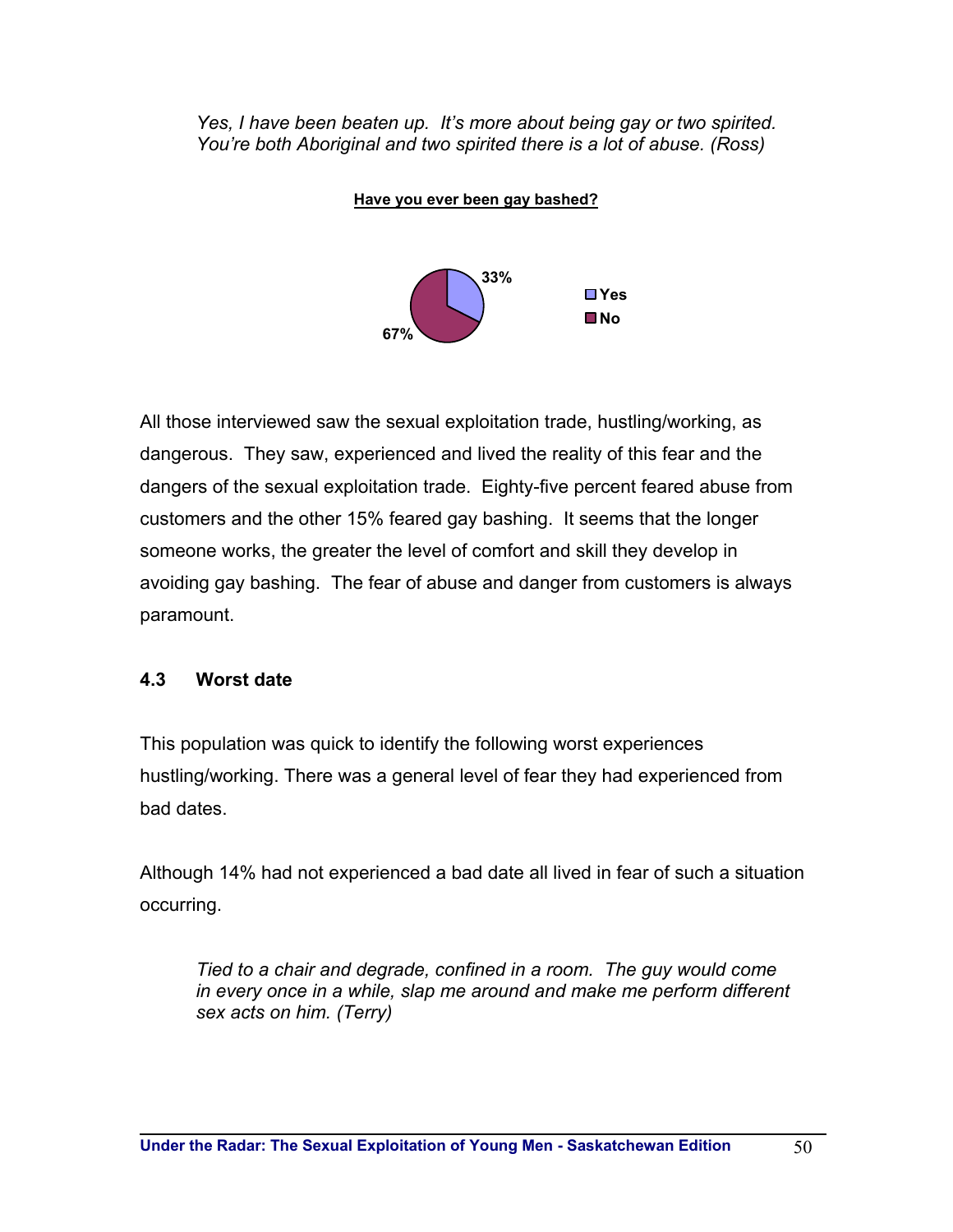*I jumped into a car one time and a guy in the back seat wrapped a wire around my neck. I went ballistic and got away. I had a bruise on my neck for a long time. (Billy)* 

*Passed out from pills and the trick took pictures. (Ted)* 

*I got driven out of town, slapped around and ditched. (Will)* 



## **4.4 Fear the most**

During the interviews, we asked individuals what they feared most while they were hustling/working. Their fears extended from public exposure to drive-by shootings. The greatest fear was a bad date, or someone that would harm, or potentially kill them. As a result, the level of fear these young men have is both real and constant.

A total of 85% of those interviewed saw hustling/working in the sexual exploitation trade as dangerous. They saw, experienced and lived the reality of this fear and the dangers of the sexual exploitation trade.

*Being held at gunpoint and being abducted. (Alan) Getting stabbed. (Eddie)*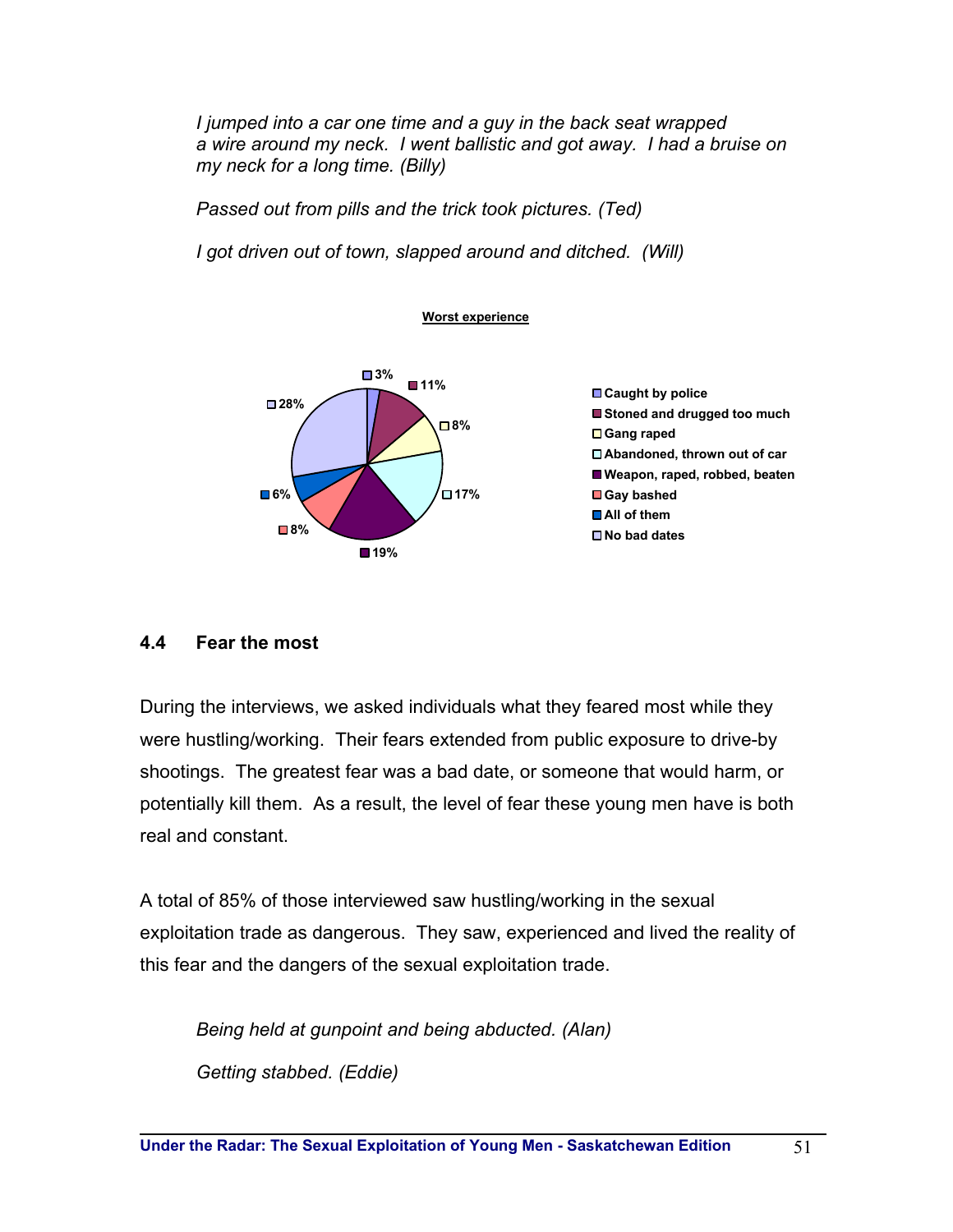*That my family will find out and I will be shamed out of my family. (Adam) Police. (John)* 

**Fear the most working/hustling**



## **4.5 Thoughts when hustling/working**

Given the length of time most of these young men have been involved in the sexual exploitation trade, there is value in understanding what they think about when they are and are not hustling/working.

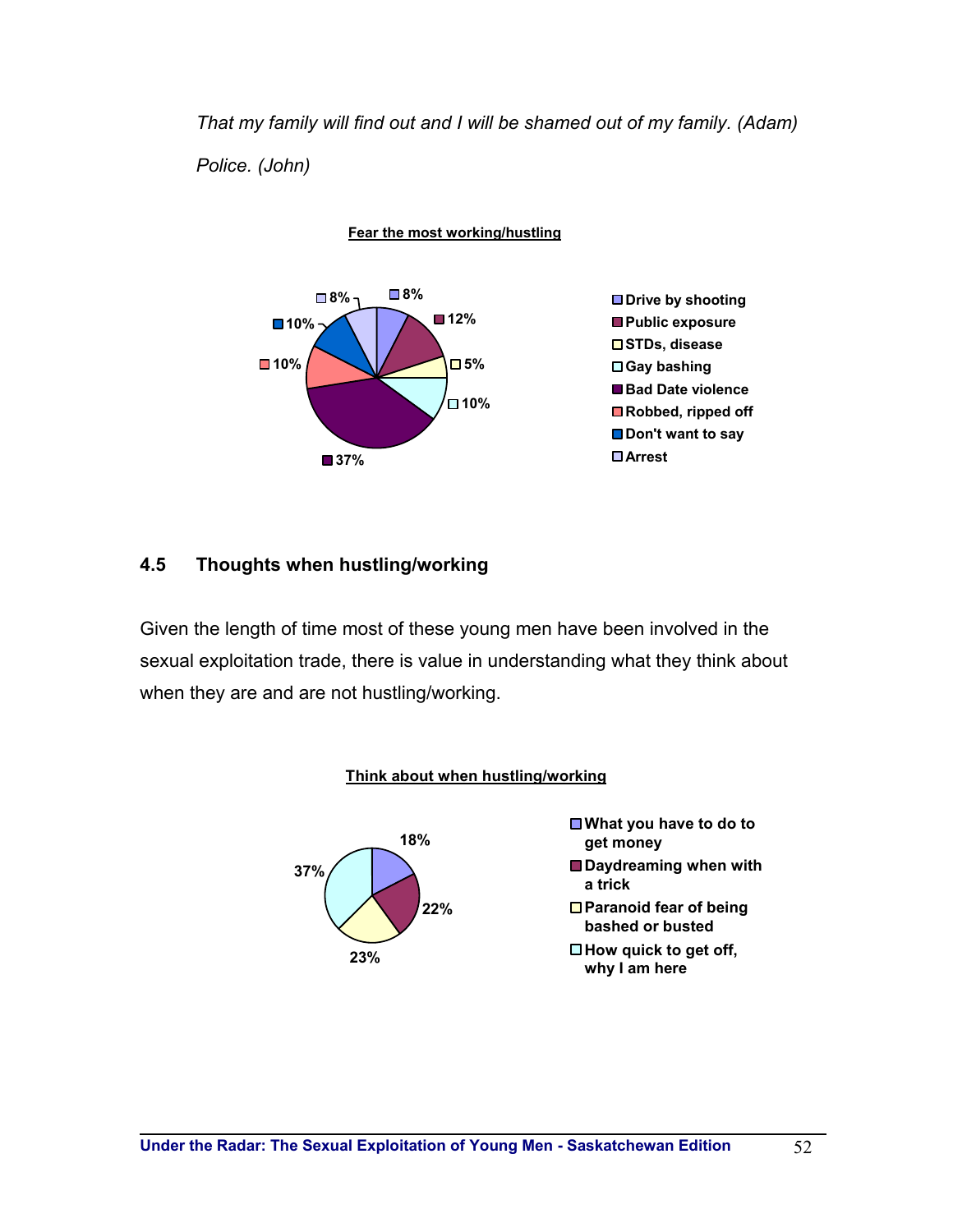Thirty-seven percent think about how quick they can get off the street and why they are there. This speaks to the continual grind of this type of sexual exploitation trade. Absolutely no one spoke highly of what they were doing. It is simply a form of survival for many and they are not proud of it. They also acknowledge it is difficult to exit.

*Money and how long is it going to take. (Matthew) Money, party, clothes, how long will I be out here, is tonight the night for the bad date. (Adam) God, get this over with, I want to get the hell out of here. (John) Getting money and getting high on drugs. (Brett) Feeling dirty and if it wasn't for the money I wouldn't do it. (Jerry)* 

# **4.6 Thoughts when not hustling/working**

It is also important to understand what people think about when they are not hustling/working. Close to half think about making changes, to improve themselves and family. A small portion, 18% think about their next fix or supply of drugs. Many are thinking about getting away and making changes and improvements. Again, this is not an activity they seem to be proud of. They are either looking for routes to exit the sexual exploitation trade or they are using drugs to numb themselves.

*My future, what will I become, where is the money at. (Sam) What I can do to stay away. (Jackson) I realize how many years I have wasted with those false ideas. (Billy)*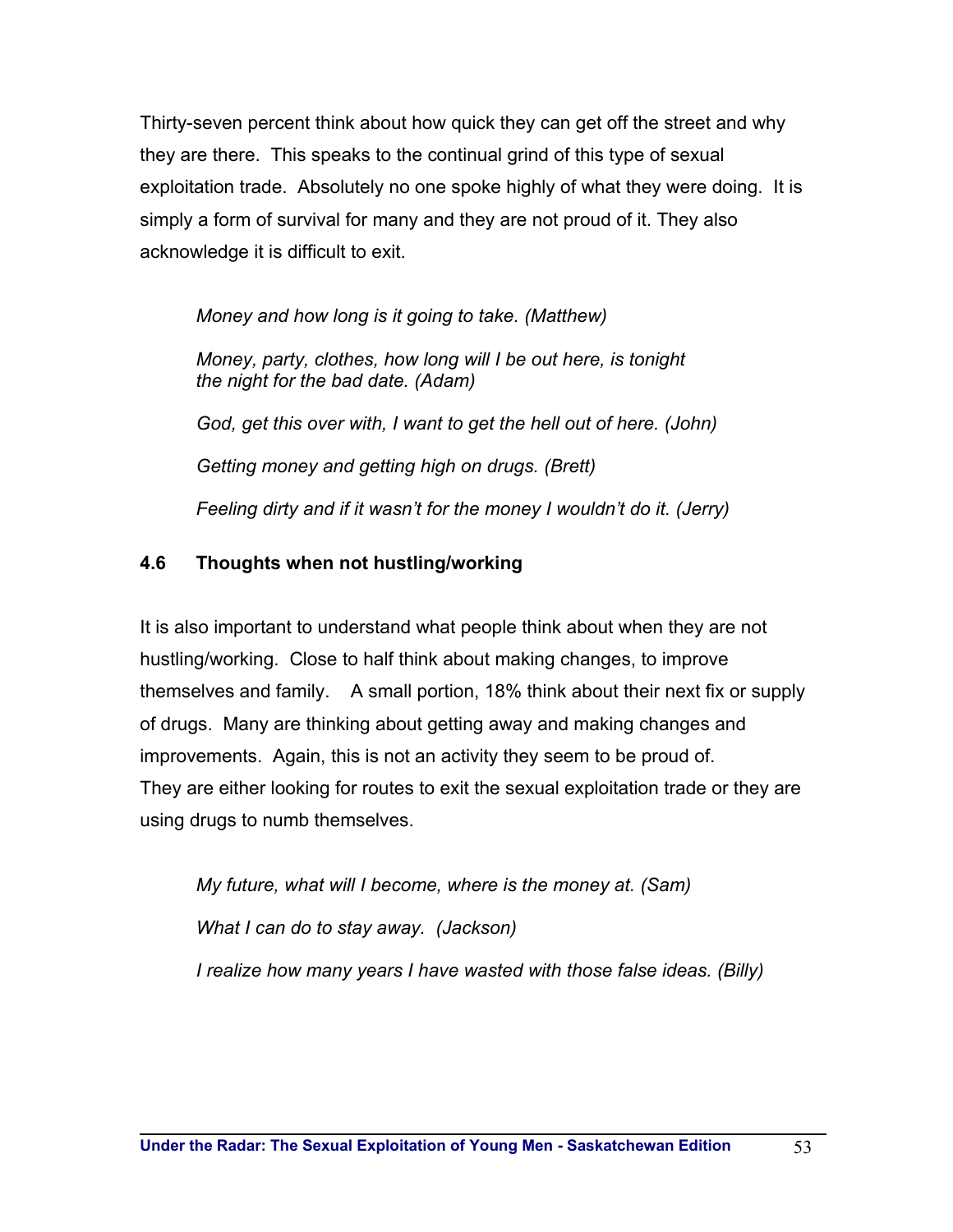#### **Think about when not hustling/working**



#### **4.7 Refusing a date**

It was important to understand that the majority of young men had refused a date at some point. Eighty-eight percent of those interviewed had refused a customer at some point. Over 40% refused a customer because of a bad feeling they got, an uncomfortable 'vibe'. The use of gut feelings and intuition are important protection mechanisms for those in the sexual exploitation trade. It is an important skill that other peers in the sexual exploitation trade can teach them. Outreach and support services can play a critical role in encouraging and reinforcing the use of this gut instinct.

When asked why people refused certain customers the following responses were provided:

*Yes because they were ugly, gross, smelled, looked scary, we get the rape vibe. (Adam)* 

*Yes. Just body odour and bad vibes. There are things you just cannot do no matter how hard you are trying. (Billy)* 

*Yes, I did not trust them. (Jacob)*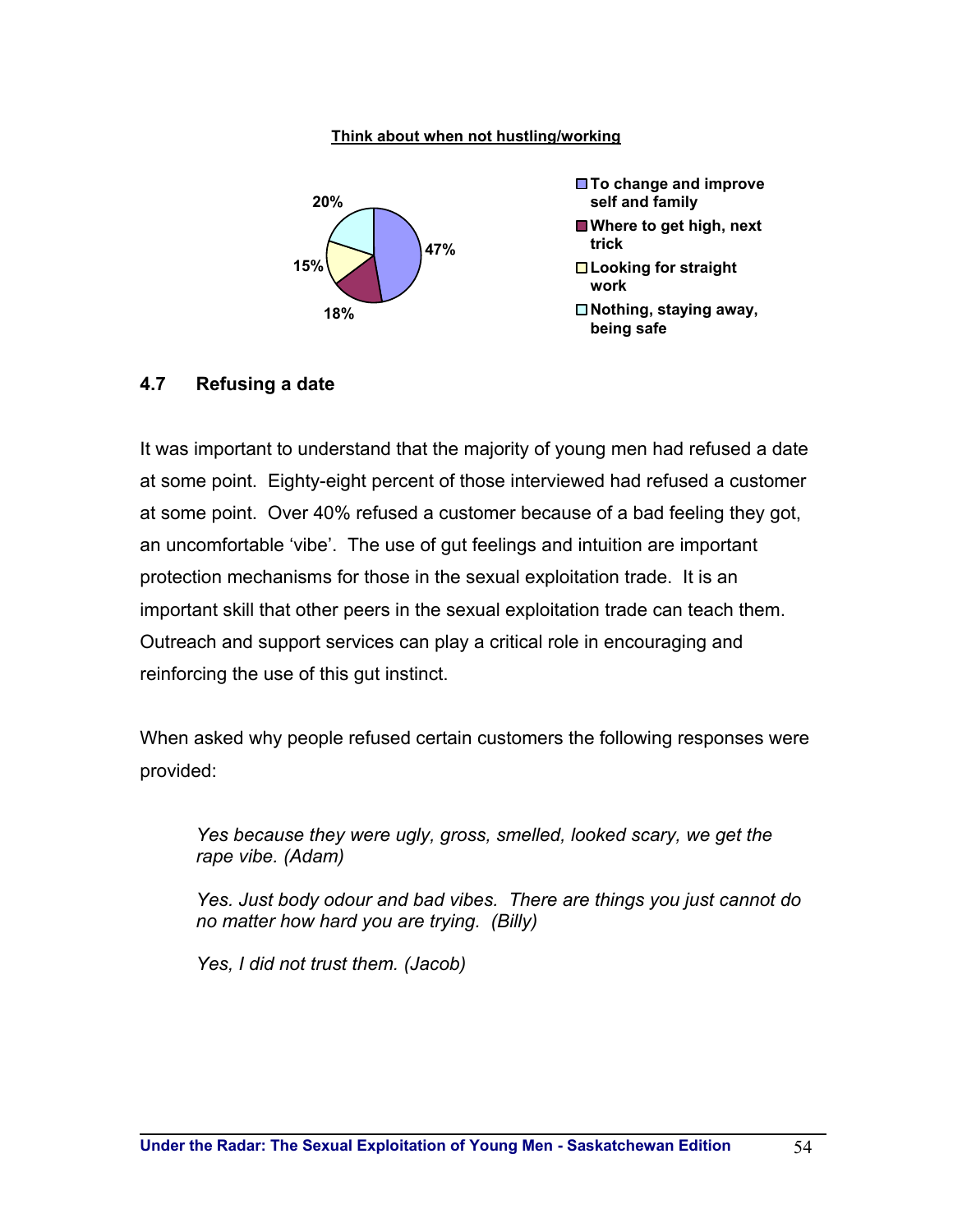

## **4.8 Working safely**

It is important to gain insight into how someone works safely. There are specific techniques young men rely on to keep them safe. These techniques are far from foolproof; however, they allow them a sense of control and safety. It is the best they can do in the circumstances and nature of the sexual exploitation trade.



The only method of support for this population comes in the form of outreach programs. Both Saskatoon and Regina provide these services through various programs. These services provide condoms and support. As helpful as the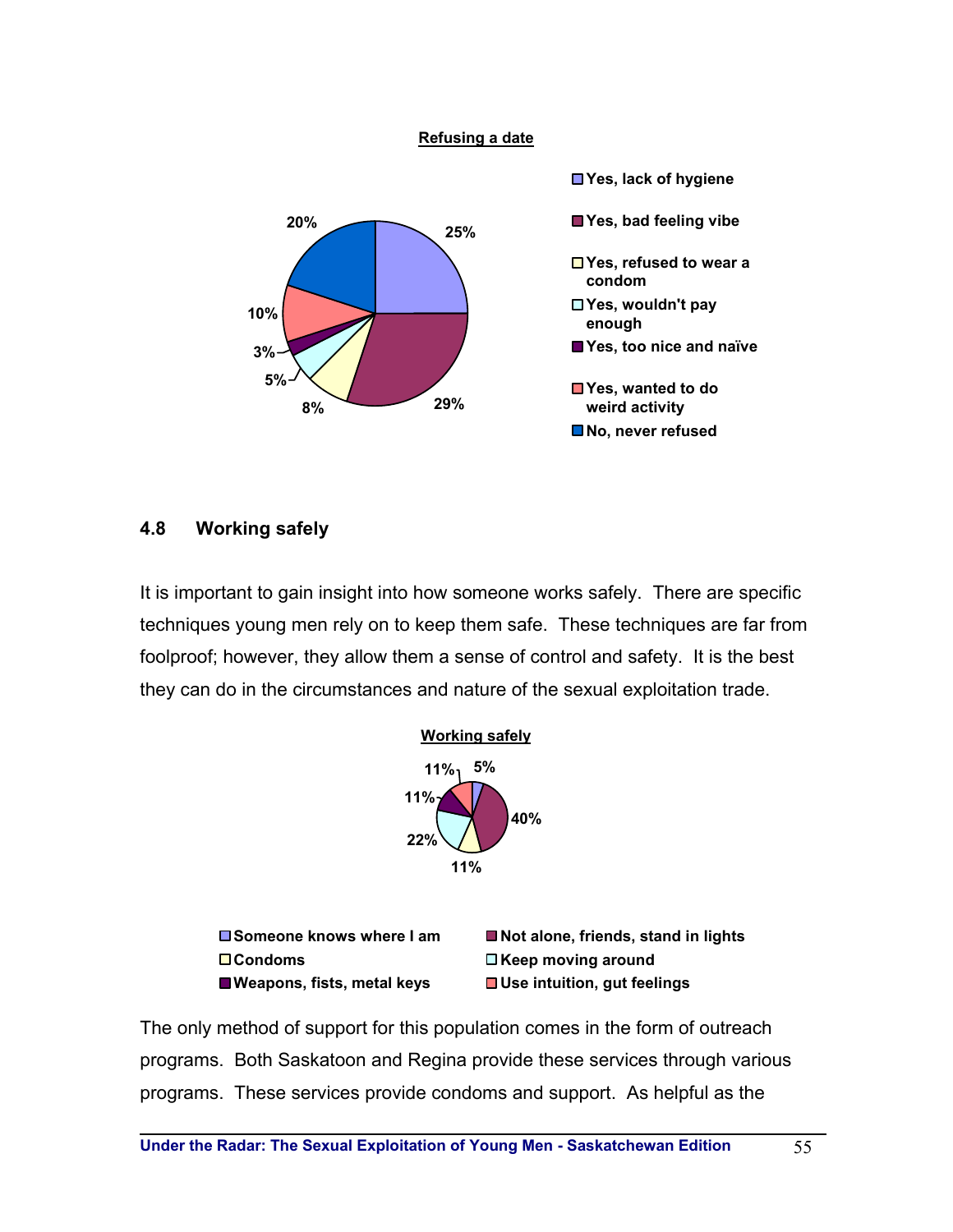services are, respondents felt these were the only services they could access, and they were somewhat female-focused. These young men stated they felt they received the leftovers. They were not a priority.

# **4.9 Getting paid**

About four in five respondents seek payment before the activity to make sure they are paid and not taken advantage of financially. This is similar to women in the sexual exploitation trade. It could be argued that the financial transfer of money motivates young people to close the deal as quickly as possible.

Twenty-one percent will take payment after the act. This often happens with regular customers in familiar territory.

Some young men felt that taking money first made them look weak and vulnerable. They wanted customers to think they could handle themselves if a customer tried to rip them him off. Others said payment after the sexual exchange brought a level of insurance that this person was not a police officer. This brought a different form of protection for young men in the sexual exploitation trade.

*Right after. (Alan)* 

*Before. Once I took a cheque from a guy and it didn't bounce. I don't know why I trusted him. (Ross)* 

*Sometimes before and sometimes after. (Gavin)*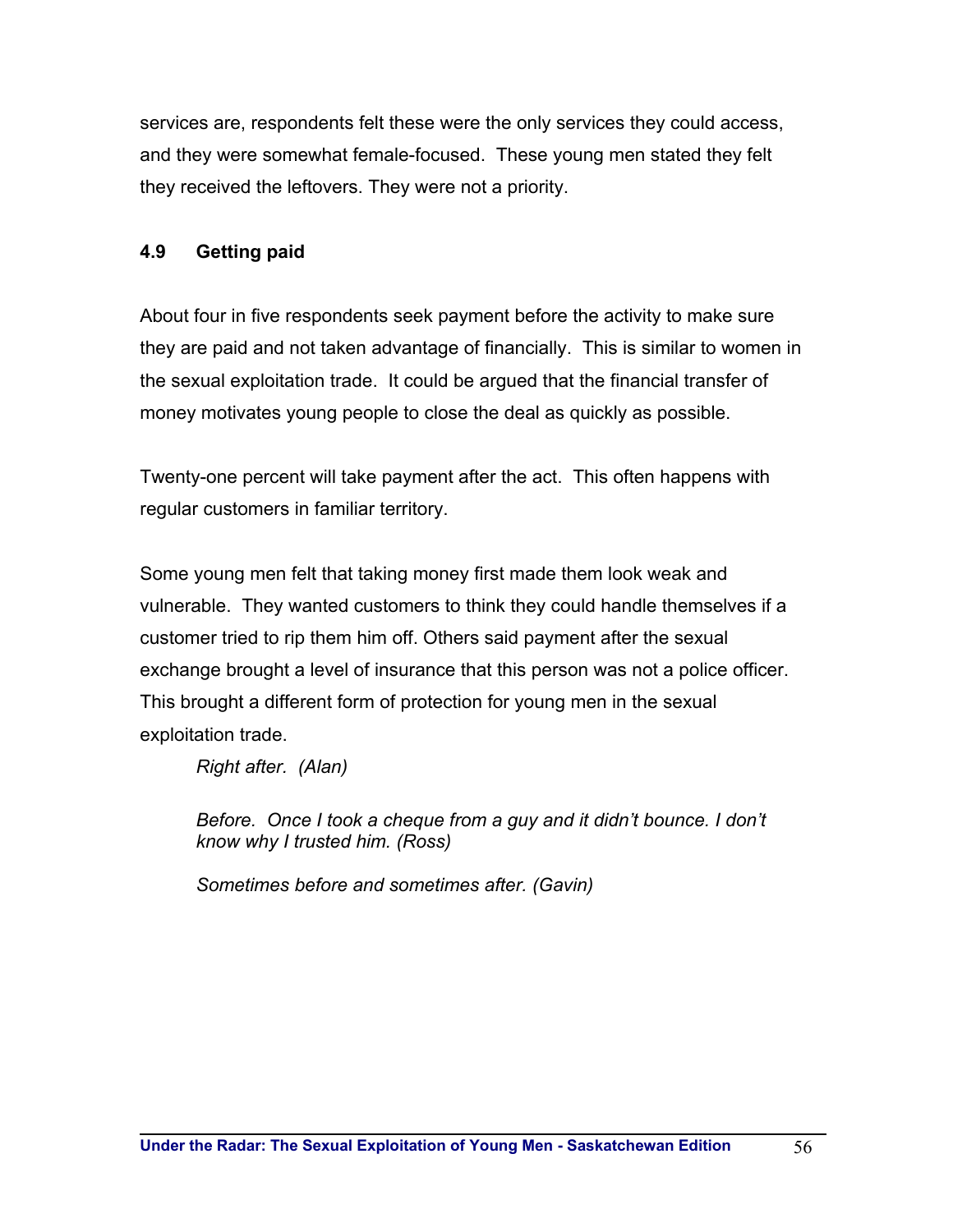#### **When do you get paid?**



## **4.10 Sugar daddy**

Young men in the sexual exploitation trade often seek out a 'sugar daddy'. This protects them, and has the potential to limit the time and risk they experience on the street.

There is a vast difference between a regular customer and a sugar daddy. A sugar daddy will seek a public relationship with the chosen young man. It often involves exclusivity and means a live-in role.

Over three quarters of those interviewed had experience with sugar daddies. This experience resulted in rewards such as food, shelter, clothing, movies, trips, cash, and for some, whatever request they sought. However, one's position of being taken care of is usually a short-term one. Often these young men are replaced with other young men.

Significantly, in this case, the young man's sexual orientation is gay, as is the sugar daddy's. A sugar daddy will profile the young man he chooses. This often happens in public places or at events.

## *Roof over my head and food and clothing. (Gavin)*

A "gay for pay" young man would not seek out such a public display; they are clearly heterosexual but work as a gay young person to earn money.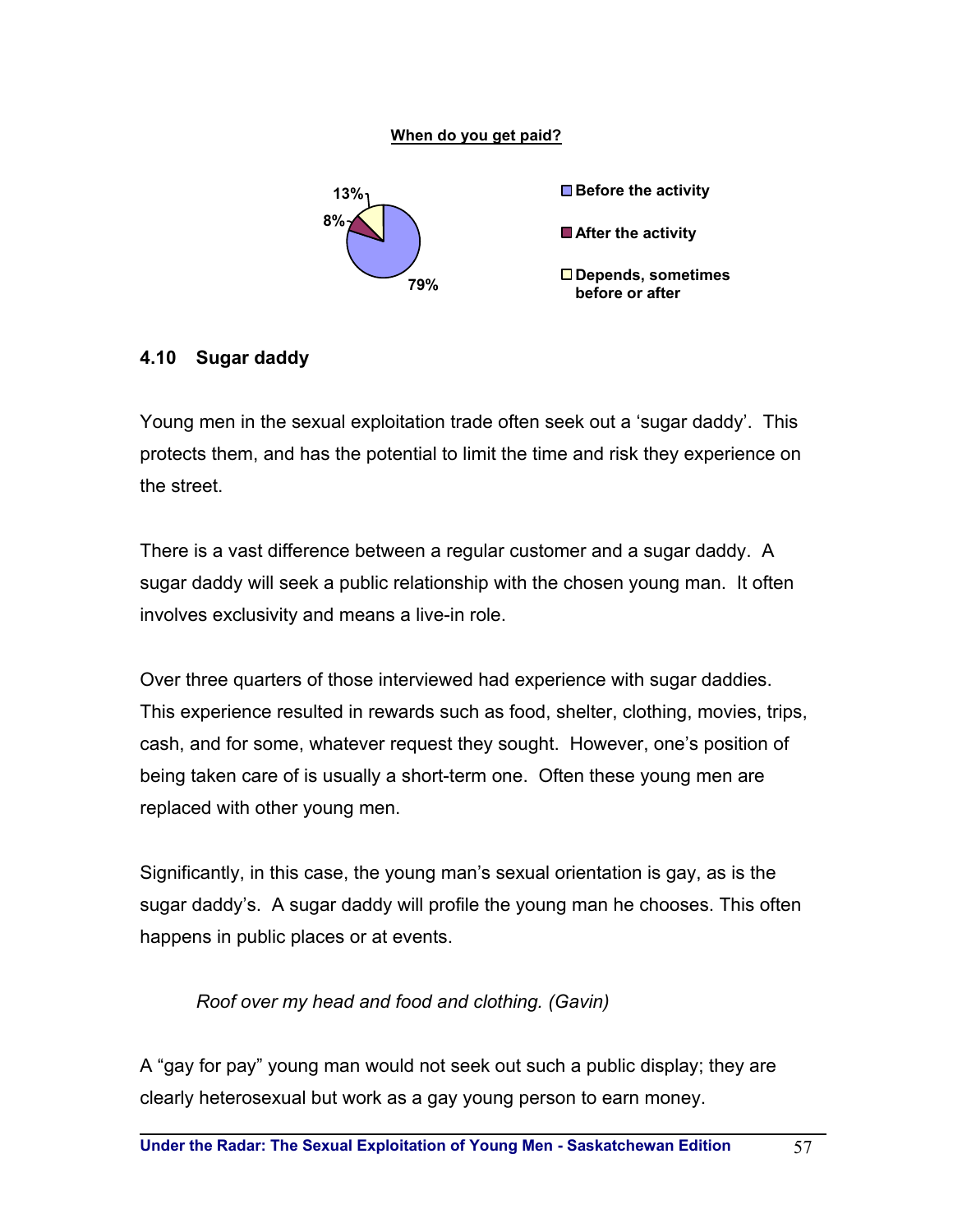## *I did not want to be controlled or have anyone close to me. (Ross)*

Their sexual orientation is gay only when they are involved in the sexual exploitation trade. They would be more inclined to seek a regular customer in private and have an impersonal relationship with them.

A "gay for pay" young man could be inclined to have a regular customer as depicted by the actor River Phoenix in *My Private Idaho* (1991).

This type of relationship offers limited protection from the unknown. A total of 93% had a history of having either a sugar daddy or a regular customer. Some young men seek impersonal relations from their customers, but very few young men did not want any type of personal relationship with their customer. A sugar daddy or a regular customer brings with it a sense of safety and security.

*Yes, they are the best. (Martin)* 

*Free trips, various things you could not afford yourself. (Terry)* 

*Rent, bills, spending cash, all amenities. (Jamie)*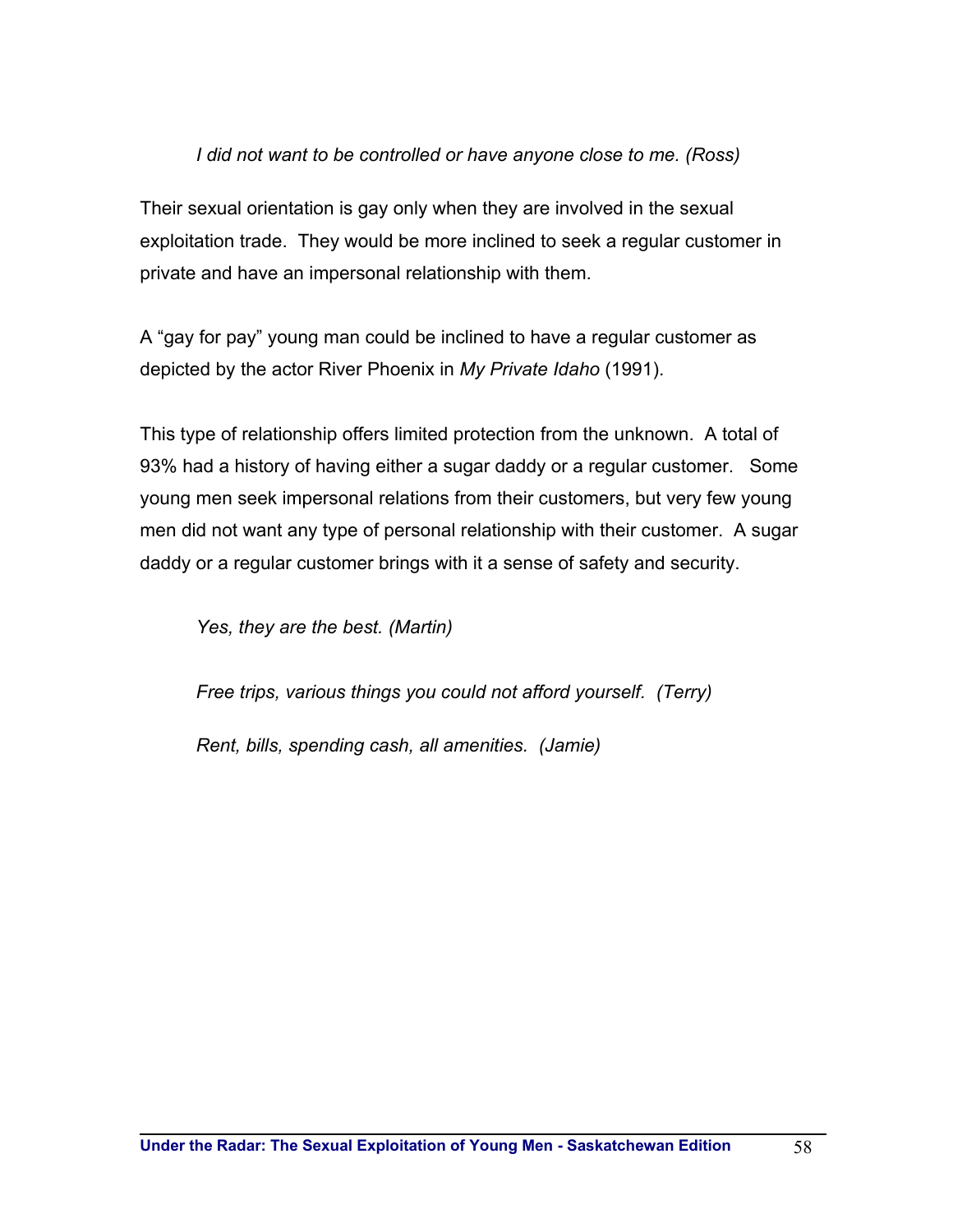# **4.11 Types of hustling/work activities**

We asked about different venues for work. Over forty percent of the young men had been approached to model for pornography. A third had worked private parties and escort services. Just over a quarter had experience in massage parlors.

## **4.12 Hustling/working & drugs**

The relationship between drug use and the sexual exploitation trade was explored. Often when speaking with those involved in the sexual exploitation trade, substance abuse (drugs and alcohol) entered their lives once they worked in the sexual exploitation trade. Some people had histories of partying involving drugs and alcohol; however, it was not their primary focus.

Many times, once people enter the sexual exploitation trade, drugs become a way of life. They are initially a reward of life on the street because they assist in blocking out or numbing the continual sexual exploitation and humiliation they experience. As time goes on, the relationship between the sexual exploitation trade and substance abuse becomes stronger. These two usually mutually exclusive experiences become associated. When asked if they hustled straight the following comments were stated:

*Yes, if I have to. (Martin)* 

*Kind of. (Jamie)* 

*Not all the time. (Colin)*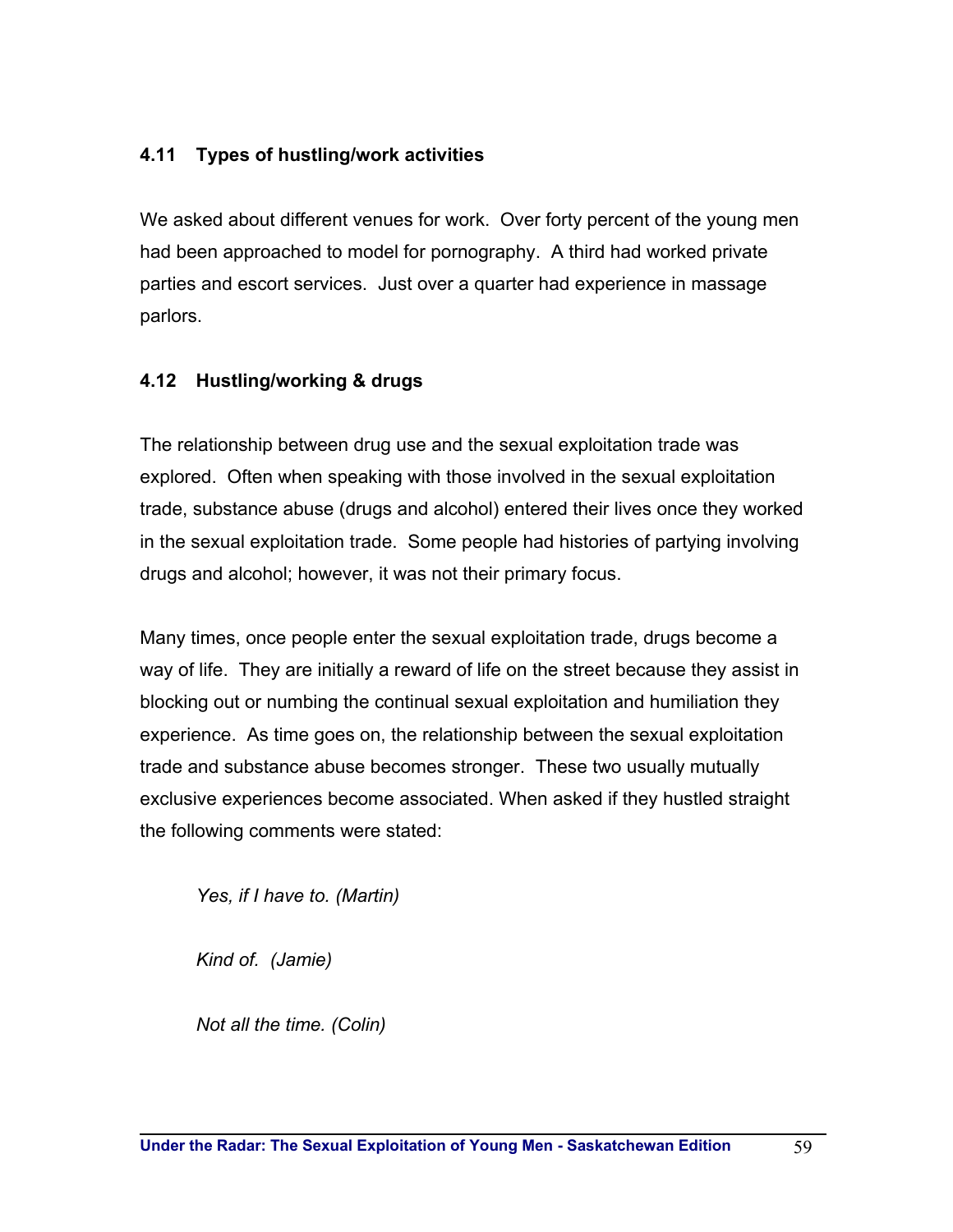The initial introduction to work can be driven by money to survive; however, this often becomes replaced or adjoined with a need to feed the drug addiction. What is important to understand is that only 5% work without alcohol or drugs. The use of alcohol and pot is most common while working. Nearly everyone interviewed spoke of some drug use in their private time. It is clear that drug use in their private life often fuels their need to work. A total of 77% of this population had injected drugs at some point.

For some, substance use enables them to work in the sexual exploitation trade. Potentially, for a limited number, substance addiction drives them and keeps them in the sexual exploitation trade, as they work to feed their habit.

It is important to acknowledge the strong relationship between drug use and the sexual exploitation trade. The possibility exists that the longer someone stays in the sexual exploitation trade, the greater and more intense the drug use becomes. The need to disassociate oneself and from the actual day-to-day degradation of the sexual exploitation trade intensifies over time. This will occur regardless of sexual orientation. When asking young men what they spent their money on, 65% said drugs before necessities like accommodation and food.

#### **4.13 Other jobs**

This population has limited work experience outside of hustling. The opportunity to turn to mainstream, well-paid work is not there. Most tried working either in retail services, restaurants or landscaping. These were part-time positions paying minimum wage. Even for those who had completed high school, their lack of work experience resulted in a hand-to-mouth existence. There appears to be a gap regarding their education level and employment skills.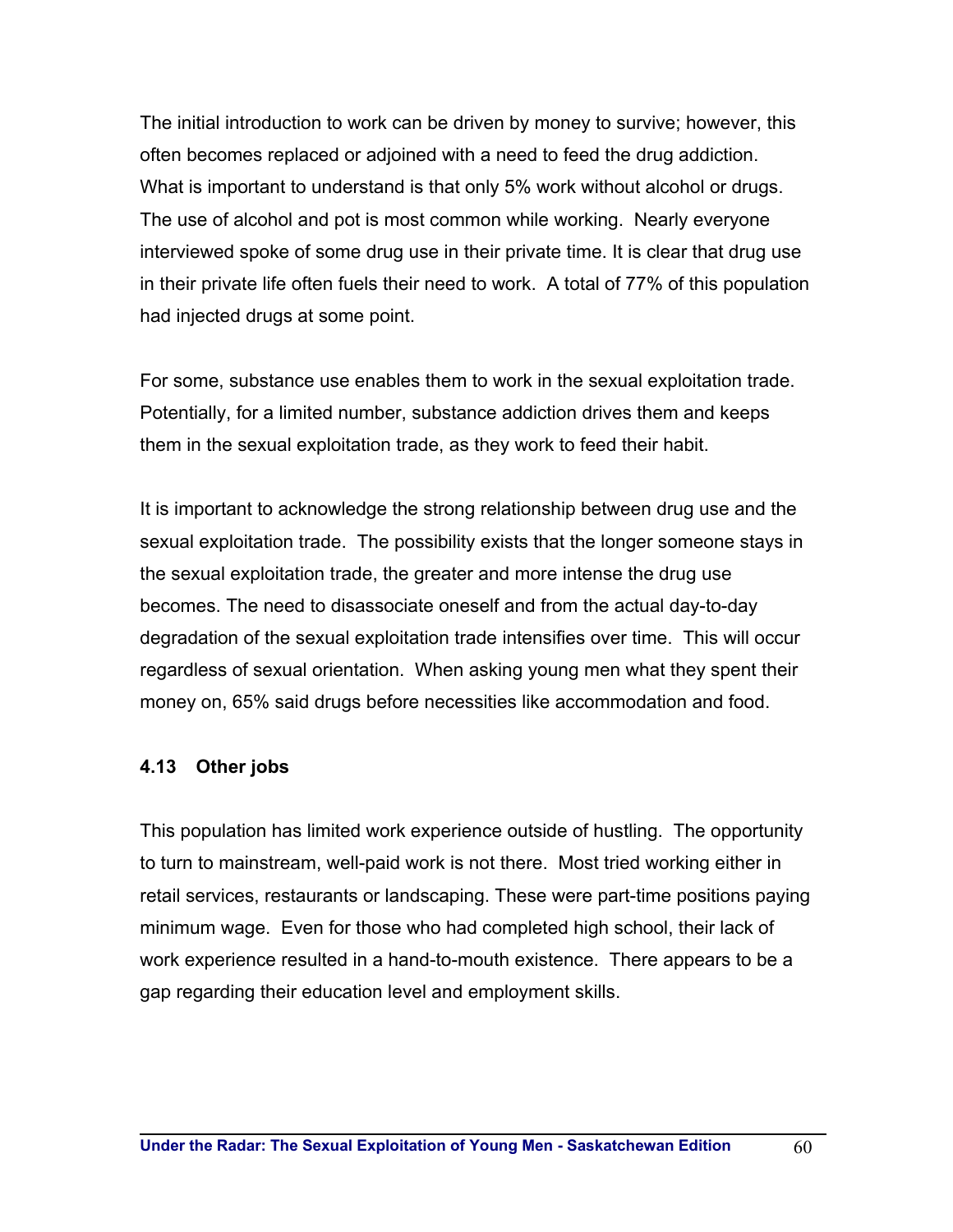The sexual exploitation trade offered consistent, non-taxable work, with no specific skills, education or training required. In other words, it was something that brought short-term financial gain. Unfortunately, with that comes long-term pain. When consistent cash flow is achieved, it is often easier to remain in the sexual exploitation trade.

# **4.14 Charged**

One quarter of this population has been charged with 'Communicating for the Purpose of Prostitution'. To repeat, the average tenure for those in the sexual exploitation trade is 9.1 years. It is significant then, that so few have been subject to Criminal Justice intervention even though they have spent close to a decade on the stroll. If the Criminal Justice system does not respond to these young men, it is logical to say they are not approaching the customers of these young men either. It remains a hidden issue. Customers of these young men are neither identified nor targeted for criminal prosecution. Most stings resulting in charges of 'Communicating for the Purpose' involve women from the sexual exploitation trade and their male customers.

Once again, these young men are being sexually exploited under the radar, which results in no social supports or intervention, and their customers escape any legal responsibility, leaving them vulnerable without any detection or support.

## **4.15 Various cities**

This tends to be a transient population but most return to Saskatchewan.

Seventy-seven percent of this population was from Saskatchewan and many had close relationships with their families, so working and returning to Saskatchewan was important. One quarter remained working in just one city – either Saskatoon or Regina.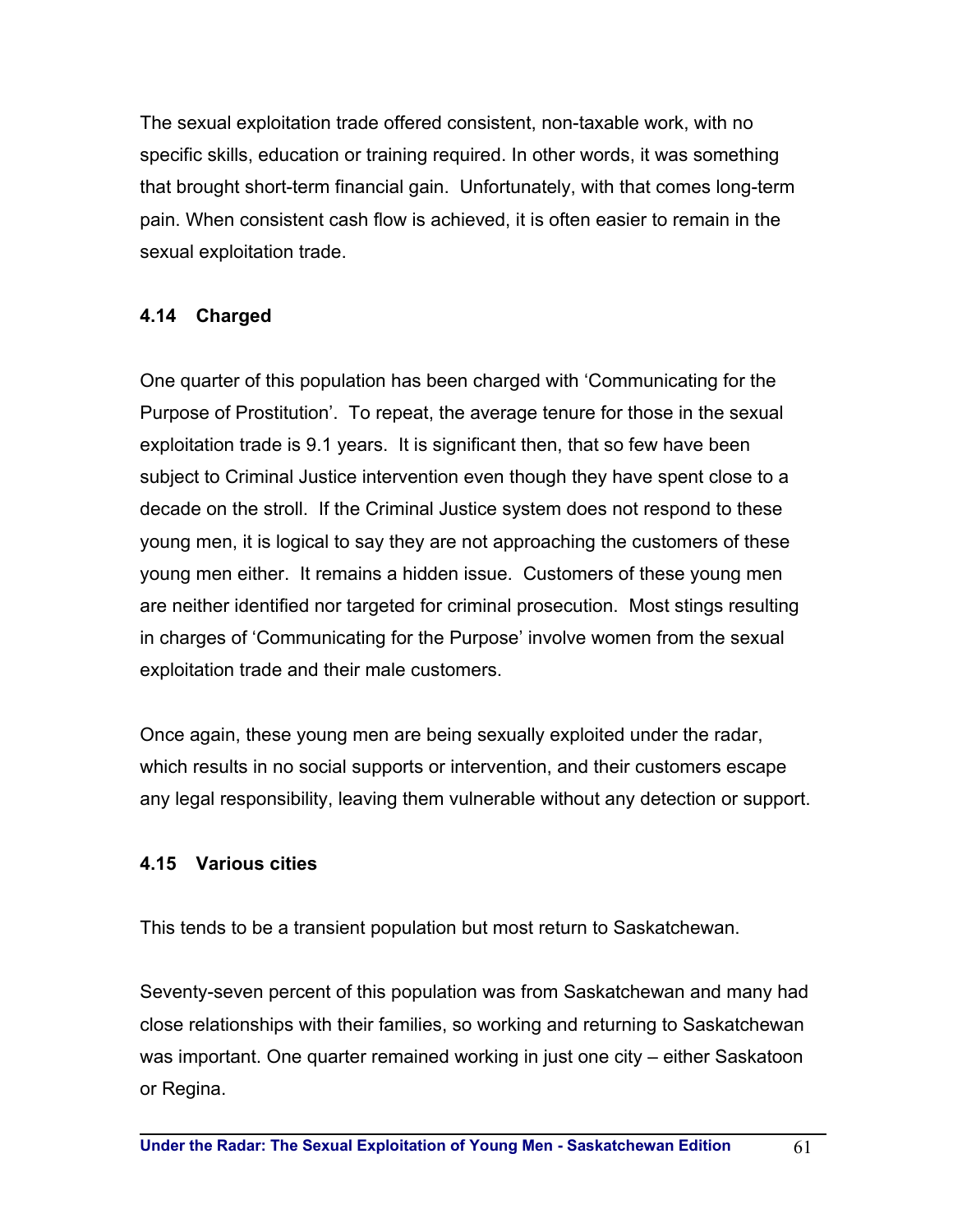The other 23% moved around primarily in Western Canada. Some had worked in Toronto and Montreal but no further east. One person had worked in Seattle.

#### **4.16 Sexual orientation when hustling/working**

What became clear to this author over time was that there is a difference between how an individual describes their sexual identity while working/hustling as opposed to their private time. Calgary Sexual Health Centre (formerly CBCA) defines sexual identities in the following ways:

**Gay**: Men who are emotionally, physically and sexually attracted to men.

**Bisexual**: People who are emotionally, physically and sexually attracted to people of either gender.

**Heterosexual**: People who are attracted to the opposite sex.

**Transgender**: Refers to individuals whose sense of being a man or a woman does not correspond to their biological sex.

**Two Spirited**: Refers to First Nations people whose sexual and romantic feelings are primarily for the same gender who, historically, were revered as embodying both female and male spirits. *(Calgary Birth Control Association, Celebrating Diversity, 2004)* 

Some of these individuals labeled themselves as being 'two spirited'. The following is a specific description that was crafted at a conference in the late 1990s: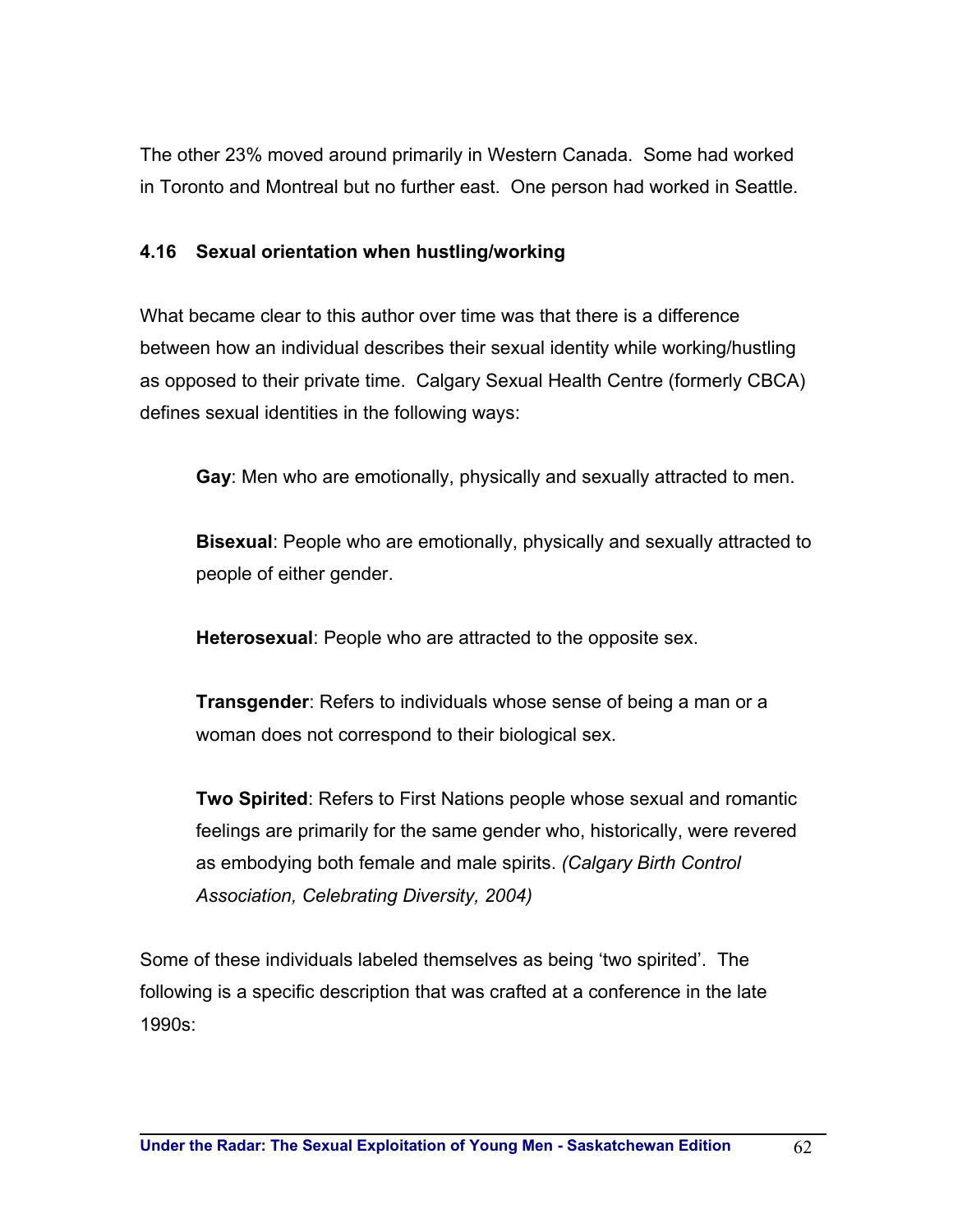*The term two spirited has a number of meanings within several different contexts. "Two Spirited" means Aboriginal people who identify themselves as gay or lesbian. The terms gay or lesbian are of European origin. Therefore, "two spirited" is preferred because it is more culturally relevant to Aboriginal lesbians and gays. (Two Spirited People of the 1st Nations, We Are Part of a Tradition, 1998)* 

There is value in clarifying sexual identities prior to the actual discussion of selecting sexual identities when working/hustling and private, non-work time. The following hustling/working sexual orientations were identified:

- Gay
- Gay for pay
- Straight for pay
- Tranny
- Bisexual
- Confused

**Gay** refers to a young man who has embraced and accepted a gay (homosexual/ same sex) sexual identity while he is hustling/working.

**Gay for Pay** refers to a young man who is heterosexual in his off-street sexual identity; however, to survive he will be 'gay for pay', becoming involved in sexual activities with male customers. This also means that only during the time they are hustling/working will they demonstrate and/or perform gay sexual activities. Often customers find the potential opportunity to alter a young man's heterosexual orientation very attractive.

**Straight for Pay** refers to a young man who is gay in his off-street sexual identity; however, to survive he will become 'straight for pay'. They appear as very "macho" young men while they are on the street, and approach customers as straight. Some male customers find it attractive to engage a young straight macho man in sexual activity. Some customers find it very satisfying to think a young straight man would be prepared to alter their orientation to be with them.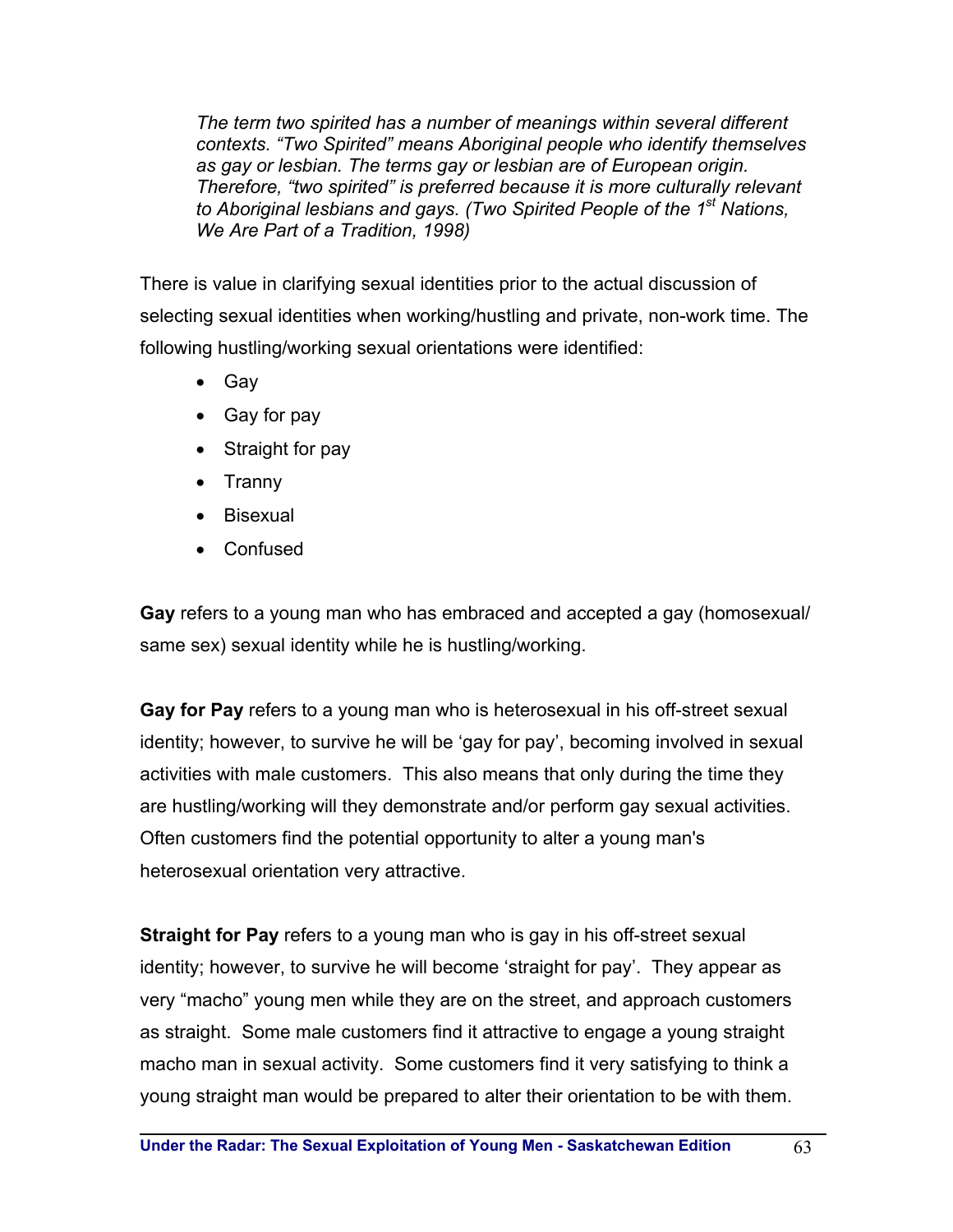**Tranny** refers to a young man who has entered the world of being a woman or a 'transvestite'. This means they will dress and conduct themselves as a woman. They wear women's clothing and makeup, and style their hair as a woman. Some of those interviewed appear as women at all times. Others interviewed described themselves as being a Tranny in their personal life but not while working on the street.

A total of five individuals identified as transgender while they worked. All five individuals were Aboriginal.

**Bisexual** describes a young man who is attracted to both genders. He identifies with both sexual identities. For some young men, seeing themselves as bisexual eased the transition to work with male customers. Some only saw bisexual behavior with men occurring when they worked in the sexual exploitation trade.

Others lived a full bisexual life while in and out of the sexual exploitation trade. Others identified as bisexual even though they were gay as some customers like the opportunity to see that a young man was attracted to women but chose to be with a male customer.

**Confused** is how five individuals saw themselves. They were unable to answer about their sexual identity when they were working, and unclear about where and how their sexual identity could fit while they were working.

*Really confused. Society pressures everyone to be straight. (Darryl)*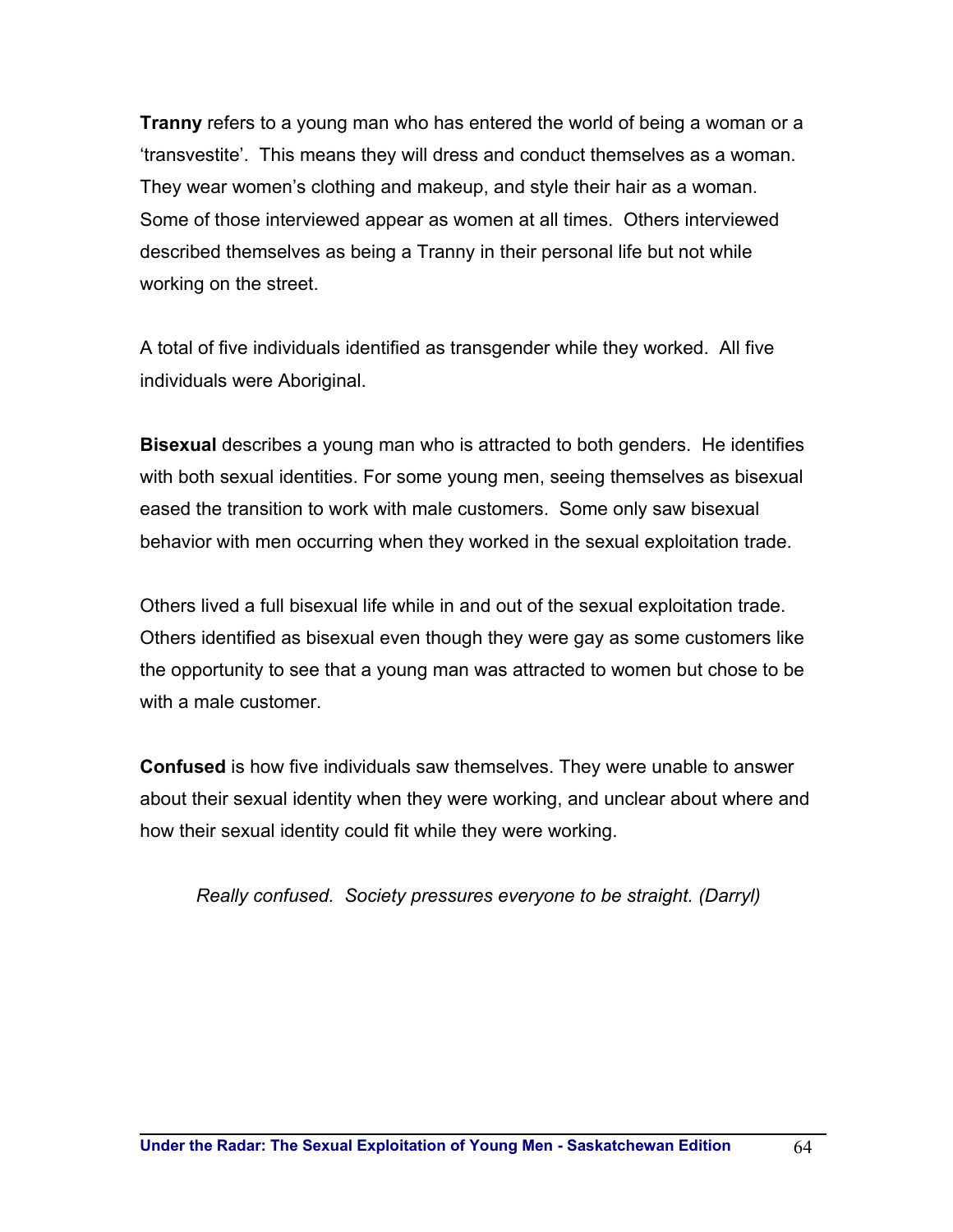#### **Sexual orientation when hustling/working**



#### **4.17 Sexual orientation when not hustling/working**

An individual can describe his sexual identity while on the street as being different than that displayed in his private life. For example, five individuals saw themselves as being a Tranny while they were working; while three saw themselves as being Tranny in their private time, meaning two protected their Tranny presentation at work but not in their private life.

**Sexual orientation when not hustling/working**



#### **4.18 Why people stay hustling/working**

To understand why people stay hustling/working in the sexual exploitation trade it is important to understand why they return. If we are going to be effective in assisting individuals leave the sexual exploitation trade for good, then we need to understand exactly what keeps someone in the sexual exploitation trade in the first place.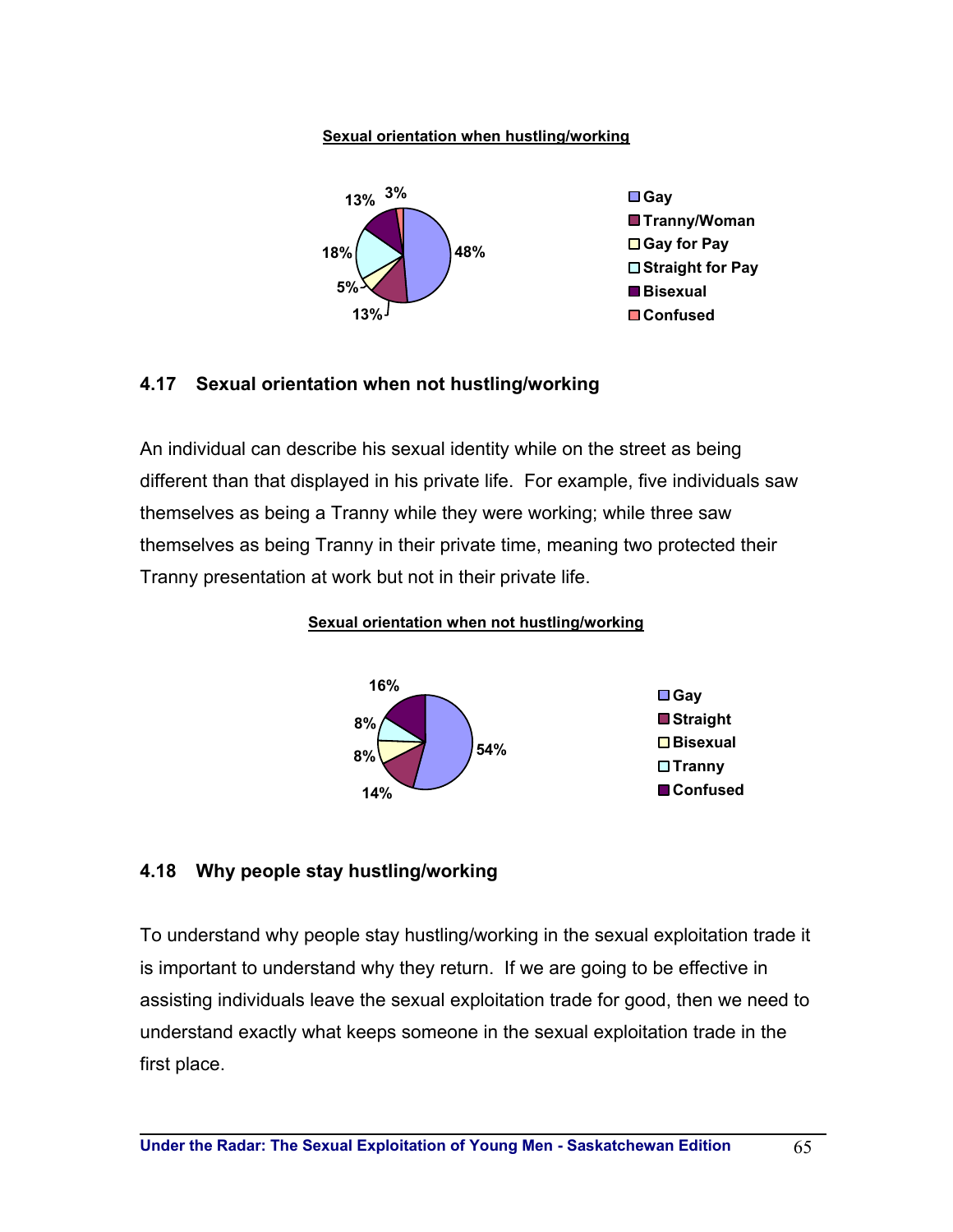

Fifty-seven percent did not believe they had other options or choices. The sexual exploitation trade represented a safety net to them and they relied on it for their immediate survival.

*No where else to go, it is all they know, the money and a sense of belonging. I was 14, gay and felt isolated. I needed to be around my own people. The street is where people like me hung out. They were all just as damaged as me. (Ross)* 

*They don't feel worthy of a regular job. Low self-esteem. No confidence to do something else.(Lawrence)* 

A large minority, 40%, saw their addiction as playing a key role in why they stayed in the sexual exploitation trade.

*Money and control. They are out there working for their fix. (Sam)* 

*To support a drug habit. (Jasper)* 

*Kids go to the street life, they get addicted to drugs and it's hard to get out. (Gavin)* 

A similar line of questioning was part of *The Youngest Profession: The Oldest Oppression* (McIntyre, 1994), where we found drug addiction for this population on the increase.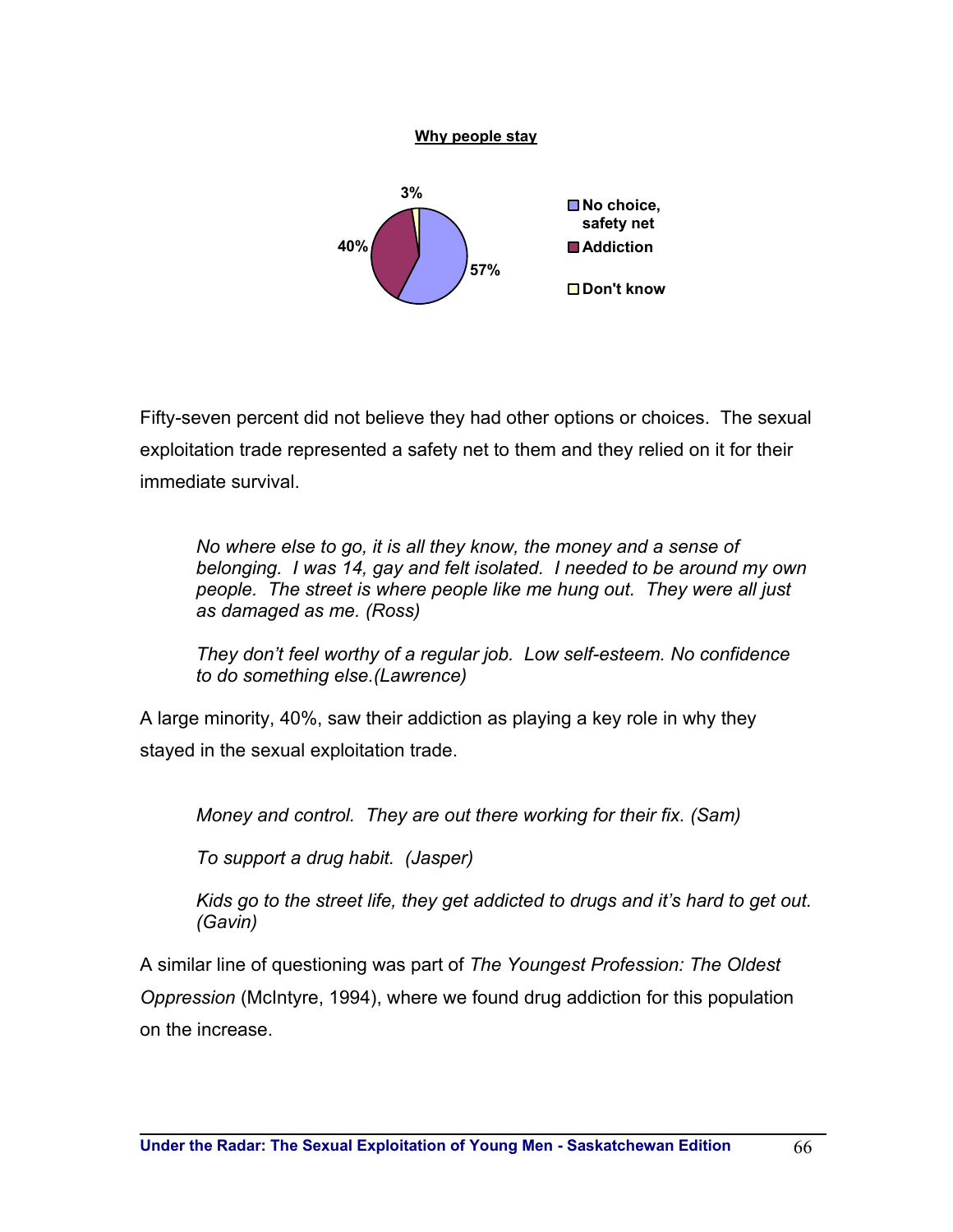It is highly possible that access to crack cocaine and crystal methamphetamine or 'meth' has hastened the level of addiction and the numbers of those who are addicted. Crack cocaine was not a prevalent drug in use in the early 1990s. Expensive cocaine was certainly a drug of choice; however, the cost of cocaine limited its use.

The inexpensive nature and highly addictive character of smoking crack cocaine and crystal meth has amplified the level of addiction; hence, the reliance on and entrenchment in the sexual exploitation trade.

*They get stuck in it, the drugs and the lifestyle. (Dan)* 

*Addicted to the money or the things the money brings like drugs or alcohol. (Jamie)* 

*Addiction and that's all they knew growing up. (Jacob)* 

## **4.19 Services You Wish Existed**

Throughout the interviews, we were curious about the type of services these young men felt should exist; however, there was a clear sense they felt that existing services were more female-oriented.

*For boys I wish there wish there was more stuff for males. Most focus on females. (Brett)* 

*Yes, for male workers, everything is for women shelters. (Alex)* 

The delivery of services to young men has been hampered because we know very little about the different working styles or needs of these young men.

It is hoped that this study will provide the needed additional information for all these young men regardless of their sexual identity while working or in their personal lives.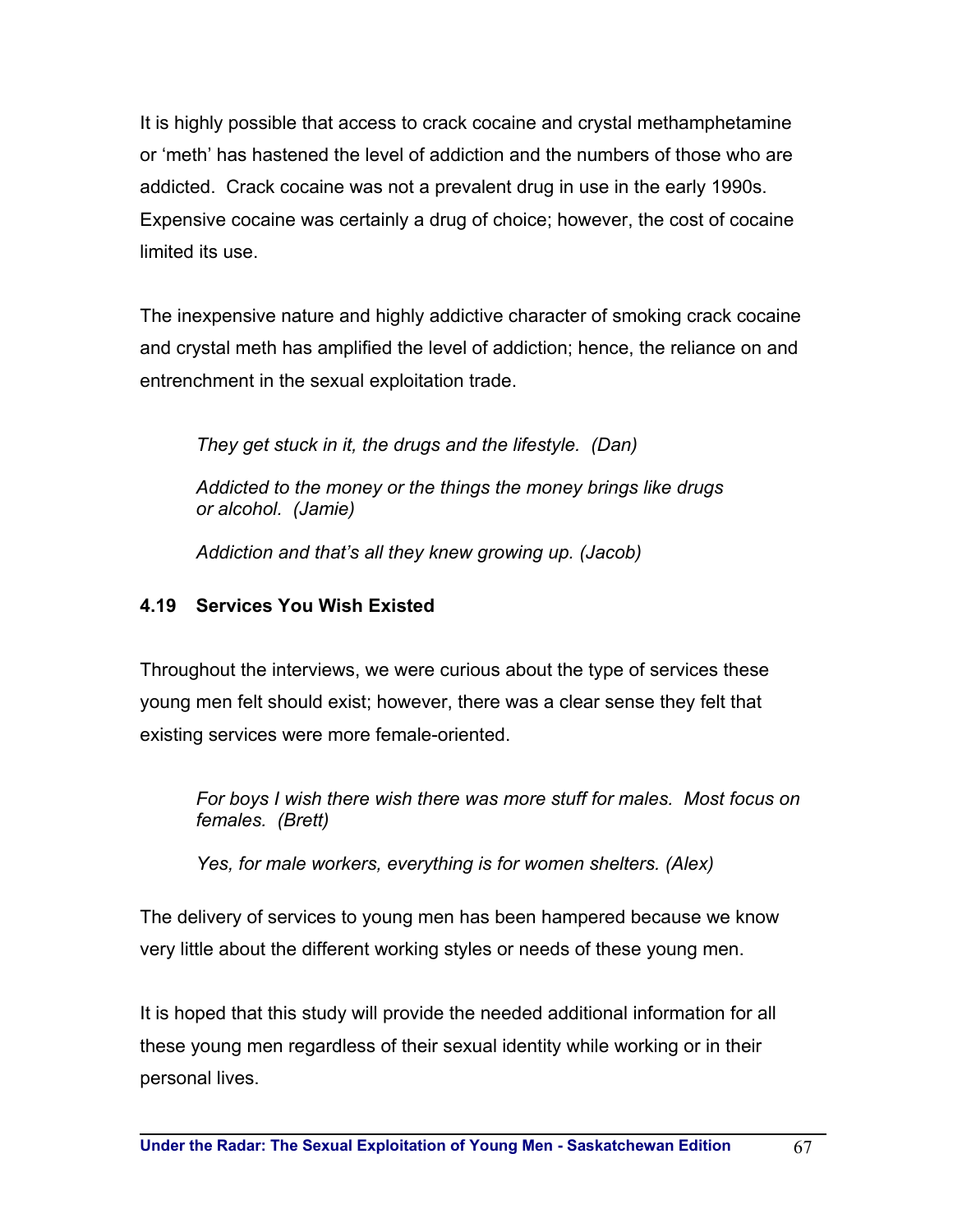In revisiting the male population from *Strolling Away*, they clearly stated they were different and we needed to hear their differences. Over 40% from the Saskatchewan study felt strongly there needed to be residential programs and support services for males that addressed the unique issues facing sexually exploited males. Residential services should include services for drug rehabilitation.

#### **Services wish existed**

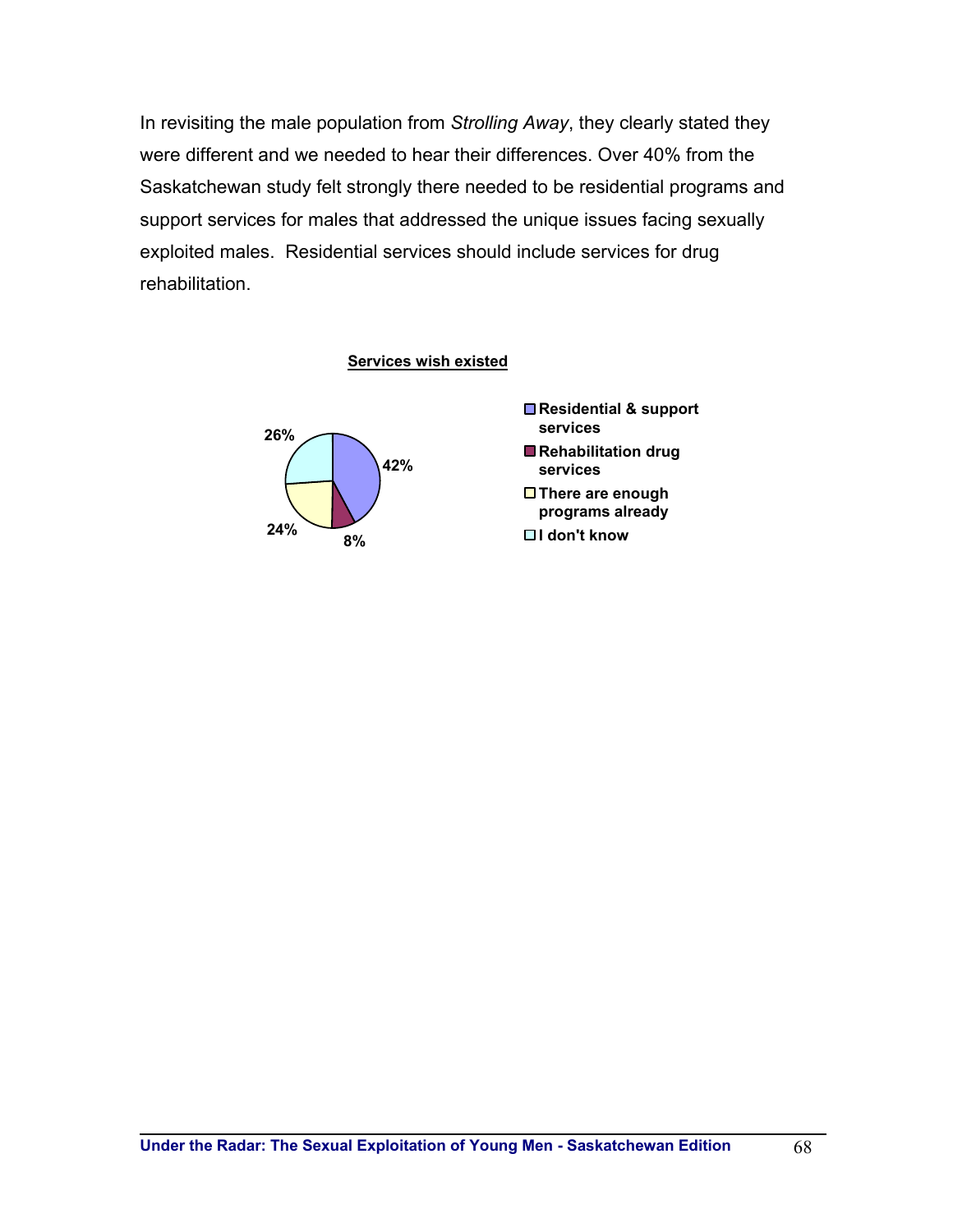# **Section 5: Attempts At Exiting**

From our research, it is clear: people want to exit the sexual exploitation trade. They do not perceive the sexual exploitation trade as a long-term lifestyle for themselves; however, knowing how to leave is a process we need to understand, and we must design supports accordingly.

#### **5.1 Leaving**

Everyone we interviewed wanted to leave the sexual exploitation trade. No one spoke of positive benefits or the desire to remain. Ten percent felt they looked and felt worn down physically and mentally. Close to one third felt emotionally empty. Many felt lost and that they had gone over the top. Six in ten felt it was time for a normal life and that they needed to find some support. Significantly, all had a reason to want to exit. All of these individuals had taken a time out, but most had slipped back into the sexual exploitation trade.

*Trauma, you are basically a sex object, it is demeaning. Depends on your self-esteem. (Alan)* 

*They want something better; sometimes they hit a wall. For me, I just got old. (Ross)* 

*They die. (Martin)* 

*They recognize the emotional impact they are having on themselves and the false sense of security, the reality of it all hits you pretty hard when it comes. (Billy)* 

*They get sick of the lifestyle and the emotional torture, they find something better. (Adam)* 

*Get away from the abuse and discrimination. (Ron)* 

*Violent attacks on them. (Terry)*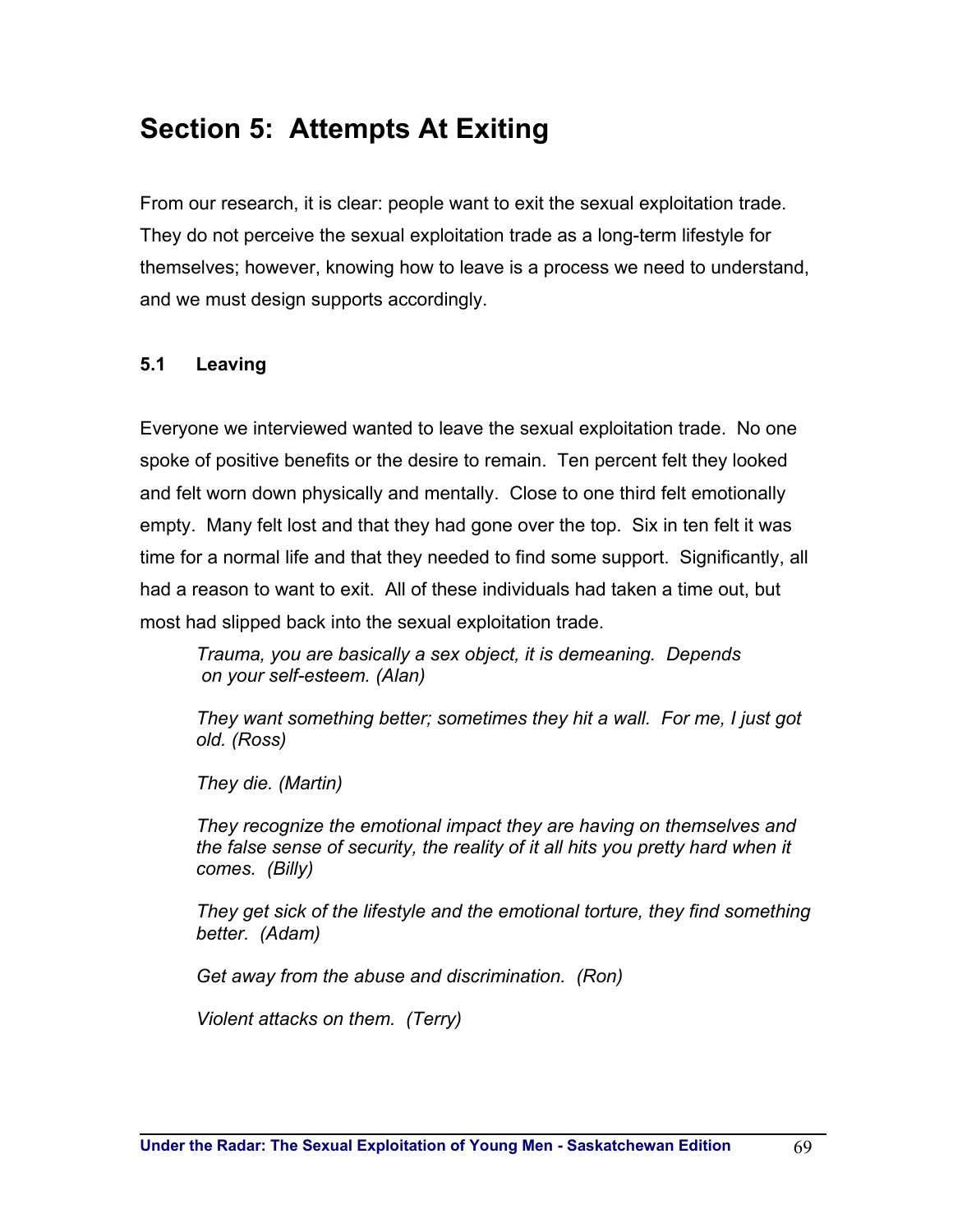#### **Why people leave**



#### **5.2 Best thing not hustling/working**

Only 10% of people that had exited were unable to identify the best thing about not working. Others who had short-term or multiple experiences with exiting were able to quickly identify the benefits.



The sense of dignity was something that was quickly identified. A sense of selfesteem returned to individuals who had exited. The sense of fear disappeared and was replaced with a sense of safety.

*The feeling you get about yourself, you feel good about yourself. (Gavin) My self-esteem and self worth, the ability to recognize my potential. (Billy) Spending time with family members. (Greg)*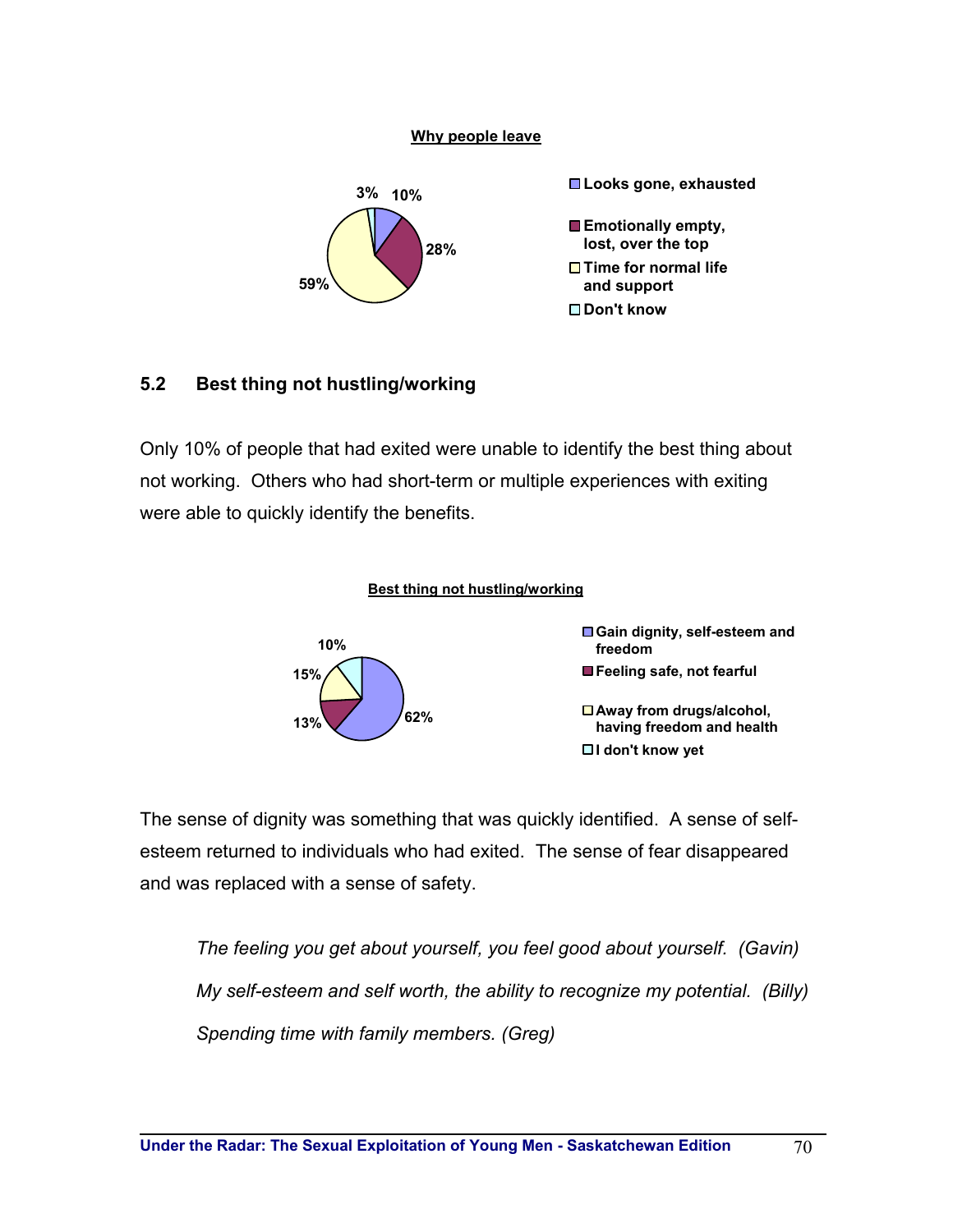## **5.3 Returning**

Unfortunately, many of those who had exited experienced a sense of relief for only a brief period of time. Almost half felt they returned to hustling/working because they were stranded, unemployed and/or feared becoming homeless.

It is important to remember that the majority of these young men had lived either as runaways, or had been homeless and had experience in the shelter system. Some saw that their only option was to return to shelters or to the sexual exploitation trade.

Some realized friends and roommates were significant factors in returning. Although they had decided to stop working/hustling, they still continued to be part of the lifestyle through roommates, etc. Unfortunately, this peripheral lifestyle becomes a slippery slope and most end up re-entering the sexual exploitation trade.

*I went back the second time, I met my first partner, I was getting into drugs and I didn't have an income. (Gavin)* 

*It seemed like the only job where people accepted me. (Alex)* 

*I started hanging around with friends that were still working. (Darren)* 

The level of addictions also played a significant role in re-entering the sexual exploitation trade.

*Easy money, good drugs, the attention. (Colin) My addictions brought me back. (Liam)* 

# **5.4 Stress**

Just over 50% had difficulty with stress once they ceased work. This stress most often occurred due to worry about survival.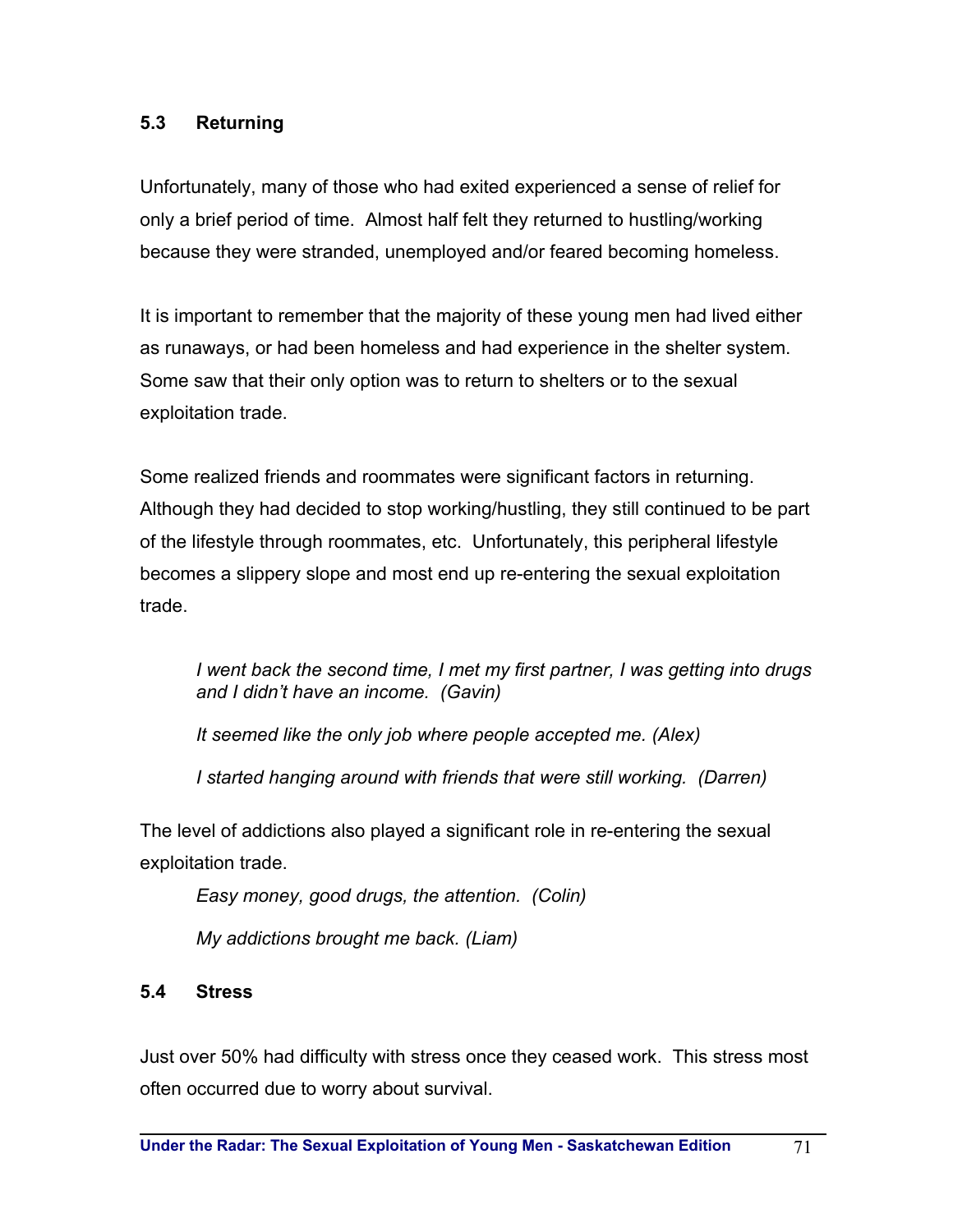How exactly were they going to survive? Many were concerned with their ability, or lack thereof, to be a provider.

All of the individuals had limited experience with other forms of work. Minimum wage jobs require strength and endurance. Recent experience in the sexual exploitation trade did not prepare any of them physically or mentally to return to this type of 'legitimate' work. There was a sense of loss and abandonment from their friends on the street.

*Yes more stressed out having a 9-5 job. (Alan)* 

# **5.5 Problems sleeping**

During periods of time when young men exited the sexual exploitation trade, over forty percent experienced difficulty sleeping. Street life entails long, late hours. It was not just the adjustment to change. Often it had to do with other physical changes from drug withdrawal or sleep disturbances from dreams and nightmares.

*Yes, I was using coke and designer drugs to stay up all night to work. (Alan)* 

*Yes, restless in the night because I felt I should go out there. (Darren)* 

# **5.6 Flashbacks**

Forty-five percent experienced flashbacks once they left the street. Flashbacks are a very real disturbance for many individuals. Often they recall some of the difficult times that occurred while in the sexual exploitation trade or experience unresolved issues they suppressed while in the sexual exploitation trade.

*Yes everything I never dealt with as a kid started reappearing. (Alex) Yes when I seen an old trick. (Jackson)*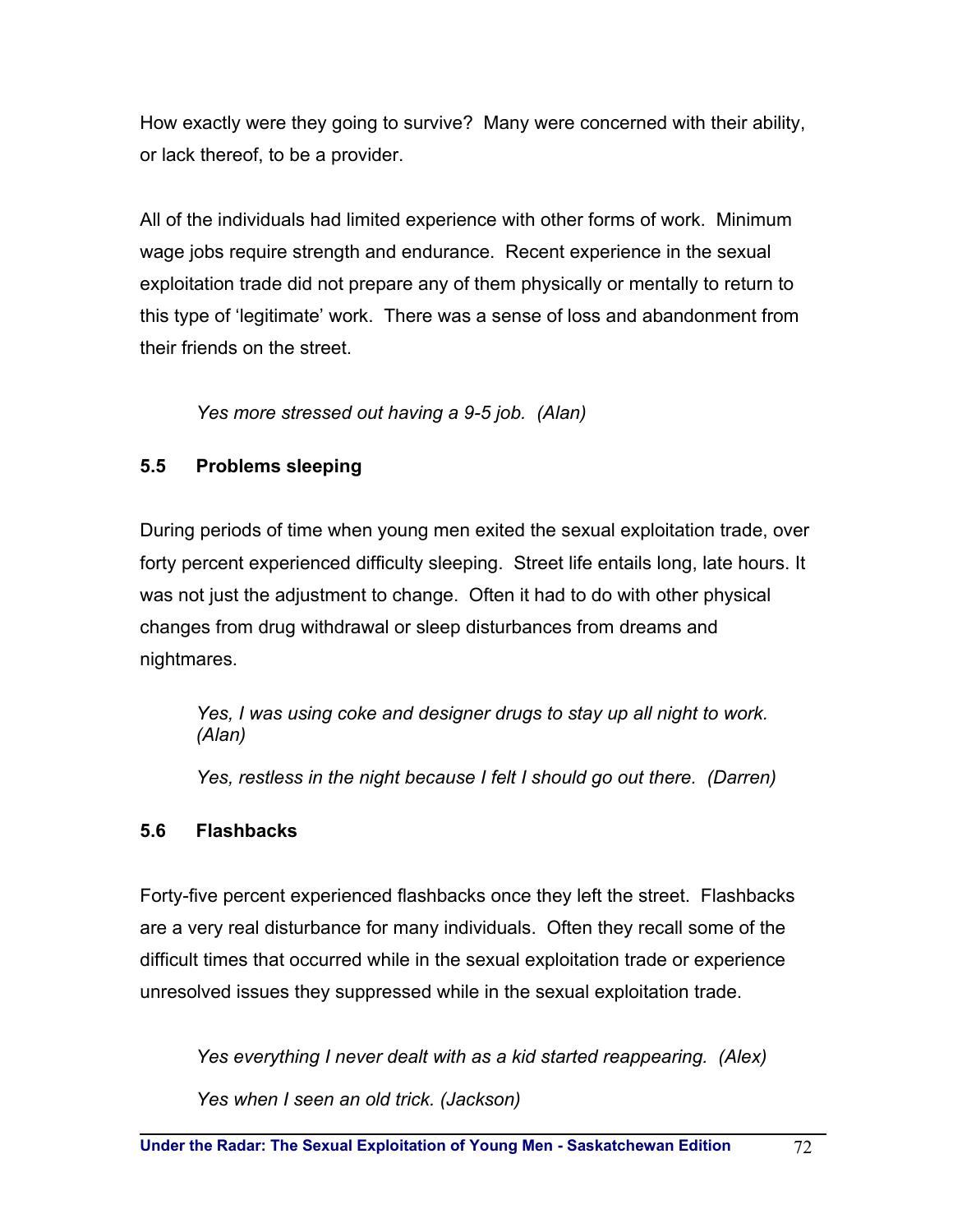# **5.7 Anger**

Over 50% who had exited experienced problems with anger once they left the sexual exploitation trade. Some describe how they get angry now because they were once so guarded and/or stoned. Previously their anger was buried.

*Somewhat anger to other people who say you're still a hooker. (Jamie)* 

*Yes, I was very aggressive when I quit the drugs and everything. Just a lot of shit. (Darren)* 

*Yes, because of my childhood and all that repressed anger. When I look back I was a violent person. (Ross)* 

# **5.8 Other Work**

This population had dabbled in other types of work. Most times it was short-term, minimum-wage employment. As noted earlier, this is a group where 38% had completed high school.

The issue seems to be in the transition from school to work. The skills required to secure stable, suitable employment seem to be absent. The ability to find short-term, minimum-wage employment is easy, even though it is insufficient when living in expensive urban cores. This group appears to have a gap between school and consistent employment.

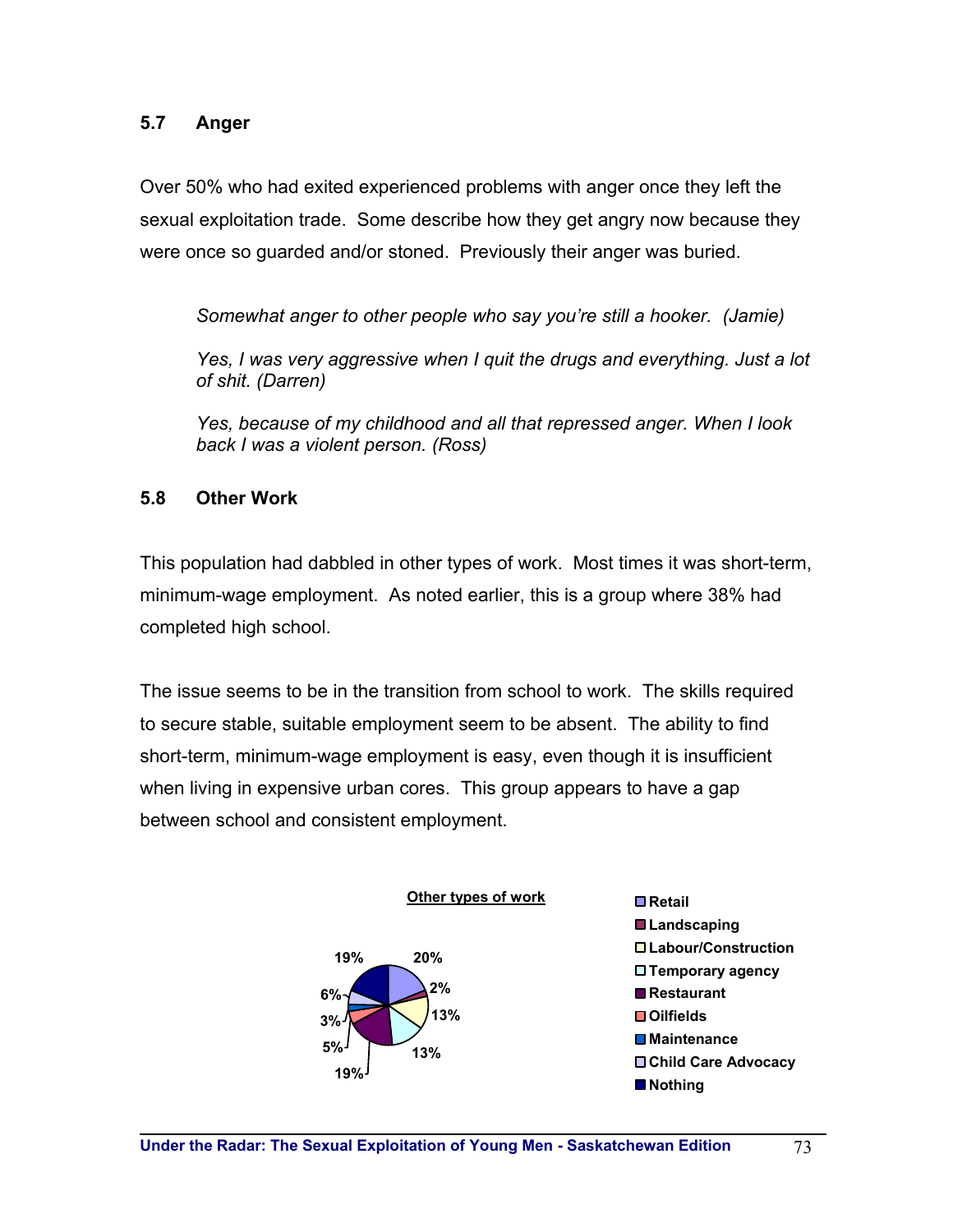# **5.9 Messages for service providers**

It is important to hear what these young men wanted to tell service providers. An overwhelming number wanted to let them know that it is not easy to leave the sexual exploitation trade. As was found in *Strolling Away* (McIntyre, 2002), nearly everyone left at least once. The process of leaving is a challenge; they often do not have the resources to exit. Add to that their level of addiction, lack of employment and limited resources, and a successful exit often includes homelessness and/or shelter stays.

Most males do not have children or child care responsibilities. While the birth and caring of a child often brings with it government aid and a renewed family connection for females, this is not an option for young men.

The young men in this study felt there was a need for service providers to understand them. They did not feel understood by service providers, nor did they believe program options were available to them.

*Don't judge them. Find out who they are, who they really are. (Matthew) We are your kids, we are your grand kids, we are human beings, we are your future, and we are real, not just a statistic. (Alex)* 

*They are people. They have been kicked out or abused. (Martin)* 

*They work because it is all they know. Show them other opportunities. (Lawrence)* 

*Get more involved. (Curtis)* 

The issue of drug rehabilitation programs was critical. Young men engage in sexual exploitation at a very young age and remain in the sexual exploitation trade longer than women. Consequently, they have longer and more severe experiences of drug addiction.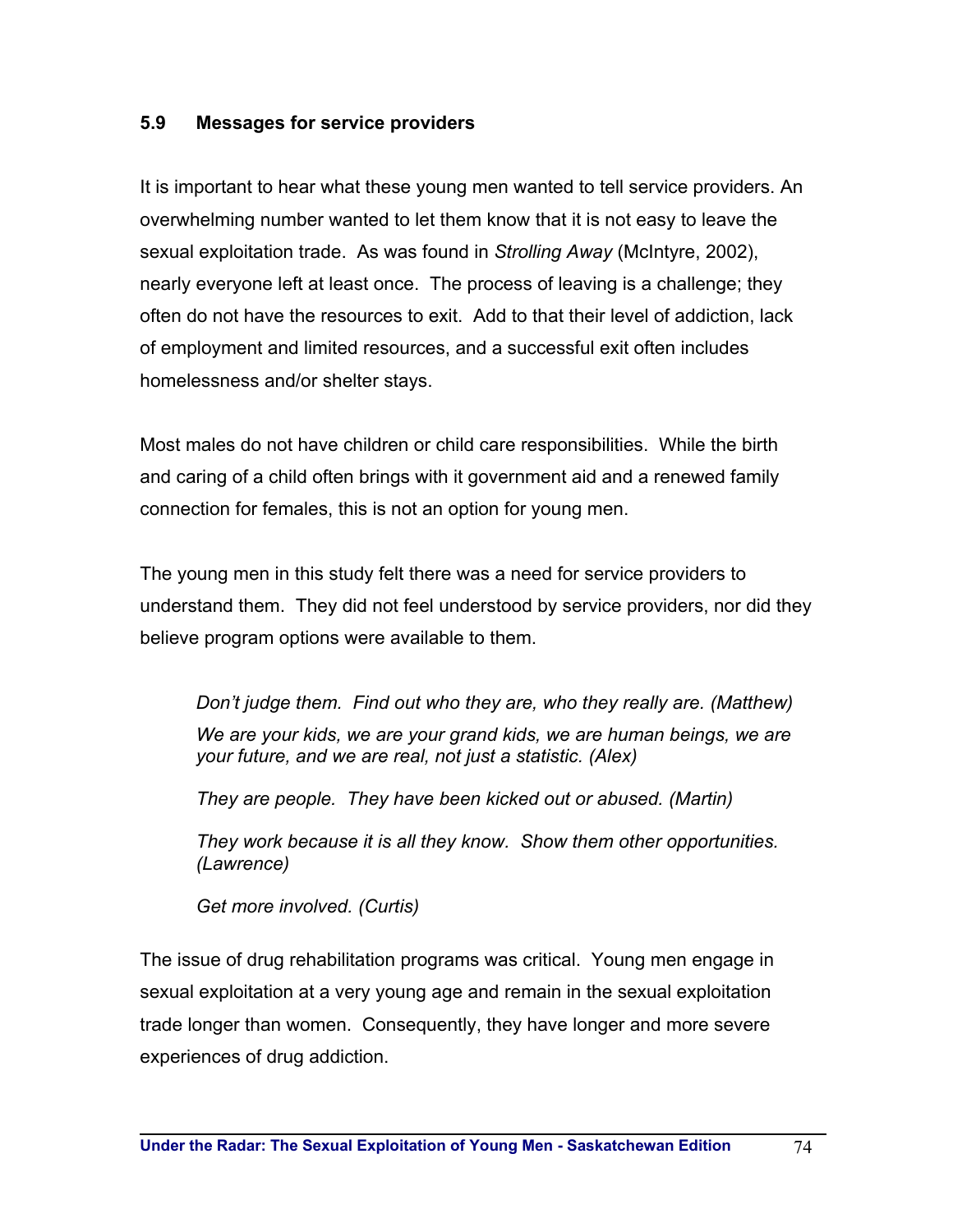When asking the young men about services and service providers, the interviewers often received comments saying they were grateful for this study. Some of those interviewed sent notes directly to us thanking us for doing this study.

Finally, they felt their voice about needing services to meet their needs was being heard. Condoms and coffee programs assist but there is a desire for more indepth services.



# **5.10 Story of ten who exited**

A total of ten individuals interviewed had exited from the sexual exploitation trade. They had exited anywhere from three years to over 20 years. As a result, they bring with them a wealth of information on the challenges and process of leaving the sexual exploitation trade.

The majority of individuals left the sexual exploitation trade more than once. Over three-quarters exited between two and five times before they had a successful exit. We need to understand that individuals do not exit just once in most cases. Many times it becomes a cumulative learning process.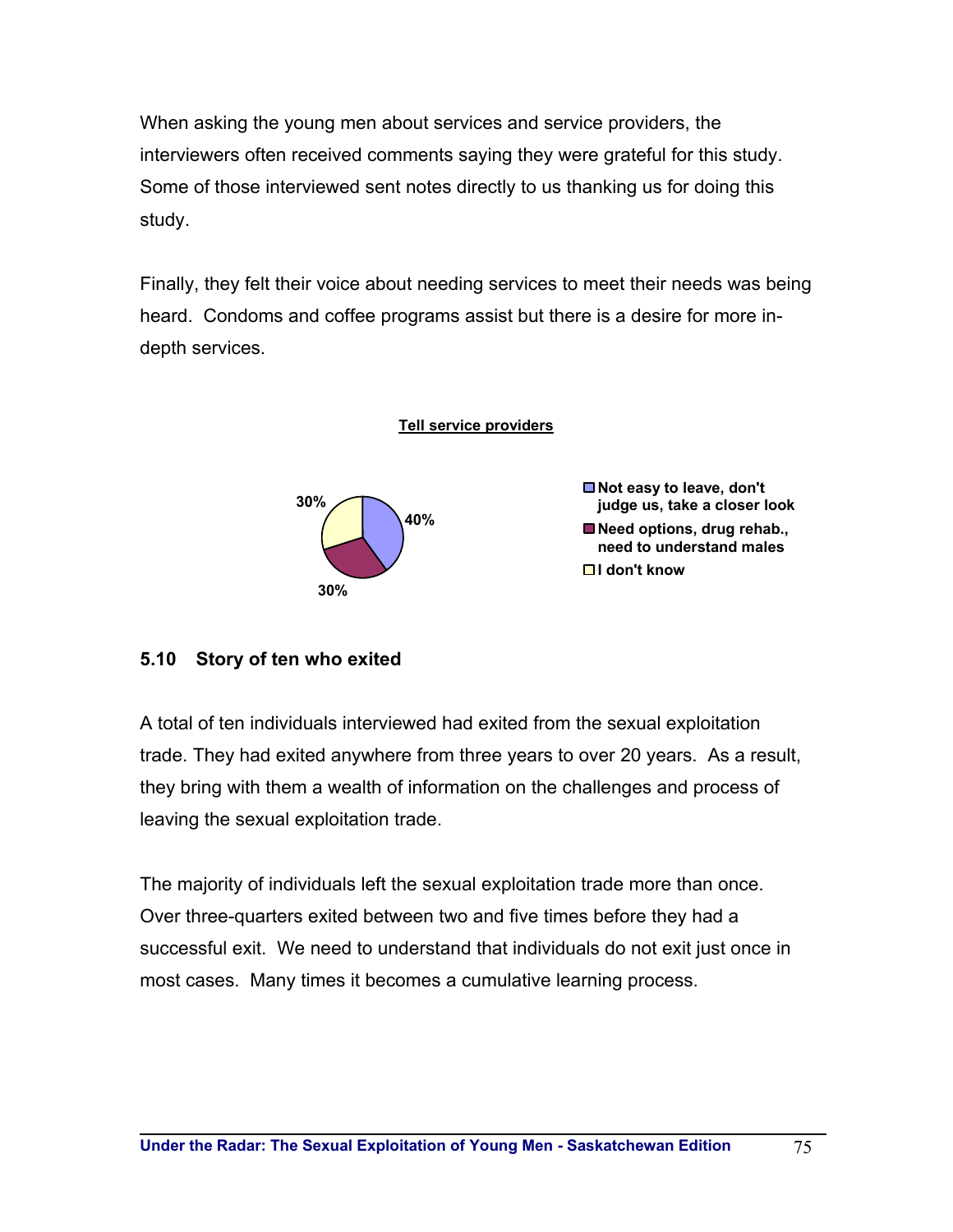The key findings from these 10 interviews are as follows:

- The majority of individuals left the sexual exploitation trade more than once
- The issue of fear and abuse made three want to exit
- The desire to have a "normal" life created the desire for six to exit
- One person found the strength to leave knowing that people cared about them
- The need for income pressured eight to consider returning to the sexual exploitation trade
- Four missed the excitement and the thrill of the street
- Six missed the money
- When people did go back, they were quick to say things such as better housing, drug and personal counseling, moving and being drug free could have prevented them from returning
- Two stated they left because 'enough was enough'
- Two fell in love with someone who supported their departure
- Two were fortunate enough to say they left because they found employment
- One left for health reasons
- The desire for a normal life, relationship with friends, and program support assisted some of them to leave
- Eight felt that supportive positive relationships and treatment assisted them in not returning to the street
- People talked about missing life on the edge and the money once they had left
- Many identified financial stress, missing action, relationship problems and drug addiction as factors that almost made them return to the sexual exploitation trade
- One lesson people identified after leaving the street was that they could be a valuable person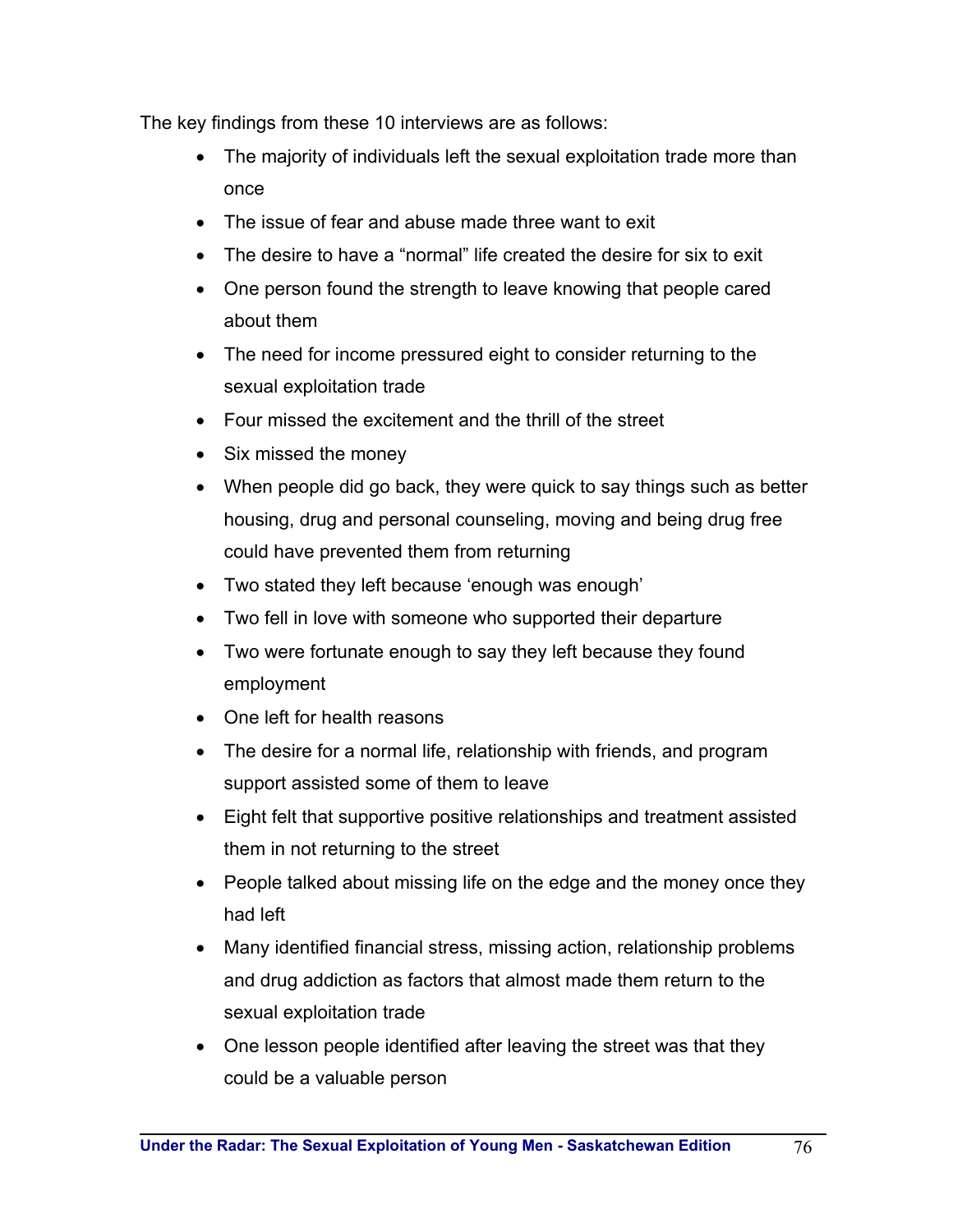- After they left, many said they wanted to stop everyone from doing this, that we need to understand it is a method of survival, it makes people uncomfortable and it is child abuse
- When you leave, you should expect to be broke and stressed
- There are consequences for the life they were part of
- When questioned as to what surprised them after they left, they were quick to say they can leave, they have self respect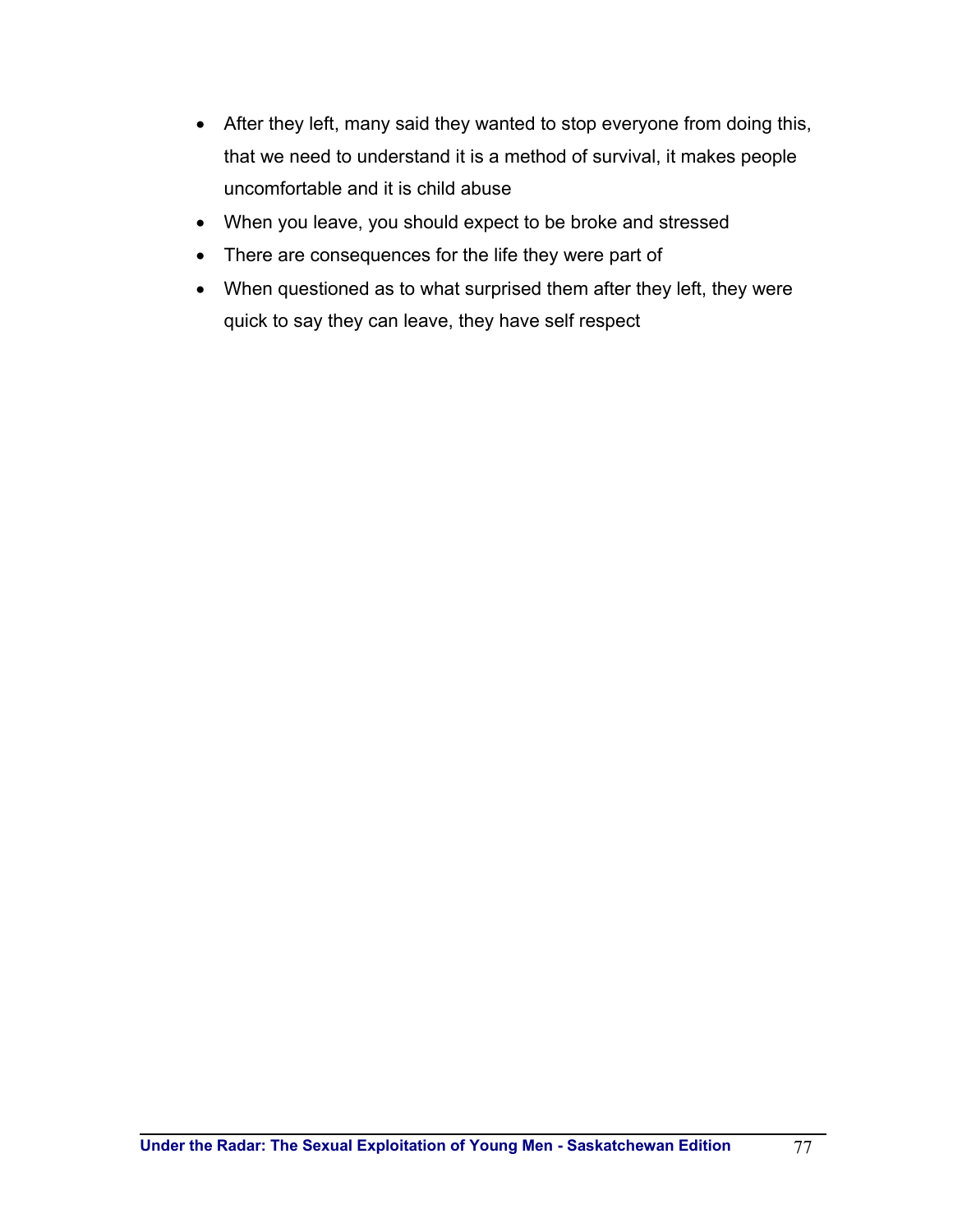# **Section 6: Health Issues**

The Calgary Health Region was a strong supporter of the study in Alberta and assisted in the development of the health questions which were used in Saskatchewan. There was a real desire to understand the health-related issues with this population.

In order to obtain this information, we asked questions about the need to access health services as a result of an individual's hustling/working. Close to one-third had accessed health services as a result of the sexual exploitation trade. Twothirds of those who had accessed the services stated they received good services and their needs were addressed.

Unfortunately, not all had positive experiences with the medical community.

*Some would help me when they found out I worked and some would not. (Darren)* 

*They were not met, they told them where I was picked up and I was drunk after being bashed. (Will)* 

## **6.1 Health care workers aware of hustling/working**

We then inquired about their own doctor or health care worker being aware of their involvement in the sexual exploitation trade. Forty-three percent of the population interviewed had informed health professionals of their hustling/working.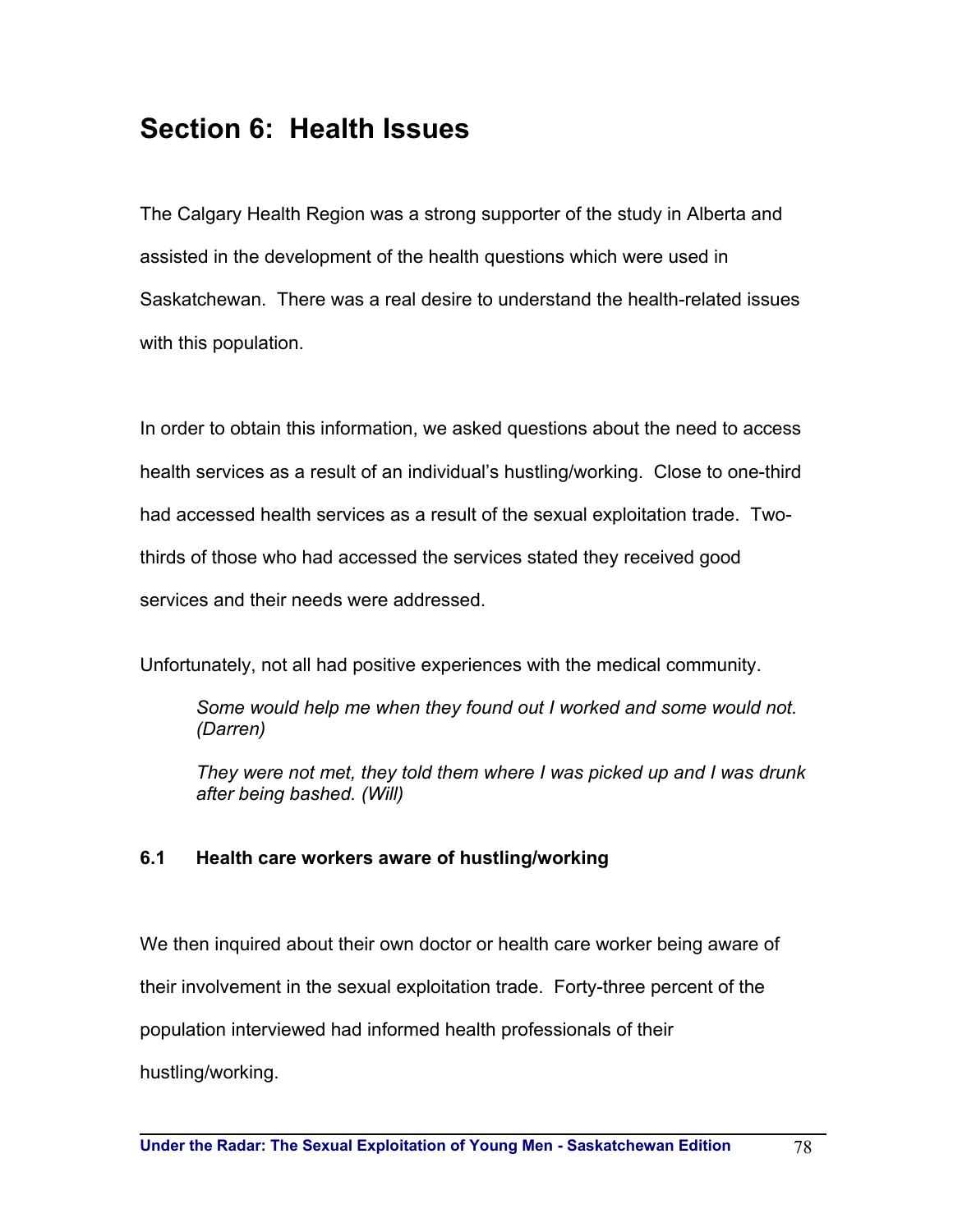What is important is that over one-third of this population identified having a health concern. This ranged from HIV, Hepatitis C and STDs, to mental health issues which were either connected with, influenced by, or resulting from their involvement in the sexual exploitation trade.

It was of value to see that such a large percentage (43%) had kept health care professionals aware of their involvement in the street. This allowed for a greater level of awareness and proper health education and prevention.



# **6.2 Testing for HIV / STDs**

Many spoke highly of the medical services they had received to date. They felt it important to have a good relationship with health care professionals. There was a strong commitment to being responsible with respect to HIV and other STD testing. Only two people had not been tested.

What is important is that the public education on HIV testing had made a significant impact. People understand the value and importance of regular testing.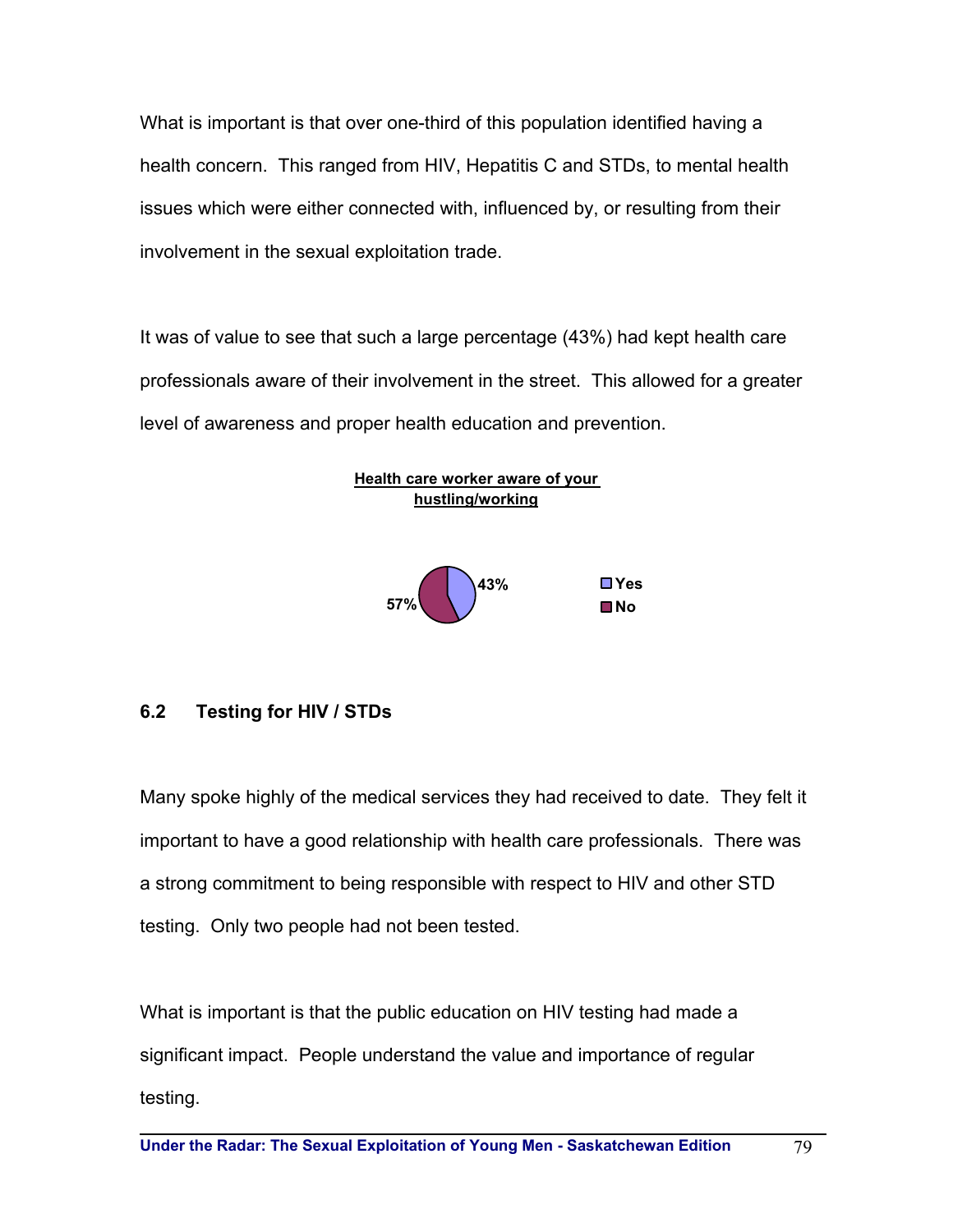# **6.3 Frequency of HIV / STD testing**

When we asked about the frequency of HIV / STD testing, 70% interviewed reported that they went for testing at least every six months. Over half went for testing at community clinics. Two individuals had never tested and two other individuals do not test as they know they are HIV positive.



When asked what makes it easier to get testing done, close to half spoke about having a neutral, confidential and anonymous service. A number said nothing makes it easier and that they are always very nervous when they go for testing. There was a clear sense from half this population that they saw themselves as low risk for HIV. Two individuals interviewed were already confirmed as being HIV positive and four individuals identified as having Hepatitis C.

# **6.4 Condom use hustling/working**

Next we asked about condom use while hustling/working. Public education on prevention of HIV and STDs has had some effect.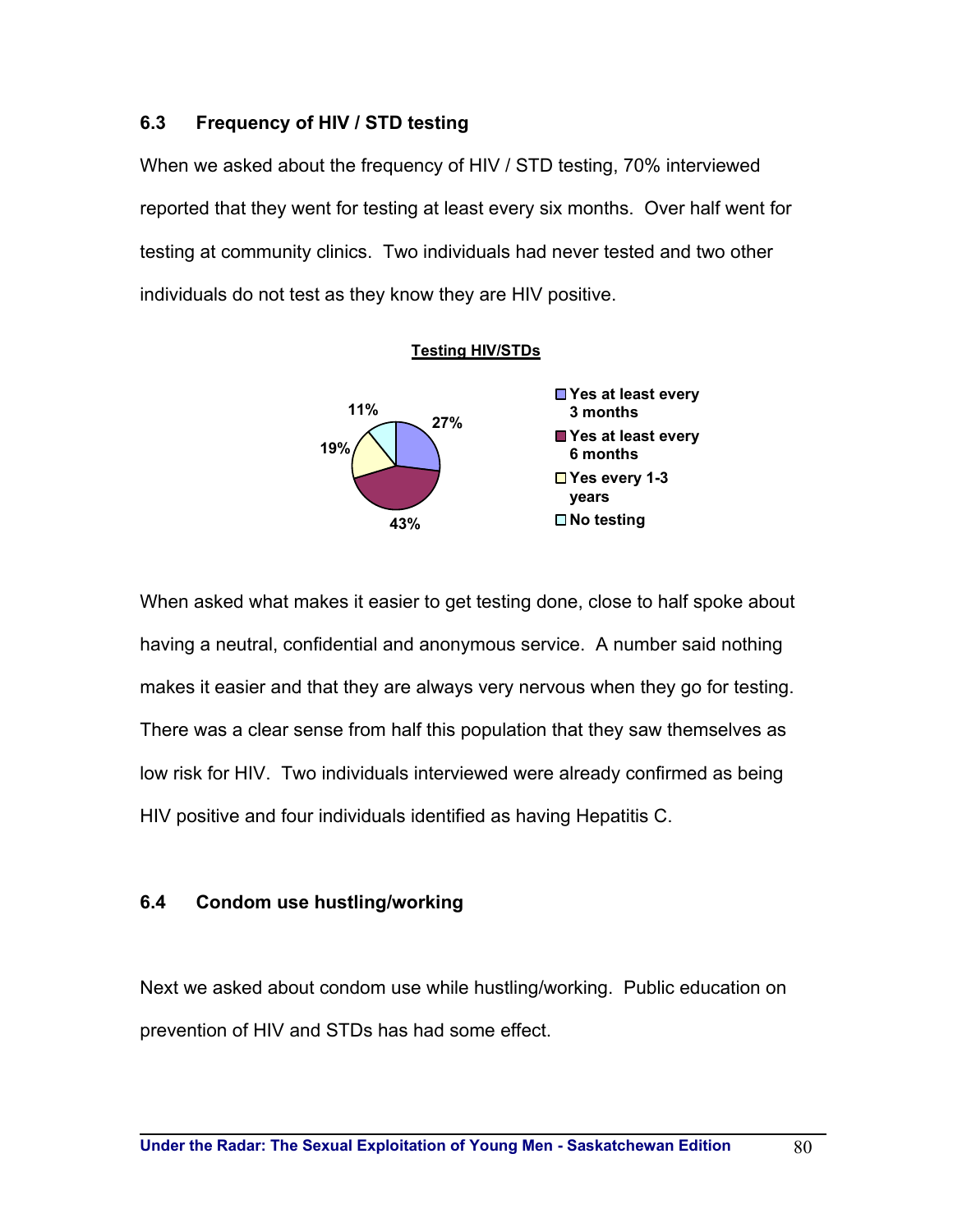The use of condoms while working/hustling was at almost 97%. Twenty-eight percent use condoms most of the time, but 3% do not use condoms often when doing blow jobs.





One of the questions designed by experiential youth used the terms 'top boy/ bottom boy'. The term in the gay community is top or bottom. This term refers to the physical positioning of anal penetration. A person who fulfils the role as top will deliver anal penetration. The person who is bottom will be the receiver who is being anally penetrated.



It is revealing that the use and value of condoms is established and followed in a consistent manner according to those interviewed.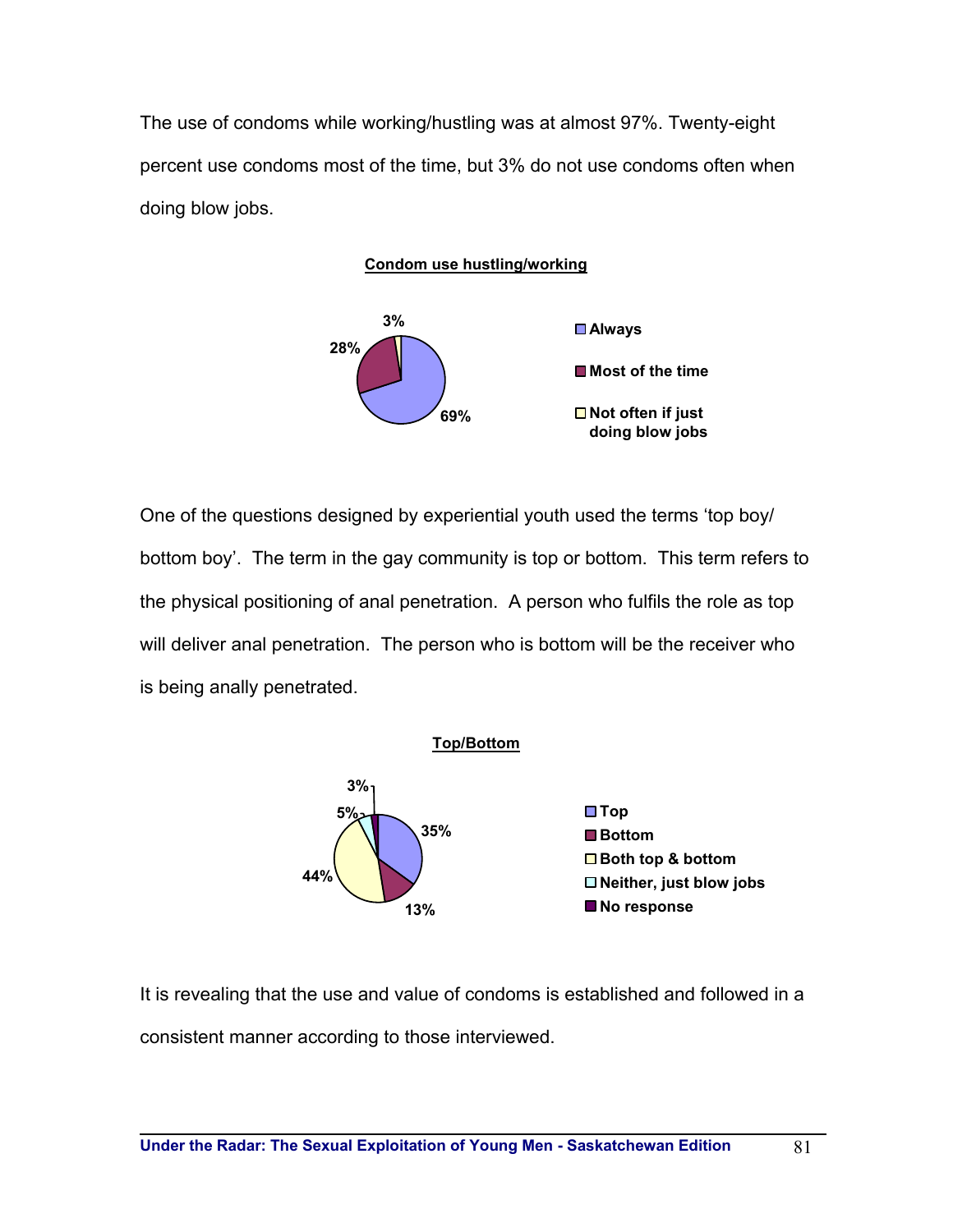There is clarity that condom use is imperative when engaging in anal sexual intercourse, as there is an understanding that the risk is high.

There is a lack of clarity in reference to transmission guidelines via oral sex. A need exists to have a clearly established medical position on the risk of disease transmission (STD/HIV) for youth and youth serving agencies. Suffice to say, the issue of condom use for oral sex is rather cloudy and Health Canada standards should be outlined and followed.

Although we found a majority always use condoms, there appears to be a need for clarification on the use of condoms when the activity is oral in nature. It appears there is a lack of clarity as to the potential effects of unprotected oral sex.

*Depends if I am doing anything that I think warrants it, I don't usually have bum fun with tricks so not very often. (Martin)* 

## **6.5 Condom use in personal life**

There is a strong awareness of the importance of condom use in their personal lives as well. We found that 64% always use condoms in their personal lives. One-quarter use condoms depending on who they are with.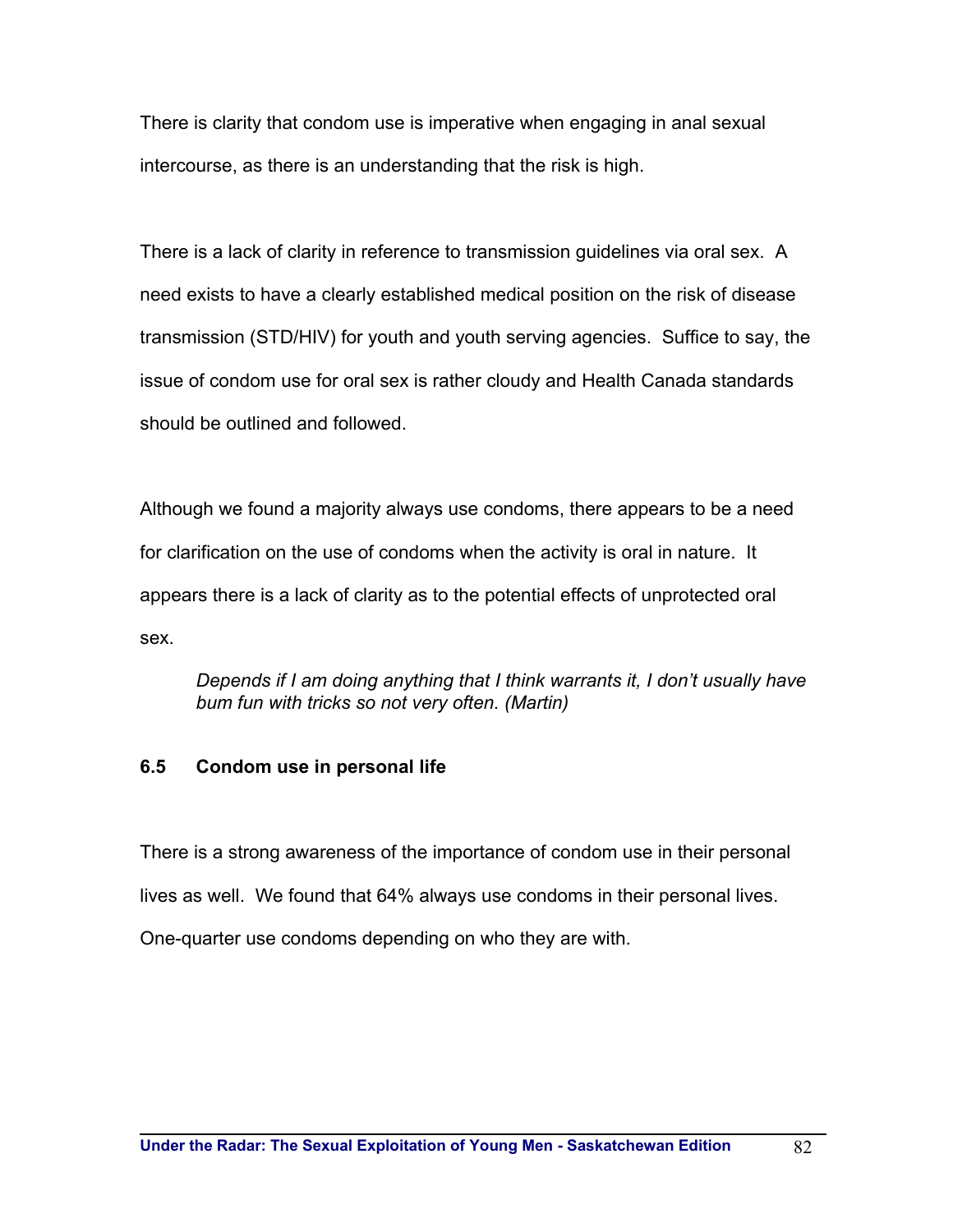#### **Condom use in personal life**



A small portion, 8%, say they do not use condoms as they are in a solid personal relationship.

What is refreshing about this information is that there is an awareness of the need for condom use even in a personal situation. Two of the individuals interviewed are HIV positive and four have Hepatitis C. They clearly understand the need to protect others.

It was important to understand the medical services this population accesses. Medical services provided by street vans play an important role in the lives of these young men. Programs in both Saskatoon and Regina provide important public health information and direct medical services. Programs such as SWAP and EGADZ provide a lifeline to this population. These programs reinforce the awareness of condom use and the importance of regular testing.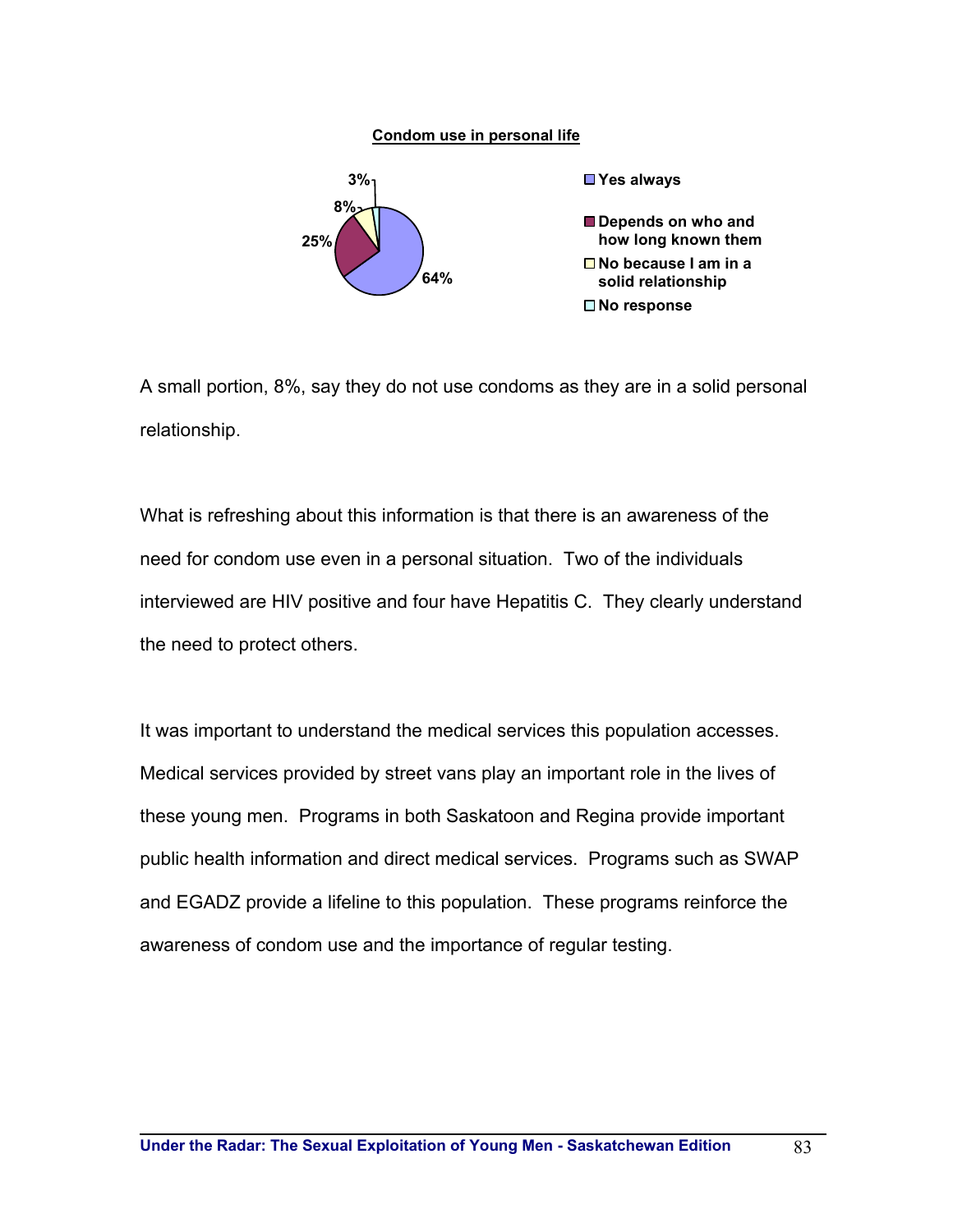Overall, awareness and action regarding health protection from HIV and other STDs is on the radar screen within this population. They are aware of the risks, but more importantly these young men are taking action to protect themselves. Health and AIDS professionals should be praised for achieving this current awareness and practice, and it is important to keep this information relevant and updated. There is a fear some will see AIDS as curable and therefore become lax in using condoms. There is a need to keep updated and accurate health information for this population.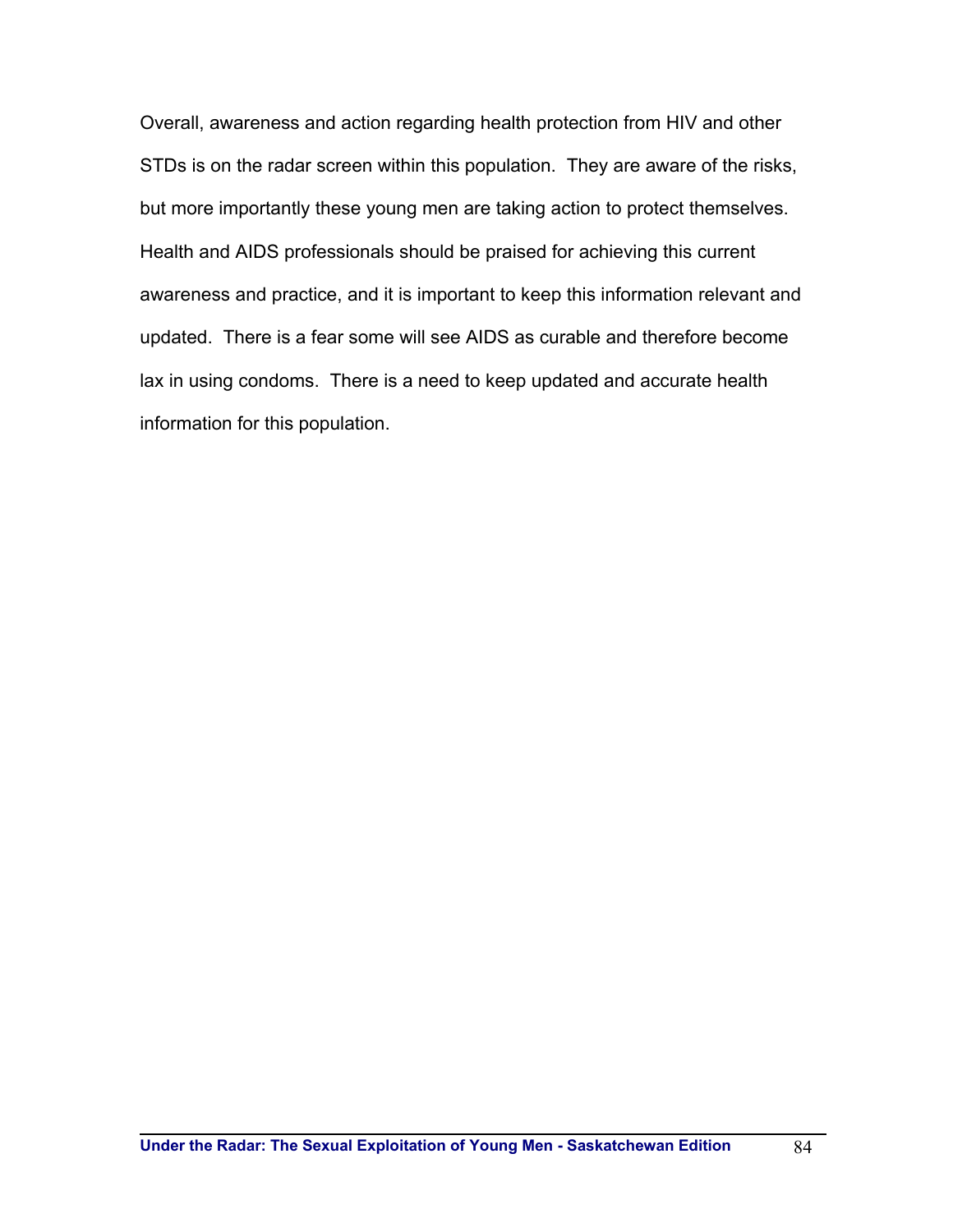# **Section 7: Discoveries**

#### **#1: Comparable histories of abuse**

Both young men and women have comparable backgrounds of sexual and physical abuse prior to their entrance into the sexual exploitation trade. What is key to understand is that these are children with backgrounds of abuse who have entered into the sexual exploitation trade. For young men, this background of sexual abuse was prominent. Seventy-five percent reported sexual abuse and 75% reported physical abuse.

#### **#2: Creating a construct**

Many young men created an image or construct that allowed them to work while in the sexual exploitation trade. A number of different methods to create constructs existed.

Young men strive to create a construct to achieve a level of performance while on the street because they are placed in the position of needing to achieve sexual satisfaction (i.e. an erection and/or orgasm) for their customers. Many talked about the pressure, need or outcome to demonstrate physical arousal whether they were the receiver or the deliverer.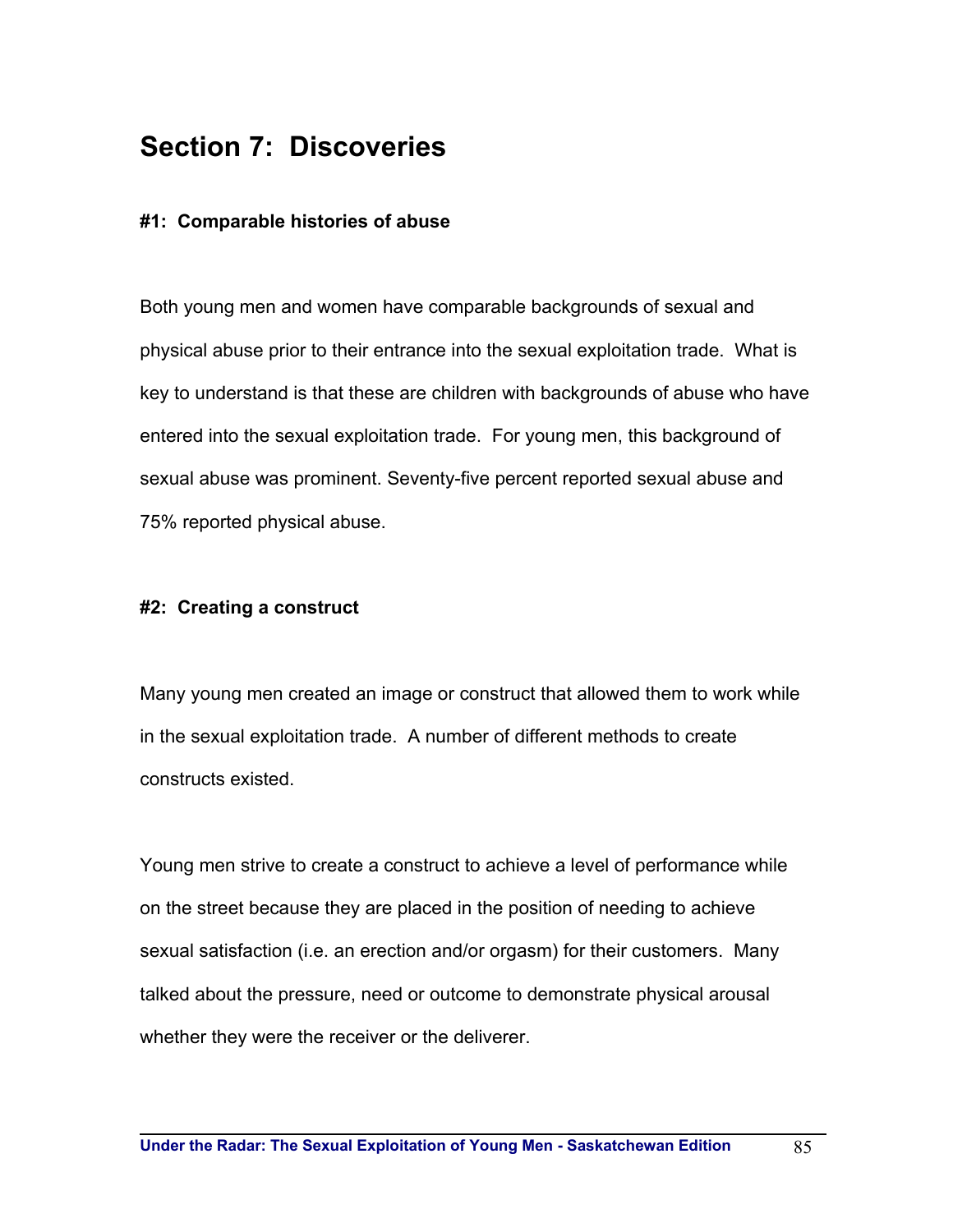Even if they are taking the lead in giving a customer a blow job, there is an expectation that some form of excitement, that is an erection, can be sighted. This becomes very challenging for a young man particularly if he identifies himself as heterosexual. Young men are expected to demonstrate 'buy-in'; whereas women have the advantage of 'faking it'. Men must show some physical evidence of being sexually aroused so they select a construct in which they can achieve what is expected of them from customers.

As a result, a variety of different constructs exist, including:

- Gay for pay
- Straight for pay
- Tranny for pay
- Bisexual
- Gay

#### **#3: Male prostitution fear factor**

The issue of young men in the sexual exploitation trade makes many uncomfortable. To ease this feeling, people presume that males work with female customers. However, when they are advised that the majority of young men are involved with adult males, there is a great level of discomfort and angst.

It has been a challenge to gain an understanding as to why and how we so readily accept young women in the sexual exploitation trade and not young men.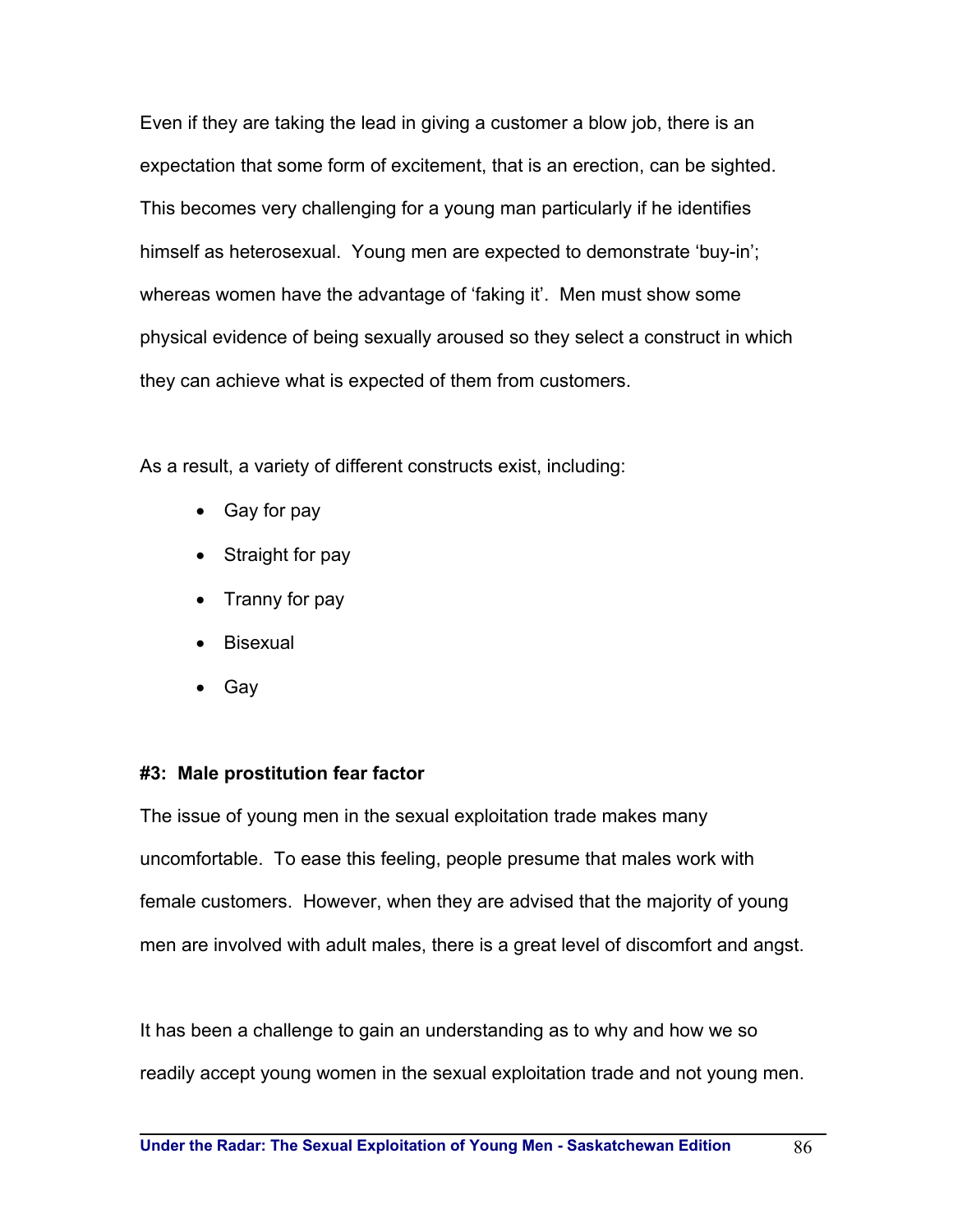There is a sense that as long as the activity is heterosexual, it is therefore 'normal'.

The issue of adult men purchasing sexual services from other young men raises discomfort with both the general public and service professionals. This discomfort is raised even higher when it is pointed out that not all customers are gay men. Many are closeted married men. When we speak about young men in the sexual exploitation trade we are asking people to stretch outside of their heterosexual comfort zone.

#### **#4: Begin young & work longer**

Eighty-two percent of individuals interviewed began work under the age of 18 years. Forty-five percent of the young men interviewed began work under the age of 16.

This means that criminal charges could have been laid in 82% of those cases under Section 212(4) of the Criminal Code of Canada, which prohibits anyone from 'attempting, or purchasing the services for the purposes of prostitution of someone under the age of 18'. To my knowledge, no single case involving males was brought into the Criminal Justice System.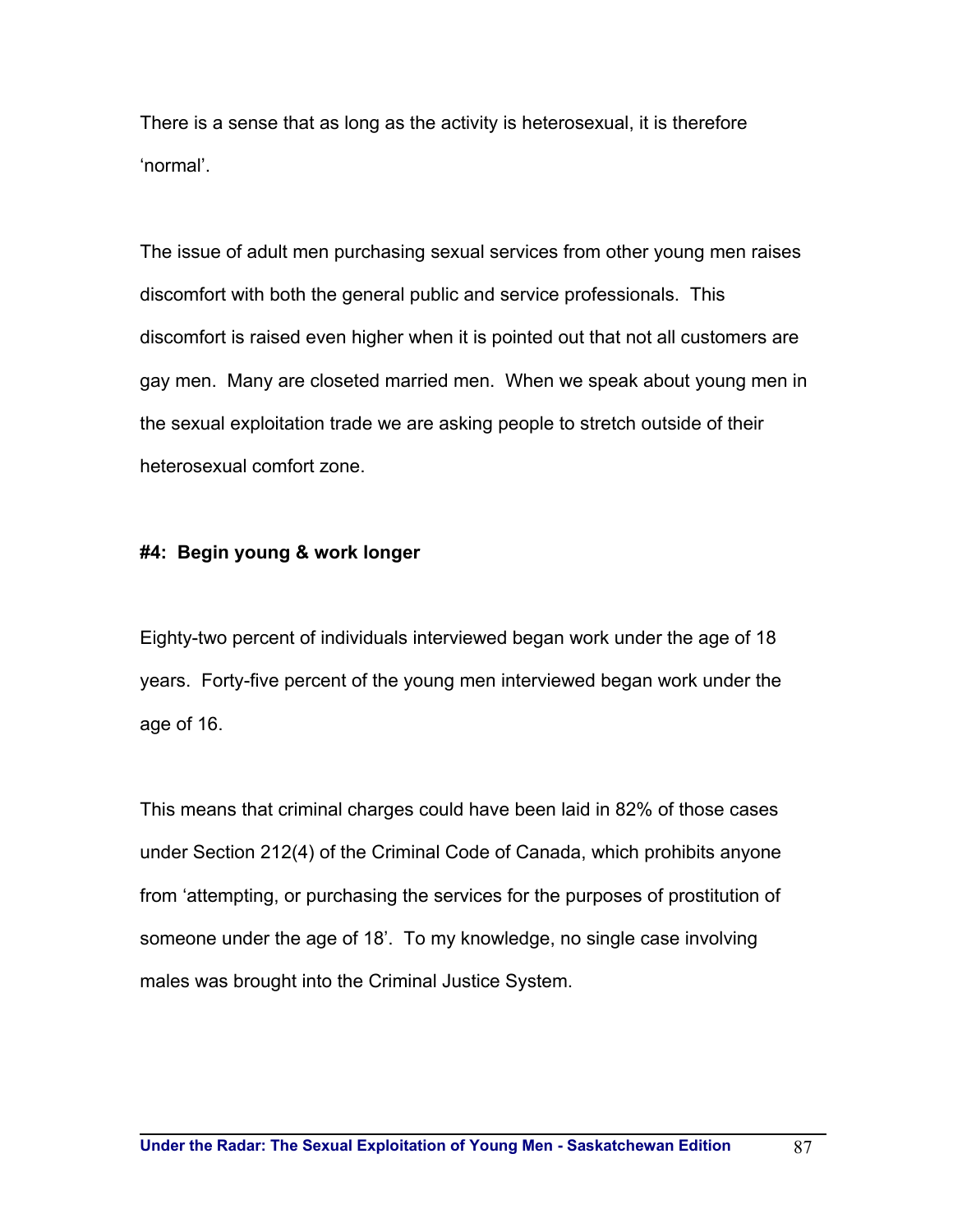A group of 15 young men entered the sexual exploitation trade over the age of 18 years. They were hard pressed to find alternative options, selecting this lifestyle as a short-term solution.

Young men averaged nine years working on the street. Nineteen of these young men had been involved in the street trade for over 10 years. Eleven of these young men had been involved for over 15 years.

Overall, young men enter the sexual exploitation trade younger and work longer as part of this lifestyle of voluntary desperation. Young women are often handed a lifeline of support. A significant majority of women from *Strolling Away* (McIntyre, 2002) had birthed children. Young men do not have the option to physically birth a child and as we have seen, if they father a child they are often separated from any benefits.

Nearly every young man in this study had at one point or another spent time in a shelter or couch surfing.

The voluntary desperation of the street can often only be replaced by life in homeless shelters. Life in the sexual exploitation trade is often their only option to being homeless.

#### **#5: Flying under the radar**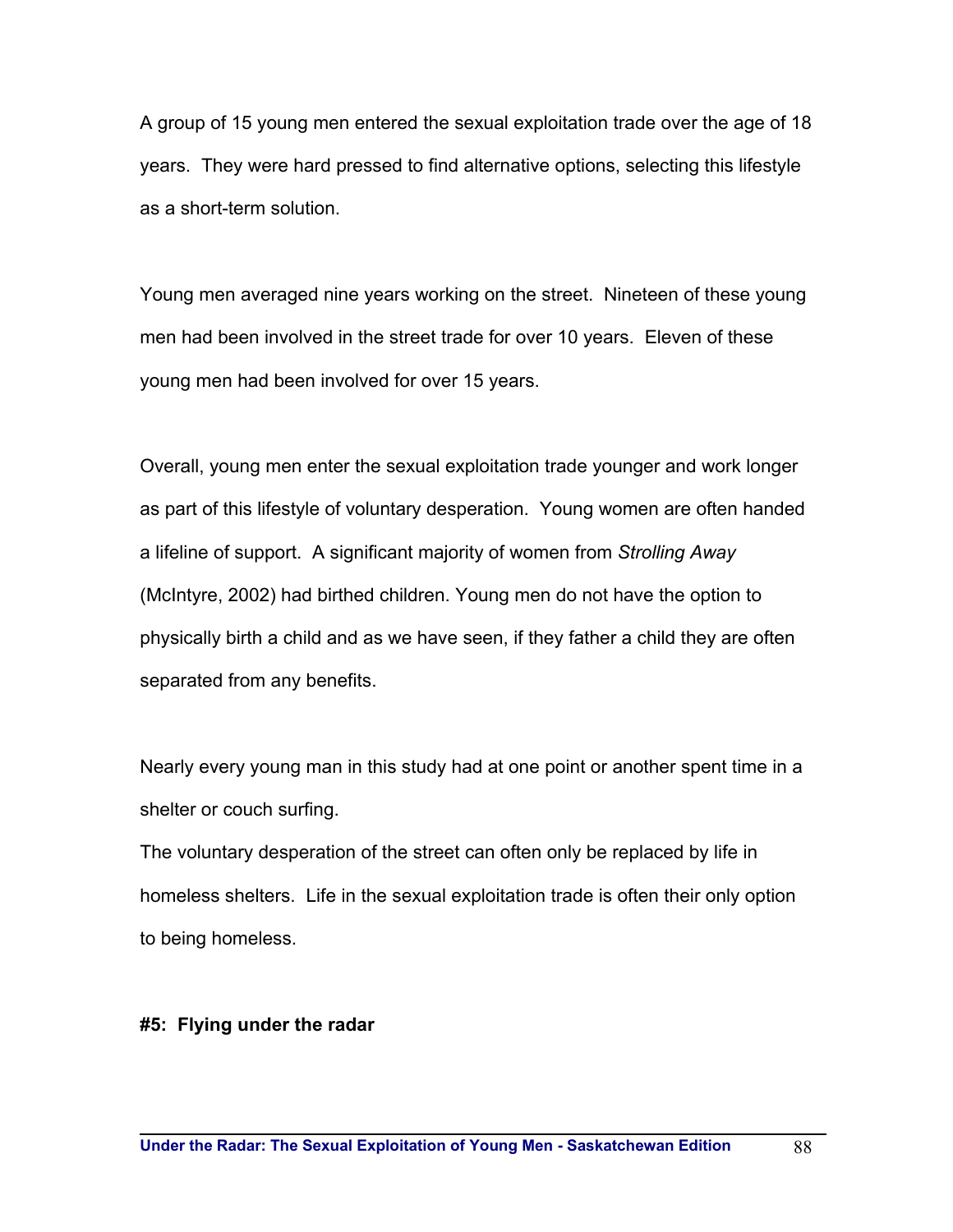Many of the young men in this study have in past and continue to fly 'under the radar' of most service providers.

The lack of awareness of males is two-fold. Some fly under to avoid contact and interaction with professionals because of their backgrounds in care and drug use. Many avoid contact with family and friends. Others are harder to identify, given the difference in demeanor and working styles of young men and women. Males do not wear short skirts or stiletto heels, nor do they circle around corners when working. They are more mobile.

#### **#6: Unique service needs**

This research provided an opportunity to listen, hear and view the service needs of young men. Clearly, they were frustrated with the services they presently receive. They feel these services are an add-on to services provided for young women in the sexual exploitation trade, are minor in scope and reflect a female lens.

#### **#7: Public education on condom use & HIV testing has worked**

It is refreshing to hear about the awareness and safety knowledge this population has gained through public education. They understand the need for condom use and have become committed to using them while working.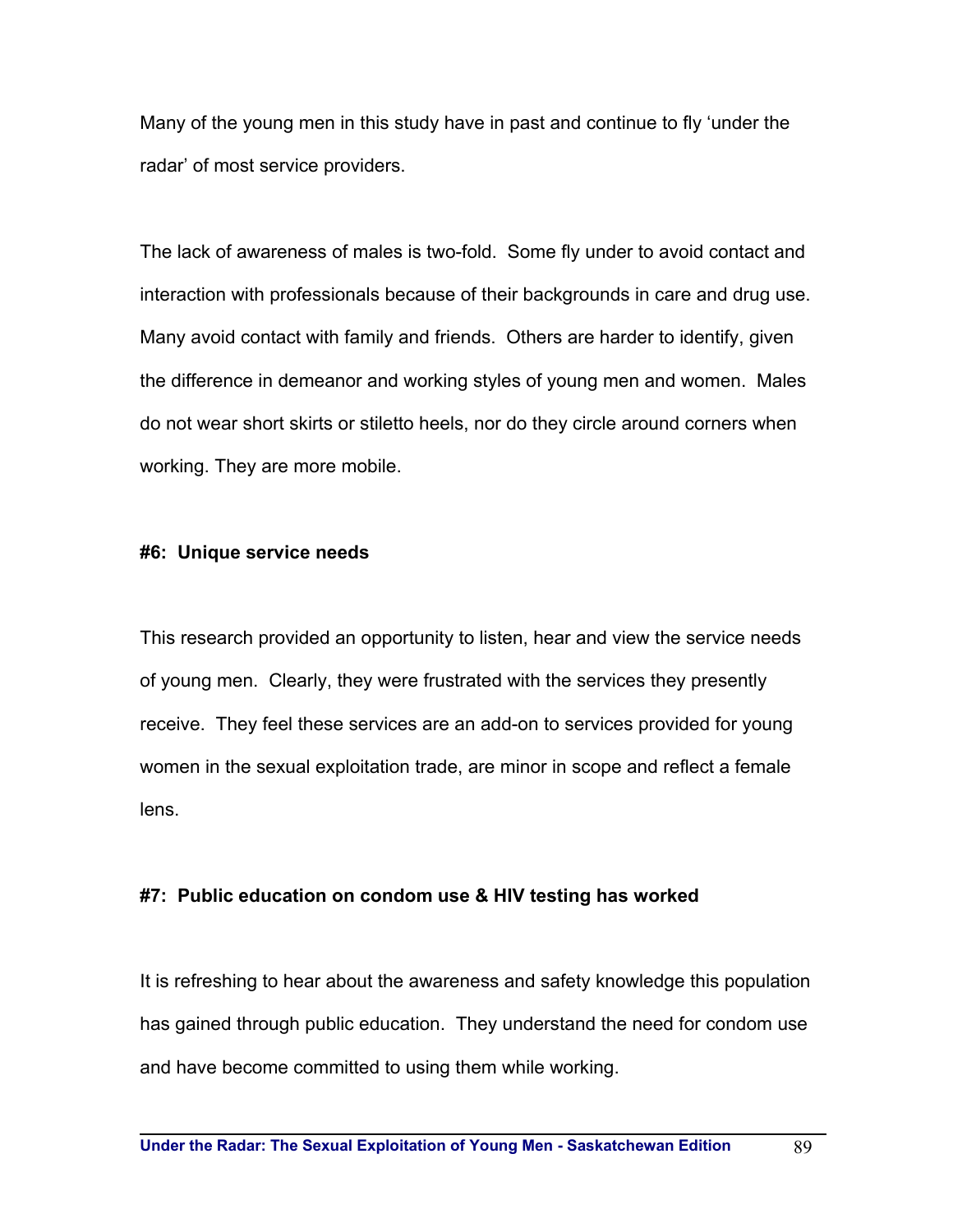The message has been clearly understood. The only time they consistently identified a lack of condom use was when they were in a long-term, committed relationship with the same person.

A strong awareness exists about the need and value of consistent HIV testing. The majority realize that consistent testing is both a preventive and selfprotection tool.

Again, public education on condom use and consistent AIDS/HIV testing has worked with this population. Public education around the prevention of HIV/AIDS has also resulted in a significant level of awareness amongst this population.

There does, however, appear to be a lack of clarity around the issue of choosing to use or not to use a condom when oral sex is involved. A need exists to gain a clear medical opinion on this issue in order to provide an appropriate platform for any public education awareness campaign. A great deal of inconsistency exists on this issue between service providers, clients, and other professionals in the community.

#### **#8: Connection between street & drugs is longer and more intense**

Young men spend more time on the street than young women. Many young women spend less time on the street and take breaks to birth children. Hopefully, in most situations these breaks also disrupt drug use.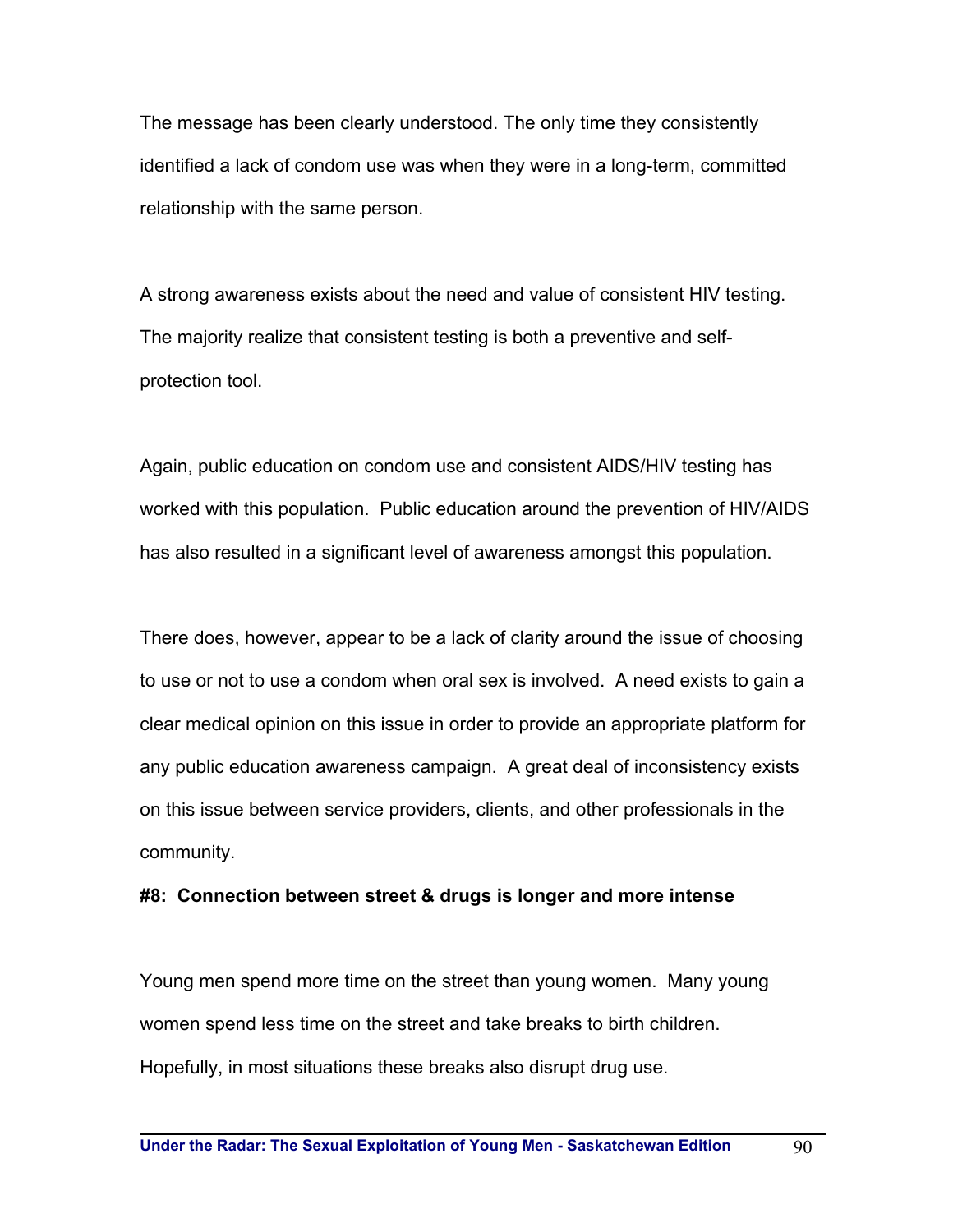The birth of a child can often work as a catalyst to disrupt, alter and cease drug use and street involvement. Again, young men do not have this opportunity. In many cases, this results in greater and more extensive drug use. Given the second stigma role of 'gay for pay', these young men may feel a greater level of shame and therefore use drugs more.

#### **#9: Family ties**

The more time a person spends in the sexual exploitation trade, the greater likelihood it stresses and alters family relations. Thirty-one percent of those interviewed had either a strained or non-existent relationship with their family. This strain and stress often results from a family's awareness of their son being in the sexual exploitation trade. Eighty-five percent of those interviewed said that at least one member of their family was aware of their working.

#### **#10: Run away programs**

Seventy-six percent of this population had run away. Over 40% of those who had run away were offered food or shelter with sexual conditions attached to the offer.

Running away plays a vital role in entry into the sexual exploitation trade. Often it is the trigger that initiates entrance into the sexual exploitation trade.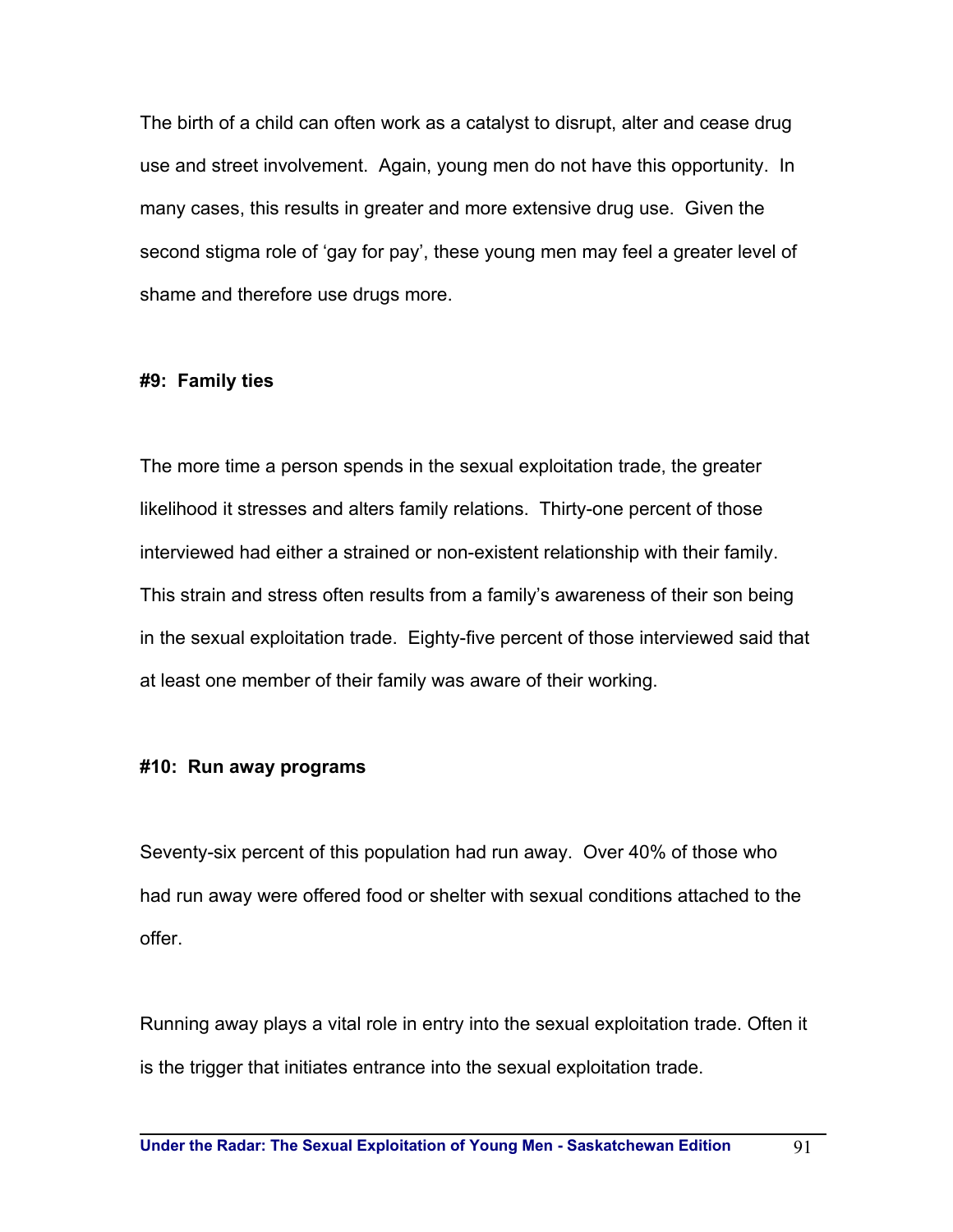# **Section 8: Concluding Discussion &**

# **Recommendations**

# **Young men in the sexual exploitation trade**

In 2002, it was recommended in *Strolling Away* that a national study on males in the sexual exploitation trade would be of value; however, it was felt that the attempt of gaining an inclusive national study would be both onerous and time consuming. As a result, a decision was taken to proceed one province at a time.

The Province of Alberta took the lead. They supported the need and provided the necessary funds required for such a study. They were joined by a series of anonymous donors.

Shortly thereafter, *Under the Radar: The Sexual Exploitation of Young Men* caught the attention of the Province of British Columbia. As a result, we were able to move the study into British Columbia, working closely with Covenant House in Vancouver, The Federal Government National Crime Prevention Centre (NCPC), The Government of British Columbia and some anonymous donors.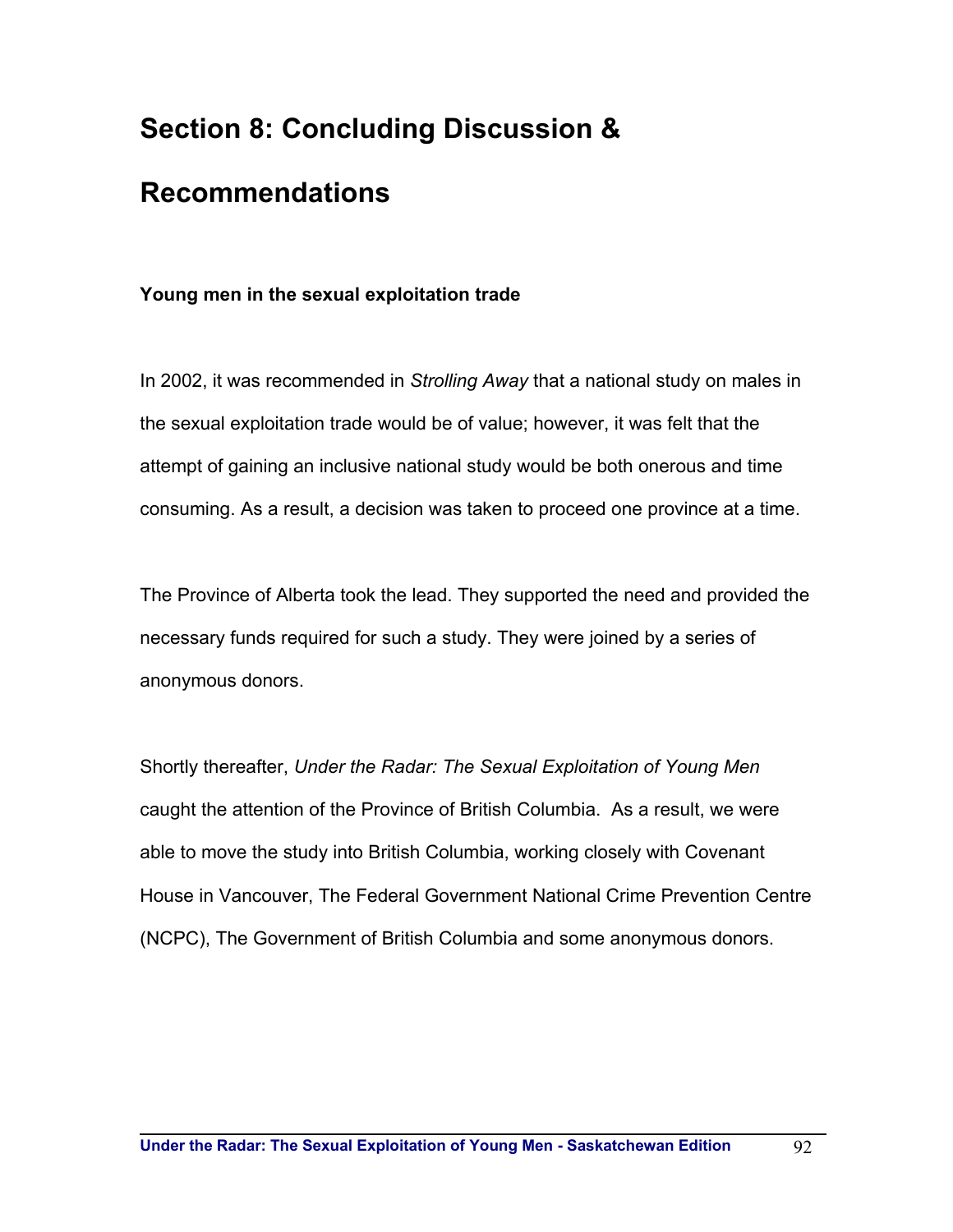Funding was then secured from the National Crime Prevention Centre, the Provinces of Saskatchewan and Manitoba and anonymous donors to fund continuation of the study into the provinces of Saskatchewan and Manitoba. Once both of these have been released, we will have a comprehensive picture of the issue of male sexual exploitation throughout Western Canada.

*Under the Radar: The Sexual Exploitation of Young Men- Saskatchewan Edition*  provided the opportunity to design, enact, implement, review and complete a study on young men in the sexual exploitation trade. It also provided an opportunity to understand this issue from a male perspective, from the design of the questions, to the printing of this document. As males enter the sexual exploitation trade younger and remain longer, it is important that we gain as much information about young men involved in the sexual exploitation trade as possible.

#### **Recommendation #1:**

*Efforts should be directed towards supporting the future expansion of this study to other provinces. Upon completion of the four western provinces those being British Columbia, Alberta, Saskatchewan and Manitoba, a report should be developed outlining the differences and similarities in Western Canada. Ontario, Quebec and Nova Scotia should be considered as future sites in order to allow for national, eastern, central, and western perspectives. This population tends to be rather transient, so*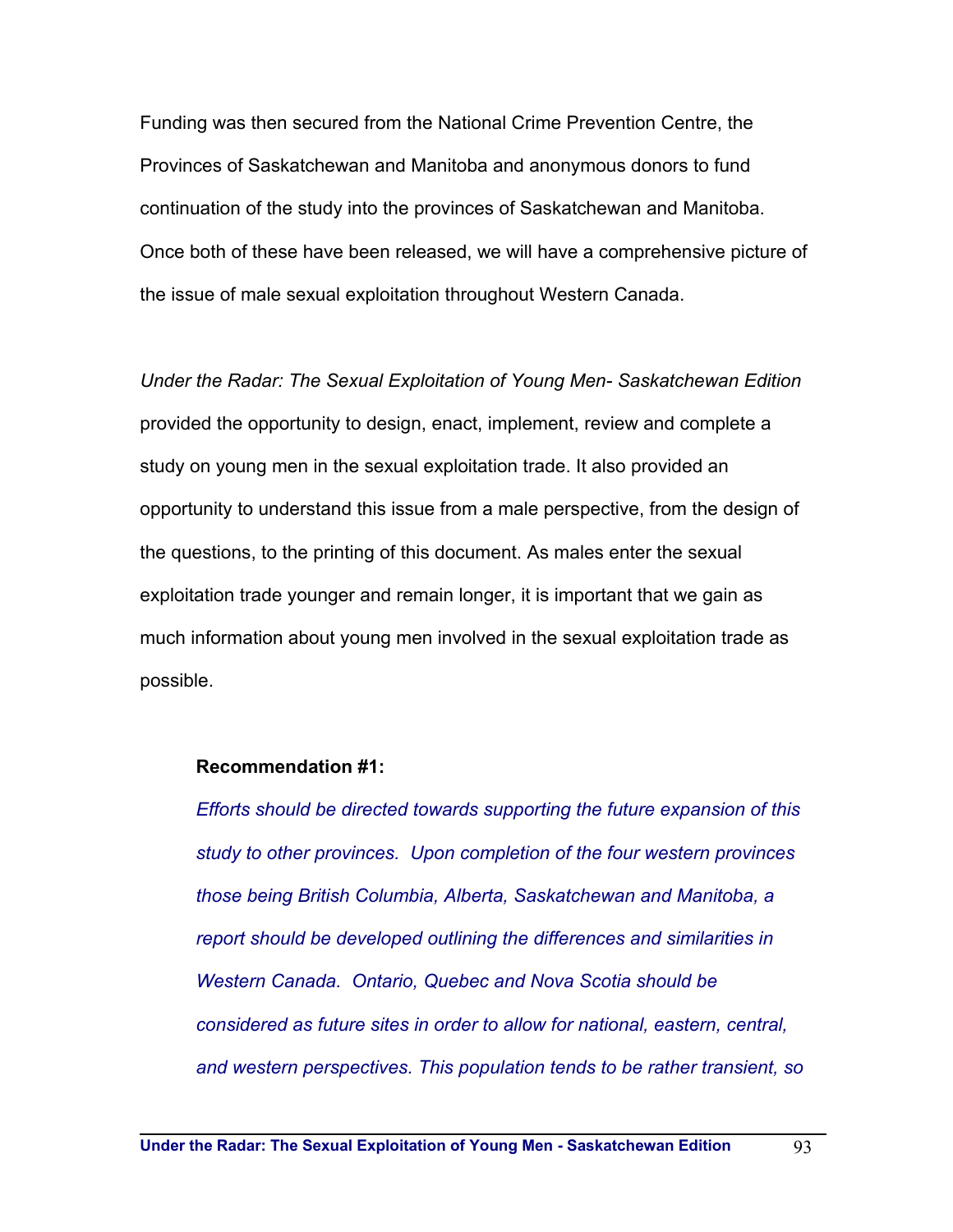*the opportunity to gain a national perspective as well as regional differences will be of assistance.* 

#### **Abuse services**

Seventy-five percent of those interviewed had a history of sexual abuse before entering the sexual exploitation trade. This suggests that unresolved abuse os pften an antecedent to entrance into the sexual exploitation trade. As found in *Strolling Away* (McIntyre, 2002), often when attempting to or actually exiting the sexual exploitation trade, unresolved original abuse resurfaces. Ninety percent had a history of being violated in a physical manner prior to entrance into the sexual exploitation trade. The vast majority of young men in the sexual exploitation trade had histories of physical sexual abuse before slipping into the lifestyle.

#### **Recommendation #2:**

*That we publicly acknowledge both young men and women are being exploited in the sexual exploitation trade, and that we provide services to help them exit and an opportunity for their voice to be heard.* 

In over three-quarters of cases, both young men and women have a history of sexual and/or physical abuse. They are children who have been abused and are now being sexually exploited.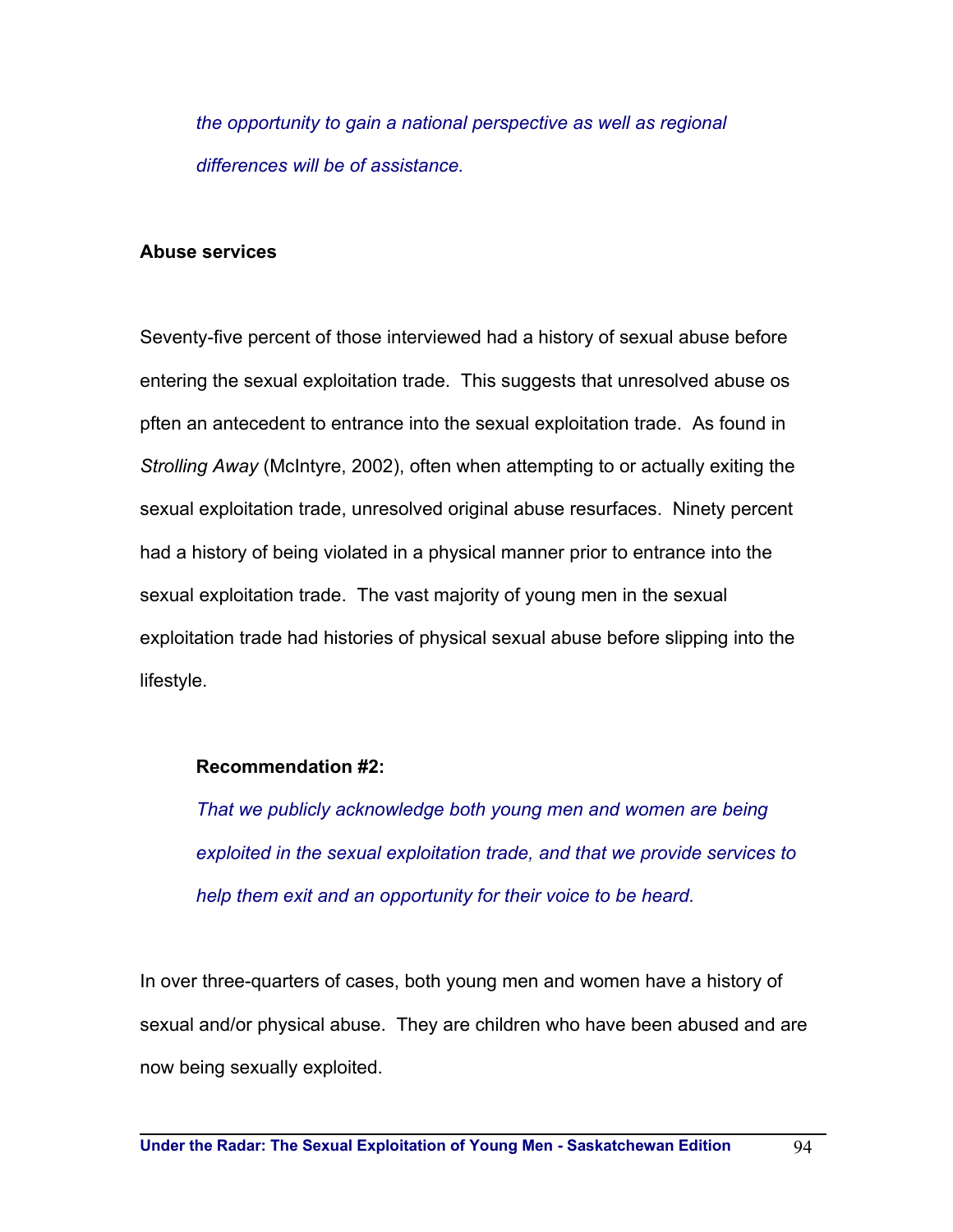There is a need to ensure that children who are sexually and physically violated have the option to access treatment.

It is critical that we have services available for those exiting the sexual exploitation trade. These young men have been in the sexual exploitation trade longer and the issue of homophobia circles around them. We must offer longterm clinical services to the populations who have escaped under the radar for far too long. As was discovered in *Strolling Away* once an individual exits the sexual exploitation trade, memories of abuse before and during the sexual exploitation trade often flood individuals. There is a need to provide ongoing clinical support to this population during their reintegration back into mainstream life. This will increase the likelihood of a successful departure from the sexual exploitation trade.

#### **Gender non-conformity training**

A need exists for program staff that provide support services to this population to gain a greater level of knowledge and comfort with this population, especially regarding how they construct their own often fluid gender roles. Workers are often confused, uncomfortable or unaware of the profiles of young men in the sexual exploitation trade. We live in a culture that presumes heterosexuality as the norm.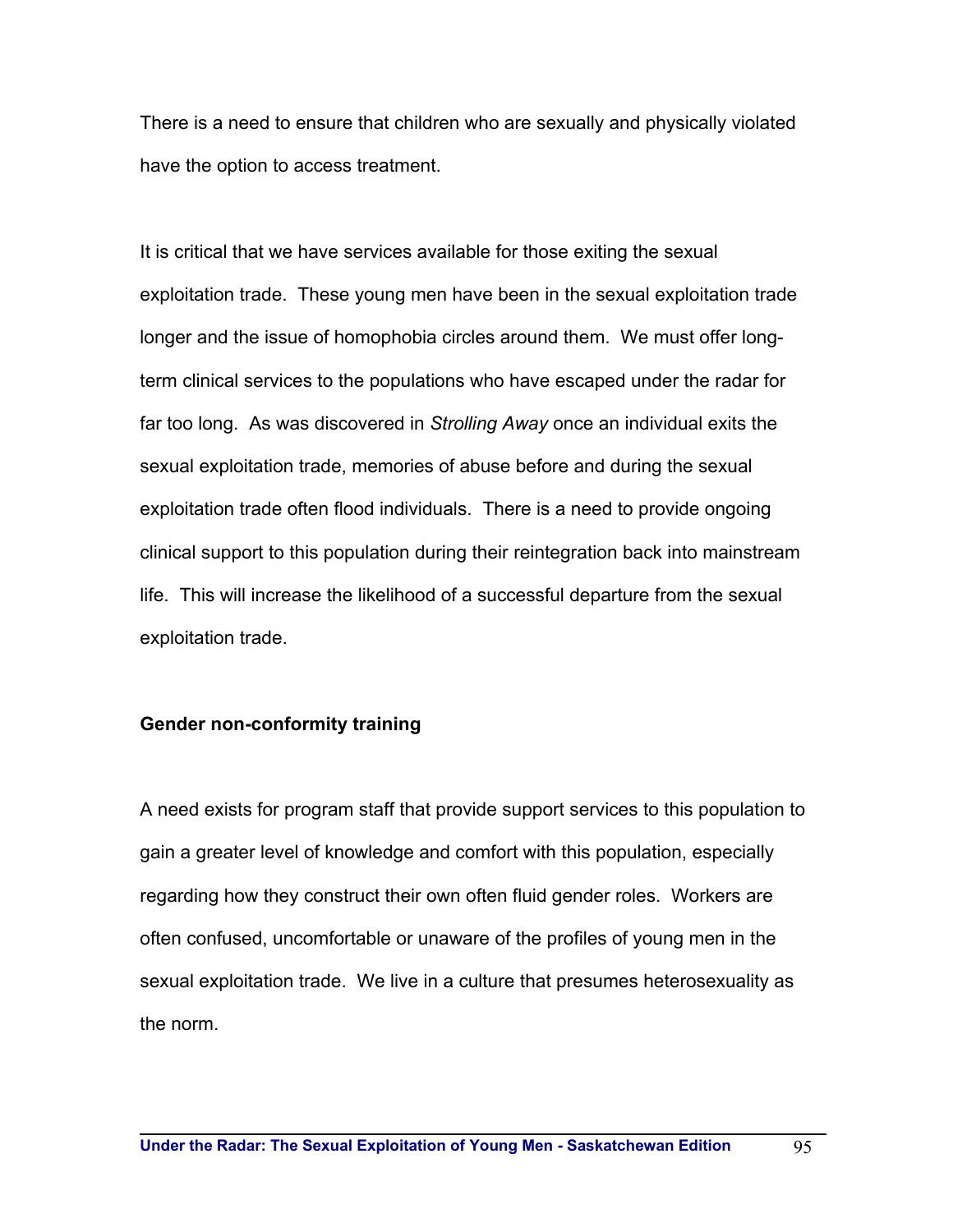These young men have stepped outside societal norms in order to survive. No one wants to see a young woman in the sexual exploitation trade, yet there is a greater understanding of this as it is heterosexual in nature.

As we have seen, young men create a 'construct' to survive in the sexual exploitation trade. Staff involved in programs and services need to understand and accept the constructs these populations use to survive. Training and information is required in the following constructs:

- Gay for pay
- Straight for pay
- Tranny for pay
- Bisexual
- Gay

# **Recommendation #3:**

*That staff working with young men in the sexual exploitation trade be* 

*provided with gender non-conformity training.* 

As discussed, there is often a level of discomfort, overtones of homophobia and

a general lack of awareness and comfort amongst program staff.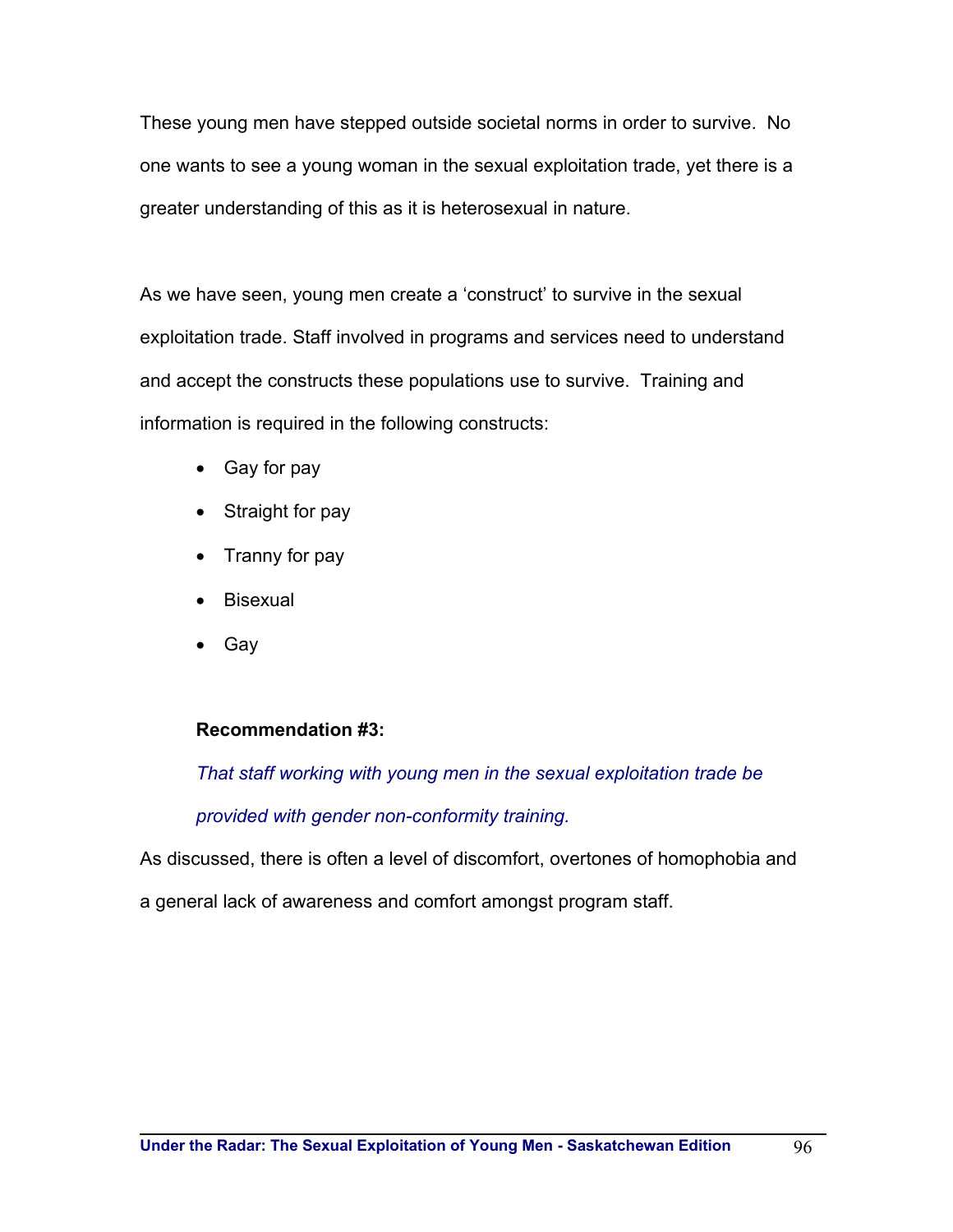#### **Awareness of services needed for males**

We need to look for and provide services specifically designed for young men. It is important that we understand they work differently than young women. Young women in the sexual exploitation trade work from a heterosexual framework. Even when young women are under the influence of a pimp it is heterosexual. Young men, regardless of their own personal sexual orientation, do not work in the sexual exploitation trade from the dominant heterosexual framework.

Service providers need to take the time to let a group of young men explain the types of services that would be of assistance to them. It is important that in designing such services we recognize the need to reflect both their work and personal sexual orientation. In other words, a young man who had to work as 'gay for pay', but is heterosexual in his private life will have different service needs than a young man who works and lives as a gay young man.

It is important that we understand there are many young men who are being sexually exploited in the sexual exploitation trade. We need to get these young men on our radar screen and talk to them about their service and support needs. We need to stretch outside our standard heterosexual comfort zone.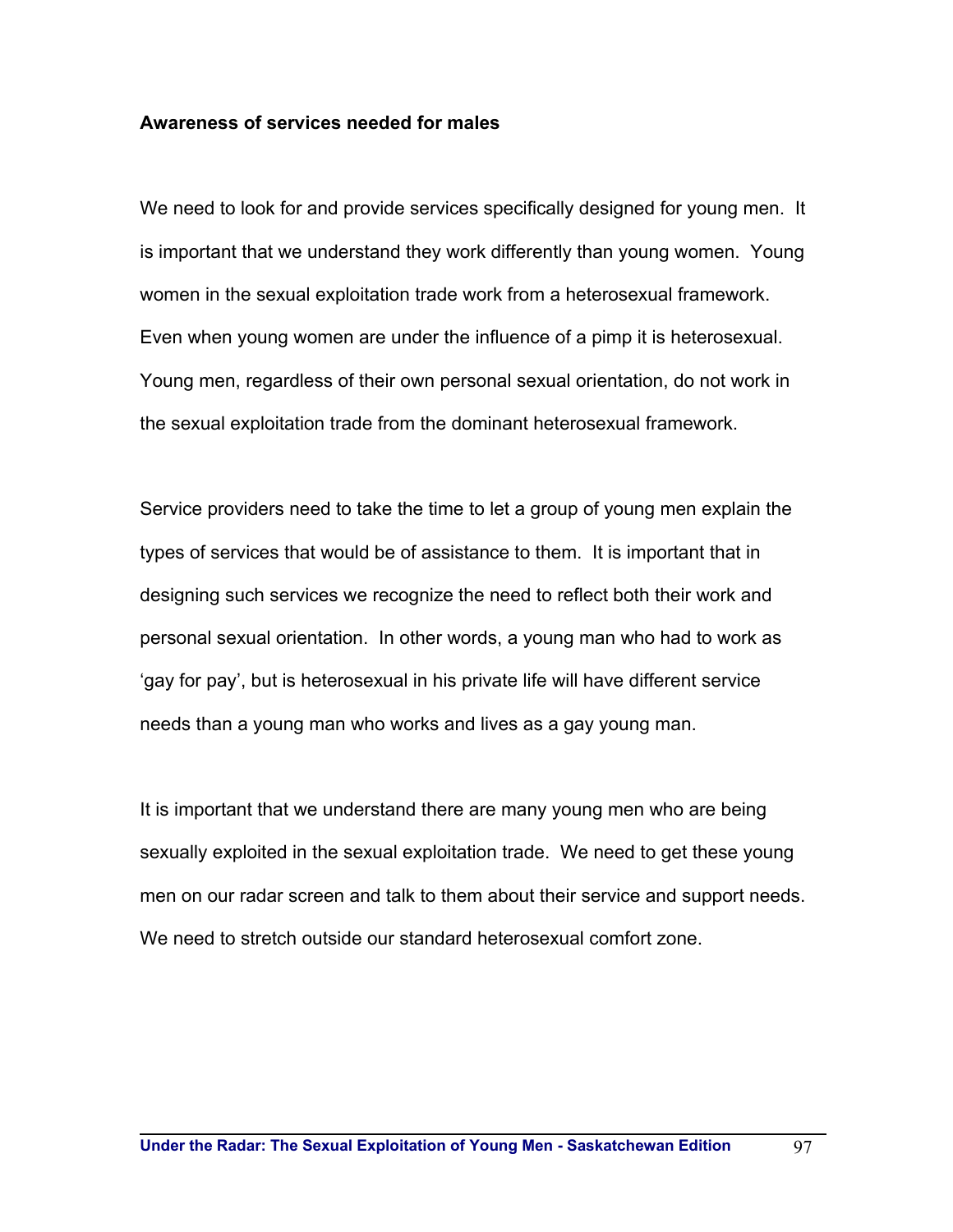#### **Recommendation #4**

*That service providers create the opportunity for young men in and out of the sexual exploitation trade to tell service providers about the services they require. We should not assume that one service will fit all.* 

This type of information could be discovered through focus groups and individual interviews with young men from the sexual exploitation trade. A neutral facilitator would be a critical step. The use of experiential youth could also facilitate in attaining accurate needs.

#### **Drug addiction**

Young men remain in the sexual exploitation trade much longer than young women. They are unable to physically birth children, so this exit route, which can often lead to family and state support, is unavailable to them.

Pregnancy often leads to a decrease, if not a total elimination of drug consumption. Males cannot physically carry a child so often the drug intake is not interrupted.

As we found, young men are averaging six to nine years in the sexual exploitation trade.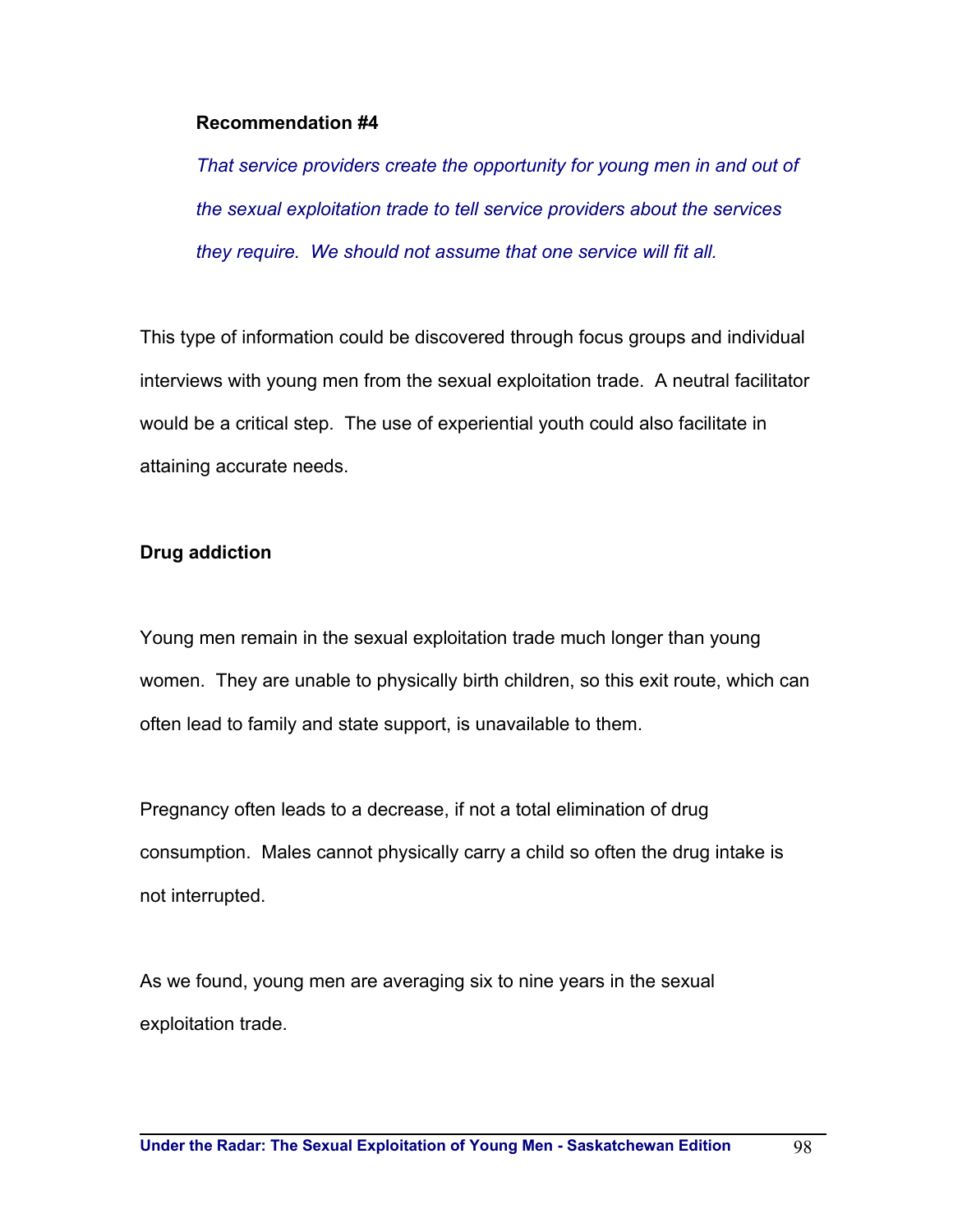We know that this is associated with extensive and multiple drug use. The attempt to mask pain is managed through long-term self-medication.

#### **Recommendation # 5**

*That a series of detox and rehabilitation beds be established for young men exiting the sexual exploitation trade. Years of extensive drug consumption requires an intervention that will provide them with temporary accommodation while detoxification and rehabilitation takes place.* 

# **Housing & training**

Nearly every individual interviewed had spent time living in shelters. This included shelters for adults and youth. Shelter living is challenging. Often extensive stays and involvement in the sexual exploitation trade become solutions to homelessness. This group has experienced shelter stays and found this type of living extremely difficult. Once an individual is identified as working in the sexual exploitation trade, this label sticks.

In addition to detoxification and rehabilitation, we need to provide the opportunity for low-income affordable housing, as well as employment training and support.

This group has very little traditional work experience, however, close to 50% has completed high school.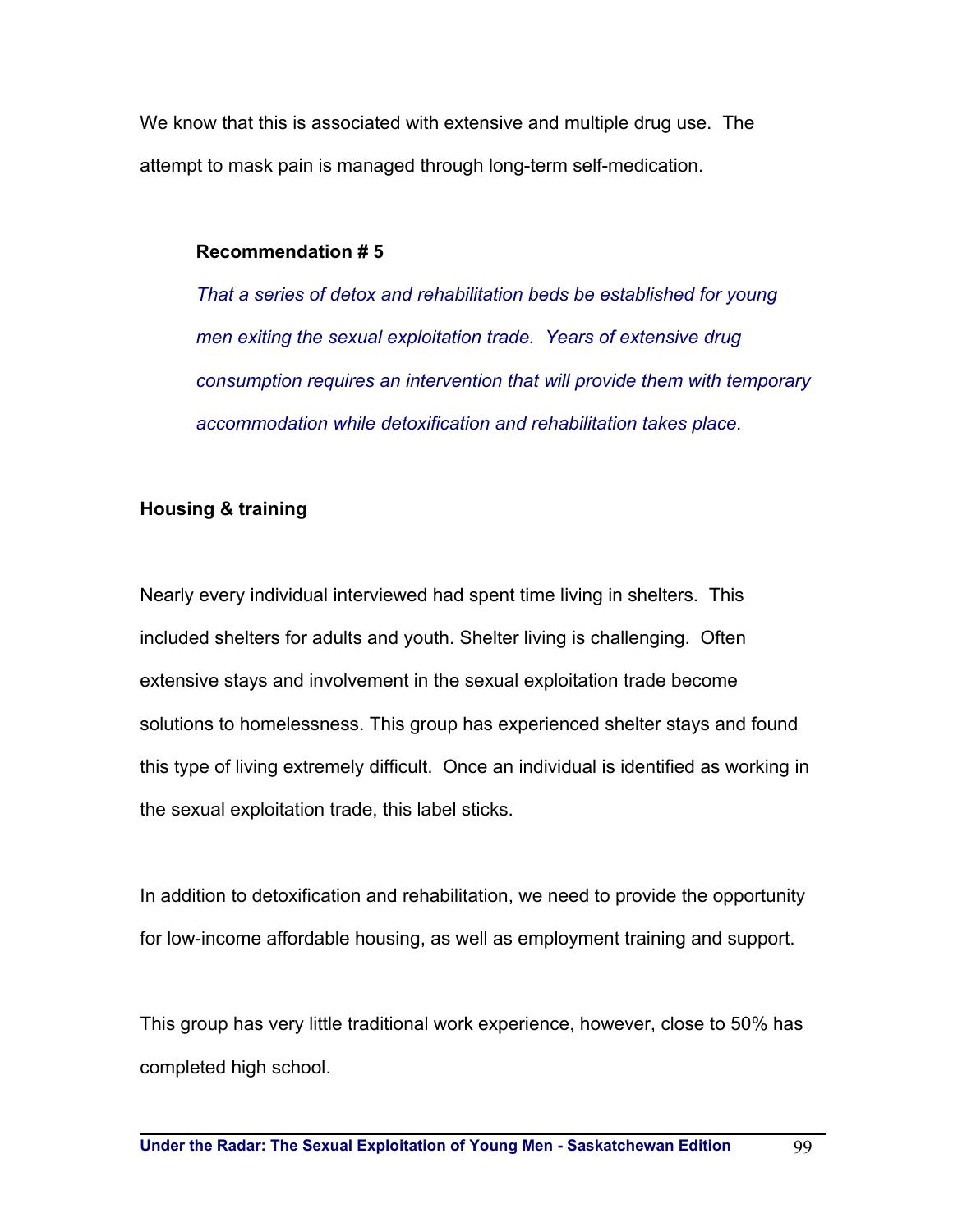The challenge they have faced is in the transition from school to work. The challenge becomes even greater at this point, considering many of them have been in the sexual exploitation trade for an average of nine years. Assistance with basic employment skills training, and the option of trade tickets and apprentice programs is essential.

#### **Recommendation # 6**

*That safe affordable accommodation is provided for this population once they have completed drug detoxification and rehabilitation. This population requires safe, supportive living arrangements. Coupled with this, they need help seeking alternative employment. Close to half of this population had completed high school and some college and university; however, they have limited employment skills and experience. Standard employment assistance programs will be required to assist them in supporting a successful exit from the sexual exploitation trade.* 

#### **Supply & demand**

As was discovered in *Strolling Away* (McIntyre, 2002), we place most of our attention on the supply end of the equation, meaning we put our energy into those young persons working in the sexual exploitation trade.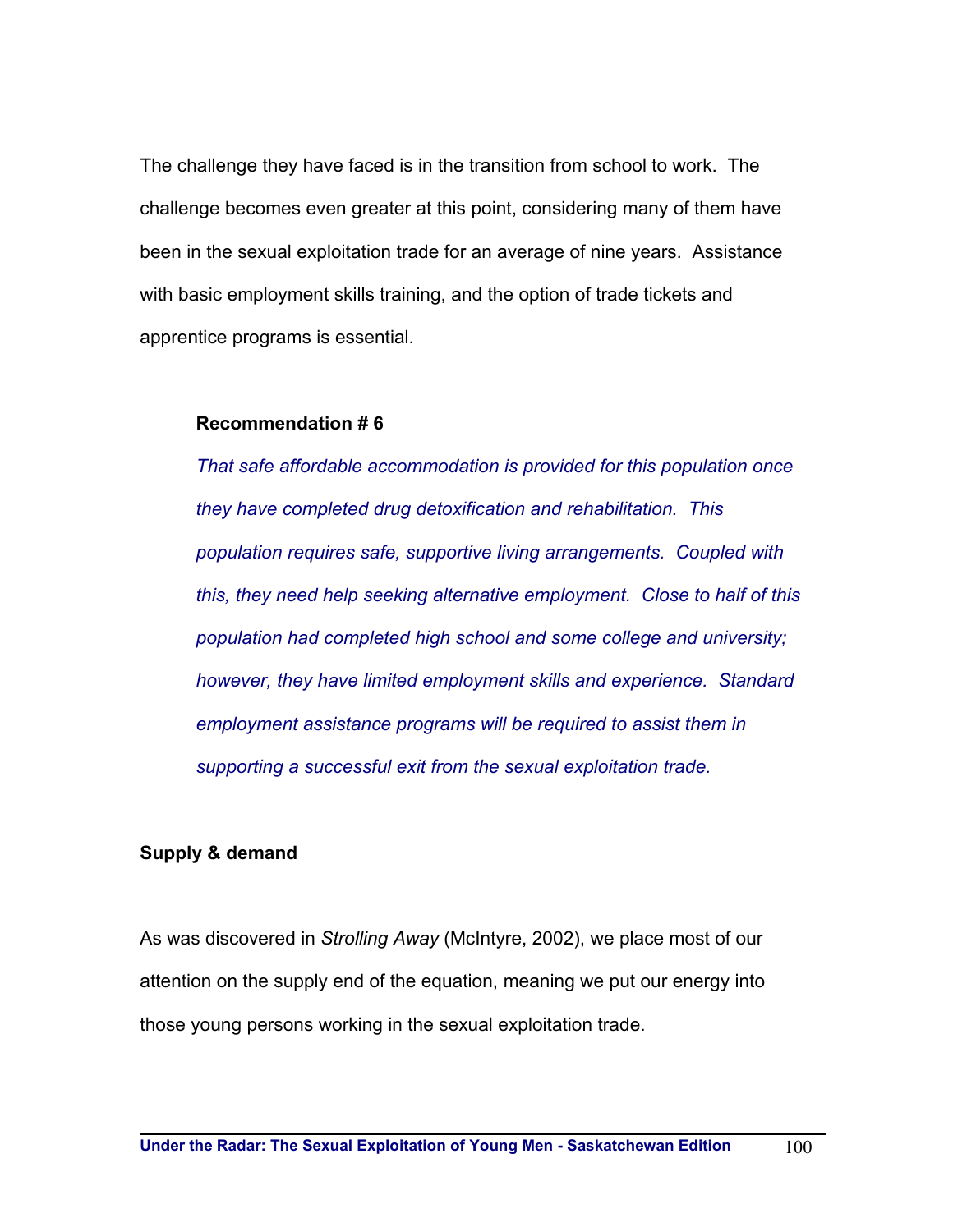Minimal prevention materials and intervention are directed towards the supply of youth involved in the sexual exploitation trade. Outreach programs and secure treatment are designed to support or contain young people who have entered the sexual exploitation trade. These forms of intervention are directed at keeping the individual who is involved in the street, safe.

It is clear that if we are going to conquer this issue, a demand approach must be part of the equation. We need to educate with the goal of affecting and deterring present and future customers. A need exists to alter the demand for such services. During these interviews, both male and female sex workers spoke about the continual flow of customers wanting to purchase their services. This presented a challenge for those trying to escape the sexual exploitation trade (*Strolling Away*: McIntyre, 2002:37)

By ignoring them, we have also not addressed the demand side, that being the customers. Again, we have ignored both the supply and the demand side of sexually exploited young men.

The Criminal Justice System pays minimal, if any, attention to the customers of young men. If 'communicating for the purpose' charges occur, they are most often directed towards customers of women in the sexual exploitation trade. In other words, police undercover sting operations are directed towards charging the male customers of young sexually exploited women.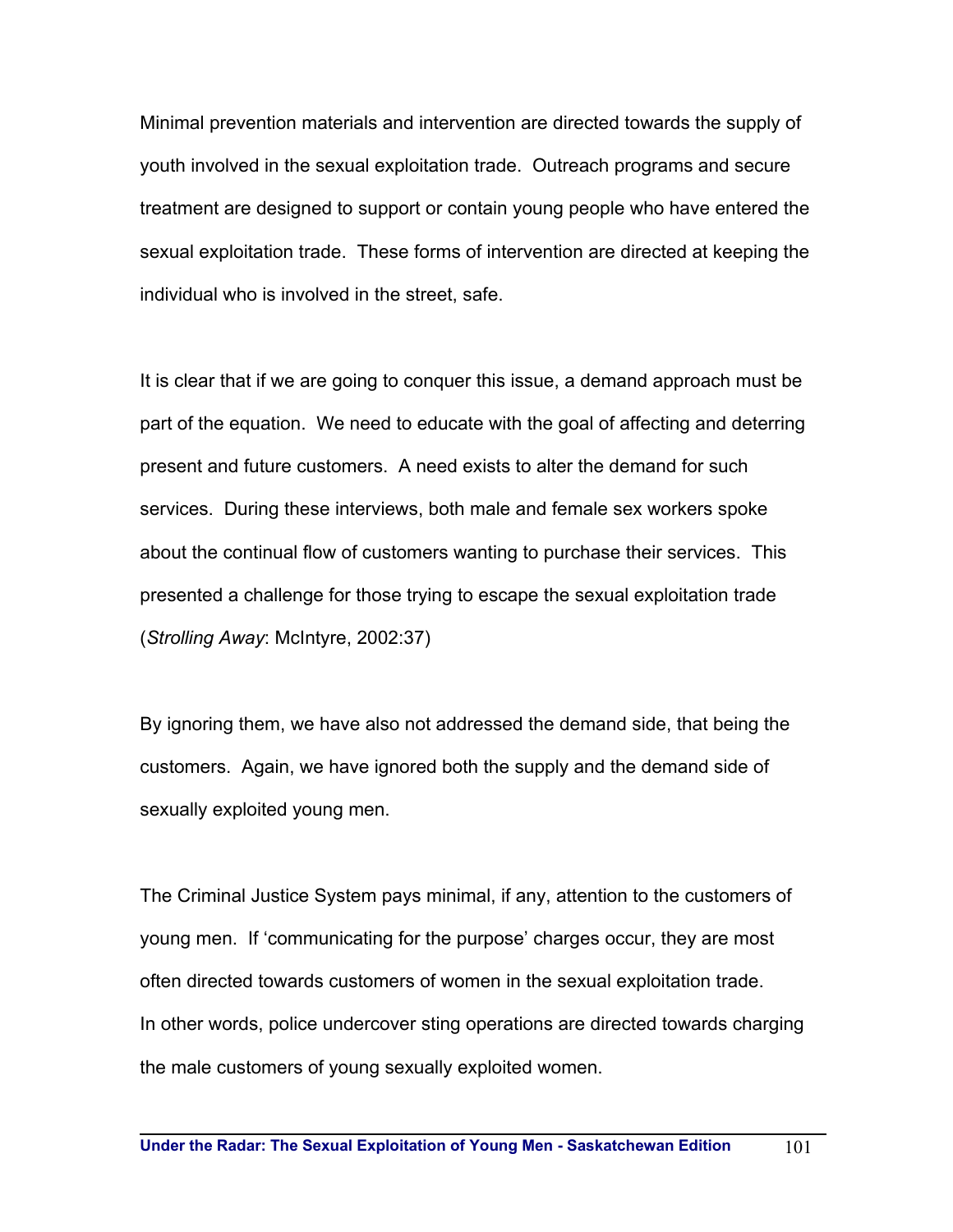The reverse is also true, young sexually exploited women are more likely to be detected by the police and charged with 'communicating'.

Our view of the sexual exploitation trade is classically heterosexual. We are prepared and comfortable to intervene both from a social and legal perspective with young sexually exploited women and their male customers. This is the traditional lens, or vision we have of the sex trade and the manner in which we intervene. It is a patriarchal, heterosexual view. We are uncomfortable and reluctant to intervene with young men who are being sexually exploited by adult men. The reality is, men are having sex with boys and paying for it.

#### **Recommendation #7**

*That we approach the issue of demand, that being customers, with an equal balance for both young men and women who are being sexually exploited. Like women, these men are young people who are in need of our assistance.* 

#### **Peer education**

A need exists to educate peers that the road out of the sexual exploitation trade is challenging. Members of both genders who have exited the sexual exploitation trade identified challenges in this process.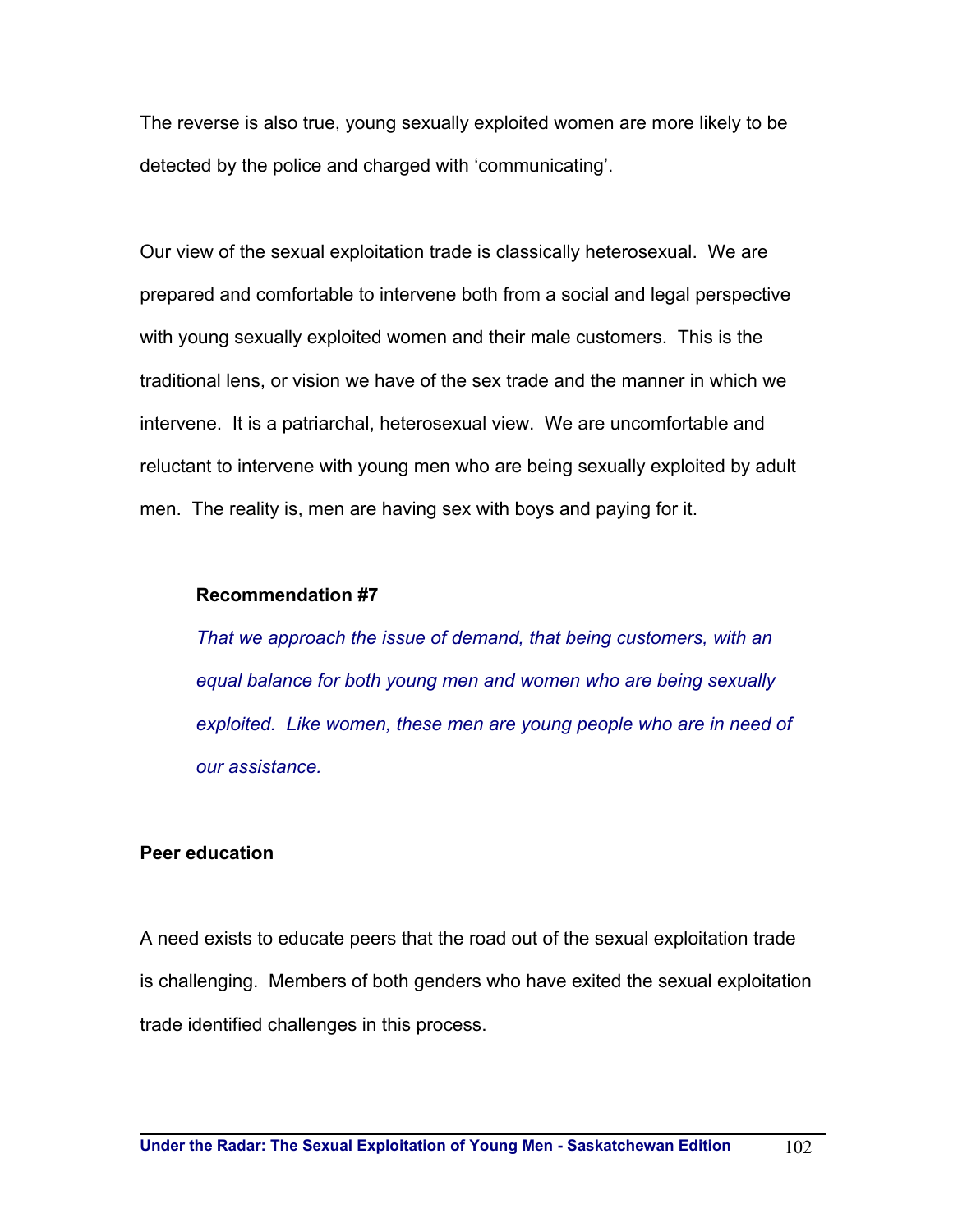They attempt to return to their communities after exiting the sexual exploitation trade; however, many feel different, separate and outside their original peer group. They are often ridiculed, teased and challenged by their peers.

For young men, the ridicule of stretching outside the traditional heterosexual framework for an extended drug-addicted time can haunt them.

## **Recommendation #8**

*That prevention information is directed towards both young men and women. We need to provide information that both young men and women in the sexual exploitation trade have experienced sexual abuse..* 

## **Community responsibility**

Over three quarters of young men in the sexual exploitation trade had the experience of having a "sugar daddy". Many of the young men interviewed were clear that these relationships were sexual in nature and included an older gay man seeking a relationship with a younger adolescent. This relationship often occurred in public.

The sugar daddy uses the public arena to display the relationship he has with the young man, who often serves as a status symbol for the sugar daddy. Numerous gifts and financial rewards are attached to this often temporary role.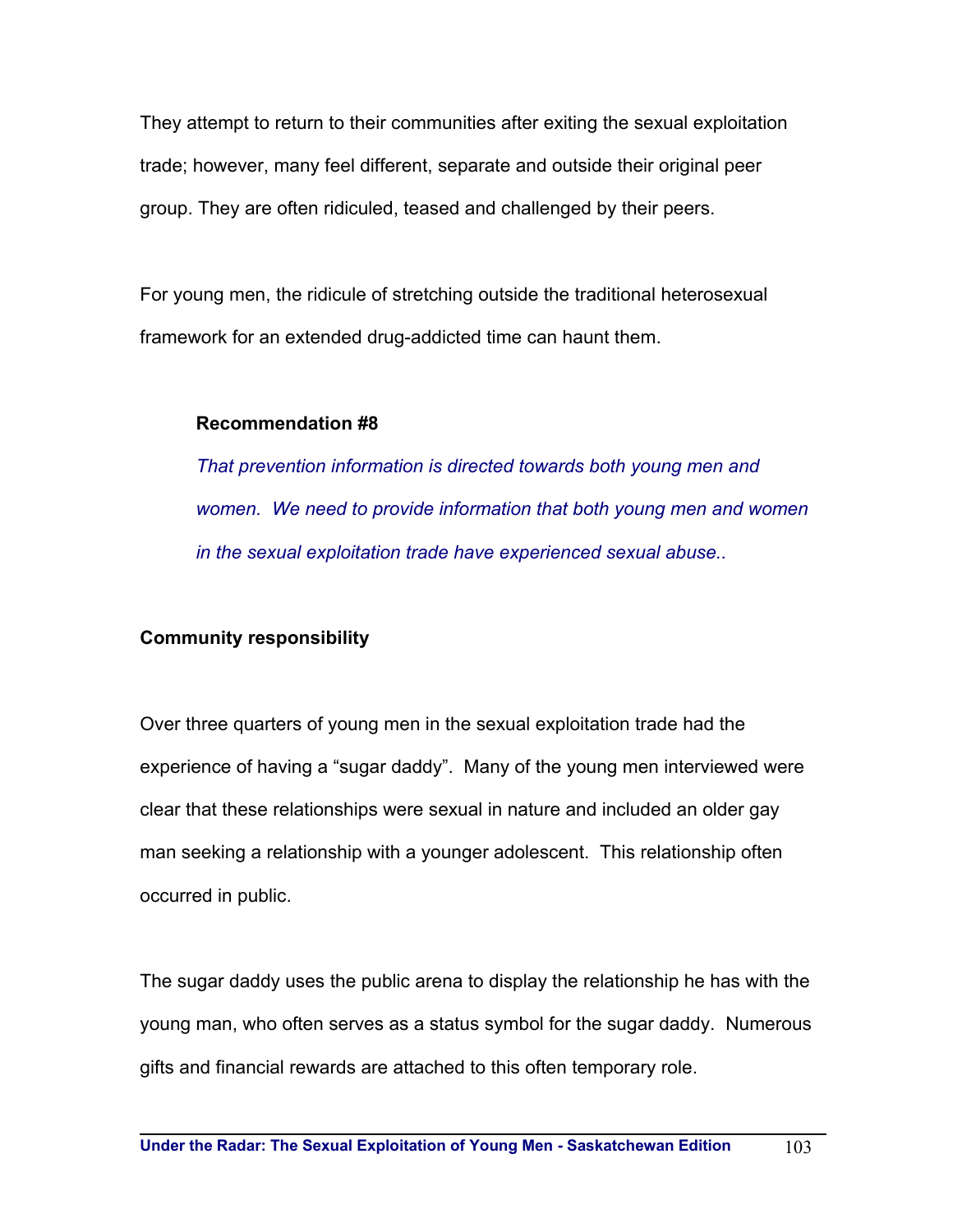Many of the young men interviewed spoke about being fired or replaced by a new younger adolescent as they began to age.

While there are numerous relationships where age differences occur among both genders, the sugar daddy relationship is particularly damaging because the exploitation occurs in such a young and vulnerable population of young males. (Eric Berndt, November 2004).

Awareness must be created in all communities that exploitative relationships should not be tolerated. Given the nature of the male sexual exploitation trade, this awareness is particularly important in the gay community as this is an arena where sugar daddy's 'parade' their adolescent partner.

#### **Recommendation #9**

*That the community-at-large recognize the damaging effects of sugar daddy relationships on this young and vulnerable population. In addition, an awareness of the economic disadvantages facing young males involved in the sexual exploitation trade must be taken into account and considered as a symptom of the differential power relationship existent in sugar daddy relationships.*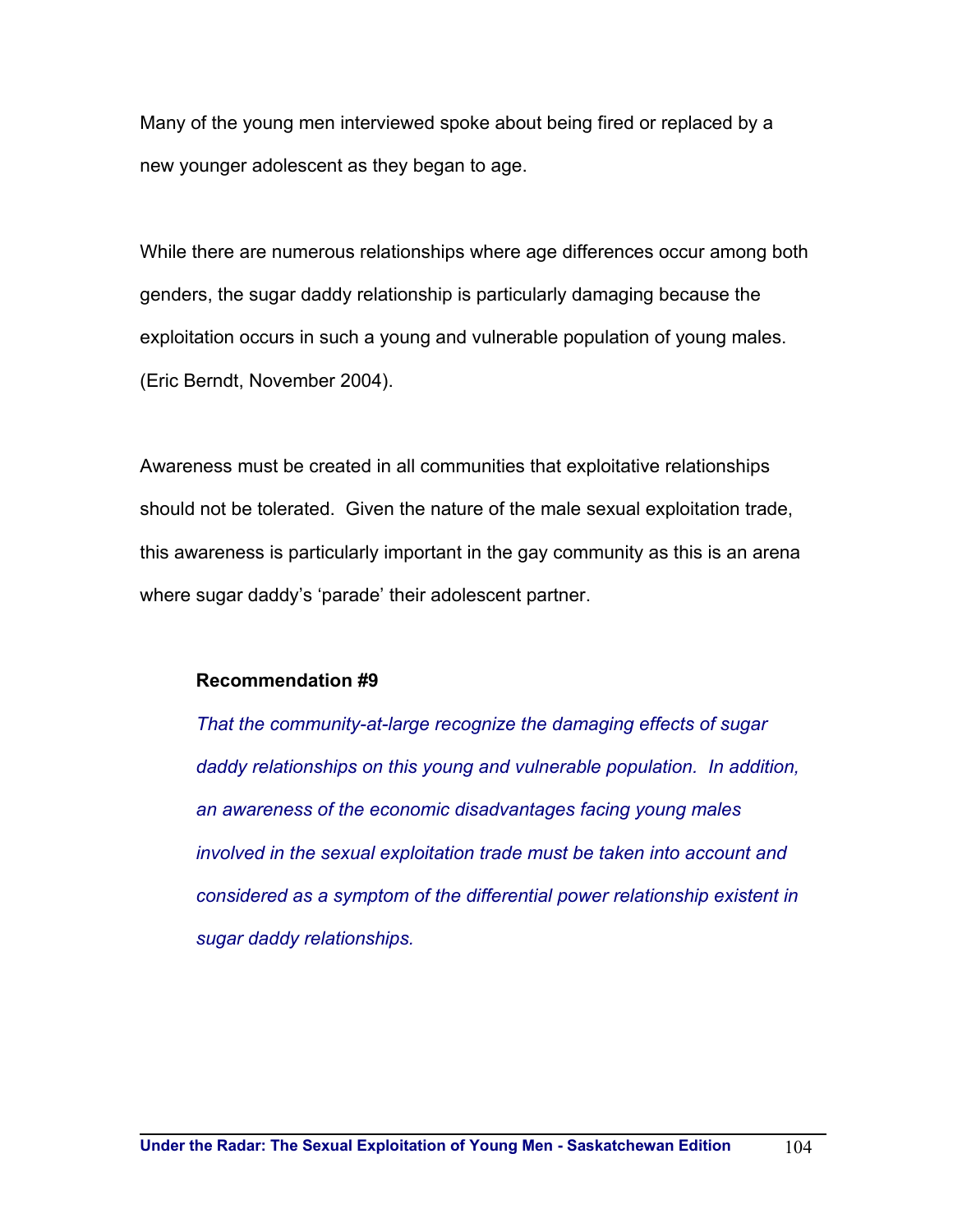#### **Transitioning support**

The transition from the street into the community is difficult for young persons exiting the sexual exploitation trade. As we have noted, young women often leave the sexual exploitation trade because they have birthed, or desire to birth children. This is neither a motivator, nor an opportunity for young men. During the exiting process, there is an inherent danger in socializing with peers who are still in the sexual exploitation trade. There is the risk of slipping back into the lifestyle, which involves drug consumption. Little "formal" community support exists for this population. Often I and my researchers transitioned into support people answering questions for those exiting the sexual exploitation trade. Nothing formally exists for helping this population exit the sexual exploitation trade.

#### **Recommendation # 10**

*Develop mentoring connections for the population that is exiting. A need exists for those exiting to have support from those who have exited. An experiential voice can assist an individual who is in the process of exiting the sexual exploitation trade. There are many questions, and those who have been through such a journey can better answer challenges facing those who are exiting.*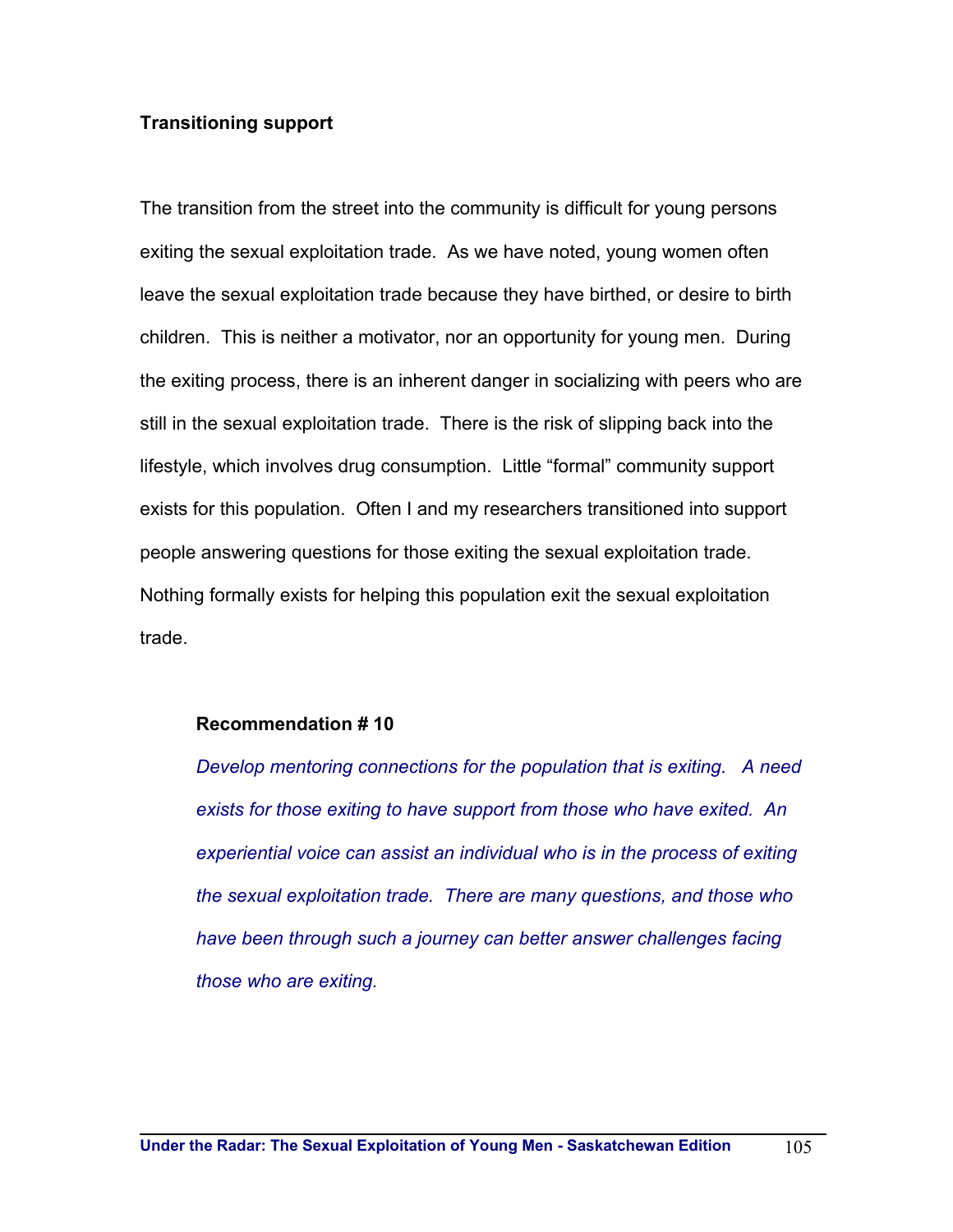*This type of service could be set up in a formal structure through an agency that works with this population or informally within the volunteer community network. This network could be set up in formal face-to-face meetings, telephone or online support.* 

# **Public education**

When we speak about youth prostitution or sexually exploited youth, we often see this as focused around young women. Prevention, intervention and support materials are primarily if not exclusively targeted to young women.

#### **Recommendation # 11**

*Prevention, intervention and re-integration materials be reviewed and materials adjusted to speak to the sexual exploitation of youth regardless of gender. Materials must recognize the differences facing young women and men in the sexual exploitation trade. Education for both genders needs to be covered in these materials, emphasizing that the sexual exploitation trade is a risk for both genders.* 

#### **Harm reduction**

The methods used in harm reduction approaches to drug abuse have been adopted for youth in the sexual exploitation trade.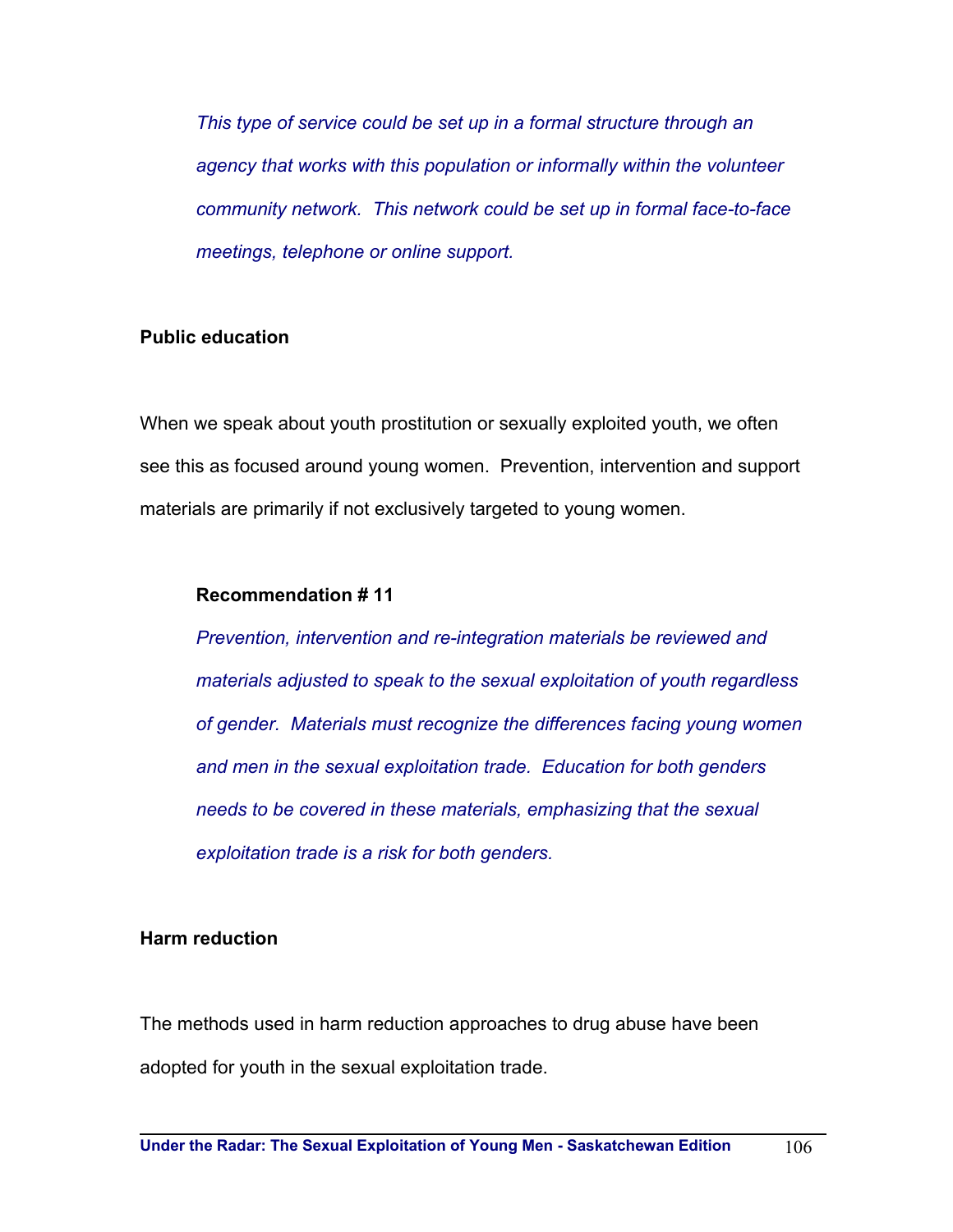As was noted in *Strolling Away* (McIntyre, 2002), it was suggested by experiential individuals that outreach services and professionals should directly offer respite and exiting support. There is value in offering condoms and bad date sheets; however, the offer to discuss exiting is of great value to those working in the sexual exploitation trade. The ultimate goal must always remain moving someone out of the sexual exploitation trade.

#### **Recommendation #12**

*That an evaluation occurs of harm reduction approaches such as distributing bad date sheets, mobile support services to sexually exploited youth. The opportunity exists to move into a more direct approach to intervention. The ultimate goal must always remain moving someone out of the sexual exploitation trade.* 

#### **Youth In Care**

Over 60% of those interviewed for this study were under government care. As noted by Shauna Parks-Denton, a former Executive Director of the Alberta Youth in Care and Custody Network and a Board Member of the National Youth In Care Network, "often youth from care have gaps in their sexual knowledge and education." This is even more pronounced with young men from care.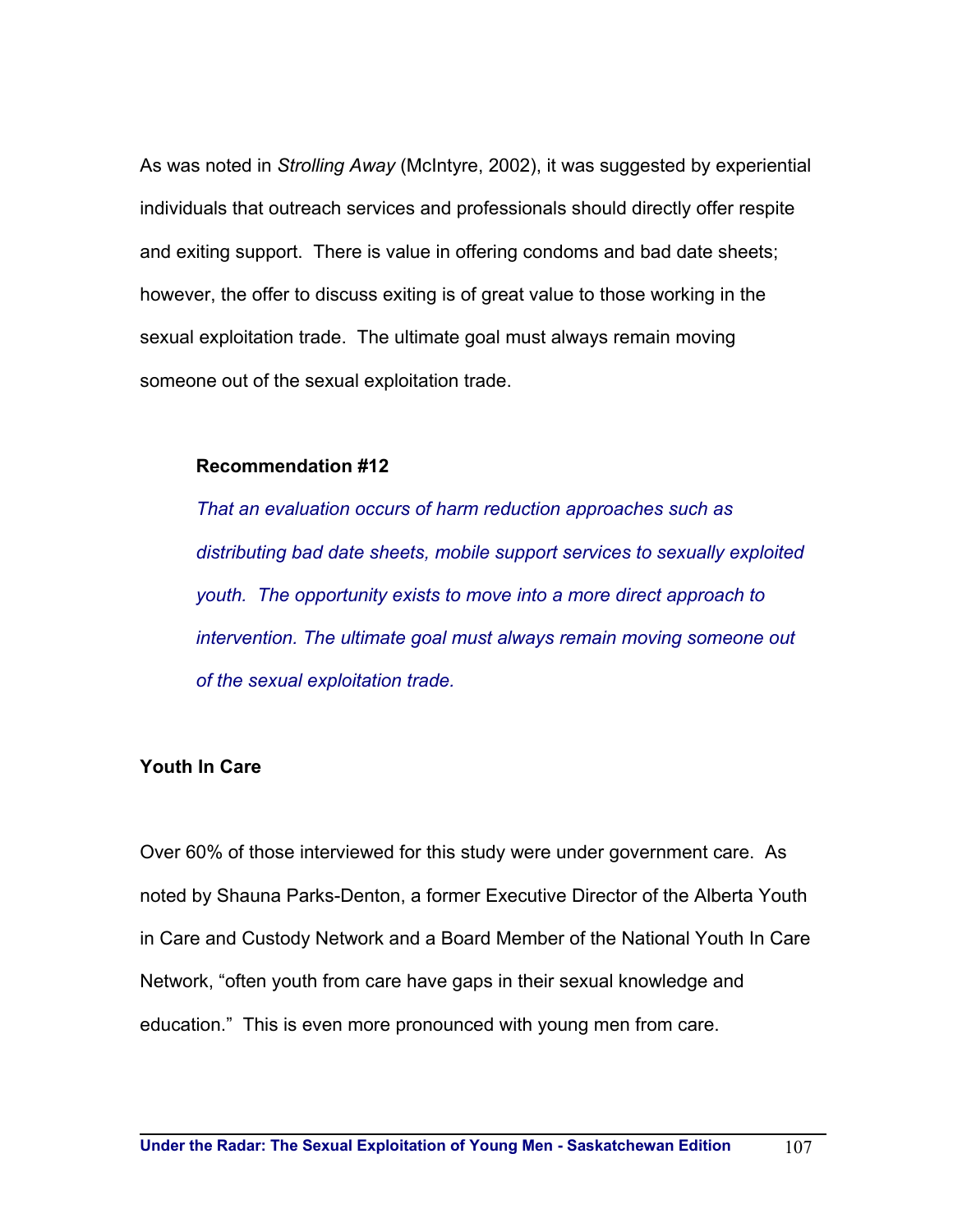#### **Recommendation #13**

*That the National Youth In Care Network embrace the topic of sexual awareness. There is a need to ensure that youth from care have the same knowledge base as the general youth population. This information could be delivered through DVD, booklets or lectures.* 

#### **Running Away**

We have seen that 76% of this population had a history of running away prior to their entrance into the street. The majority of those who had run away from home had backgrounds of physical and sexual abuse. While on the run, over 40% were offered food or shelter from a stranger with conditions attached, often sexual in nature. This often became a means for entrance into the sexual exploitation trade.

#### **Recommendation #14**

*That we develop and pay closer attention to youth who are running away. We need to recognize this as an early warning system for possible entrance into the sexual exploitation trade. For youth, service providers and professionals, the opportunity to support and stabilize a situation is more likely to occur prior to years of abuse and drug use on the street.*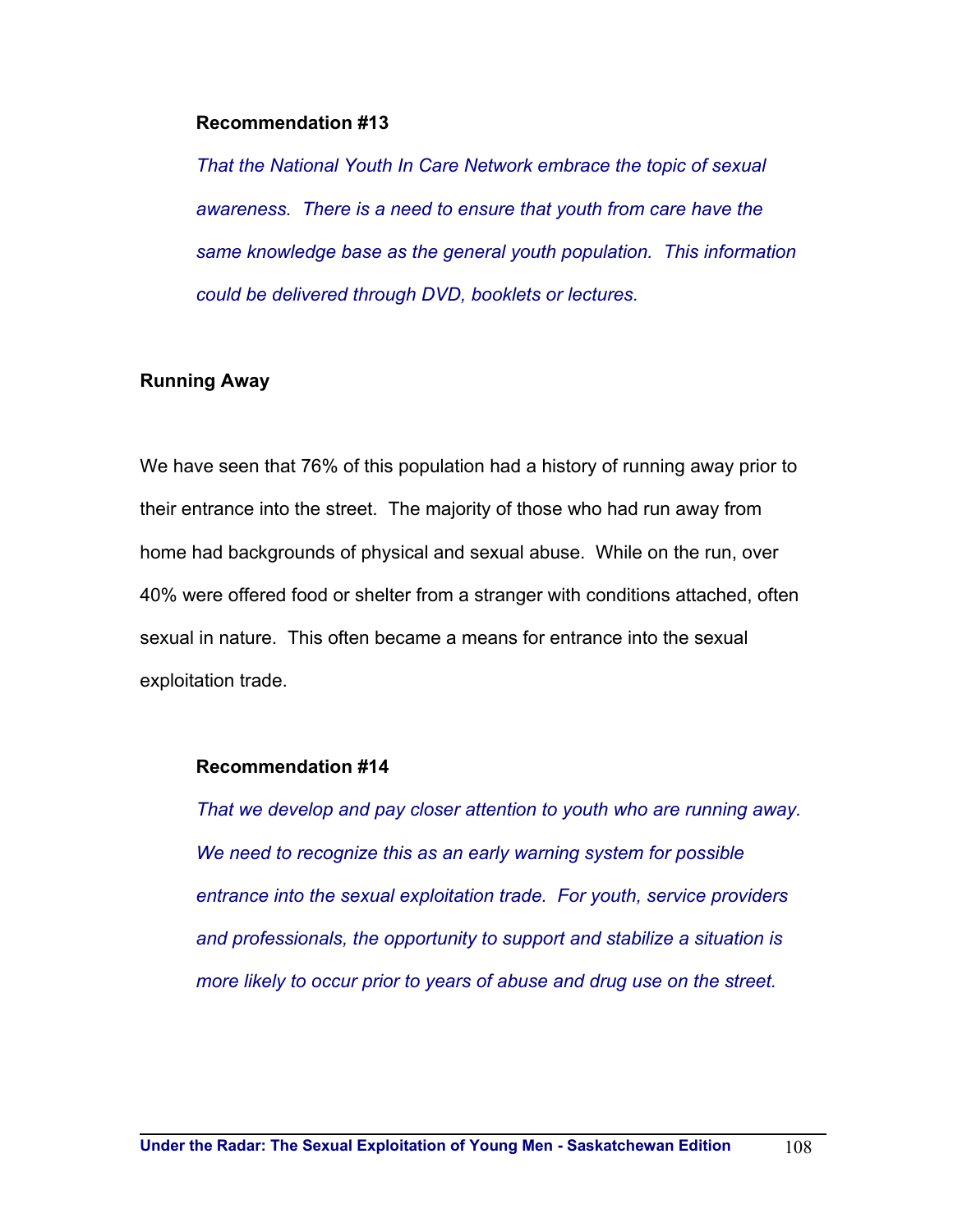# **Appendix 1: Strolling Away & Under the Radar**

|                                             | Average<br><b>Age First</b><br><b>Trick</b> | Total<br>Years On<br>The Street | Sexual<br>Abuse | Physical<br>Abuse | In<br>Government<br>Care | <b>Aboriginal Descent</b> |
|---------------------------------------------|---------------------------------------------|---------------------------------|-----------------|-------------------|--------------------------|---------------------------|
| Total 38<br>Interviews<br>Strolling<br>Away | 14 yr                                       | 260 yr<br>Avg. 7yrs             | 84%             | 79%               | 61%                      | 26%                       |
| Strolling<br>Away                           | 15 <sub>yr</sub>                            | 200 yrs<br>Avg. 6 yrs           | 82%             | 78%               | 61%                      | 24%                       |
| 33 Females<br>(87%)                         |                                             |                                 |                 |                   |                          |                           |
| Strolling<br>Away<br>5 Males                | 12 <sub>yr</sub>                            | 60 yrs                          | 100%            | 100%              | 60%                      | 40%                       |
|                                             |                                             | Avg. 12<br>yrs                  |                 |                   |                          |                           |
| (13%)                                       |                                             | $\star$                         |                 |                   |                          |                           |
| Under the<br>Radar AB                       | 15 yr<br>$***$                              | 322 yrs                         | 68%             | 86%               | 51%                      | 54%                       |
| 37 males                                    |                                             | Avg. 8.7<br>yrs                 |                 |                   |                          |                           |
| $(100\%)$                                   |                                             |                                 |                 |                   |                          |                           |
| Under the<br>Radar BC                       | 15 yr***                                    | 372 yrs<br>Avg. 9.3             | 78%             | 90%               | 46%                      | 43%                       |
| 40 Males<br>$(100\%)$                       | 17 yr***                                    | yrs                             |                 |                   |                          |                           |
| Under the<br>Radar SK                       | 15 <sub>yr</sub>                            | 358 yrs                         | 75%             | 75%               | 63%                      | 85%                       |
| 40 Males                                    |                                             | Avg 9.1                         |                 |                   |                          |                           |
| $(100\%)$                                   |                                             | yrs                             |                 |                   |                          |                           |
| Under the<br>Radar MN                       | 15 yr                                       | 342.5                           | 80%             | 90%               | 55%                      | 67.5%                     |
| 40 Males                                    |                                             | Avg 8.5                         |                 |                   |                          |                           |
| $(100\%)$                                   |                                             | yrs                             |                 |                   |                          |                           |

**Background Prior Sexual Exploitation Trade (males only)** 

\* Sample size includes only 5 males

\*\* 48% commenced street work under the age of 16 (18 individuals) 73% commenced street work under the age of 18 (9 individuals) 27% commenced street work as young adult that being 18 years of age and older (10 individuals)

\*\*\* The age of 15 was found for those 25 individuals that began under the age of 18. When including the 15 outliers the average age was 17.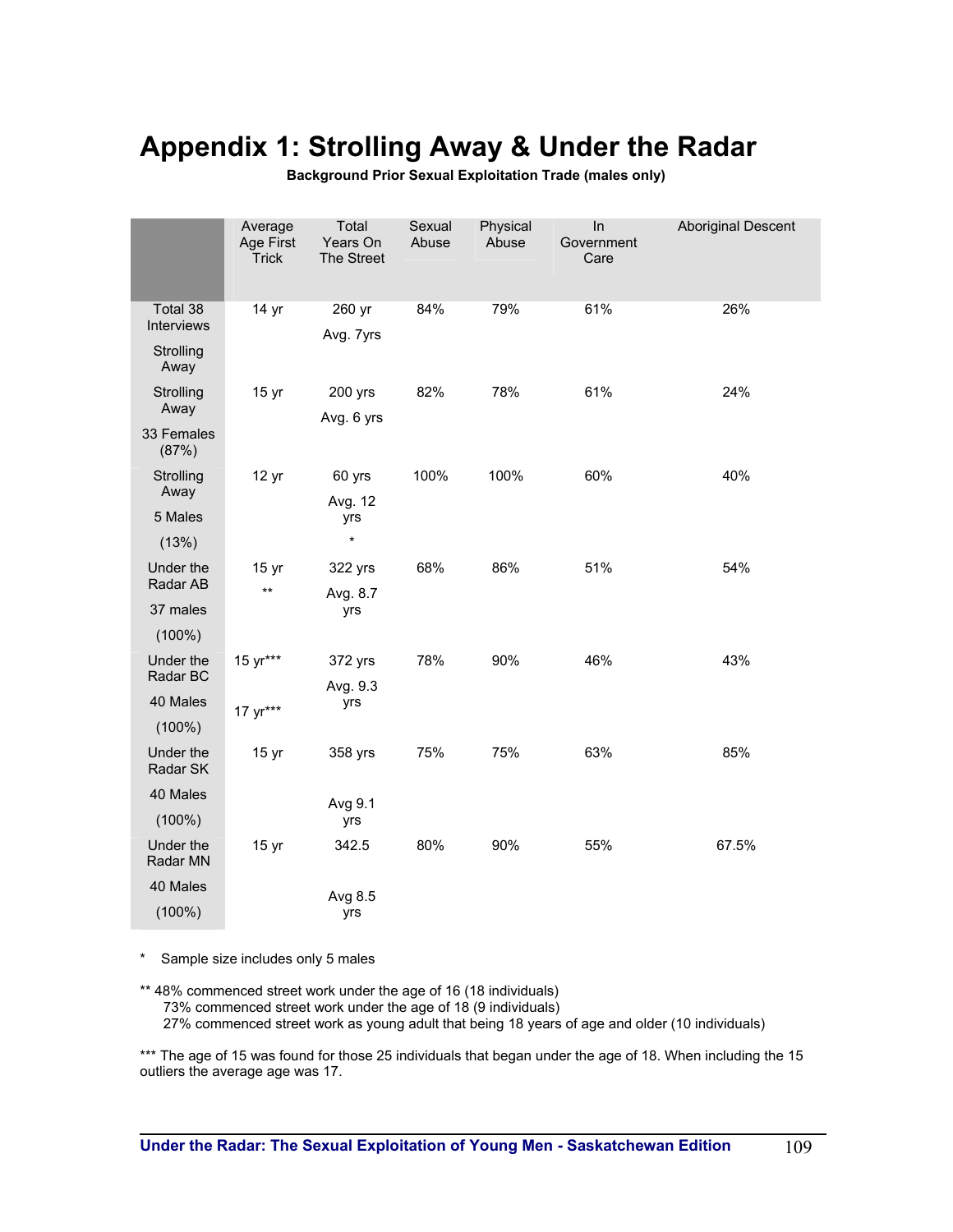# **Glossary**

## **BAD DATE**

When a customer/trick harms and/or rips off a sex trade worker. This often involves physical abuse and sometimes weapons.

## **BISEXUAL**

This refers to an individual that is physically, emotionally and sexually attracted to individuals of either gender.

## **BLOW JOB**

Oral sex/fellatio that a sex trade worker gives to a customer/trick. Male sex trade workers will often allow a customer/trick to give them a blow job. "French" is another term used for blow job.

## **BOTTOM**

This term refers to the physical positioning of anal penetration. The individual referred to as bottom will be the individual who is being anally penetrated.

## **BUDDY**

Customer/trick who purchases a man for sexual purposes in exchange for money.

# **CONFUSED**

This refers to an individual who is confused about their sexual identity. They do not see themselves as being straight, gay or bisexual.

## **CONDOMS**

Safe sex, sheiks, rubbers, prophylactics and covers are other terms used for condoms.

# **DATE**

Customer/trick who purchases the man for sexual purposes in exchange for money.

# **DOPE PUSHER**

An individual who sells non-prescription or prescription drugs illegally.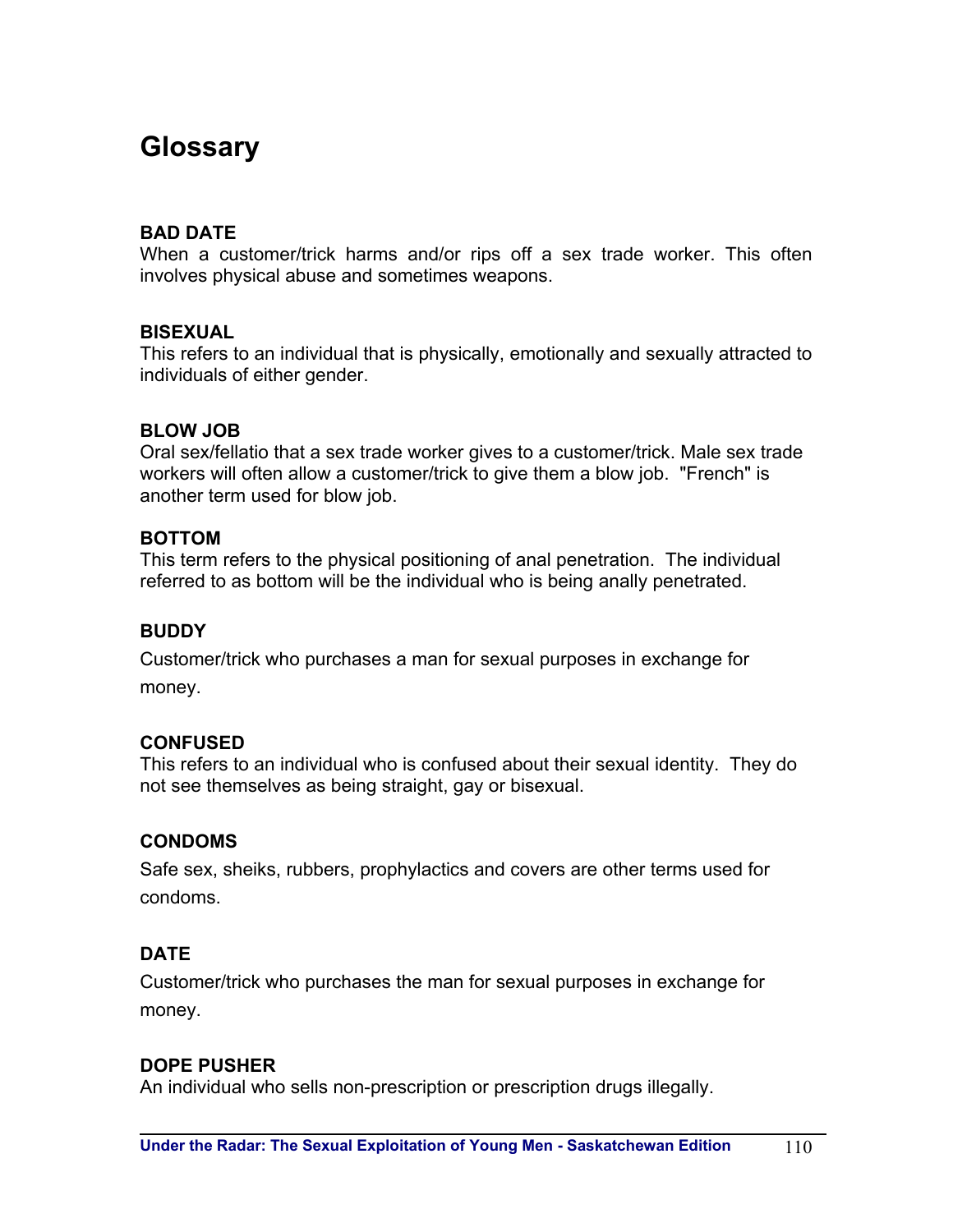## **FEMINIST RESEARCH**

"Feminist Research investigates the aspects of women's oppression while seeking at the same time to be part of the struggle against it." (McIntyre, 1995:15)

## **GAME**

Slang term used for the activity of prostitution.

## **GAY**

This refers to a male who is emotionally, physically and sexually attracted to the male gender. They have accepted and embraced a gay sexual identity in their personal life.

## **GAY BASHING**

Is an activity that usually involves straight males whose homophobia results in violence towards gay males or those who appear to be gay in the sexual exploitation trade.

## **GAY FOR PAY**

This refers to a young man who is heterosexual in their private sexual orientation, however will interact as gay strictly for pay in the sexual exploitation trade.

## **GLORY HOLE**

This refers to a secluded private booth where a man can insert his penis and he is stimulated by a hidden individual.

# **GROUNDED THEORY**

"At the beginning of the research, interviews usually consist of open-ended conversations during which respondents are allowed to talk with no imposed limitations of time. Often researchers sit back while the respondents tell their stories". (Feminist Research, Glaser & Strauss, 1967:76)

# **HAND JOB**

Sex trade worker masturbates customer.

## **HIGH**

The physiological and mental reaction to drugs.

## **HOMOPHOBIA**

A non-clinical term used to describe the fear of, aversion to, or discrimination against homosexuality or homosexuals.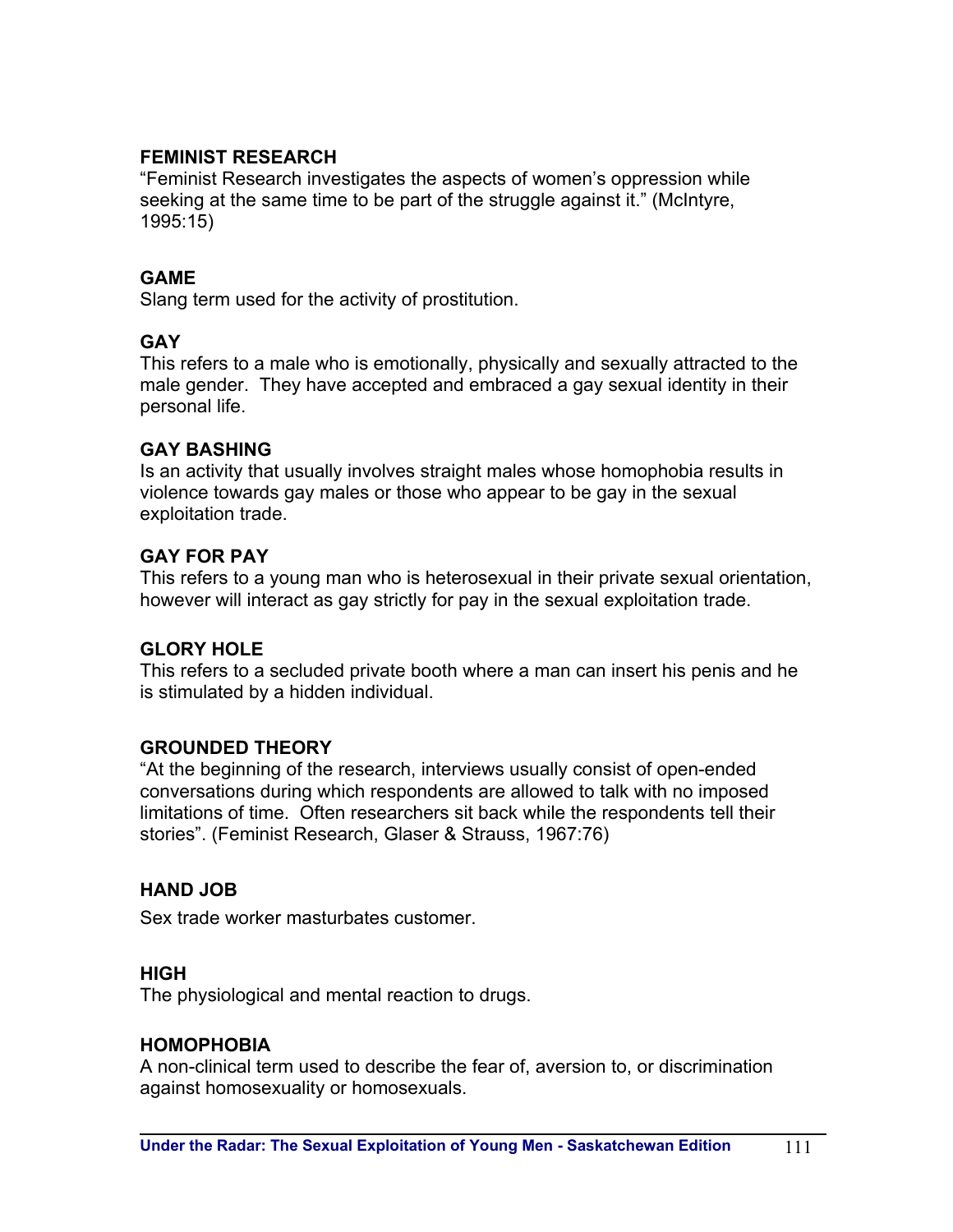## **HUSTLER**

Term most often used for male sex worker.

## **JOHN**

The customer who purchases a man for sexual purposes in exchange for money. They are also referred to as "customer", "trick", "buddy" or "date".

# **LINES OF INQUIRY**

The method of open-ended questioning on a specific topic.

## **MAINSTREAM FOLKS**

People who are not involved in prostitution.

## **PCHIP**

The Protection of Children Involved in Prostitution (PCHIP) was enacted in 1999 in Alberta. This legislation recognizes that children involved in prostitution are victims of sexual abuse and require support. Police and/or the director of Child Welfare may apprehend and confine a young person in a Protective Safe House.

## **PROSTITUTION**

An individual who engages in sexual activity for the exchange of money or products.

## **PUMP**

The energy, activity and unpredictable nature of street life described by sex trade workers.

## **REGULAR**

A consistent, repetitive customer who will interact with the same sexually exploited young man.

## **RITUALS**

A pattern of behaviour that occurs in specific situations.

# **SEXUAL EXPLOITATION TRADE**

Profession where youth engage in sexual activities with adults for money or products.

## **SNOWBALL SAMPLING**

Results when persons interviewed tell others about the research and/or identify others to be interviewed.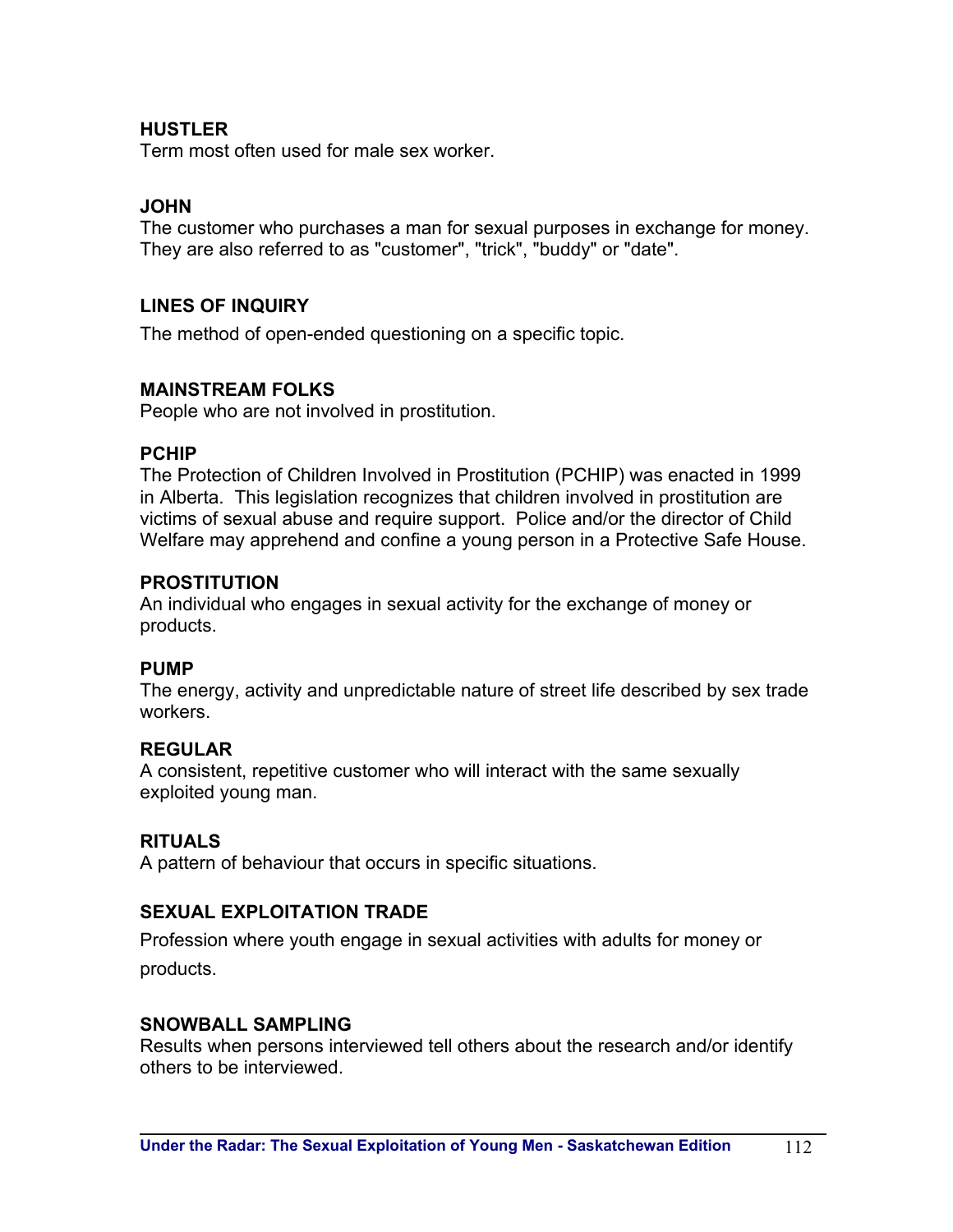## **SHELTERS**

Large temporary accommodation that houses numerous individuals in the community.

## **SQUARE**

A person who is not knowledgeable about the street.

## **STRAIGHT PEOPLE**

In this case, it does not necessarily mean heterosexual. This refers to people not involved in prostitution.

# **STRAIGHT FOR PAY**

This refers to a young man who is homosexual in his private sexual identity. For survival, this young man will perform heterosexual sexual activities for pay.

## **STROLL**

Area where someone works on the street. Known as the 'stroll' because the sex worker walks up and down it. This constant movement was necessary historically because of the old Vagrancy charges. There is a distinction of "high stroll", meaning more expensive sex workers, like "high track". "Low stroll" is the same as "low track" meaning less expensive sex workers.

## **SUGAR DADDY**

Refers to an older gay man who seeks a relationship with a younger gay man. This often involves sexual activity. The young man is rewarded with presents and necessities. The younger male is also often the exclusive 'ownership' of the older gay man in public places. A gay-for-pay young man would not seek out a sugar daddy relationship.

## **TOP**

This term refers to the physical positioning of anal penetration. The individual referred to as top will be the individual who is anally penetrating.

# **TRACK**

The street where you work is known as the "track" or "stroll". No one knows for sure why it is called track. Some relevant connotations are: that it is the wrong side of the tracks; track marks up and down arms; often by railway tracks; people drive up and down like they are on tracks. "Tracks" are sometimes seen as high and low.

# **TRADE**

Slang term used for the activity of prostitution.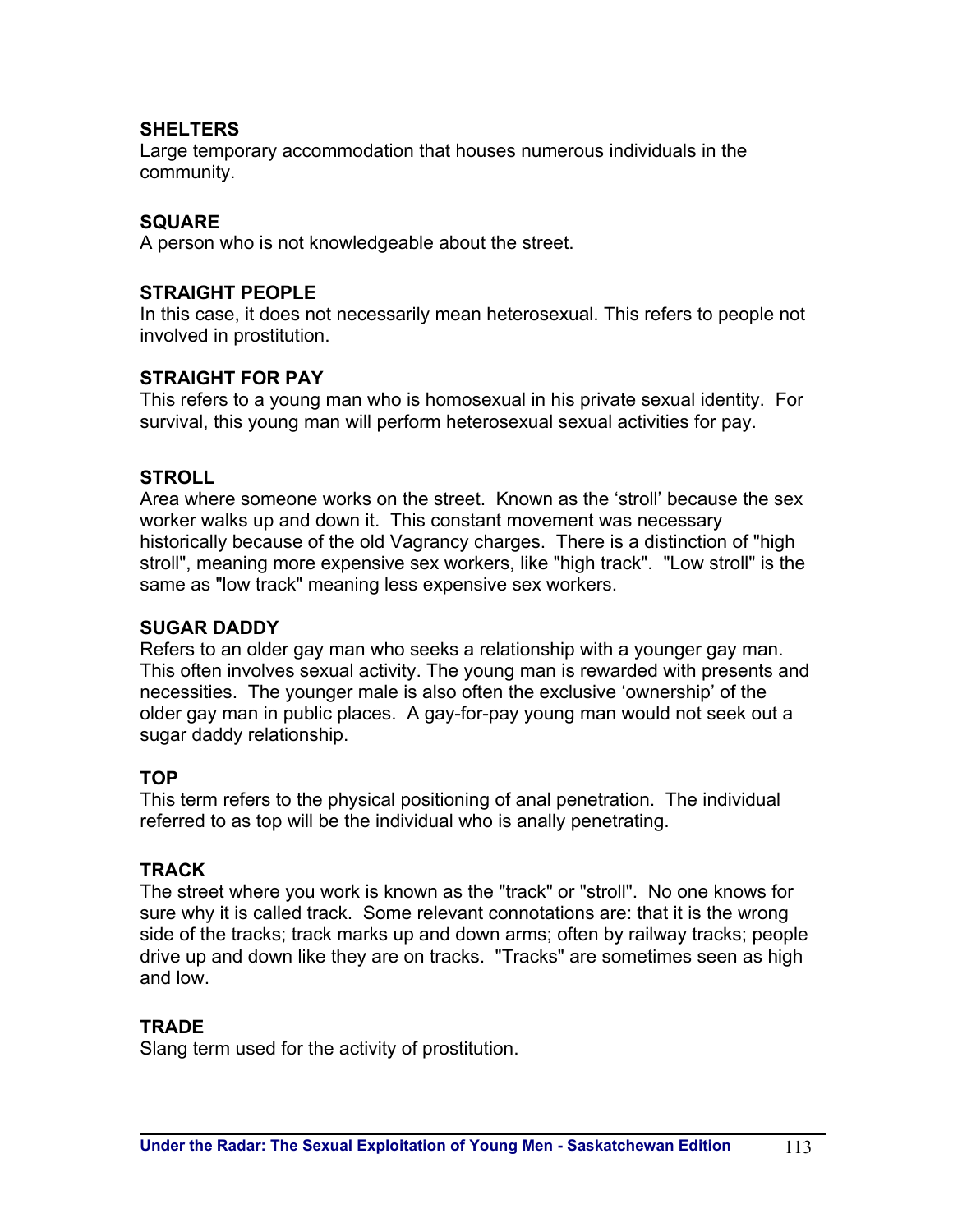#### **TRANNY FOR PAY**

This refers to a young man who is either gay or heterosexual in their sexual orientation who presents as a transvestite while working in the sexual exploitation trade.

#### **TRANSSEXUAL**

An individual who has a consistent overwhelming need to live their life as a member of the opposite gender.

#### **TRICK**

Customers who purchase the man for sexual purposes in exchange for money. The customer is also known as 'buddy', 'john' or 'date'.

#### **TURNED HIM**

Refers to action with a customer. It means that the money is exchanged and the sex act is complete. 'Turned a trick' is another term for 'turned him'.

#### **TURNED OUT**

Refers to when a sex trade worker first began working.

#### **TURNED A TRICK**

When a sex trade worker completes a transaction with a customer. Also known as 'turned him'.

#### **TWO SPIRITED**

Aboriginal people who identify themselves as gay or lesbian. The terms, gay or lesbian are of European origin, therefore, 'two spirited' is preferred because it is more culturally relevant to Aboriginal lesbians and gays.

#### **WORKING**

If a worker considers themselves to be transsexual they will say they are working. The term "working" is one that women also use in the sexual exploitation trade.

#### **YOUTH IN CARE**

An advocacy organization for youth who are in the care of government. Adults who were youth in the care of government now manage this organization.

#### **YOUTH PROSTITUTION**

A youth who enters the sexual exploitation trade.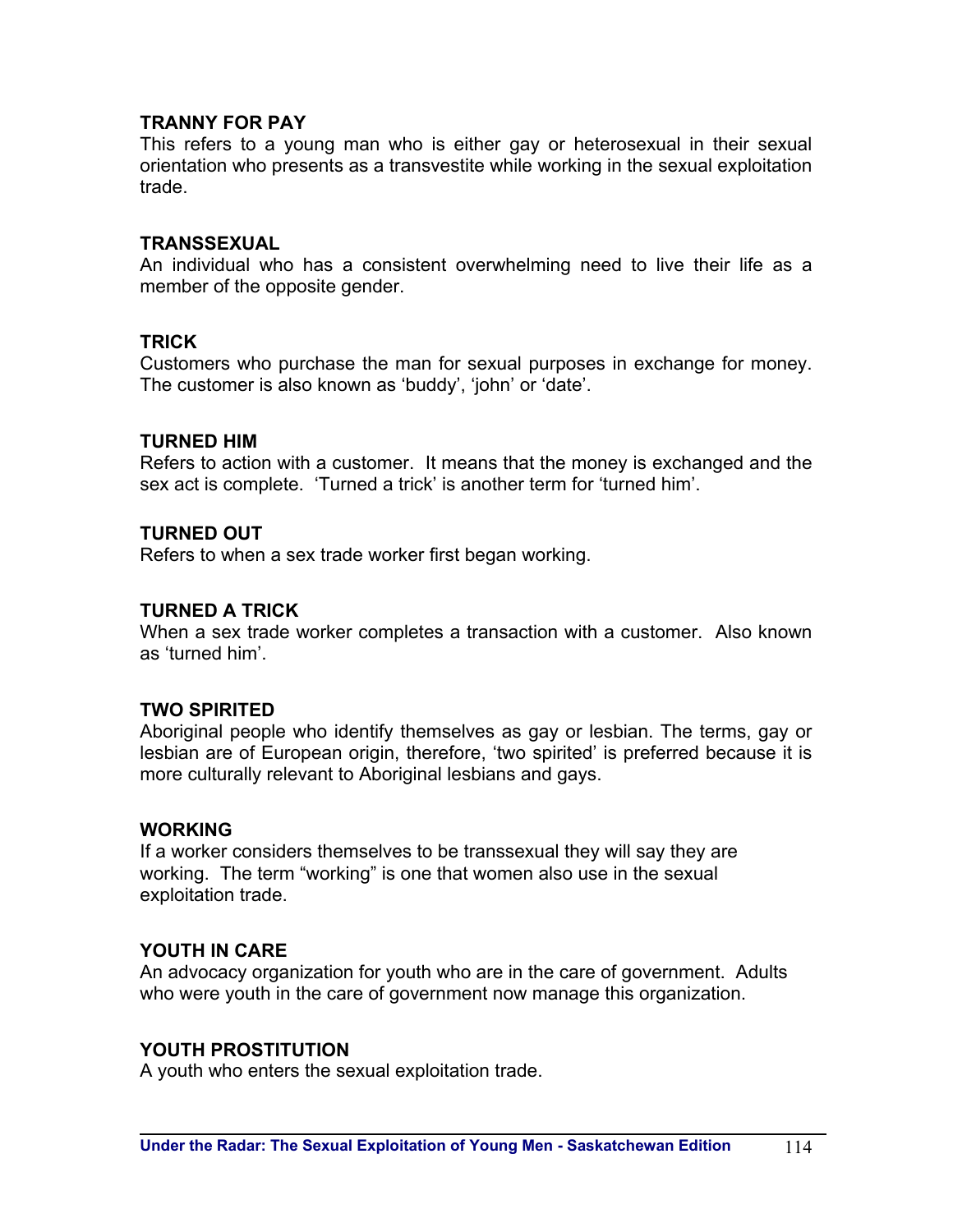# **Bibliography**

- Ackard, D. M. & Neumark-Sztainer, D. (2001). Health Care Information Sources for Adolescents: Age and Gender Differences on Use, Concerns, and Needs. Journal of Adolescent Health, Vol. 29, No. 3, pp. 170-176.
- AIDS Calgary Awareness Association. (1999, April). Male sex trade workers: A literature and program review. Calgary, AB: Jennifer L. Olsen.
- AIDS Vancouver. (n.d.). Boys r us, in our own words: Everybody's survival plan is different. Vancouver, BC: Terry Trussler.
- Ainyette, I. G., Templer, D. I., Brown, R., & Veaco, L. (1988). Adolescent Female Prostitutes, Archives of Sexual Behaviour, Vol. 17, No. 5, pp. 431-438.
- Alexander, P. (1987). Prostitution: A Difficult Issue for Feminists. In F. Delacoste & P. Alexander (Eds.), Sex Work Writings by Women in the Sex Industry (pp. 184-214). Pittsburgh: Cleis Press.
- Allen, D.M. (1980). Young male prostitutes: A psychosocial study. Archives of Sexual Behaviour, Vol. 9, No. 5, pp. 399-426.
- Allman, D. (1999). M is for mutual A is for acts: Male sex work and AIDS in Canada. Ottawa, ON: Health Canada.
- Allman, D., Fenning, J., Gibson, P., Holmes, J., Hutchison, D., Laboucane-Yemn, Y., Manzon, L., Muirhead, K., Norman, J., & Kootney/Boundary Community Health Services Society. (2000, April). Sex in exchange for money or goods: Prostitution and HIV testing practices in a rural population of men and women in the interior of British Columbia. Paper presented to the ninth annual conference on HIV/AIDS research, Montreal, QUE.
- Allman, D. & Myers, T. (1999). Male Sex Work and HIV/AIDS in Canada. In P. Aggleton (Ed.), Men Who Sex. (pp. 61-82). London: UCL Press.
- Anderson, E. (1974). Prostitution & Social Justice Chicago 1910-15. Social Service Review, Vol. 48, pp. 203-228.
- Armstrong, E. G. (1981). The Sociology of Prostitution. Sociological Spectrum, #1, pp. 91-102.
- Atkinson, L. (1989). Social Policy Aspects of Human Sexuality. In K. McKinney & S. Sprecher (Eds.), Human Sexuality: The Societal Context (pp. 463-486). Norwood: Ablex Publishing Corporation.
- Aubry, D. (1996). Perceptions of interagency collaboration. Unpublished masters thesis, University of Calgary, Calgary, AB.
- Aubry, D. (1997, Spring). Cover story. CCASA News, Vol. 1.1, pp. 1-3.
- Bagley, C. (1991). Study of 40 former prostitutes in Calgary and Edmonton. Annals of Sex Research, Vol. 4, pp. 32-33.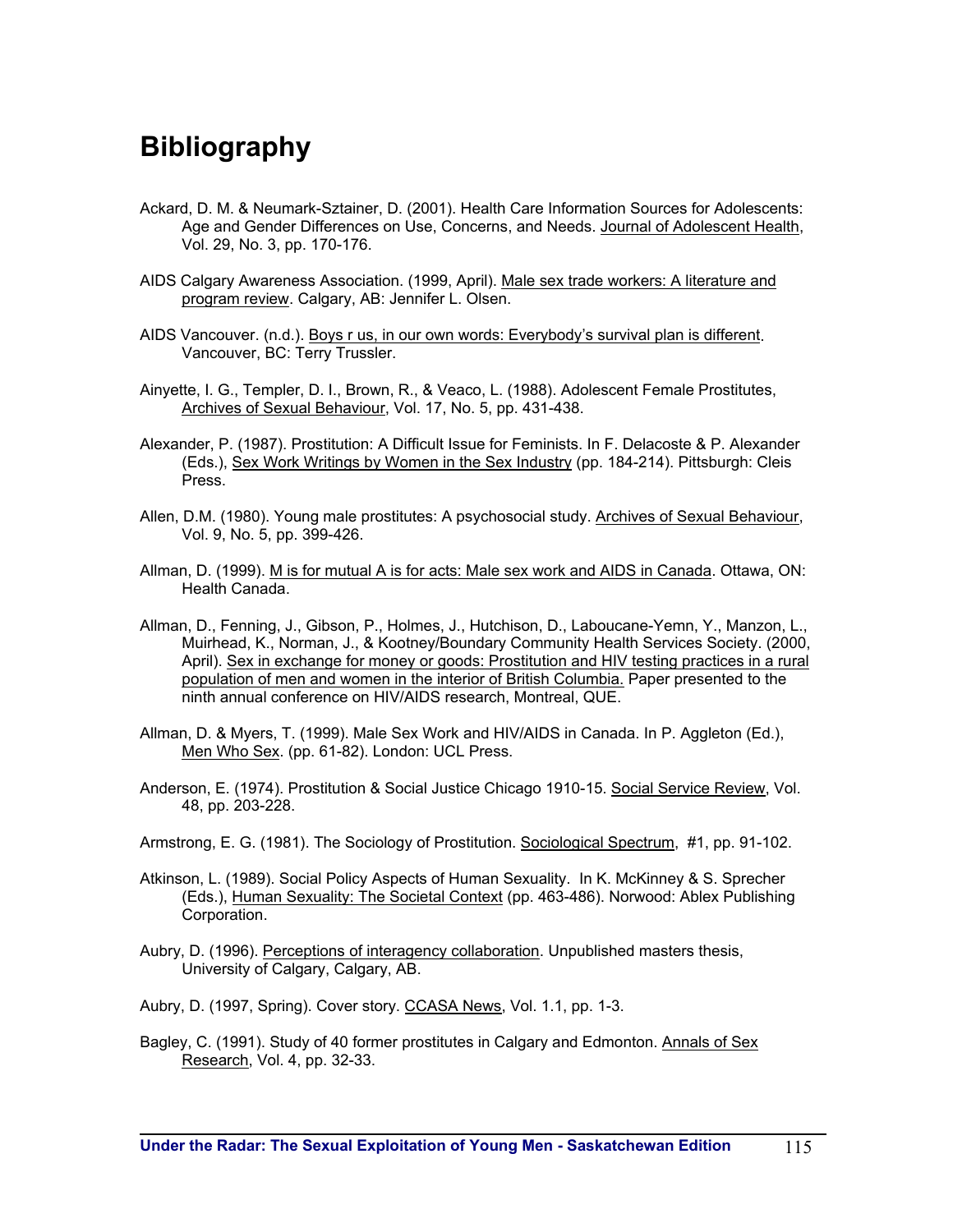- Baizerman, M., Thompson, J. & White-Stafford, K., (1979). Adolescent Prostitution. Children Today, September/October, pp. 20-24.
- Barker, G. (2000). What About Boys? A Literature Review on the Health and Development of Adolescent Boys. Switzerland: World Health Organization.
- Baron, S. W. (2003). Street Youth Violence and Victimization. Trauma, Violence, & Abuse, Vol. 4 No. 1, pp. 22-44.
- Barrett, D. & Beckett, W., (1996). Child Prostitution: Reaching Out to Children Who Sell Sex to Survive. British Journal of Nursing, Vol. 5, pp. 1120-1125.
- Barry, K. (1979). Female Sexual Slavery. New Jersey: Englewood Cliffs.
- Bazemore, G. (2001). Young People, Trouble and Crime: Restorative Justice as a Normative Theory of Informal Social Control and Social Support. Youth and Society, Vol. 33, No. 2, pp. 199-226.
- Bell, L. (Ed.) (1987). Good Girls/Bad Girls: Sex Trade Workers and Feminists Face to Face. Toronto: The Women's Press.
- Bell, S. J. (2002). Young Offenders and Juvenile Justice: A Century After the Fact. Scarborough: Nelson.
- Berg-Kelly, K. (2003). Adolescent Health, School Health Activities, Community Contexts, and Health Surveys in Sweden. Journal of Adolescent Health. Vol. 33, pp. 226-230.
- Beyers, J. M. & Loeber, R. (2003). Untangling Developmental Relations Between Depressed Mood and Delinquency in Male Adolescents. Journal of Abnormal Child Psychology. Vol. 31, No. 3, pp. 247-266.
- Borchert, J. & Heinberg, L. (1996). Gender Schema and Gender Role Discrepancy as Correlates of Body Image. The Journal of Psychology. Vol. 30, No. 5, pp. 547-559.
- Bour, D., Young, J. & Henningsen, R. (1989). A Comparison of Delinquent Prostitutes and Delinquent Non-prostitutes of Self Concept. Journal of Offender Counselling Services and Rehabilitation, Vol. 9, No. 1, pp. 89-101.
- Bowlby, J. (1987). Attachment & Loss: Volume 2, Volume 3, Middlesex: Penguin Books.
- Box, S. (1983). Power, Crime and Mystification. London: Tavistock Publications Limited.
- Boyer, D. (1989). Male Prostitution and Homosexual Identity. Journal of Homosexuality, Vol. 17, Nos. 1-2, pp. 151-184.
- Boyer, D. & James, J. (1982). Easy Money: An Adolescent Involvement in Prostitution. In S. Davidson (Ed.), Justice for Young Women: Close Up on Critical Issues (pp.73-97). Tuscon: New Directories for Young Women.
- Bracey, D. (1983). The Juvenile Prostitute: Victim and Offender. Victimology, Vol. 7, No. 3-4, pp. 151-160.
- Brannigan, A. (1994). Victimization of prostitutes in Calgary and Winnipeg (TR1996-15e). Ottawa, ON: Department of Justice Canada.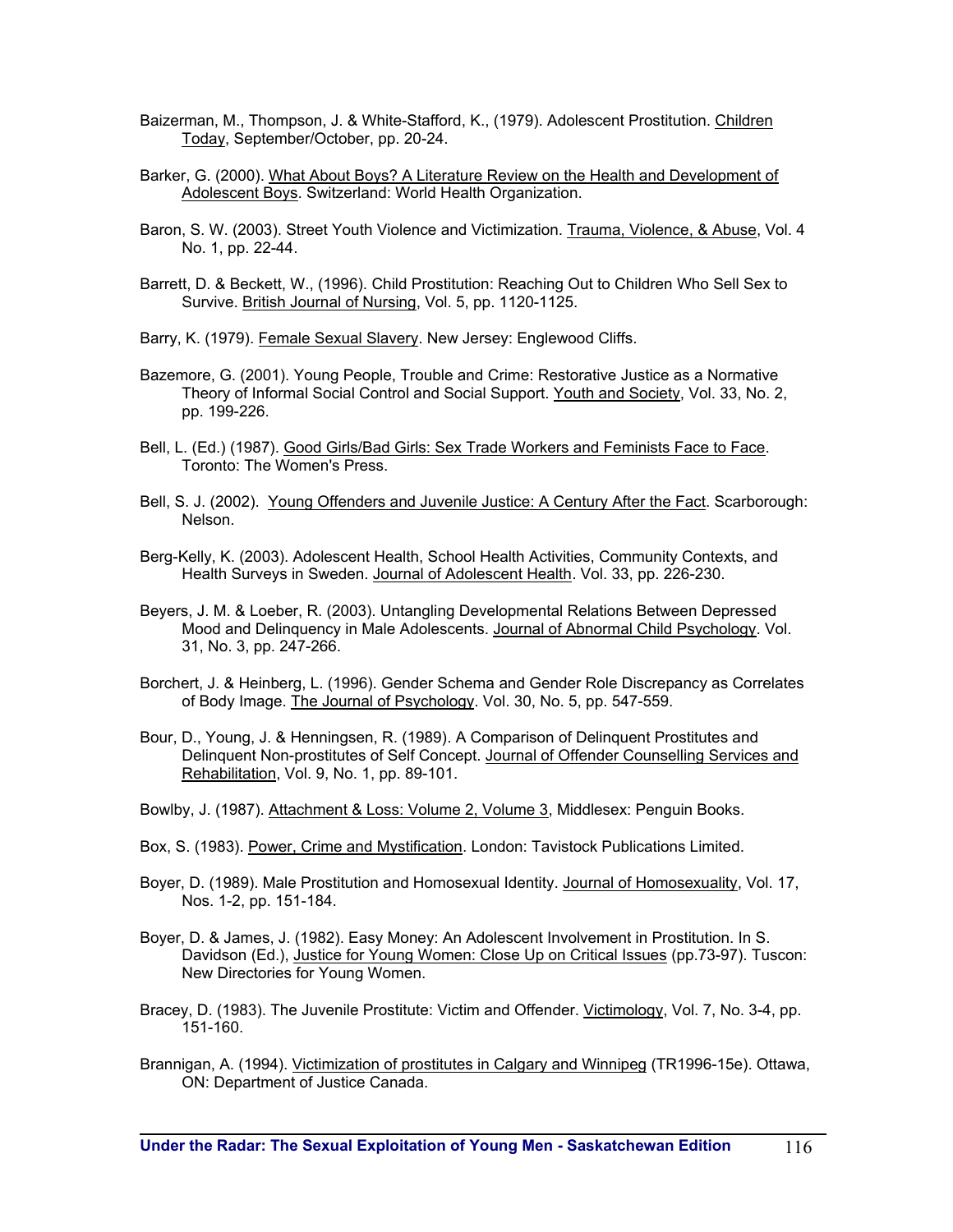- Brock, D. (n.d.). Prostitutes are scapegoats in the AIDS panic. Resources for Feminist Research, Vol. 18, No. 2, pp. 13-17.
- Brock, D. (1985-86). From Hooker to Harlot: Myths of Prostitution. Broadside, Vol. 7, No.6, pp. 8-  $\mathsf{Q}$
- Brock, R. D. & Kinsman, G. (1986). Patriarchal Relations Ignored: A Critique of the Badgley Report on Sexual Offences Against Children and Youths. In J. Lowman, M.A. Jackson, T.S. Palys & S. Gavigan (Eds.), Regulating Sex: An Anthology of Commentaries on the Badgley and Fraser Reports (pp. 107-125) Burnaby, BC: School of Criminology, Simon Fraser University.
- Brown, J. & Victor, M. (1996). Research Directions in Male Sex Work. Journal of Homosexuality, Vol. 31, No. 4, pp. 29-56.
- Brown, M. (1979). Teenage Prostitution. Adolescence, Vol. XIV, No. 56, pp. 663-679.
- Bryant, C. & Palmer, E. (1975). Massage Parlours and 'Handwhores': Some Sociological Observations. The Journal of Sex Research, Vol. 11, No. 3, pp. 227-241.
- Burgess-Wolbert, A. & Birnbaum H. J. (1984). Youth Prostitution. American Journal of Nursing, Vol. 82, pp. 833-835.
- Burnett, J. W., Anderson, W. P., & Heppner, P. P. (1995). Gender Roles and Self-Esteem: A Consideration of Environmental Factors. Journal of Counseling & Development, Vol. 73, No. 3, pp. 323-326.
- Burton, D. L. (2003). Male Adolescents: Sexual Victimization and Subsequent Sexual Abuse. Child and Adolescent Social Work Journal, Vol. 20, No. 4, pp. 277-296.
- Calgary Rocky View Child and Family Services. (1998, November 9). Meeting minutes from Protection of Children Involved in Prostitution Act Partner's Planning Committee, Calgary, AB.
- Canadian Child Welfare Association (CCWA). (1987). Proceedings of the National Consultation on Adolescent Prostitution, Mont Tremblant, QU: CCWA.
- Caplan, G. (1984). The Facts of Life About Teenage Prostitution. Crime and Delinquency, Vol. 30, No. 1, pp. 69-74.
- Carmichael, K. (1982). A City and its Prostitutes. New Society, January, pp. 53-55.
- Cates, J.A. (1989). Adolescent male prostitution by choice. Child and Adolescent Social Work, Vol. 6, No. 2, pp. 151-156.
- Cates, J. A. & Markely, J. (1992). Demographic, Clinical and Personality Variables Associated with Male Prostitution by Choice. Adolescence, Vol. 27, No. 107, pp. 695-707.
- Caukins, E. S. & Coombs, R. N. (1976). The Psychodynamics of Male Prostitution. American Journal of Psychotherapy, Vol. 30, pp. 441-451.
- Chappell, H. (1986). The Rent Boy Scene. New Society, October 1986, pp. 8-9.
- Coleman, E. (1989). The development of male prostitution activity among gay and bisexual adolescents. In G. Herdt (Ed.) Gay and lesbian youth (pp. 131-149). Haworth Press.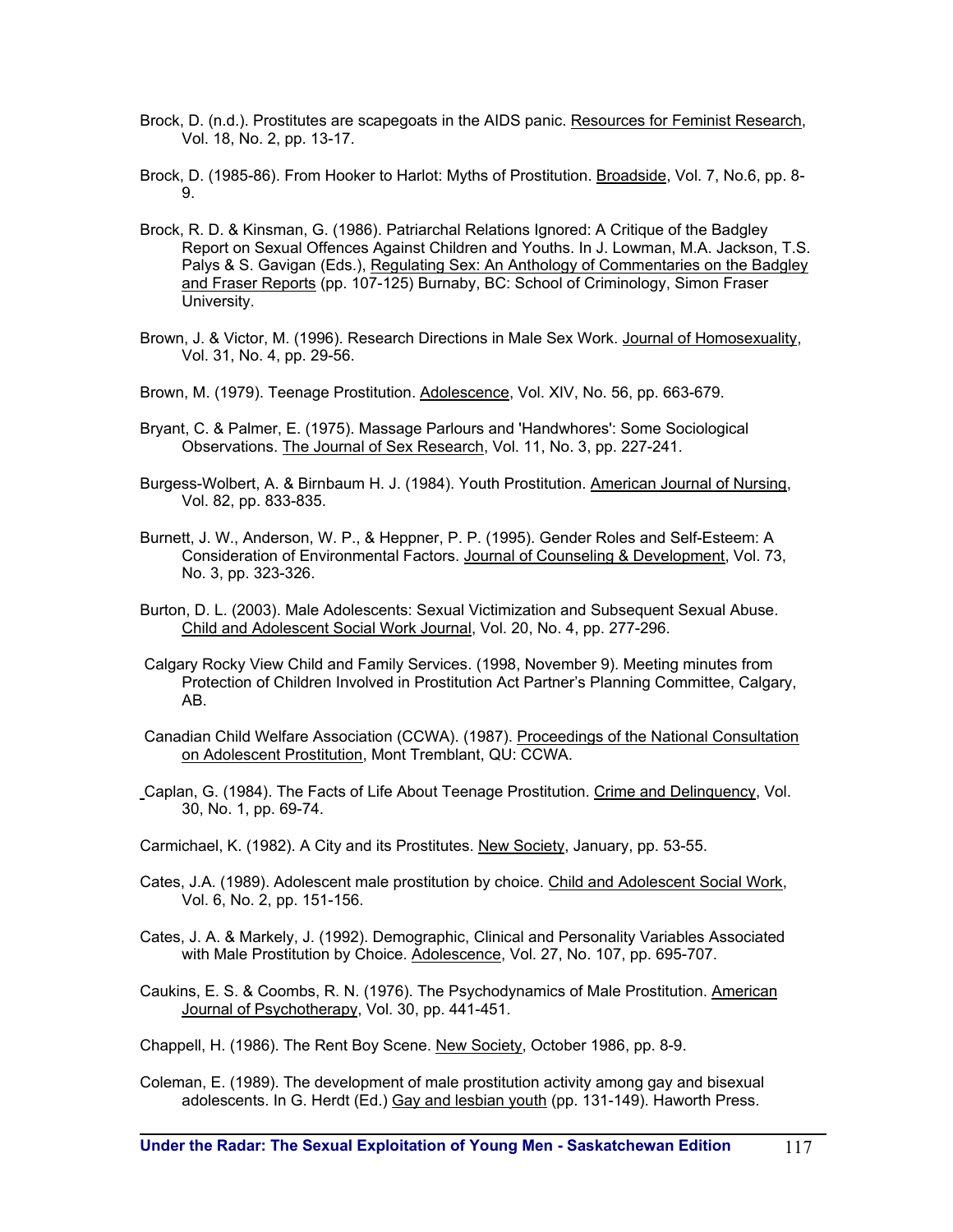- Committee on Labour and Human Resources. (1990). Examining the impact of homelessness and dislocation on young people in America, (S. Hrg. 101-822). Washington, DC: U.S. Government Printing Office.
- Committee on Sexual Offences Against Children and Youth (CSOACY). (1984). Sexual Offences Against Children. Ottawa: Department of Supply and Services.
- Community and Social Development Department Report to the Special Planning Committee on Community and Protective Services Committee. (1997, September). Prostitution in Victoria Park. Calgary, AB.
- Connell, R.W. (1996). Teaching the Boys: New Research on Masculinity, and Gender Strategies for Schools. Teachers College Record, Vol. 98, No. 2, pp. 206-235.
- Corrado, R. & Markwart, A. (1994). The Need to Reform the YOA in Response to Violent Young Offenders: Confusion, Reality or Myth? Canadian Journal of Criminology, Vol. 36, pp. 343- 378.
- Coyote/National Task Force on Prostitution. (1987). In F. Delacoste and P. Alexander (Eds.), Sex Works Writings by Women in the Sex Industry, (pp. 290-295). Pittsburgh: Cleis Press.
- Criminal Law Revision Committee. (1982). 17th Report: Prostitution: Off Street Activities, London: Her Majesty's Stationery Office.
- Darrow, W. & The Centres for Disease Control Collaborative Group for the Study of HIV-1 in Selected Women. (1990). Prostitution, Intravenous Drug Use and HIV-1 in the United States. In M. Plant (Ed.), Aids, Drugs and Prostitution, (pp.18-40). London: Tavistock/Routledge.
- Davis, C., Hovsepian, A. M., Castle, T., Moynihan, M., Raven, C., & Comeau, G. (2000, September). The teacher's affair [Letter to the editor]. Elm Street, p. 18.
- Davis, K. (1937). The Sociology of Prostitution, American Sociological Review, Vol. 11, pp. 744-755.
- Dawes, M.; Clark, D.; Moss, H., Kirisci, L. & Tarter, R. (1999). Family and Peer Correlates of Behavioral Self-Regulation in Boys at Risk for Substance Abuse. American Journal of Drug Alcohol Abuse. Vol. 25, No. 3, pp. 219-237.
- Day, S. & Ward, H. (1990). The Pared Street Project: A Cohort of Prostitute Women in London. In M. Plant (Ed.), Aids, Drugs and Prostitution, (pp. 61-75). London: Tavistock/Routledge.
- Deisher, R., Robinson, G., & Boyer, D. (1982). The adolescent female and male prostitute. Pediatric Annals, Vol. 11, No. 10, pp. 819-820, pp. 822-825.
- Delacoste, F. & Priscilla, A. (Eds.) (1987). Sex Work Writings by Women in the Sex Industry, Pittsburgh: Cleis Press.
- Department of Justice Canada. (1996, April 18). Ammendments tabled on child prostitution, child sex tourism, criminal harassment and female genital mutilation [news release]. Ottawa, ON: Yvan Roy.
- Desai, M. & Apte, M. (1987). Status of Prostitutes and Deprivation of Family Care Among Their Children. Indian Journal of Social Work, Vol. 48, pp. 171-180.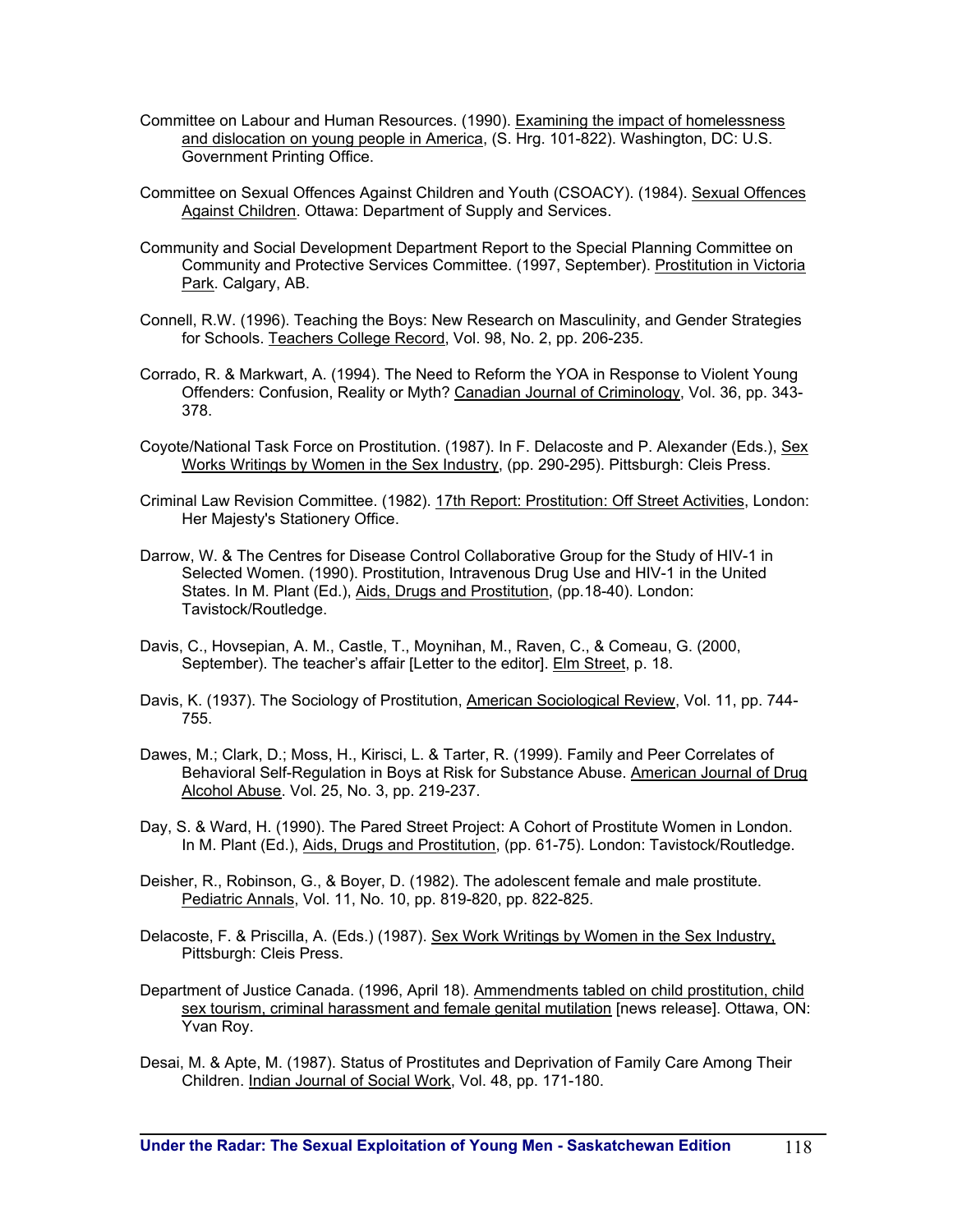- Dolan, L. (1999). Gay for pay. Unpublished under-graduate paper, University of Calgary, Calgary, Alberta.
- Dominelli, L. (1986). The Power of the Powerless: Prostitution and the Reinforcement of Submissive Femininity. Sociological Review, Vol. 31, pp. 65-102.
- Donnelly, D. A., & Kenyon, S. (1996). Honey we don't do men: Gender stereotypes and the provision of services to sexually assaulted males. Journal of Interpersonal Violence, Vol. 11, No. 3, p. 441-448.
- Dorias, M. (1996). The Coping Strategy of Boys who are Victims of Sexual Abuse. Social Worker, Vol. 64, pp. 75-88.
- Driscoll, J. P. (1971). "Transsexuals", Trans Action. Social Science and Modern Society, Vol. 8, No. 5, pp. 28-68.
- Dworkin, A. (1981). Pornography: Men Possessing Women, London: Women Press.
- Earls, C. M. & David, H. (1989). A Psychosocial Study of Male Prostitution. Archives of Sexual Behavior, Vol. 18, No. 5, pp. 401-419.
- Earls, C.M., & David, H. (1990, December). Early family and sexual experiences of male and female prostitutes. Canada's Mental Health, Vol. 38, No. 4, pp. 7-11.
- Edwards, Carla and Hendrix, Rebecca (2001). Traumagenic Dynamics in Adult Women Survivors of Childhood Sexual Abuse vs. Adolescent Male Sex Offenders with Similar Histories. Journal of Offender Rehabilitation, Vol. 33, No. 2, pp. 33-45.
- Edwards, S. (1984). Kerb Crawling and Allied Offences. The Criminal Law Revision Committees Proposals, Justice of the Peace, October 13, pp. 644-648.
- End Child Prostitution, Child Pornography and Trafficking in Children for Sexual Purposes (EPACT) http://www.epact.net, 2004.
- Ennew, J. (1986). Selling Children's Sexuality. New Society, August, pp. 9-11.
- Ericsson, L. (1980). Charges Against Prostitution: An Attempt at a Philosophical Assessment. Ethics, Vol. 90, pp. 335-366.
- Fairchilds, C. (1978). Female Sexual Attitudes and the Rise of Illegitimacy: A Case Study. Journal of Inter Disciplinary History, Vol. VIII, No. 4, pp. 627-667.
- Farrington, D. P., Jolliffe, D., Loeber, R., Stouthamer-Lowever, M. & Kalb, L. M. (2001). The Concentration of Offenders in Families, and Family Criminality in the Prediction of Boys' Delinquency. Journal of Adolescence, Vol. 24, pp. 579-596.
- Farrow, J.A. & Schroeder, E. (1984). Sexuality education groups in juvenile detention. Adolescence, Vol. XIX, No. 76, p. 817-826.
- Federal/Provincial Territorial Working Group on Prostitution. (1998, December). Report recommendations in respect of legislation, policy and practices concerning prostitutionrelated activities. Ottawa, ON: Department of Justice.
- Felson, R. B. & Haynie, D. L. (2002). Pubertal Development, Social Factors, and Delinquency Among Adolescent Boys. Criminology, Vol. 40, No. 4, pp. 967-988.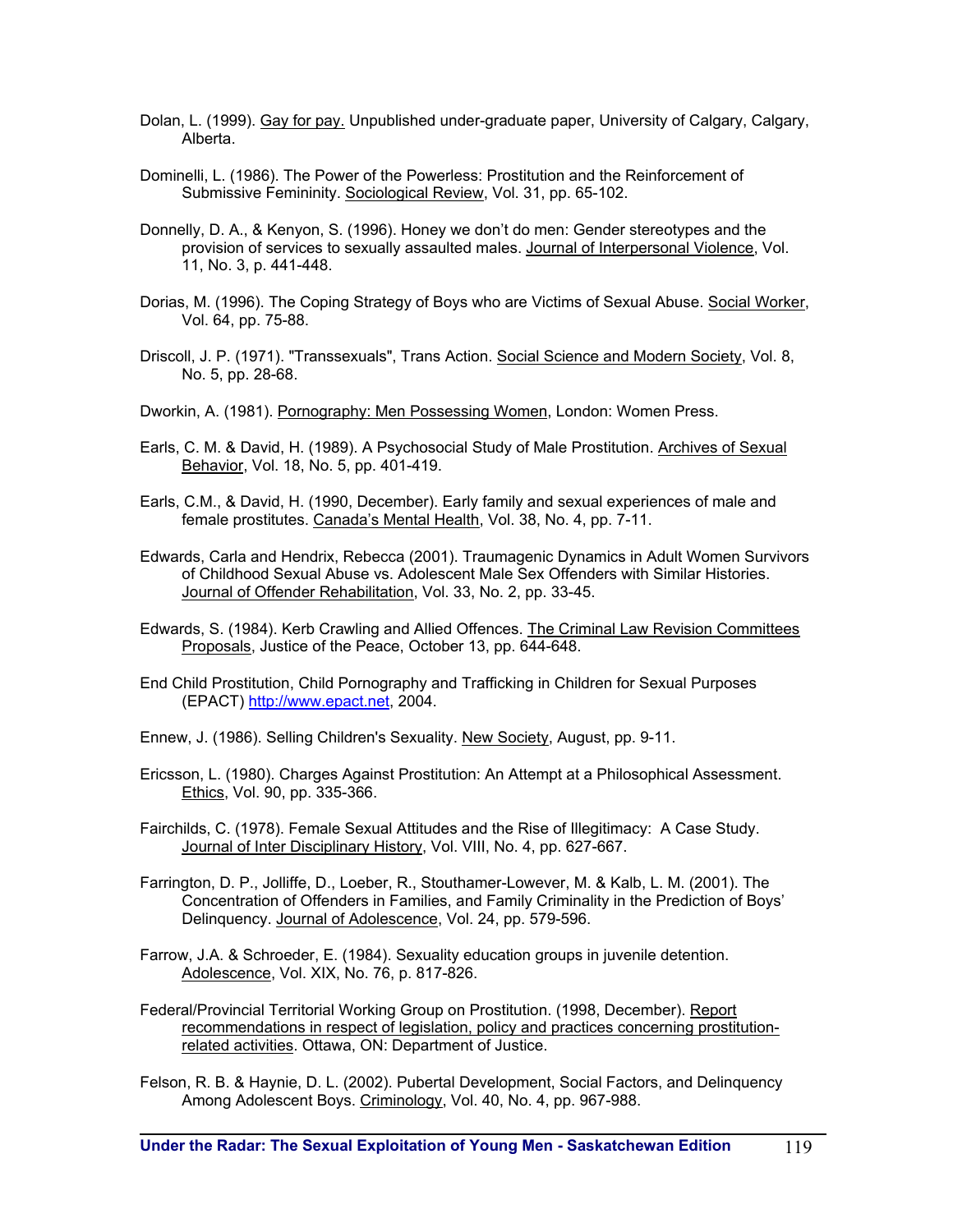Finkelhor, D. (1979). Sexually Victimized Children. New York: Free Press.

- Finnegan, F. (1979). Poverty and Prostitution: A Study of Victorian Prostitutes in York. Cambridge: Cambridge University Press.
- Fleishman, J. (1984). A Report on Prostitution in Ontario: Working Papers on Pornography and Prostitution, Report No. 10. Ottawa, ON: Department of Justice.
- Forsyth, C. & Fournet, L. (1987). A Typology of Office Harlots: Mistresses, Party Girls and Career Climbers. Deviant Behaviour, Vol. 8, pp. 319-328.
- Fortier, L. (1975). Women, Sex and Patriarchy. Family Planning Perspectives, Vol. 7, No. 6, pp. 278-281.
- Foster, C. (1991). Male Youth Prostitution: Perspectives, policy and practice. Social Work Monographs, Norwich (no. 100).
- Gelsthorpe, L. & Morris, A. (1990). (Eds.) Feminist Perspectives in Criminology. Milton Keynes: Open University Press.
- Glaser, G. B. & Strauss, L. A. (1967). The Discovery of Grounded Theory: Strategies for Qualitative Research. Chicago: Aldine Publishing Company.
- Glover, E. (1969). The Psychopathology of Prostitution. London Institute for Study and Treatment of Delinquency.
- Goldman, S. M. (1987). Prostitution, Economic Exchange and the Unconscious. In J. Rabin, G. M. Platt & M. Goldman (Eds.), Advances in Psychoanalytical Sociology (pp. 185-209). Malibu, FL: Robert E. Kreeger Publishing.
- Goldstein, P. (1983). Occupational Mobility in the World of Prostitution: Becoming a Madam. Deviant Behaviour, Vol. 4, pp. 267-279.
- Grant Makers Health. (2002). Positive Youth Development: A Pathway to Healthy Teens. (15), December, Washington, DC.
- Gray, D. (1973). Turning Out: A Study of Teenage Prostitution. Urban Life and Culture, January, pp. 401-425.
- Green, J.K., Mulroy, S., & O'Neill, M. (1997). Young People and Prostitution from a Youth Perspective. In D. Barret (Ed.), Child Prostitution in Britain (pp. 90-105). London: The Children's Society.
- Green, A., Day, S., & Ward, H. (2000). Crack Cocaine and Prostitution in London in the 1990's. Sociology of Health and Illness, Vol. 22, No.1, pp. 27-39.
- Greenman, M. (1990). Survivors of Prostitution Find Pride, Families in Society. The Journal of Contemporary Human Services, Vol. 71, pp. 110-113.
- Grossman, A.H. (1997). Growing up with a spoiled identity: Lesbian, gay and bisexual youth at risk. Journal of Gay & Lesbian Social Services, Vol. 6, No. 3, pp. 45-56.
- Hagan, J., & McCarthy, B., (1997). Mean Streets: Youth Crime and Homelessness. Cambridge: Cambridge University Press.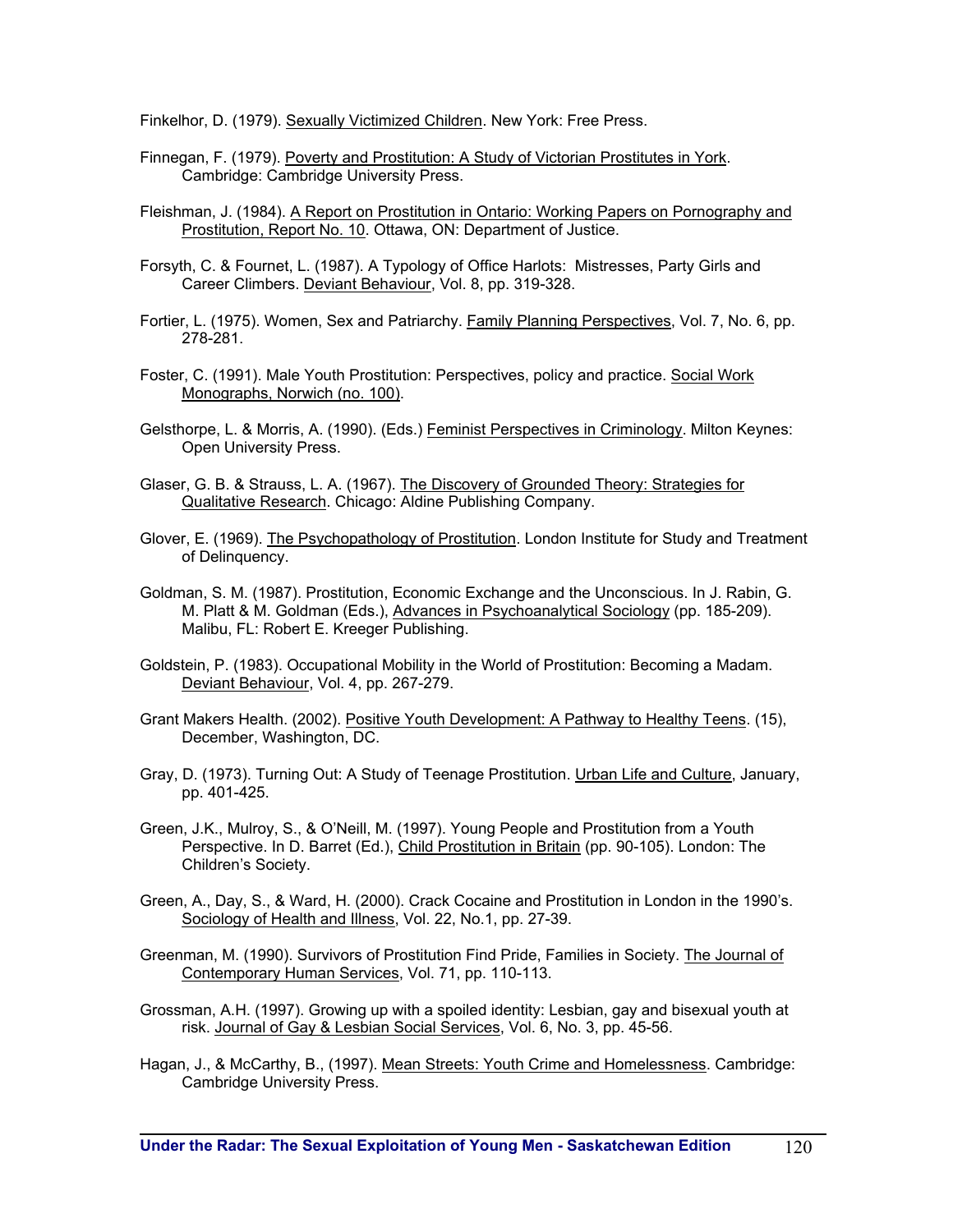- Health Canada (1996). The invisible boy: Revisioning the victimization of male children and teens. National Clearing House on Family Violence, Health Promotion and Programs Branch (Cat. No.: H72-21/143-1996E). Ottawa, ON: Frederick Mathews.
- Health Canada (2000). Escort services in a border town: Transmission dynamics of sexually transmitted infections within and between communities. Division of STD Prevention and Control, Laboratory Centre for Disease Control. Ottawa, ON: Eleanor Maticka-Tyndale, & Jacqueline Lewis (University of Windsor, Department of Sociology and Anthropology).
- Heir, S.J., Korboot, P.J., & Schweitzer, R.D. (1990). Social adjustment and symptomatology in two types of adolescents: Run aways and throwaways. Adolescence, Vol. XXV, No. 100, pp. 761-771.
- Herman, J. (1981). Father-Daughter Incest. Cambridge, MA: Harvard University Press.
- Heyl, B. S. (1977). The Madam as Teacher. Social Problems, Vol. 24, No. 5, pp. 545-555.
- Hill-Collins, P. (1990). Black Feminist Thought: Knowledge, Consciousness, and the Politics of Empowerment. New York: Routledge.
- Hoigard, C. & Finstad, L. (1992). Back Streets: Prostitution, Money & Love. Cambridge, Polity Press.
- Holland, V. (1998). Underachieving Boys: Problems and Solutions. Support for Learning, Vol. 13, No. 4, pp. 174-178.
- Holzman, H. R. & Pines, S. (1982). Buying Sex: The Phenomenology of Being a John. Deviant Behaviour, Vol. 4, pp. 89-116.
- Hudson, A. (1990). Elusive Subjects: Researching Young Women in Trouble. In L. Gelsthorpe & A. Morris (Eds.), Feminist Perspectives in Criminology, (pp.115-123). Milton Keynes: Open University Press.
- Humphreys, L. (1975). Tearoom Trade: Impersonal sex in public places. New York: Aldine de Gruyter.
- Inciardi, J. (1989). Little Girls and Sex: A Glimpse at the World of the 'Baby Pro'. Deviant Behaviour, Vol. 5, pp. 71-78.
- Jackson, L., Highcrest, A., & Coates, R.A. (1992). Varied potential risks of HIV infection among prostitutes. Soc. Sci. Med., Vol. 35, No. 3, pp. 281-286.
- Jackson, L. H. (Rapporteur) (1998). Voices from the Shadows: Canadian Children and Youth Speak Out About Their Lives as Street Sex Trade Workers. Out From the Shadows: International Summit of Sexually Exploited Youth Project. National Summary, Canada.

Jaget, C. (1980). Prostitutes: Our Life. Bristol: Falling Wall Press.

James, J. & Meyerding, J. (1977). Early Sexual Experiences as a Factor in Prostitution. Archives of Sexual Behaviour, Vol. 7, No. 1, pp. 31-42.

James, J. (1978). The Prostitute as Victim. In R. Fane & M. Gates (Eds.), The Victimisation of Women, (pp. 175-201) Beverley Hills: Sage Publications.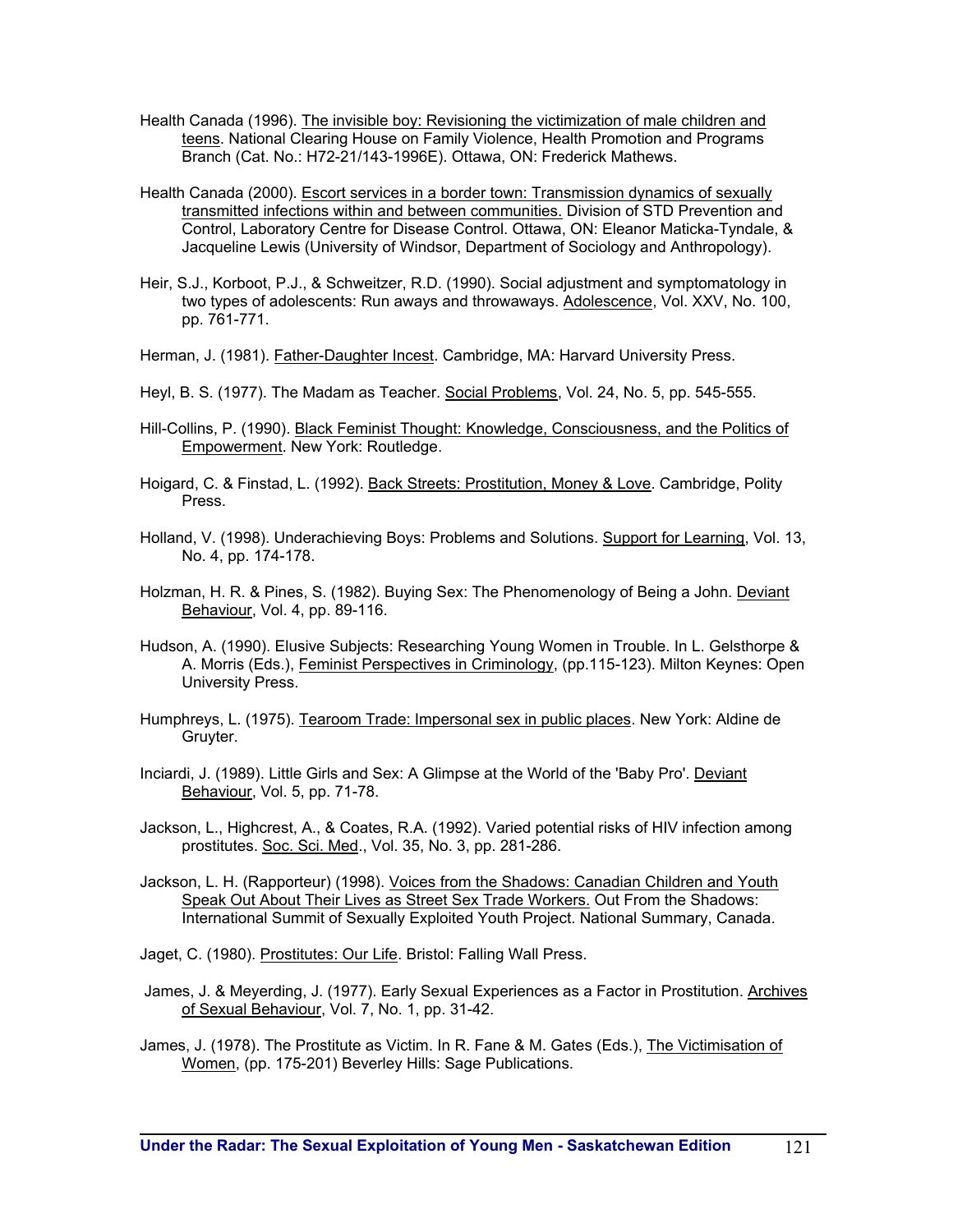- James, J & Davis, N. (1982). Contingencies in Female Sexual Role Deviance: The Case of Prostitution. Human Organisation, Vol. 41, No. 4, pp. 345-350.
- James, J., Davis, N. & Vitaliano, P. (1982). Female Sexual Deviance: A Theoretical & Empirical Analysis. Deviant Behaviour, Vol. 3, No. 2, pp. 175-195.
- Jones-Lopez, N. (1987). Workers: Introducing the English Collective of Prostitutes. In F. Delacoste & P. Alexander, (Eds.), Sex Writing By Women in the Sex Industry (pp. 272- 276). Pittsburgh: Cleis Press.
- Jordan, E. (1995). Fighting Boys and Fantasy Play: The Construction of Masculinity in the Early Years of School. Gender & Education, Vol. 7, No. 1, pp. 69-87.
- Kalichman, S. C., Benotsch, E., Rompa, D., Gore-Felton, C., Austin, J., Luke, W., et al. (2001). Unwanted Sexual Experiences and Sexual Risks in Gay and Bisexual Men: Associations Among Revictimization, Substance Use and Psychiatric Symptoms. The Journal of Sex Research. Vol. 38, No 1, pp.1-9.
- Karp, D. R. & Breslin, B. (2001). Restorative Justice in School Communities. Youth & Society, Vol. 33, No. 2, pp. 249-272.
- Kasl, C. (2000, May). Hierarchy, patriarchy, & sexuality: What's love got to do with it? Presented at From Answers to Action: A Conference on Healing Sexual Exploitation & Prostitution, Edmonton, AB.
- Kearins, E. (2000). Rent: The secret world of male prostitution in Dublin. Dublin: Marino Books.
- Kelly, L. (1990). Journeying in Reverse: Possibilities and Problems in Feminist Research on Sexual Violence. In L. Gelsthorpe & A. Morris (Eds.), Feminist Perspectives in Criminology (pp. 107-114). Milton Keynes: Open University Press.
- Kersten, J. (1990). The Institutional Control of Girls and Boys: An Attempt at a Gender-Specific Approach. In M. Cain (Ed.) Growing Up Good (pp. 107-114). Milton Keynes: Open University Press.
- Klein, A. M. (1989). Managing Deviance: Hustling, Homophobic and the Bodybuilding Structure. Deviant Behaviour, Vol. 10, No. 1, pp. 11-27.

Kornblum, W. & Williams, T. (1981). Youth's Right to Work. Social Policy, May/June, pp. 44-49.

- Kowalkeski-Jones, L. & Mott, F. L. (1998). Sex, Contraception and Childbearing among High-Risk Youth: Do Different Factors Influence Males and Females? Family Planning Perspectives, Vol. 30, No. 4, pp. 163-170.
- Kruks, G., (1991). Gay and Lesbian Homeless/Street Youth: Special Issues and Concerns Journal of Adolescent Health*,* Vol. 12, pp. 515-518
- Kufeldt, K., & Nimmo, M. (1987). Youth on the street: Abuse and neglect in the eighties. Child Abuse & Neglect, 11, 531-543.
- Laub, John H. and Vaillant, George E. (2000). "Delinquency and Mortality: A 50-Year Follow-Up Study of 1,000 Delinquent and Nondelinquent Boys". American Journal of Psychiatry. Vol. 175 No. 1: January, pp: 96-102.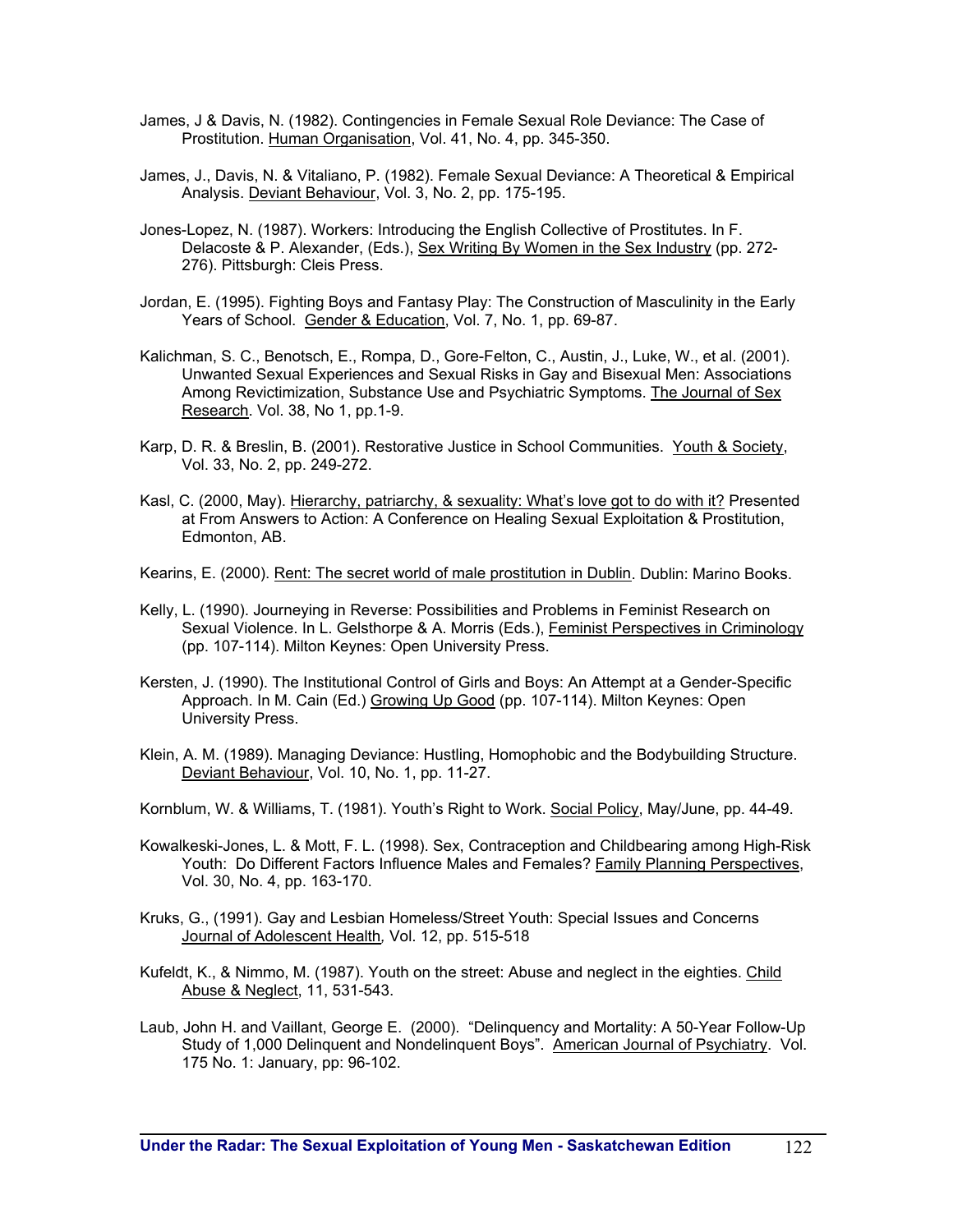- Lederer, L. (1980). Pornography: Who Is Hurt. In Laura Lederer and Adriene Rich (Eds.), Take Back the Night: Women on Pornography, (pp. 45-59). Toronto, Bantam Books.
- Lowman, J. (1984). Vancouver Field Study of Prostitution, Working Papers on Pornography and Prostitution, No. 8. Ottawa, Department of Justice.
- Lowman, J. (1986). Taking young prostitutes seriously. In J. Lowman, M.A. Jackson, T.S. Palys, & S. Gavigan (Eds.), Regulating sex: An anthology of commentaries on the Badgley and Fraser Reports (pp. 99-116). Burnaby, BC: School of Criminology, Simon Fraser University.
- Lowman, J. (1987). Taking young prostitutes seriously, Canadian Review of Sociology and Anthropology. Vol. 24, No.1, pp. 98-116.
- Lowman, John (2000). Violence and the Outlaw Status of (Street) Prostitution in Canada. Violence Against Women. Vol. 6, No. 9, September, pp: 987-1011.
- Luckenbill, D. (1985). Entering Male Prostitution, Urban Life, Vol. 14, No. 2, July pp. 131-153.
- Lundy, C. and Totten, M. (1997). Youth on the Fault Line Social Worker*,* Vol. 65, No. 3, fall, pp. 98-106.
- MacInnes, R.A. (1998). Children in the Game. Calgary, AB: Street Teams.
- MacKinnon, C. (1989). Sexuality, Pornography & Method: Pleasure Under Patriarchy, Ethics, Vol. 99, pp. 315-346.
- Manocha, Kishan F. and Mezey, Gillian (1998). British Adolescents who Sexually Abuse: A Descriptive Study. The Journal of Forensic Psychiatry. Vol. 9, No. 3, December, pp. 588- 608.
- Mansson, S. A., and Hedin, U.C., (1999). Breaking the Matthew Effect on Women Leaving Prostitution*.* International Journal of Social Welfare*,* Vol. 8, pp. 67-77.
- Marcell, Arik V. and Monasterio, Erica B. (2003). Providing Anticipatory Guidance and Counseling to the Adolescent Male. Adolescent Medicine: State of the Art Reviews. Vol.14, No.3, October, pp. 565-582.
- Marcell, Arik V.; Raine, Tina and Eyre, Stephen L. (2003). Where Does Reproductive Health Fit into the Lives of Adolescent Males?. Perspectives on Sexual and Reproductive Health. Vol. 35, No.4, pp.180-186.
- Markos, A.R., Wade, A.A.H., & Walzman, M. (1994). The adolescent male prostitute and sexually transmitted diseases, HIV and AIDS. Journal of Adolescence, Vol. 17, pp.123-130.
- Mathews, F. (1987/1989). Familiar strangers: A study of adolescent prostitution. Toronto, ON: Central Toronto Youth Services.
- Mathews, F. (1989). A Study of Adolescent Prostitution. Central Toronto Youth Services, Revised Edition.
- Matthews, L. (1990). Outreach Work with Female Prostitutes in Liverpool. In Martin Plant (Ed.), Aids, Drugs and Prostitution, (pp. 76-87). London, Tavistock/Routledge.
- Matthews, P. (1988). On Being A Prostitute. Journal of Homosexuality, Vol. 15, pp. 119-135.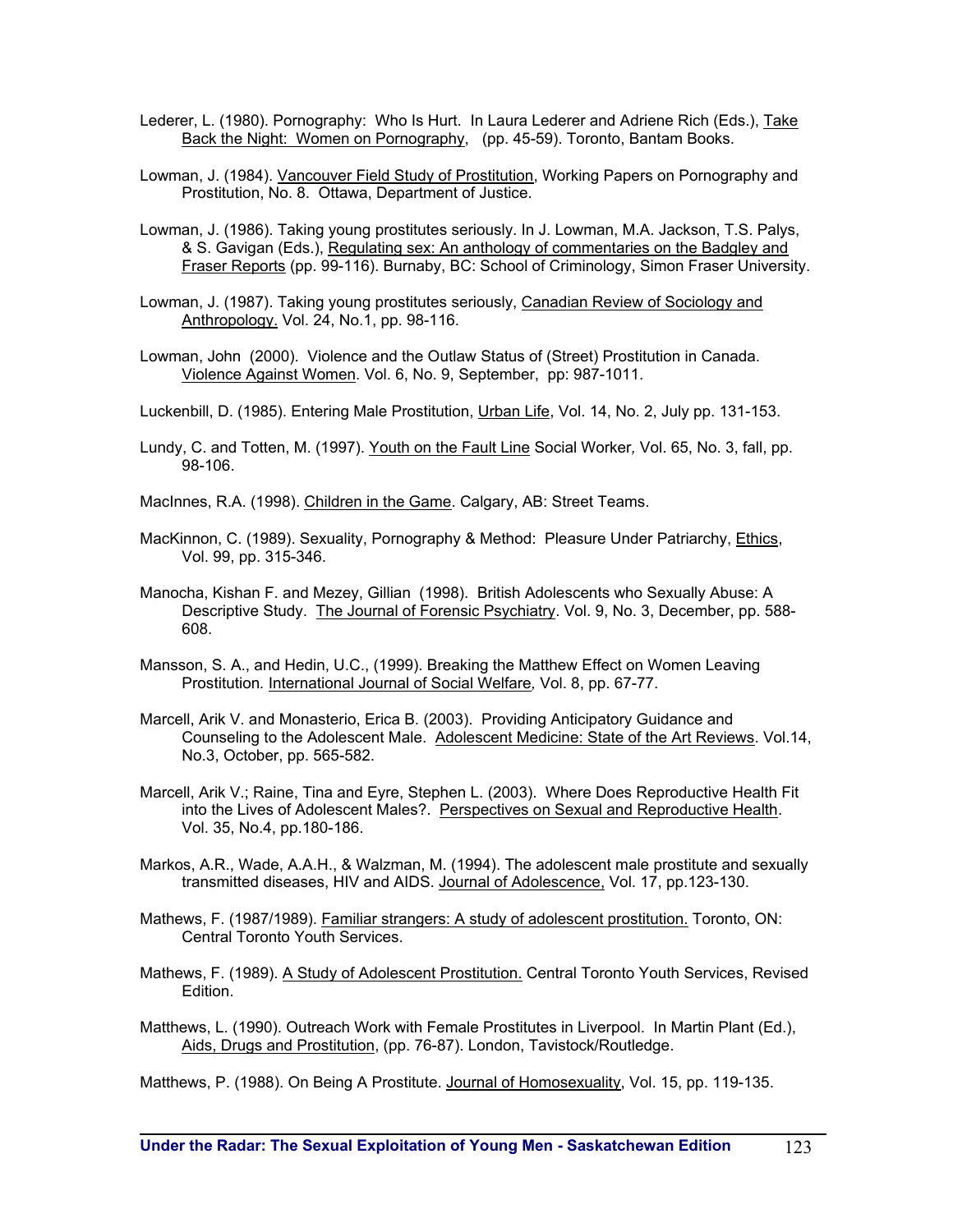- May, Ronald (2002). The Challenge of Raising Emotionally Healthy Boys. Wisconsin Medical Journal. Vol. 101, No. 4, pp. 41-45.
- McCormack, A., Janus, M., & Burgess, A.W. (1990). Run away youths and sexual victimization: Gender differences in an adolescent run away population. Child Abuse & Neglect, Vol. 10, pp. 387-395.
- McCreary Centre Society (2002). Accenting the Positive: A Developmental Framework for Reduing Risk and Promoting Positive Outcomes Among BC Youth. The McCreary Centre Society: Burnaby.
- McDonald, M., & Mathison, J. (2000, Spring). Punishment or protection: Looking both ways at Bill one, the protection of children involved in prostitution legislation in Alberta. Les enfants du Canada/Canada's Children, pp. 31-33.
- McIntosh, M (1976). Who Needs Prostitutes: The Ideology of Male Sexual Needs in Women. In C. Smart & B. Smart (Eds.), Sexuality & Social Control, (pp. 71-92). London, Routledge & Keegan Paul.
- McIntyre, S. (1983) Theoretical and Policy Issues of Child Sexual Abuse in England and Canada, M.A. Thesis, University of Sheffield.
- McIntyre, S. (1994). The Youngest Profession: The Oldest Oppression. Unpublished doctoral dissertation, University of Sheffield, Great Britain.
- McIntyre, S. (1999). The Youngest Profession-The Oldest Oppression: A Study of Sex Work. In C. Bagley and K. Mallick (eds.), Child Sexual Abuse and Adult Offenders: New Theory and Research. pp. 159-192. Calgary, AB.
- McIntyre, S. (2005). Under the Radar Alberta. Calgary, AB.
- McKeganey, N., Barnard, M. & Bloor, M. (1990) "A Comparison of HIV-related Risk Behaviour & Risk Reduction Between Female Street Working Prostitutes and Male Rent Boys in Glasgow", Sociology of Health & Illness, Vol. 12, No. 3, September, pp. 274-292.
- McKeganey, N. (1994). Why do men buy sex and what are their assessments of the HIV-related risks when they do? AIDS Care, Vol. 6, pp. 289-301.
- McKeganey, N.P. and Barnard M. (1996) Sex Work in the Streets: Prostitutes and Their Clients. Open University Press, Buckingham, England
- McLeod, E. (1979) Working with Prostitutes: Probation Officer's Aims & Strategies, British Journal of Social Work, Vol. 9, No. 14, Winter pp. 453-469.
- McLeod, E. (1981). Man Made Laws for Men: The Street Prostitutes Campaign Against Control. In Bridget Hutter and Gillian Williams (Eds.) Controlling Women, pp. 61-78. London, Croom Helm.

McLeod, E. (1982) Women Working: Prostitution, London, Croom Helm Limited.

- McMullen, J. R. (1987) Youth Prostitution: A Balance of Power, Journal of Adolescence, Vol. 10, pp. 35-43.
- Messerschmidt, James W. (1993). Masculinities and Crime: Critque and Reconceptualization of Theory. Lanham: Rowman & Littlefield Publishers, Inc.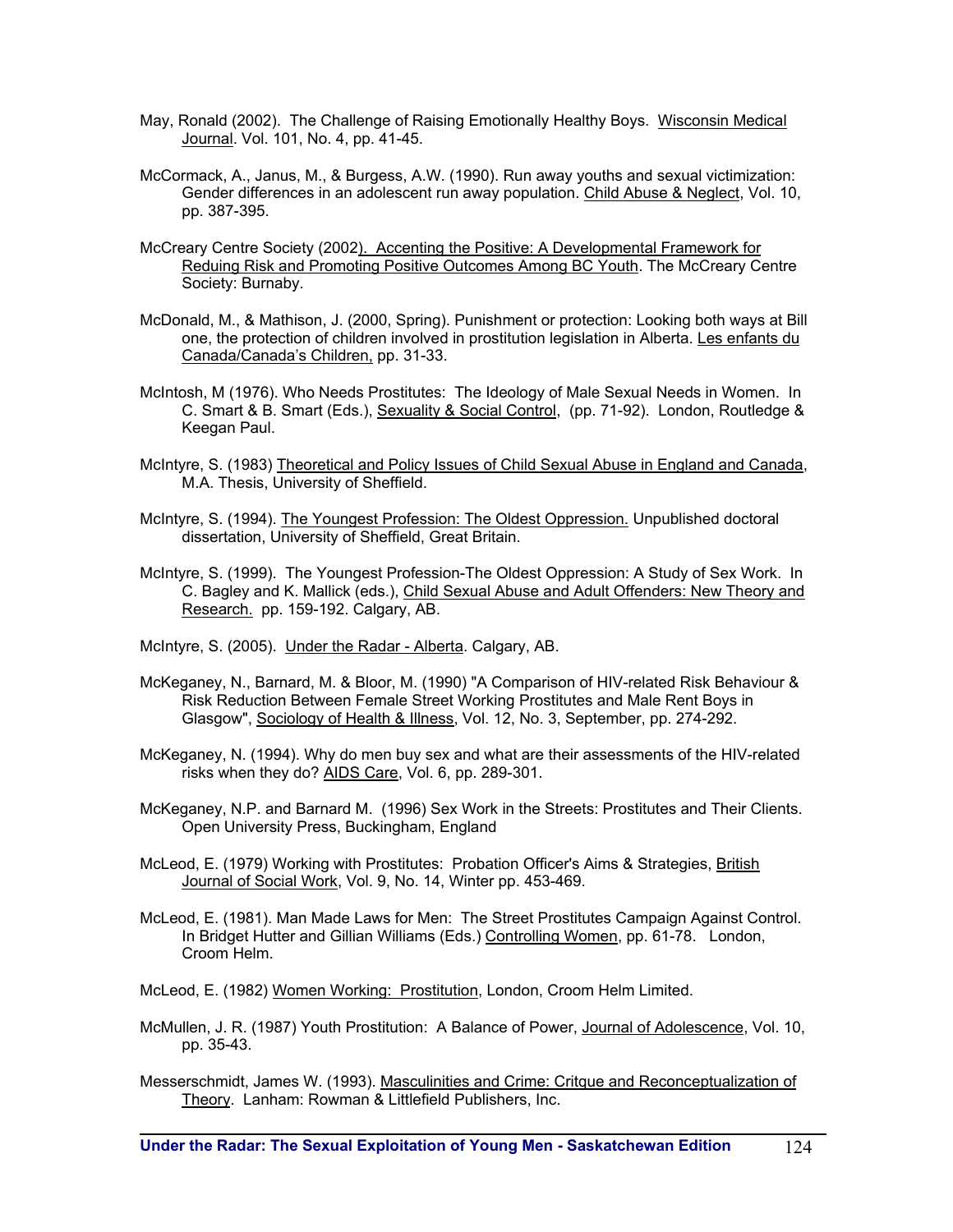- Messerchmidt, James W. (2000). Becoming 'Real Men': Adolescent Masculinity Challenges and Sexual Violence. Men and Masculinities, Vol. 2, No. 3, January, pp. 286-307.
- Metts, S. & Cupach, R. W. (1989). The Role of Communication in Human Sexuality. In Kathleen McKinney and Susan Sprecher (Eds.), The Societal and Interpersonal Context, pp. 139- 161. Norwood, New Jersey, Ablex Publishing Corporation.
- Miller, A.T., Eggertson-Tacon, C., & Quigg, B. (1990). Patterns of run away behavior within a larger systems context: The road to empowerment. Adolescence, XXV (98), 271-289.
- Miller, R.L., Klotz, D., & Eckholdt, H.M. (1998). HIV prevention with male prostitutes and patrons of hustler bars: replication of an HIV preventive intervention. American journal of Community Psychology, Vol, 26, No. 1, pp. 97-131.
- Millett, K. (1971) The Prostitution Papers: A Quartet for Female Voice, New York, Ballantine Books.
- Millman, M. (1975) She Did It All For Love: A Feminist View of the Sociology of Deviance. Sociological Inquiry, Vol. 45, No. 3, pp. 251-277.
- Mordoch, E. (1998). The living room: Evaluative report. Winnipeg, MB: University of Manitoba, Faculty of Nursing.
- Nandon S., Koverola C., and Schludermann E., (1998). Antecedents to Prostitution: Childhood Victimization. Journal of Interpersonal Violence*,* Vol. 13, No. 2, April 1998, pp. 206-221.

National Youth in Care Network (1987) Juvenile Prostitution Survey, Ottawa, NYCN

- Newberger, Eli H. (1999). The Men They Will Become: The Nature and Nurture of Male Character. Massachusetts: Perseus Books.
- Newman, F. & Caplan, J. P. (1981). Juvenile Prostitution as Gender Consistent Response to Early Deprivation. International Journal of Women's Studies, Vol. 5, No. 2, pp. 128-133.
- Out from the shadows: International summit of sexually exploited youth, (1998). Speaking out together [booklet]. Vancouver, BC: Save the Children Canada.
- Overs, C., & Longo, P. (1997). Making sex work safe. London, UK: Russell Press.
- Parker, Andrew (1996). The Construction of Masculinity within Boys' Physical Education. Gender & Education. Vol. 8, No. 2, pp. 141-159.
- Parker, M., Ward, H., & Day, S. (1998). Sexual networks and the transmission of HIV in London. United Kingdom: Cambridge University Press.
- Pateman, C. (1990). Defending Prostitution: Charges Against Ericsson. In Cass, R. Sunstein (Ed.), Feminism & Political Theory, (pp. 201-206). Chicago, The University of Chicago Press.
- Pittman, D. (1971). The Male House of Prostitution. Transaction Social Science and Modern Society, Vol. 8, No. 5/6, pp. 21-27.

Plant, M. (1990). Aids, Drugs and Prostitution. London: Tavistock/Routledge.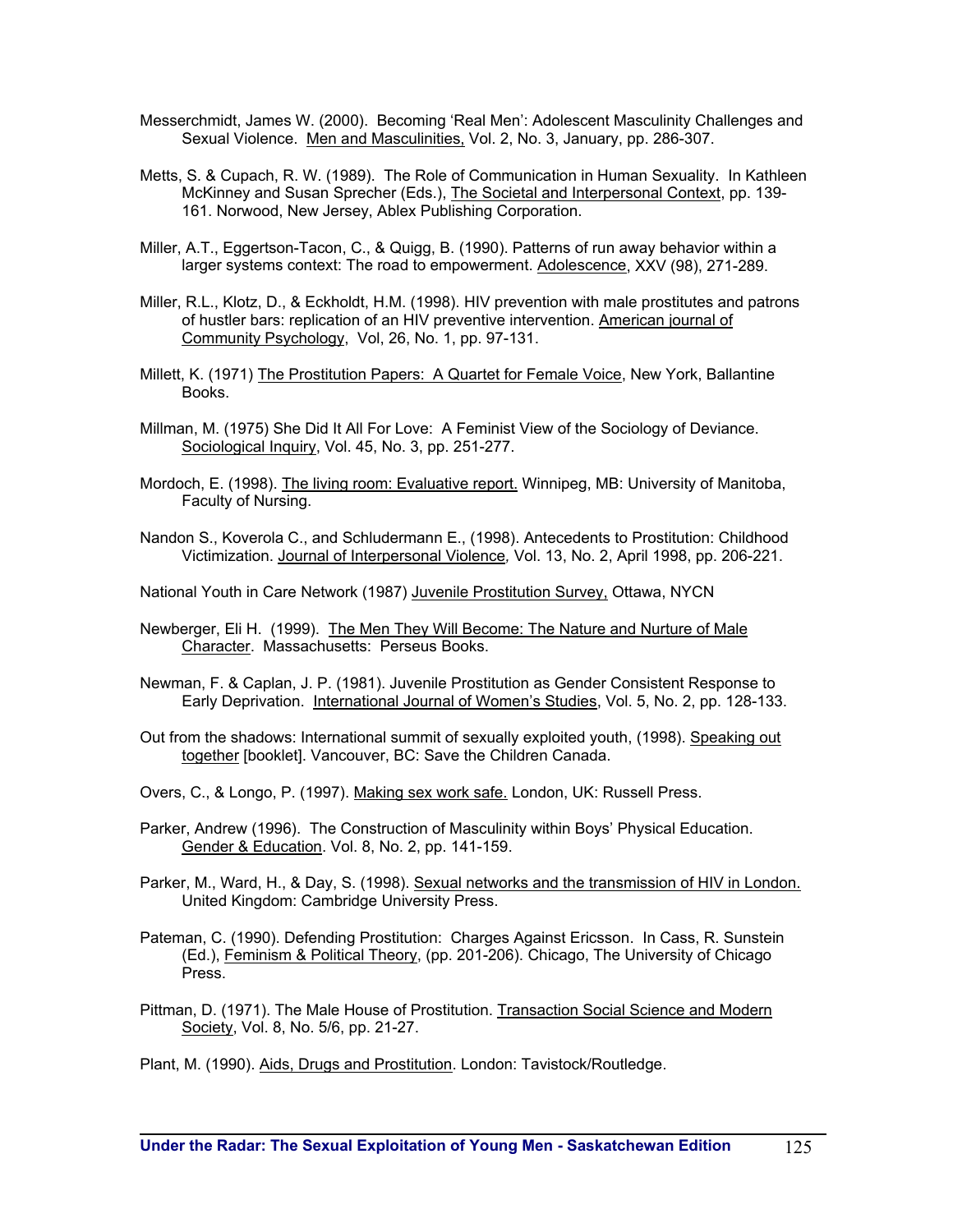- Pleak, R.R. & Meyer-Bahlburg, H.F.L. (1990). Sexual behaviour and AIDS knowledge of young male prostitutes in Manhattan. The Journal of Sex Research, Vol. 27, No. 4, pp. 557-587.
- Pollack, W. (1998). Real boys: Rescuing our boys from the myths of boyhood. New York: Henry Holt and Company.
- Potterat, J. J., Woodhouse, B.A., Donald, E., Muth, J. B. & Muth, S.Q. (1990). Estimating the Prevalence and Career Longevity of Prostitute Women. The Journal of Sex Research, Vol. 27, No. 2, pp. 233-243.
- Price, V., Scanlon, B & Janus, M. D. (1984). Social Characteristics of Adolescent Male Prostitution. Victimology, Vol. 9, No. 2, pp. 211-221.
- Price, V. A. (1989). Characteristics and Needs of Boston Street Youth: One Agency's Response. Children and Youth Services Review, Vol. 11, pp. 75-90.
- Prostitution Policy, Service and Research Committee for Calgary. (n.d.). Handbook for action against prostitution of youth in Calgary. [Brochure]. Calgary, AB.
- Province of Alberta. (1998). Protection of children involved in prostitution act (PCHIP) Edmonton, AB: Queen's Printer for Alberta.
- Pyett, P. & Warr, D. (1999). Women at Risk in Sex Work: Strategies for Survival. Journal of Sociology, Vol. 35, No. 2, pp. 183-197.
- Remafedi, G. (2004). Personal correspondence.
- Report of the Committee on Sexual Offences Against Children (Badgley Report). (1984). Ottawa, ON: Minister of Justice and Attorney General of Canada; and the Minister of National Health and Welfare.
- Report of the Special Committee on Pornography and Prostitution (Fraser Committee). (1985). Ottawa, ON: Minister of Supply and Services in Canada.
- ReVaMP Advisory Committee (2000, January 27). ReVaMP Advisory Committee Terms of Reference. Calgary, AB.
- Ritch, A. & Michaud, M. (1985). Juvenile Prostitution: A Profile. Vancouver, BC: West Coast Consultants.
- Rosenblum, E. K. (1975). Female Deviance and the Female Sex Role: A Preliminary Investigation. British Journal of Sociology, Vol. 29, No. 2, pp. 169-185.
- Ross, M. B. (1998). In Search of Black Men's Masculinities. Feminist Studies, Vol. 24, No. 3, pp. 599-626.
- Rotundo, A. (1987). Learning About Manhood: Gender Ideals and the Middle-Class Family in 19th Century America. In J.A. Mangan & W. Jones (Eds.), Manliness and Morality: Middle-Class Masculinity in Britain & America 1800-1940, (pp. 35-55). Manchester: University Press.
- Rush, F. (1980). The Best Kept Secret: Sexual Abuse of Children, New York: McGraw Hill.
- Sanford, J. (1979). Prostitutes: Portraits of People in the Sexploitation Business. London: Martin Secker and Warburg Limited.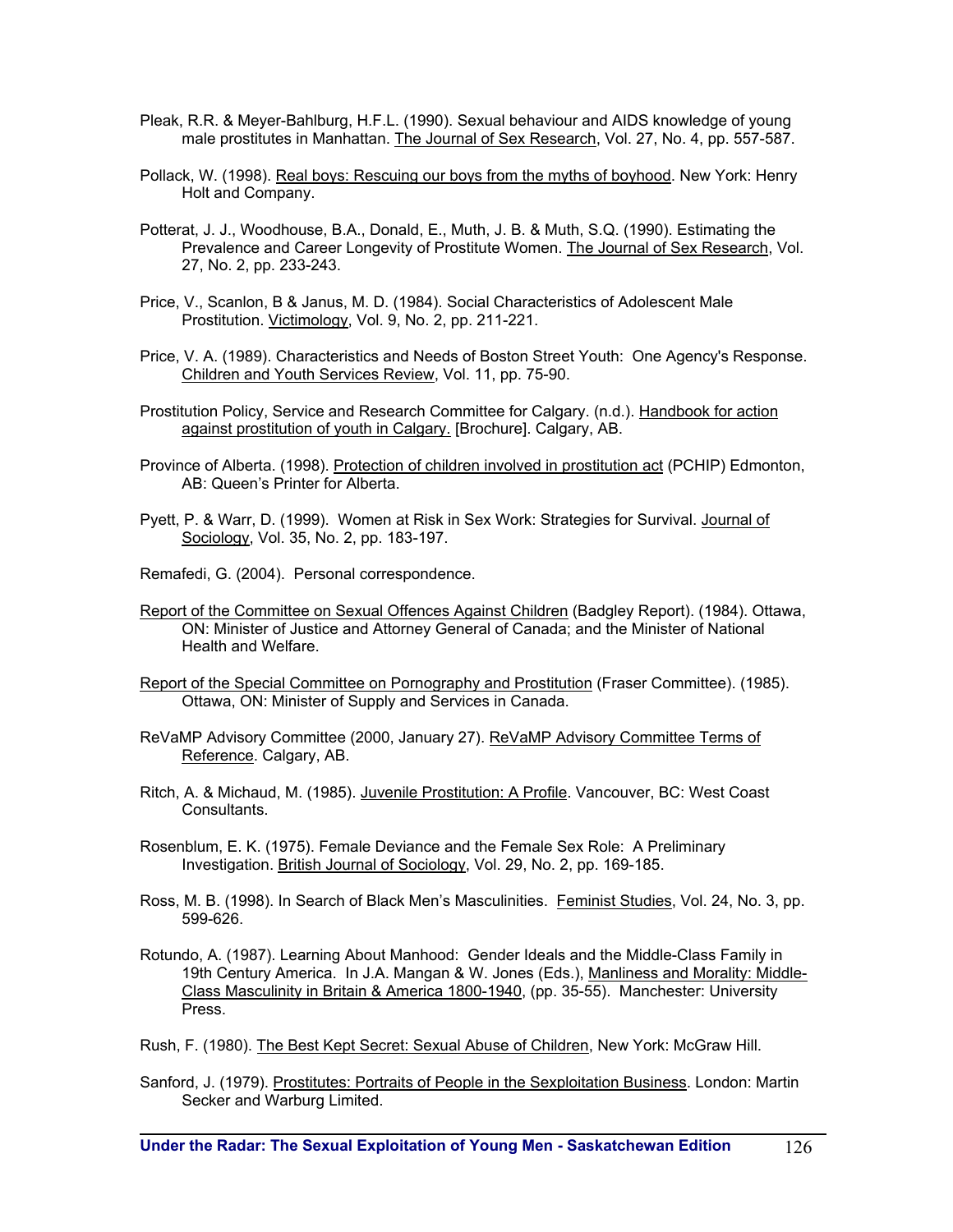- Sansfacon, D. (1985). Prostitution in Canada: A Research Review Report. Ottawa, ON: Department of Justice.
- Sarrel, P.M., & Masters, W.H. (1980). Sexual molestation of men by women. Archives of Sexual Behaviour, Vol. 11, No. 2, pp. 117-131.
- Schmidt, S. (2000, Summer). Sleeping with the teacher. Elm Street, Vol. 4, pp. 22-34.
- Seng, J. M. (1986). Sexual Behaviour Between Adults and Children: Some Issues of Definition. Journal of Offender Counselling, Services and Rehabilitation, Vol. 11, No. 1, pp. 47-61.
- Seng, J.M. (1989). Child sexual abuse and adolescent prostitution: A comparative analysis. Adolescence, Vol. XXIV, No. 95, pp. 665-675.

Sex Workers Alliance of Vancouver (SWAV), http://www.walnet.org/swav/, 2004.

- Shafer, M., Hilton, J. F., Ekstrand, M., Keogh, J., Gee, L., DiGiorgio-Haah, L., et al. (1993). Relationship Between Drug Use and Sexual Behaviors and the Occurrence of Sexually Transmitted Diseases Among High-Risk Male Youth. Sexually Transmitted Diseases, Vol. 20, No. 6, pp. 307-313.
- Shaver, F. M. (1985). Prostitution: A Critical Analysis of Three Policy Approaches. Canadian Public Policy, Vol. 11, No. 3, pp. 493-503.
- Shaver, F.M. (1993). Prostitution a female crime? In E. Adelberg & C. Currie (Eds.), Conflict with the law: Women and the Canadian justice system, (pp. 153-173). Vancouver: Press Gang.
- Shrage, L. (1990). Should Feminists Oppose Prostitution. In C. R. Sunstein (Ed.), Feminism & Political Theory, (pp. 185-200). Chicago: The University of Chicago Press.
- Silbert, M. H. & Pines, A.M. (1983). Victimization of street prostitutes. Victimology: An International Journal, Vol. 7, 122-133.
- Silbert, M., Pines, A. & Lynch, T. (1982). Substance Abuse and Prostitution. Journal of Psychoactive Drugs, Vol. 13, No. 3, pp. 193-197.
- Silbert, M. & Pines, A. (1982a). Entrance into Prostitution. Youth and Society, June pp. 471-500.
- Silbert, M. & Pines, A. (1982b). Victimization of Street Prostitutes. Victimology: An International Journal, Vol. 7, Nos. 1-4, pp. 122-133.
- Silbert, M. & Pines, A. (1983). Early Sexual Exploitation as an Influence in Prostitution. Social Work, July/August, pp. 285-289.
- Silbert, M. & Pines, A. (1984). Pornography and Sexual Abuse of Women. Sex Roles, Vol. 10, Nos. 11/12, pp. 857-868.
- Simon, P.M., Morse, E.V., Osofsky, H.J. & Balson, P.M. (1994). HIV and young male street prostitutes: a brief report. Journal of Adolescence, Vol. 17, pp. 193-197.
- Sinclair, R. L. & Boe, R. (1998). Male Young Offenders in Canada: Revised Edition. Research Branch: Corrections Canada.
- Skelton, C. (1996). Learning to be Tough: The Fostering of Maleness in One Primary School. Gender & Education, Vol. 8, No. 2, pp. 185-199.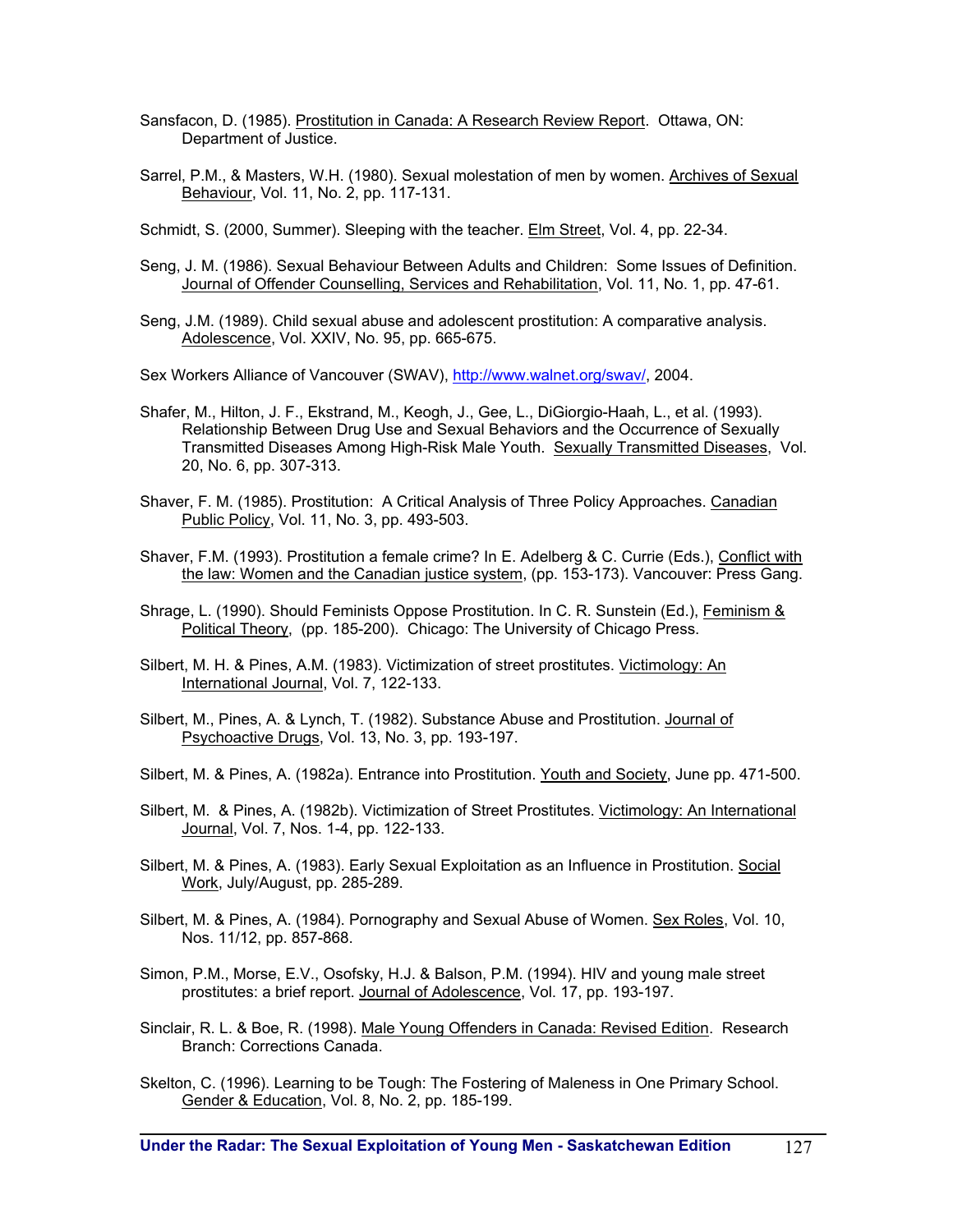Smart, C. (1989). Feminism and the Power of Law, London: Routledge.

- Smith, B. A. & Pollach, H. (1976). Deviance as a Method of Coping. Crime & Delinquency, Vol. 22, January, pp. 3-16.
- Snell, C.L. (1995). Young men in the street: Help-seeking behaviour of voung male prostitutes. Westport, CT: Praeger.
- Special Committee on Pornography and Prostitution (S.C.P.P.) (1985). Pornography and Prostitution in Canada, Ottawa, ON: Department of Supply and Services.
- Status of Women Canada. (1996). Round table on child sex tourism: Summary report. Ottawa, ON: Status of Women Canada.
- Sullivan, T. (1986). The Politics of Juvenile Prostitution in Regulating Sex. In J. Lowman, M.A. Jackson, T.S. Palys & S. Gavigan (Eds.), An Anthology of Commentaries on the Findings and Recommendations of the Badgley and Fraser Reports, (pp. 177-192). Burnaby, BC: School of Criminology, Simon Fraser University.
- Sullivan, T. (1985). Juvenile Prostitution: An Unspoken Vocational Option. School Guidance Worker, Vol. 4, No. 5, pp. 31-34.
- Taylor, A. (1991). Prostitution: What's Love Got To Do With It? London: Optima Press.
- Tomlinson, D. (1999). Police-reporting decisions of sexual assault survivors: An exploration of influential factors. Calgary, AB: Unpublished master's thesis, University of Calgary.
- Turner, C. & McClure, R.(2003). Age and Gender Differences in Risk-taking Behaviour as an Explanation for High Incidence of Motor Vehicle Crashes as a Driver in Young Males. Injury Control and Safety Promotion, Vol. 10, No. 3, pp. 123-130.
- Turvey, J. (1989, November). Programs for street children: A Vancouver sample. Calgary, AB: Paper presented at the Child Find Canada Conference.
- Tutty, L.M. (1996). Item analysis summary: Who do you tell. Calgary, AB: University of Calgary, Department of Social work.
- Tyler, K. A., Whitbeck, L. B., Hoyt, D. R. & Johnson, K. D. (2003). Self-Mutilation and Homeless Youth: The Role of Family Abuse, Street Experiences, and Mental Disorders. Journal of Research on Adolescence, Vol. 13, No. 4, pp. 457-474.
- Unger, J. B., Simon, T. R., Newman, T. L., Montgomery, S. B., Kipke, M. D. & Albornoz, M. (1998). Early Adolescent Street: An Overlooked Population With Unique Problem and Service Needs. Journal of Early Adolescence, Vol. 18, pp. 325-348.
- Valios, N. (2002). Damaged Beyond Repair? Community Care, Vol. 1405, pp. 32-33.
- Van Dijk, M. (1996). Perceived health concerns and health service needs of female street prostitutes in Calgary. Calgary, AB: Unpublished master's thesis, University of Calgary.
- Van Gemert, F. (1994). Chicken kills hawk: Gay murders during the eighties in Amsterdam. Journal of Homosexuality, Vol. 26, No. 4, pp. 149-174.